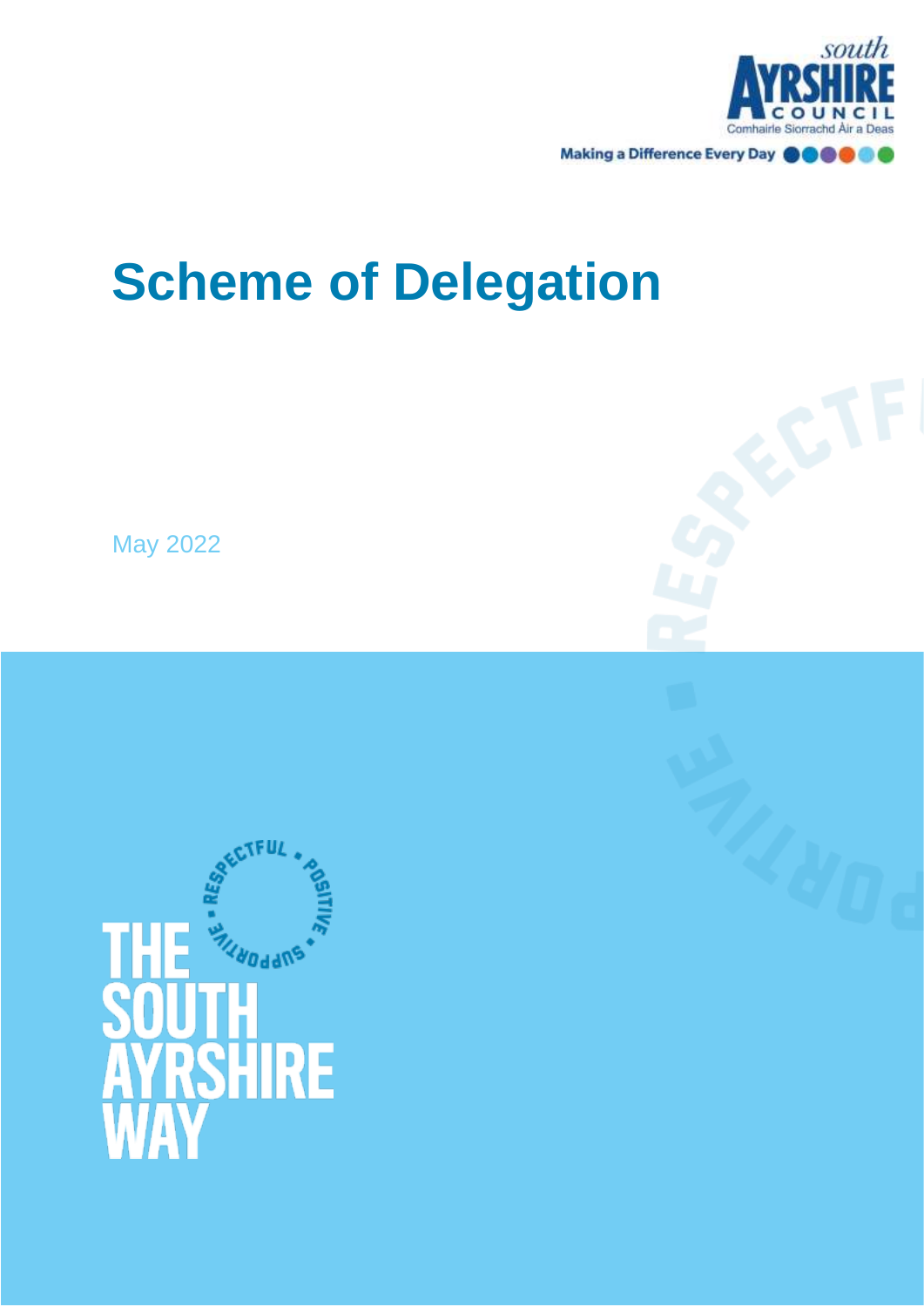# **Index of Contents**

| <b>Section</b> | <b>Content</b>                                                                       | Page(s)          |
|----------------|--------------------------------------------------------------------------------------|------------------|
| Introduction   | Scheme of Delegation - Introduction - General<br>Provisions                          | 1                |
| Section 1      | <b>Powers Reserved to Council</b>                                                    | $\overline{7}$   |
| Section 2      | Delegations to the Cabinet – Terms of Reference and<br>Remit                         | 11               |
| Section 3      | Terms of Reference and Delegations to Scrutiny<br>Panels                             | <u>20</u>        |
| Section 4      | Terms of Reference and Delegations to Panels, Etc.                                   | 25               |
| Section 5      | <b>Functions Delegated to the Ayrshire Shared Services</b><br><b>Joint Committee</b> | 27               |
| Section 6      | Functions Delegated to the South Ayrshire<br><b>Integration Joint Board</b>          | <u>33</u>        |
| Section 7      | Powers Delegated to Officers                                                         | 45               |
|                | 'Rules' Governing the Exercise of Powers by<br>(a)<br><b>Officers</b>                | 46               |
|                | <b>General Delegations to Officers</b><br>(b)                                        | $\underline{48}$ |
|                | <b>Specific Delegations to Officers</b><br>(c)                                       | 52               |
| Section 8      | <b>Statutory Appointments of Officers</b>                                            | <u>76</u>        |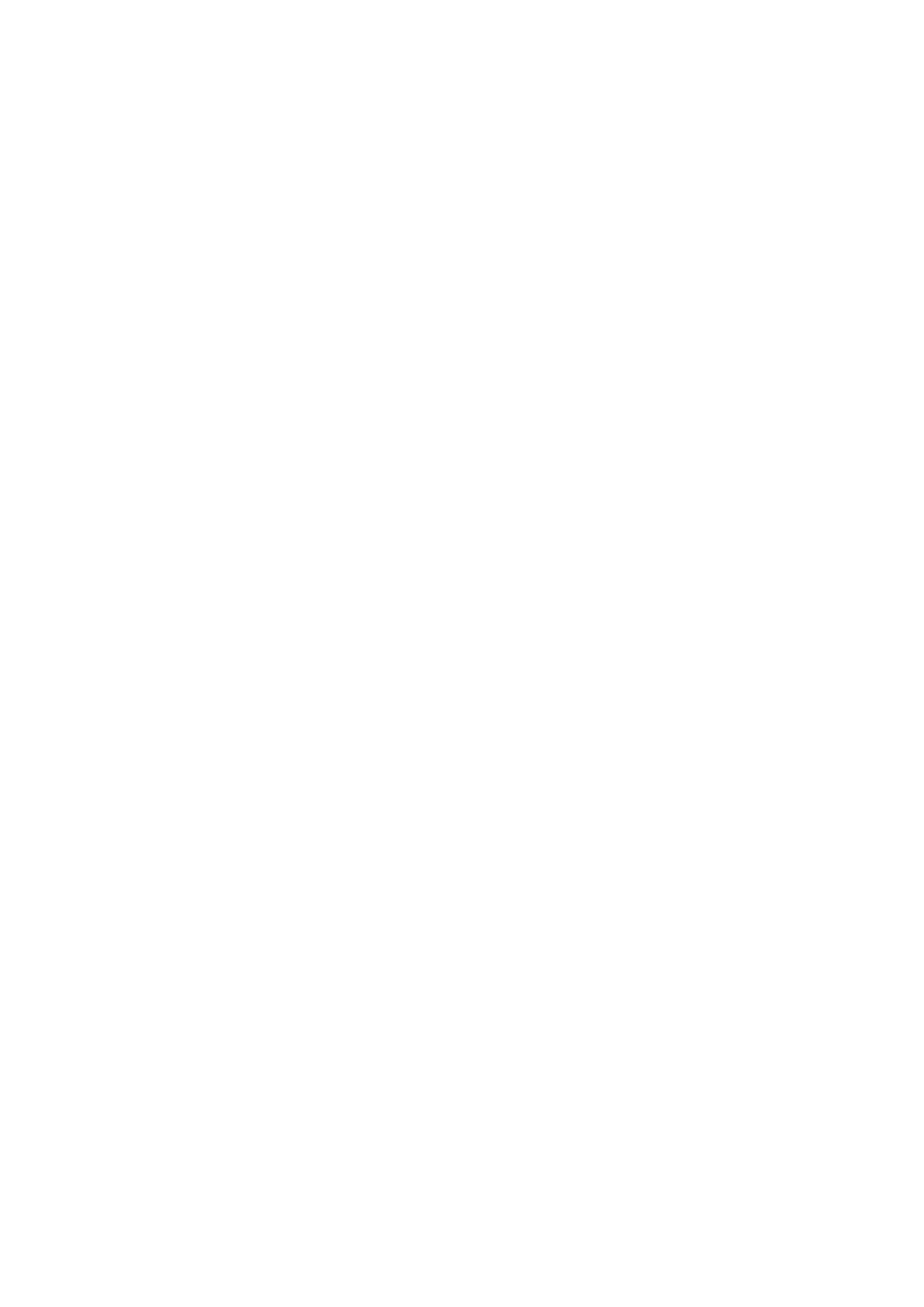# **Scheme of Delegation Introduction General Provisions**

#### <span id="page-3-0"></span>**1. Introduction**

- 1.1 Like every other Local Authority, South Ayrshire Council is only able to do what the law empowers it to do. In the absence of a decision by the Council to the contrary, all of its powers would have to be exercised through meetings of the full Council. That is, all decisions no matter how large or how small would need to be taken at meetings of the full Council.
- 1.2 Recognising that this would be unworkable and would detract from the Council's aims and values, the Council has chosen to exercise one of the powers available to it – the power to delegate. There are, of course, some powers which the law says cannot be delegated and others which the Council chooses to keep for itself.
- 1.3 Every decision taken under delegated power is considered to be a decision of the Council.
- 1.4 This section of the Scheme describes how decision-making operates within the Council. The remaining sections detail the specific delegations that have been agreed by the Council.
- 1.5 The Scheme is based upon the principles of:
	- Democracy:
	- Transparency;
	- Effectiveness; and
	- Accountability.
- 1.6 The principles underpin this Scheme, and support the Council's governance to be:
	- Robust and responsive in taking decisions;
	- Efficient in its decision making structures to maximise its impact in the achievement of its objectives; and
	- Reflective of the professional skills of its officers, whilst holding them fully accountable for the operational decisions they take.
- 1.7 The terms of the Scheme must be read alongside the Council's other key governance documents, namely the Financial Regulations, Standing Orders Relating to Contracts and Standing Orders Relating to Meetings.

#### **2. Extent of Delegation**

2.1 The Council can only delegate to a committee, sub-committee, an officer of the Council, a Joint Committee with another Council(s) or an Integration Joint Board in terms of the Public Bodies (Joint Working) (Scotland) Act 2014. Unless the Council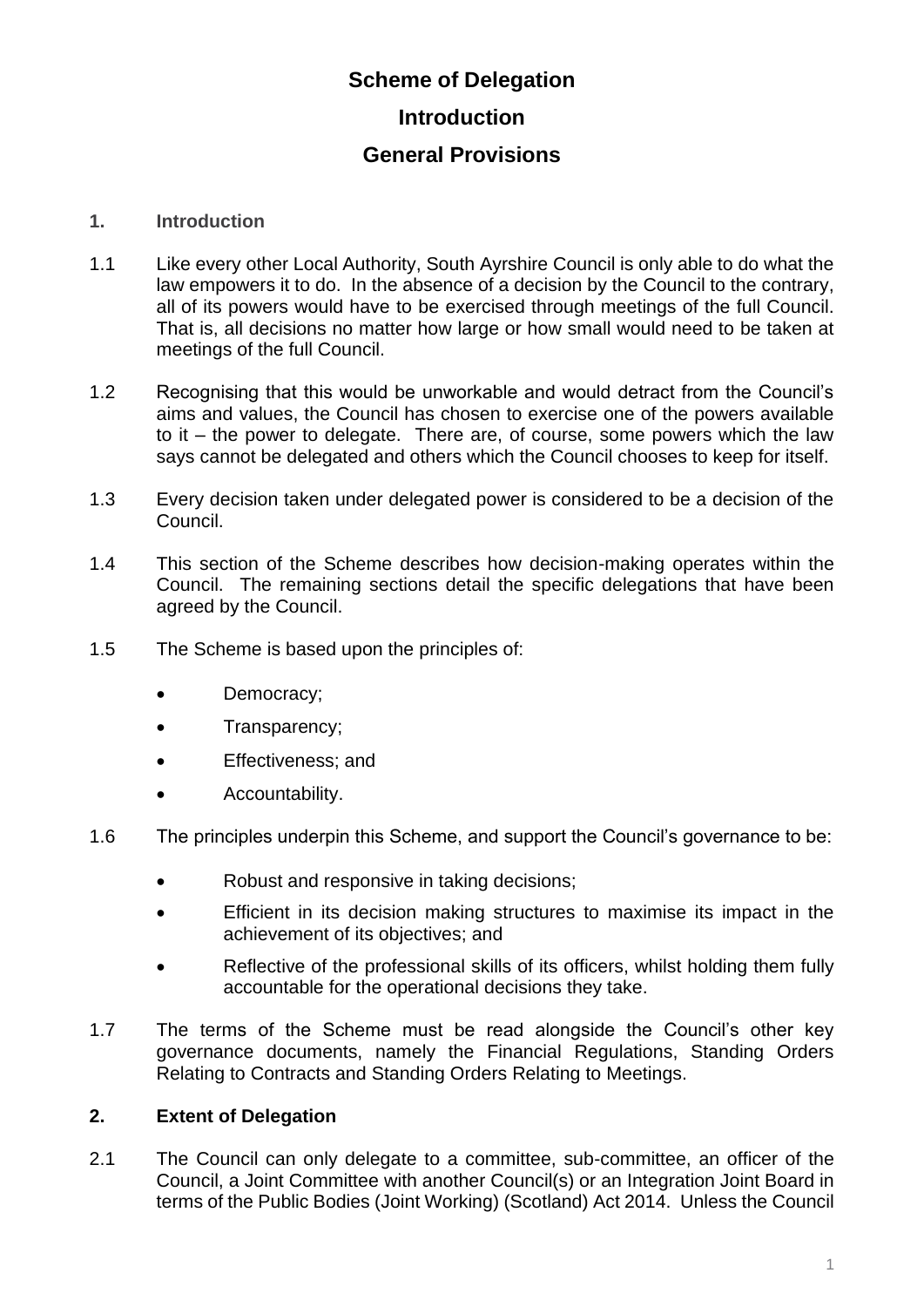states otherwise, committees may further delegate to officers. Sub-committees can also further delegate to officers. This Council's committees are named Panels.

- 2.2 Officers with delegated powers can delegate to other officers but this does not release them from the responsibility arising from the exercise of the authority that has been delegated to them in this Scheme. When officers further delegate their powers, they have to record this in writing.
- 2.3 Where a responsibility has been further delegated, there is nothing to prevent the committee or person who was originally given delegated powers under this Scheme from dealing with the responsibility themselves or from withdrawing or amending the delegation.

#### **3. Distribution of Decision-making Powers**

- 3.1 It is virtually impossible to specify all of the powers that are available to the Council and assign them to a variety of delegates. As a result, the Council has decided that:
	- 3.1.1 except for matters which must be dealt with at the level of the Council itself (as required by statute or as agreed by Council), all other powers are delegated to its committees, sub-committees, a Joint Committee with another Council(s), an Integration Joint Board in terms of the Public Bodies (Joint Working) (Scotland) Act 2014 or officers;
	- 3.1.2 the matters that the Council has chosen to reserve to itself or to delegate to its committees, sub-committees, a Joint Committee with another Council(s) or an Integration Joint Board in terms of the Public Bodies (Joint Working)(Scotland) Act 2014 are mainly the strategic, policy or regulatory issues, while the day to day operational matters of running the Council's services are delegated to officers;
	- 3.1.3 strategic, policy and regulatory issues that are not specifically reserved to the Council or specifically delegated to its committees, etc (other than the Cabinet) are delegated to the Cabinet; and
	- 3.1.4 all powers that are not specifically reserved to Council or delegated to its committees, etc, are delegated to officers.
- 3.2 While every attempt has been made to list the specific powers that are available to officers, if a specific power is not mentioned in this Scheme, it does not necessarily mean that officers cannot exercise that power. Unless it has been specifically reserved to Council or delegated to its committees etc, the power will still be delegated to officers.

#### **4. Reservations to the Council**

4.1 In terms of the law, full Council must exercise certain responsibilities. However, there are also certain matters that the Council has chosen to deal with itself. These are detailed at Section 1 and the Council has decided that these powers will not be delegated.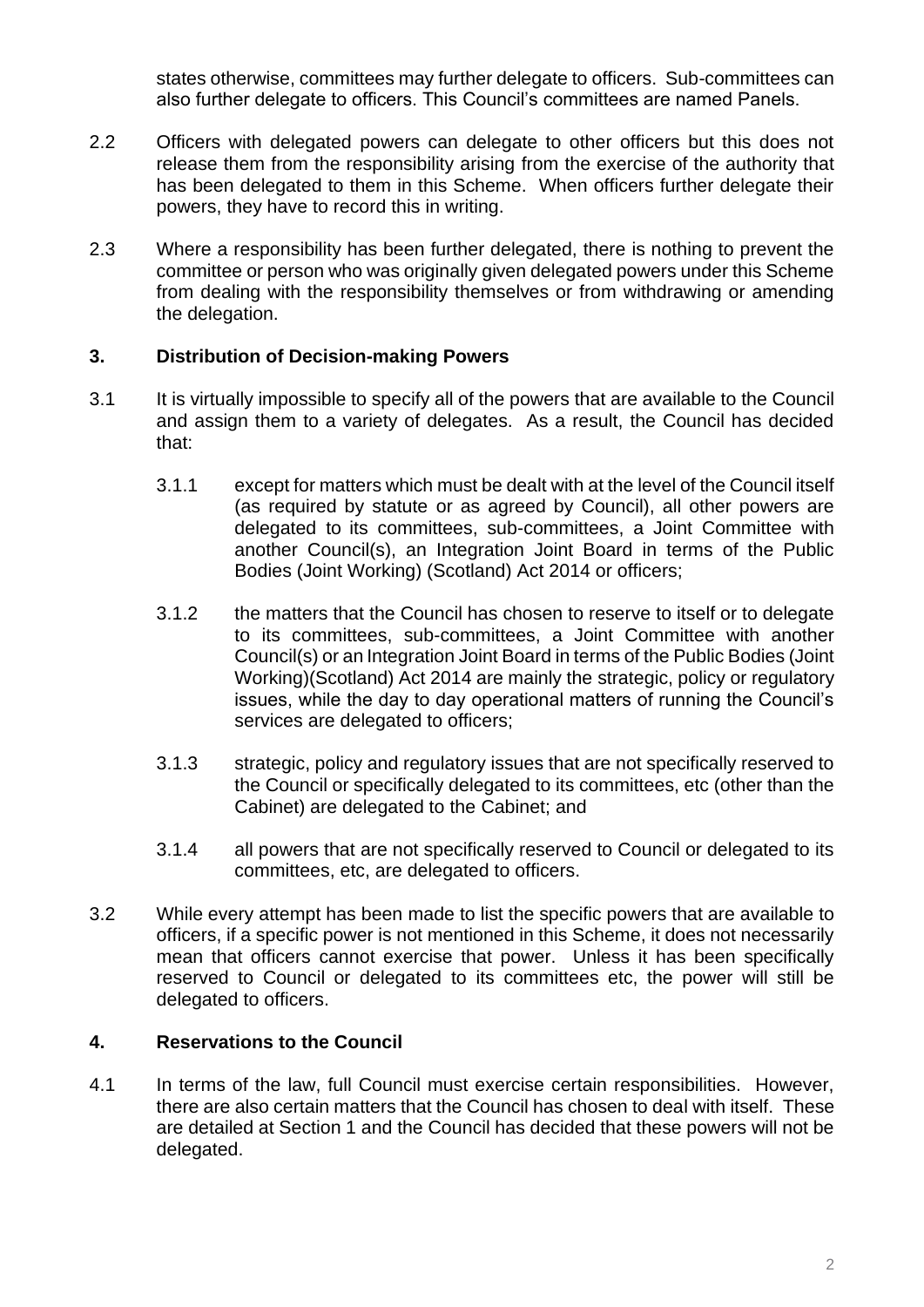4.2 The Council is the main scrutiny and debating forum for issues affecting the Council area and for the provision of democratic leadership and promotion of the area's well-being. It exercises Strategic Leadership for the area and promotes the Council's core values.

#### **5. Delegations to Committees and Panels**

- 5.1 The Council has made provision in its Standing Orders, under Section 57 of the Local Government (Scotland) Act 1973, for the establishment of the following committees, sub-committees and Joint Committees of the Council to discharge functions on its behalf:
	- Cabinet;
	- Scrutiny Panels;
	- Ayrshire Shared Service Joint Committee; and
	- other Panels.

In addition, in accordance with the terms of the Public Bodies (Joint Working) (Scotland) Act 2014, the Council has delegated certain functions relating to health and social care services to the South Ayrshire Integration Joint Board. These delegations are set out in Section 6 of this Scheme.

#### *Cabinet*

- 5.2 The Cabinet has a strategic role focusing on policy development, policy, service review and strategic management of the Council's services, within the established strategic objectives and corporate policies of the Council. The Cabinet does not generally deal with operational matters or consider reports which are for information only. The functions delegated to the Cabinet are detailed at Section 2.
- 5.3 The Council operates an eight-weekly cycle of meetings. At every second meeting of the Cabinet, in addition to discharging ordinary business, the Cabinet discharges education functions on the Council's behalf. The Council's Standing Orders make provision for the membership of the Cabinet to include three representatives of religious bodies appointed, under Section 124 of the Local Government (Scotland) Act 1973, at this point.

#### *Cabinet Portfolios*

- 5.4 Eight members of the Cabinet from the Administration parties have been allocated a special area of responsibility, known as a Portfolio, to ensure greater political accountability for the decisions taken by the Cabinet as a whole. The Portfolios of those Cabinet members are detailed in Section 2.
- 5.5 Although the information detailed in Section 2 is accurate, in any situation of uncertainty, it is for the Chief Executive to determine which Portfolio a delegation to the Cabinet by the Council lies within.
- 5.6 The Portfolios which the Council has agreed are as follows:
	- Corporate and Strategic Portfolio;
	- Health and Social Care Portfolio;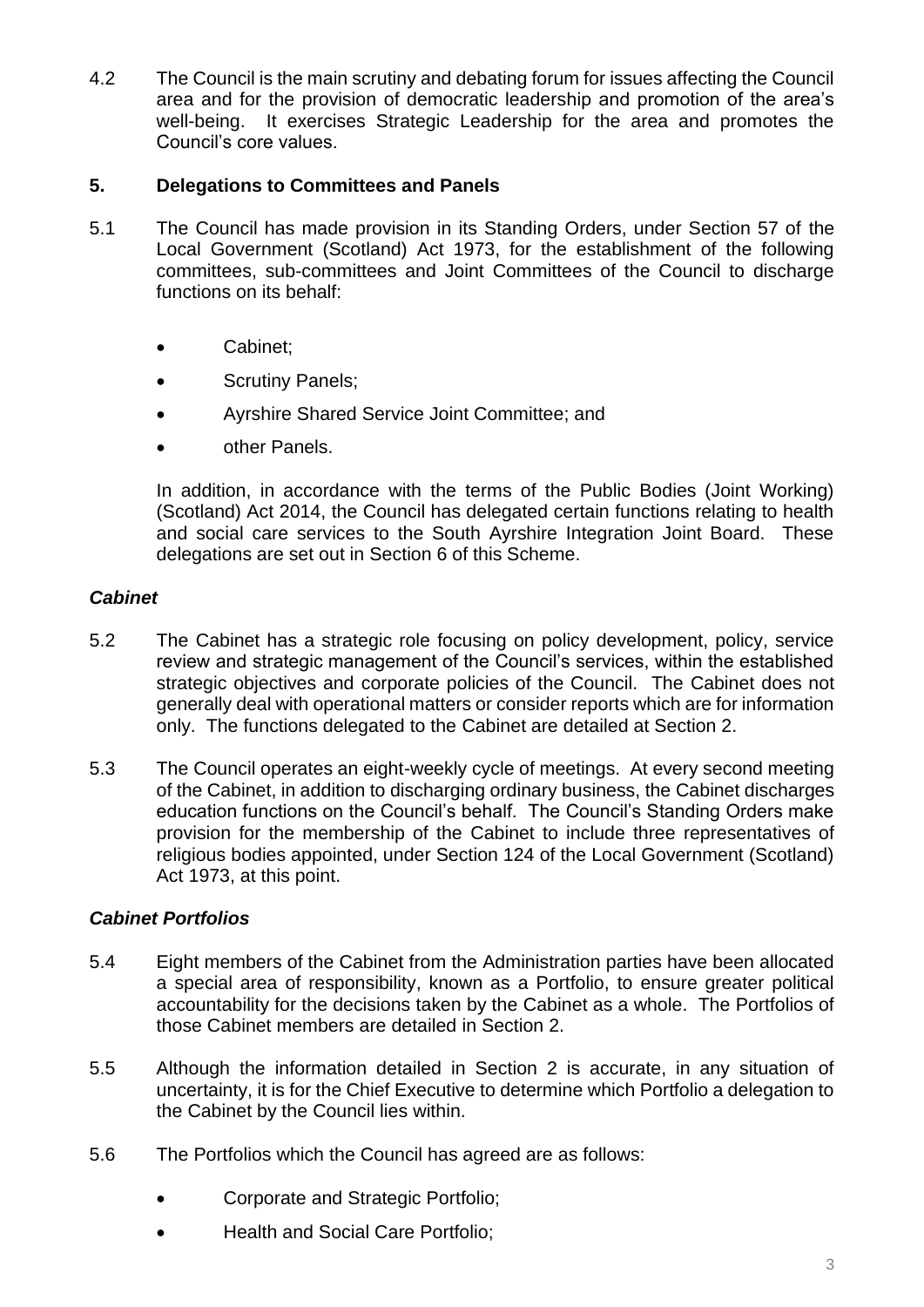- Education Portfolio;
- Buildings, Housing and Environment Wellbeing Portfolio;
- Economic Development Portfolio;
- Tourism and Rural Affairs;
- Finance, Human Resources and ICT Portfolio; and
- Sport and Leisure.
- 5.7 Legally, the Council cannot delegate powers to individual Councillors. This means that all decisions on matters delegated to the Cabinet must be taken at a properly convened meeting of the Cabinet and individual Portfolio Holders do not have delegated authority to make decisions on behalf of the Council.

#### *Scrutiny Panels*

- 5.8 The Council has established three Panels to discharge functions relating to governance and scrutiny of decisions, performance and improvement activity. These Panels are:
	- Audit and Governance Panel (which will operate as the Audit Committee of the Council);
	- Service and Performance Panel; and
	- Partnerships Panel.

These Panels are collectively referred to as 'Scrutiny Panels'.

- 5.9 The role of these Panels is to undertake a range of scrutiny activity in relation to the financial and other governance of the Council, the performance of services across the Council and those delivered in partnership with other persons or bodies, and the decisions of the Cabinet. Any of the decisions taken by the Cabinet can be 'called in' to the Audit and Governance Panel to enable broader discussion, consideration and investigation of these decisions and if considered necessary refer them back to Cabinet and on to the full Council for final deliberation. The Service and Performance Panel can also carry out more in-depth investigations into any aspect of the Council's service performance through scrutiny reviews in accordance with the Council's approved [Scrutiny Handbook.](https://ww20.south-ayrshire.gov.uk/corporateservices/LegalAdmin/CommitteeInformation/Scrutiny%20Handbook.pdf) The Partnerships Panel considers performance by external bodies and also considers Public Petitions to the Council in terms of the Petitions Protocol.
- 5.10 The Council is required to establish an Audit Committee and the Council has agreed that the Audit and Governance Panel will carry out that function.
- 5.11 The terms of reference and remits of each of the Scrutiny Panels are detailed at Section 3.

#### *Other Panels, Etc*

5.12 There are some quasi-judicial roles and other operational responsibilities that the Council has to make alternative arrangements for or has decided to delegate to committees, sub-committees or Joint Committees with other Councils. The delegated powers available to Panels, sub-committees and Joint Committees may be altered from time to time by the Council.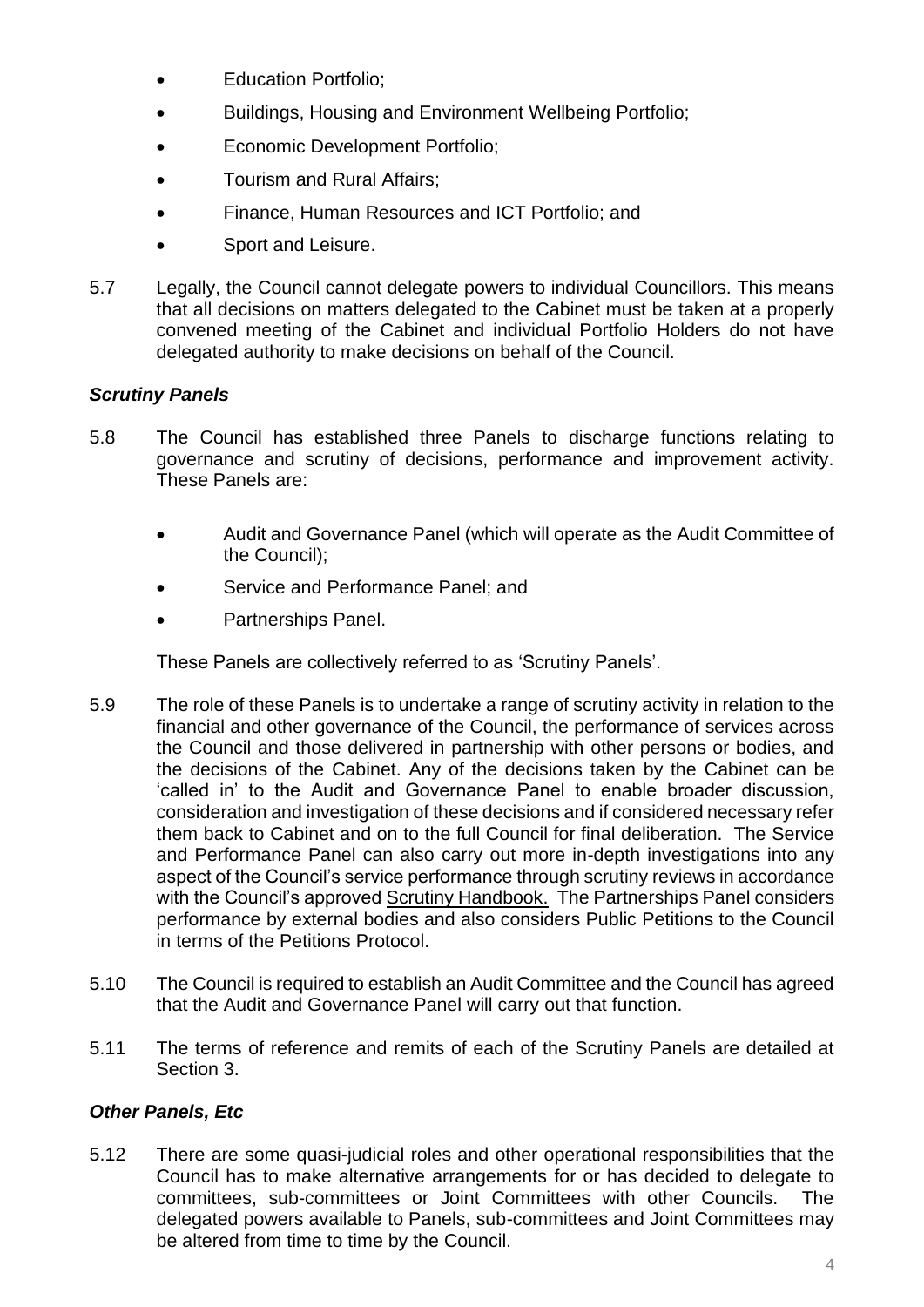5.13 Details of the Terms of Reference and remits of the various other Panels, Committees and Joint Committees are set out in Section 4.

#### **6. Delegations to Officers**

- 6.1 The Council's approach to delegation has been influenced by its commitment to facilitate community participation in the decision-making process and to delegate to officers. The result is that the Council has reserved very few powers to itself and has agreed extensive delegations to officers.
- 6.2 Officers can be granted delegated powers by Council, a committee, a Panel or another officer. The approach employed by the Council is to require delegations to be to the Chief Executive and/ or one or more of the Council's Directors or its Heads of Service , that is:
	- the Director of Education;
	- the Director Place;
	- the Director of Health and Social Care;
	- the Head of Finance and ICT; and
	- the Head of Legal, HR and Regulatory Services.
- 6.3 As set out above, delegated authority granted to these officers can be further delegated but where this occurs the delegator must create a written record and provide a written copy to the delegate.
- 6.4 Delegations that have been agreed for the Chief Executive, Directors and Heads of Service are a mix of general delegations (that is, each of the officers listed is similarly empowered) and specific delegations (that is, the delegations are specific to individual officers). When exercising any delegated authority, officers must have regard to a variety of stipulations that the Council has decided should govern and influence the exercise of delegated powers.
- 6.5 Details of the rules that apply in exercising these delegated powers are contained in Section 7 (a). Details of general and specific delegations to officers are contained in Sections 7 (b) and 7 (c).
- 6.6 The only exceptions to the practice of routing all officer delegations through the Chief Executive, Directors and Heads of Service arise through statutory appointments. In terms of various statutes, the Council is required to appoint officers for a variety of purposes. Officers appointed to perform these statutory functions are empowered to take the action that is implicit in their roles. The statutory appointments that have been made by the Council are detailed in Section 8.
- 6.7 The Council may require officers to publish information about the exercise of certain specified categories of delegated authority. Officers may choose to publish information about the exercise of other categories of delegated authority.
- 6.8 The method of publicising this information is through the Councillors' Information Bulletin, which is published monthly. This Bulletin includes details of decisions either taken or about to be taken by officers under delegated authority.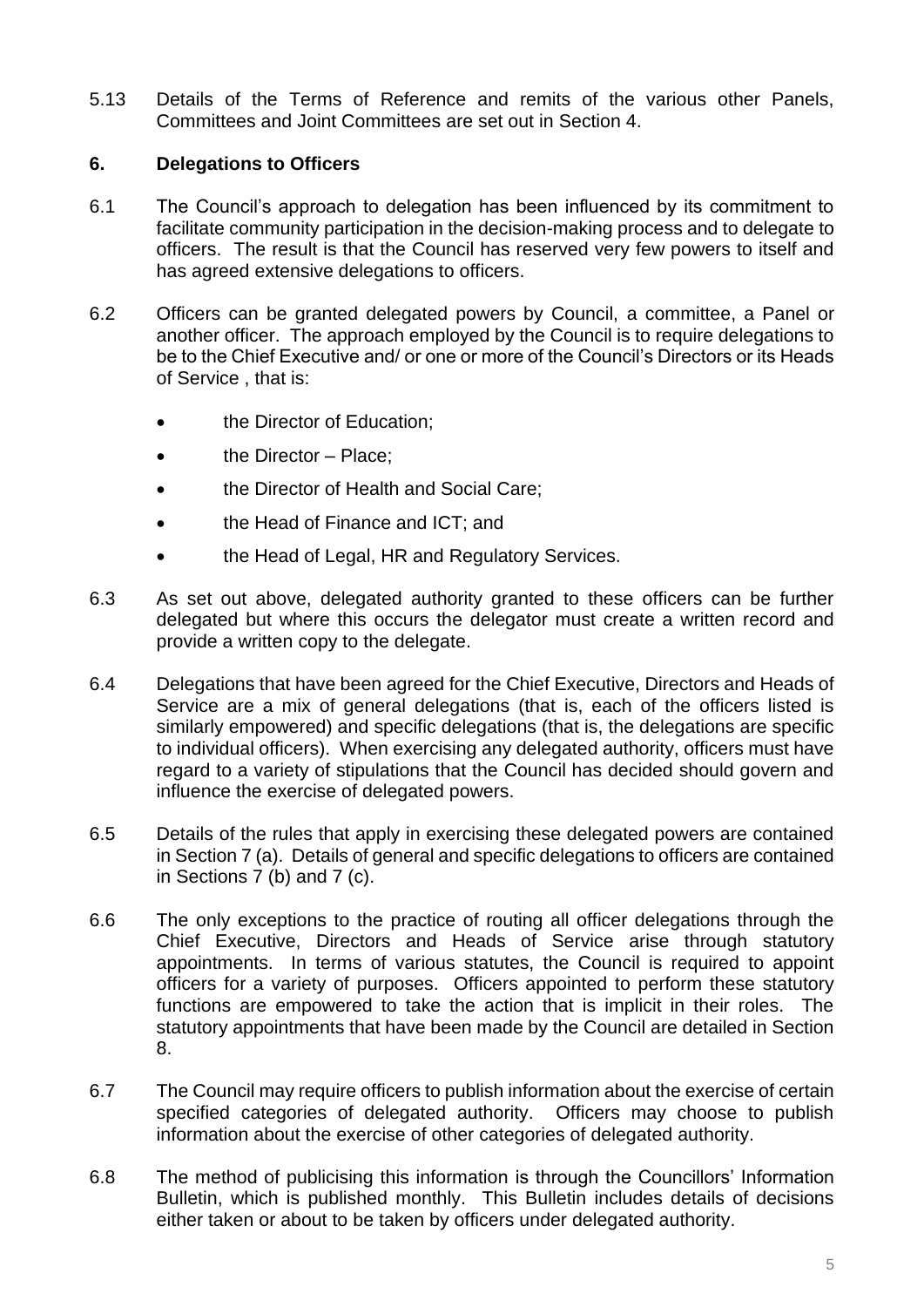#### **7. Review**

- 7.1 The Council reviews its Scheme periodically. Between reviews, arrangements are made for the publication of amendments to the Scheme arising from decisions by Council or made necessary by changes in legislation.
- 7.2 In addition, this Scheme may be extended by the Monitoring Officer notifying the Chief Executive in writing in advance of the specific power to be exercised by the relevant officer, provided the proposed amendment is not in conflict with any existing Council policy, with any statutory provision, or with any other provision of this Scheme or any of the Council's other governance documents, in which case the Chief Executive may give effect to such extension and this Scheme will be amended accordingly.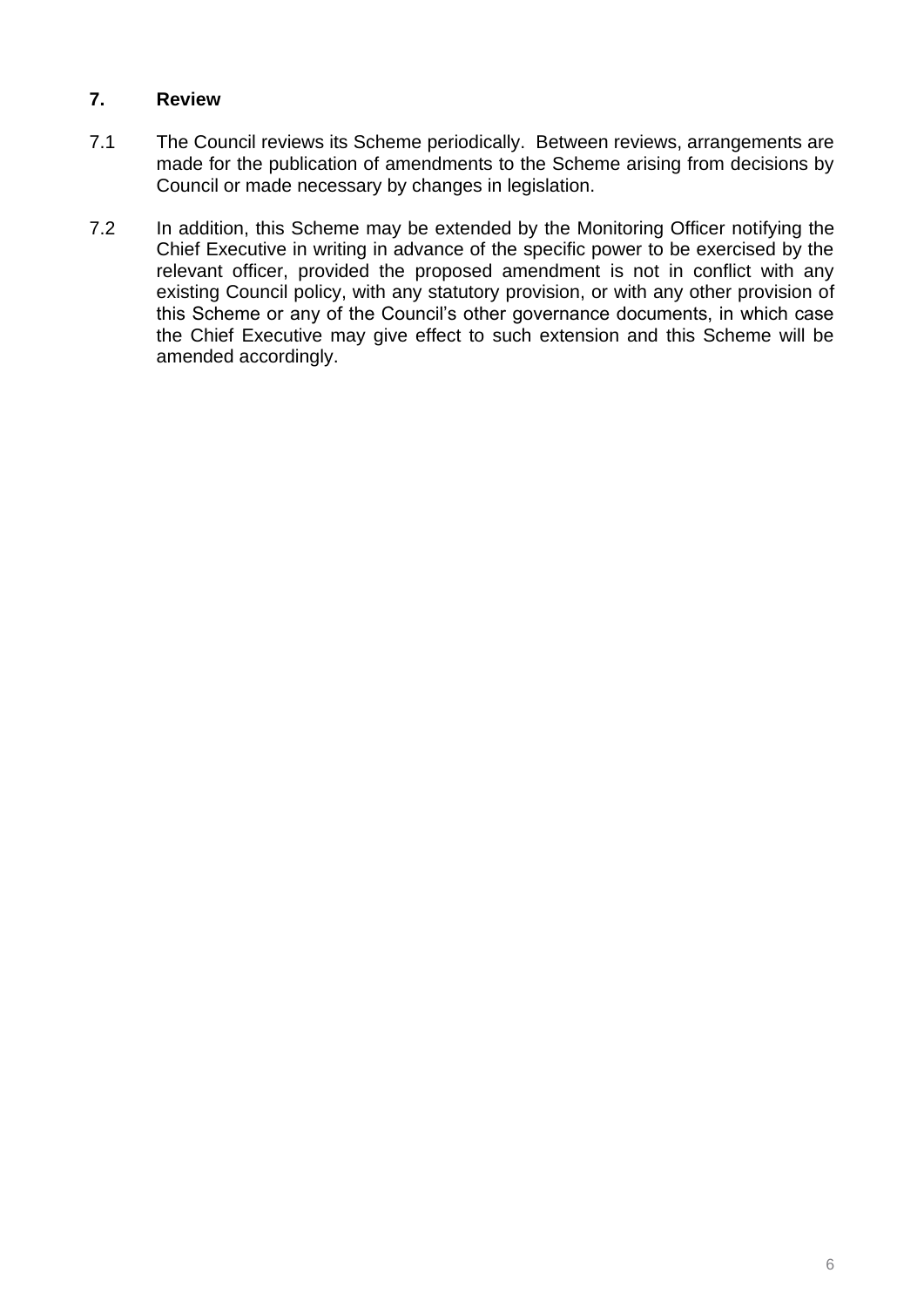## **Powers Reserved to Council**

<span id="page-9-0"></span>The powers reserved to the Council are a mixture of those which must be reserved in terms of statute and those which the Council has chosen to reserve. Powers which are not reserved, are delegated in accordance with the provisions of this Scheme.

The following is a comprehensive list of what is reserved to the Council, categorised as statutory and non-statutory:

#### **Statutory Reservations**

#### 1. *Local Government (Scotland) Act 1973*

- 1.1 To change the name of the Council (Section 23);
- 1.2 To approve the reasons for the non-attendance of Members at meetings (Section 35);
- 1.3 To set Council tax (Section 56 (6));
- 1.4 To appoint Committees (Section 57);
- 1.5 To promote and oppose private legislation (Section 82); and
- 1.6 To determine certain planning applications (Section 56 (6A)).

#### 2. *Local Government and Housing Act 1989*

- 2.1 To consider reports by the Head of Paid Service (Section 4); and
- 2.2 To consider reports by the Monitoring Officer (Section 5).

#### 3. *Local Government etc (Scotland) Act 1994*

3.1 To appoint the Convener and Depute Convener of the Council and to decide on their titles (currently Provost and Depute Provost) (Section 4).

#### 4. *Licensing (Scotland) Act 2005*

4.1 To decide whether or not to divide the Council's area into licensing divisions and to appoint Members to the Licensing Board (Section 5 and Schedule 1).

#### 5. *Local Authority Accounts Regulations*

- 5.1 To receive the certified unaudited annual accounts of the Council (unless received and considered by the Audit and Governance Panel); and
- 5.2 to receive, consider and approve the audited Annual Accounts (including the statements which form part of the Annual Accounts) by no later than 30 September immediately following the financial year to which the accounts relate (unless received, considered and approved by the Audit and Governance Panel), and in so doing to have regard to any report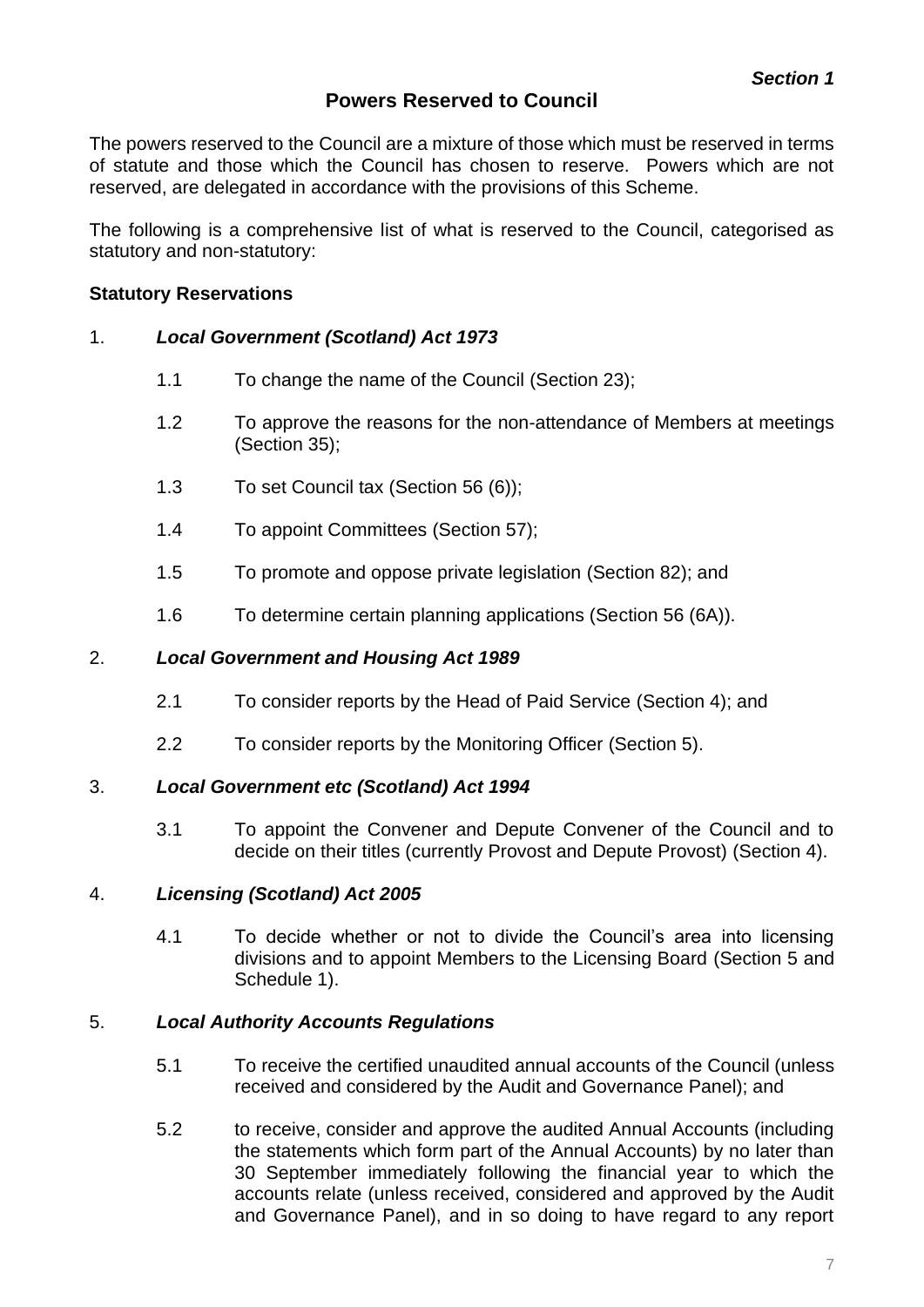made or advice provided on the Annual Accounts by the Proper Officer or appointed auditor.

- 6. Approval of the Council's Treasury Management and Investment Strategy.
- 7. Any other function or remit which is, in terms of statute or other legal requirement, required to be undertaken by the Council itself.

#### **Non-Statutory Reservations**

#### 8. *Elections*

- 8.1 To consider matters relating to the fixing or amendment of the Council's geographic boundaries, its electoral boundaries and wards or matters relating to the fixing or amendment of the boundaries of the Scottish and Westminster Parliamentary Constituencies lying wholly or partly within the South Ayrshire Council area; and
- 8.2 To deal with all matters relating to the election of Councillors where these are not the responsibility of the Returning Officer.

#### 9. *Councillors' Allowances*

9.1 To determine and keep under review a Scheme of Members' Remuneration and Allowances and to determine all matters relevant to the level of Councillors' Remuneration and Allowances within the terms of current Regulations.

#### 10. *Codes of Conduct*

10.1 To determine any issues relating to the maintenance of standards and conduct of Councillors and officers all in line with any legislative provisions.

#### 11. *Committee Structure and Corporate Governance Arrangements*

- 11.1 To fix and amend the terms of reference and remit, membership and delegation of functions of the Cabinet and other Panels, Committees and Sub-Committees and to appoint and remove Chairs, Vice-Chairs, members of Committees and Portfolio Holders;
- 11.2 To select, and de-select, Councillors and officers to serve on and/ or to represent the Council on Joint Committees, Joint Boards and other external bodies and organisations, where such power is not expressly delegated to the Cabinet or another Panel;
- 11.3 To fix and amend a programme of Council, Cabinet and other Panel meetings, subject to the provisions of the Council's Standing Orders Relating to Meetings;
- 11.4 To make and amend a Scheme of Delegation detailing terms of reference and remits for, and delegations to, a Cabinet, Panels, Committees, Sub-Committees and officers of the Council;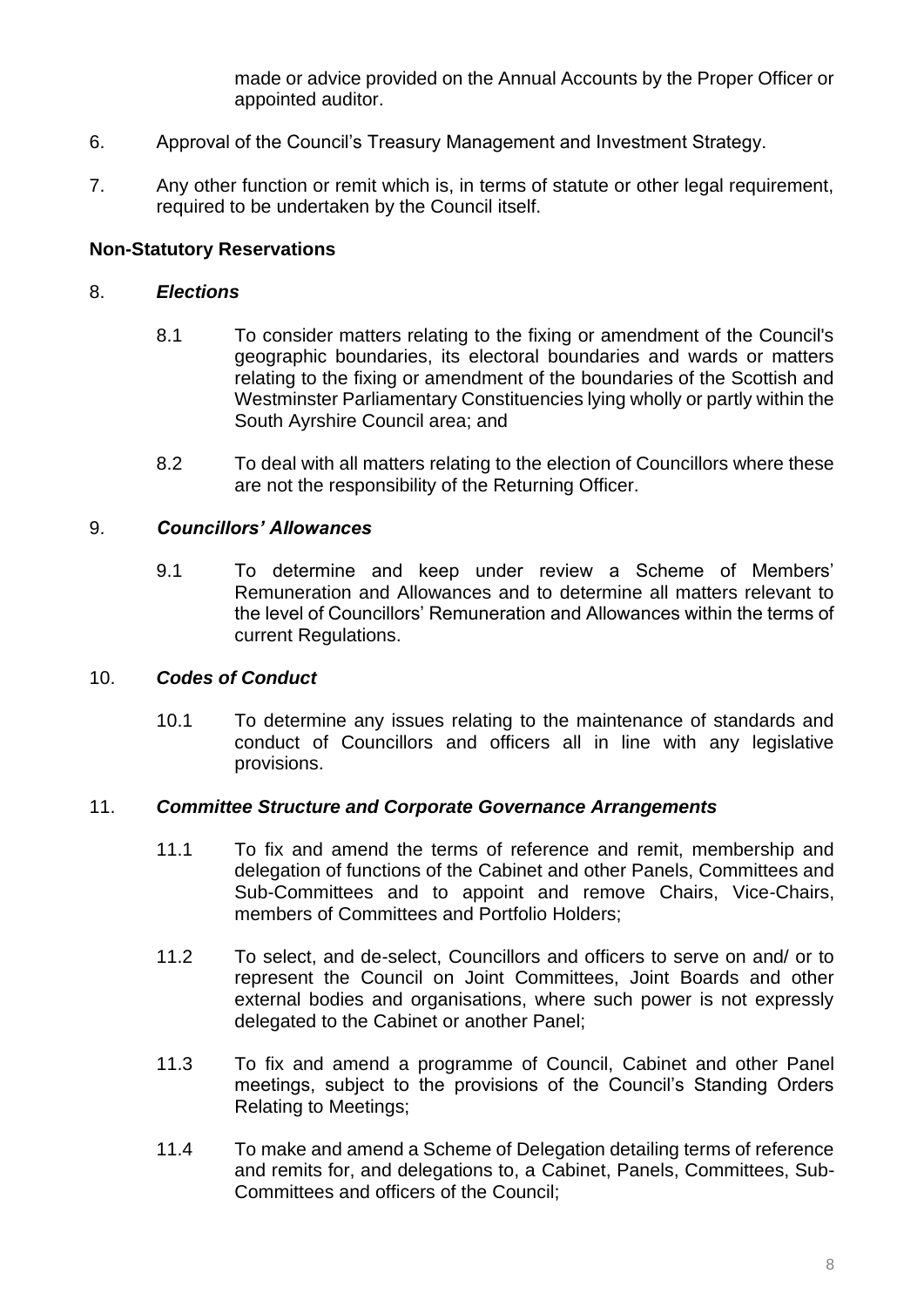- 11.5 To make and amend Standing Orders Relating to Meetings, Standing Orders Relating to Contracts and Financial Regulations;
- 11.6 To delegate a power or duty of the Council to, or to accept a delegated power or duty from, any other local authority; and
- 11.7 To determine whether to co-operate or combine with other local authorities in providing services.

#### 12. *Referrals from Scrutiny Panels*

- 12.1 To finally determine any decisions of the Cabinet referred to the Council following call-in.
- 12.2 To finally determine any decisions of the Cabinet referred to the Council following review of a Community Asset Transfer request.

#### 13. *Council Plan, Policies and Strategies*

13.1 To approve, review and amend, the Council Plan, including the Council's strategic objectives, and all major policies and organisational strategies (either with or without prior consideration by the Cabinet), including any new policies or changes to policies which may have a significant impact on the Council's strategic objectives, corporate policies or its resources.

#### 14. *Resources – Financial*

14.1 To determine the Council's Annual Revenue Budget and Capital Programme, and to determine the level of Council house rents and service charges in terms of Part XI of the Housing (Scotland) Act 1987.

#### 15. *Chief Officers and Statutory Appointments*

- 15.1 To exercise control over the establishment of Chief Officers;
- 15.2 To determine the process for selection, appointment and dismissal of the Chief Executive, any Director, any Head of Service or any Assistant Director and to fix the salaries of these officers; and
- 15.3 To appoint officers for the purposes, or to perform the roles, detailed in Section 8 of this Scheme.

#### 16. *Local Government in Scotland Act 2003*

16.1 On a recommendation from the Cabinet, to decide whether or not to exercise the power of well-being subject always to the provisions of the 2003 Act (Sections 20 to 22 (Part 3)).

#### 17. *Civil Defence and Protection in Peacetime*

17.1 To exercise emergency planning duties and powers (Section 2 of the Civil Contingencies Act 2004).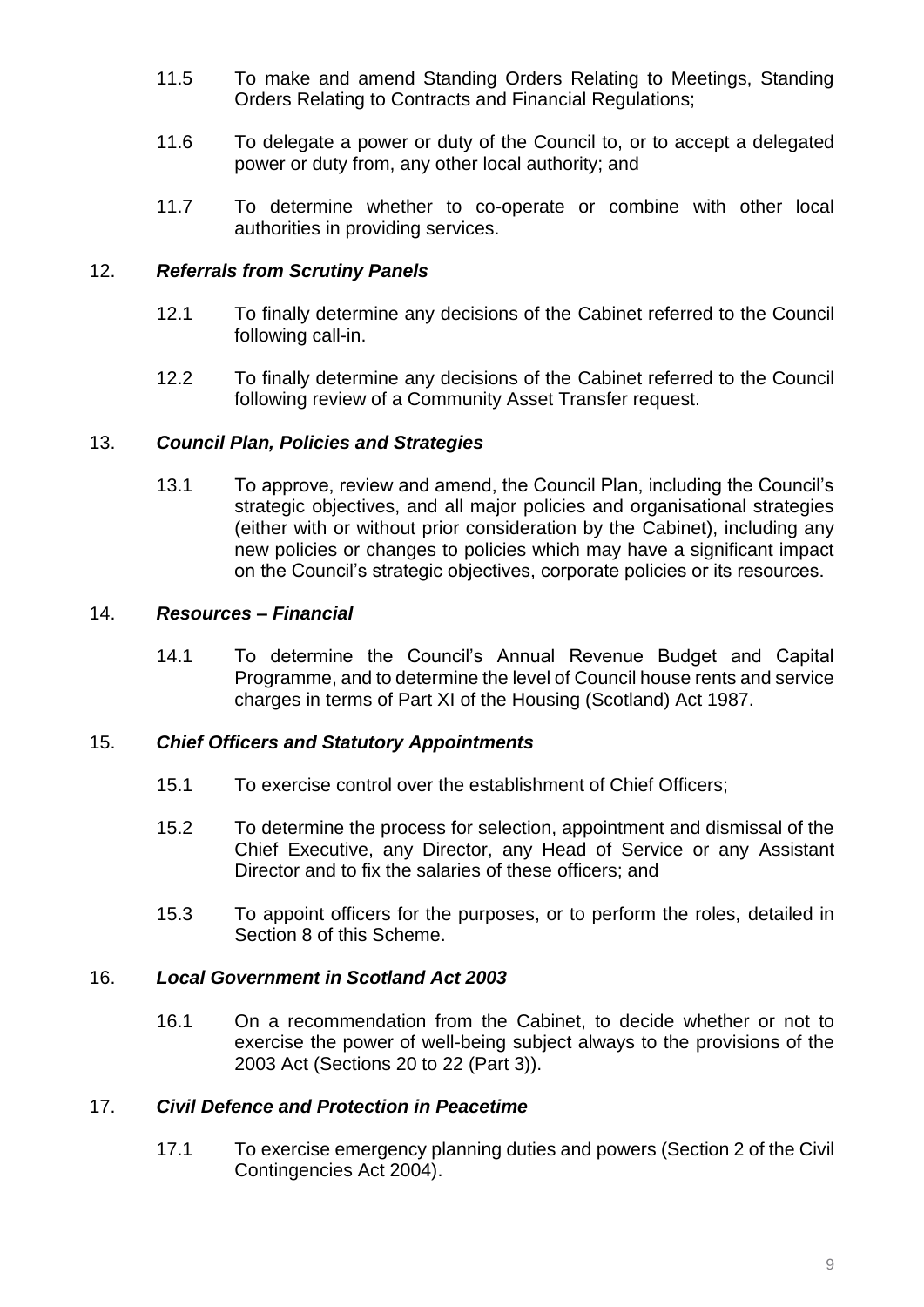#### 18. *Management Rules and Statutory Orders, Etc*

- 18.1 To make and as necessary, revoke or amend, Byelaws, Management Rules, Compulsory Purchase Orders and Exclusion Orders; and
- 18.2 To consider and respond to any statutory report from the Controller of Audit or from the Council's external auditor.

#### 19. *Coat of Arms*

19.1 To authorise the use of the Council's Coat of Arms.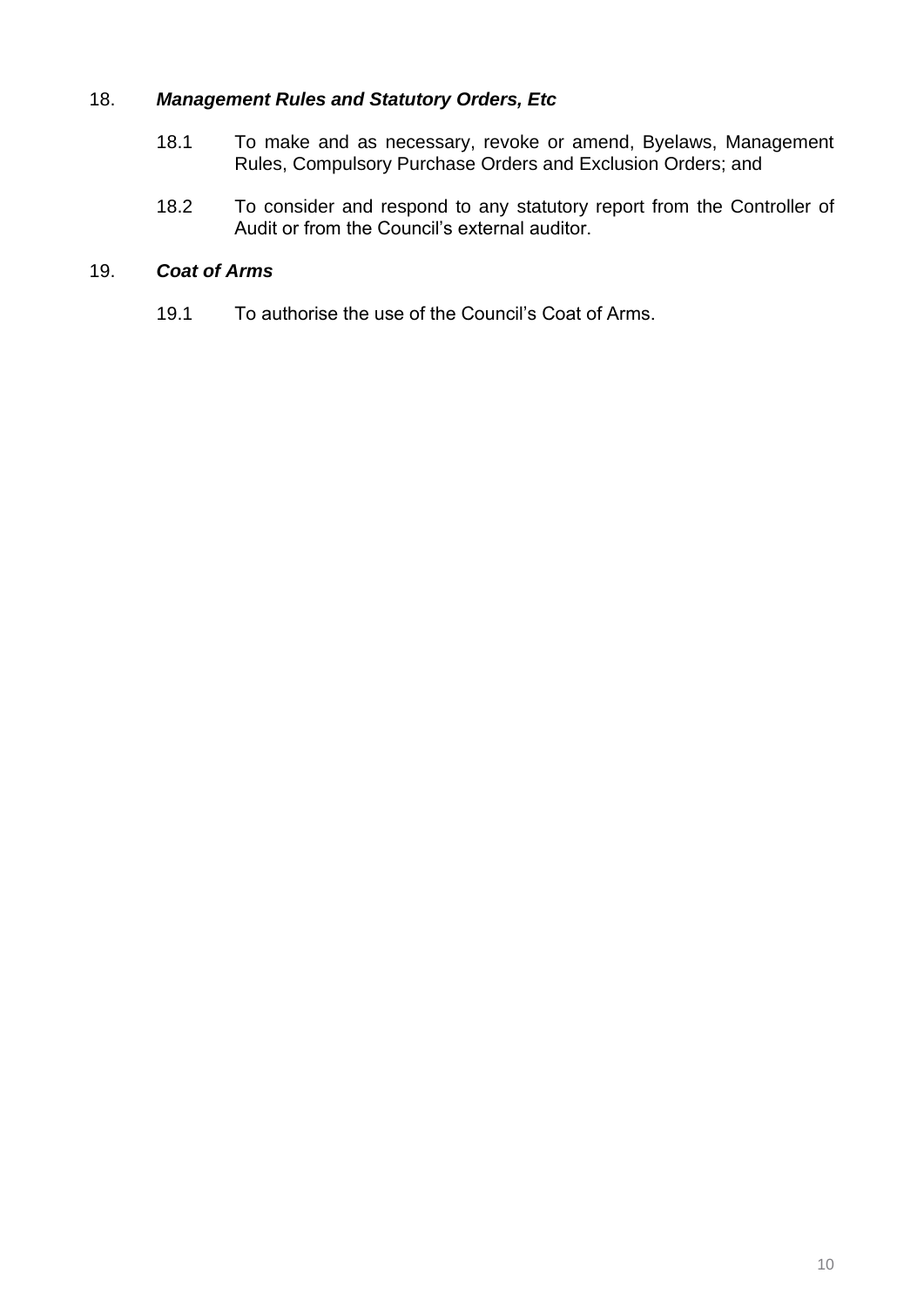# **Delegations to the Cabinet**

# **Terms of Reference and Remit**

- <span id="page-13-0"></span>1.1 In relation to the powers and functions delegated to the Cabinet, special areas of service responsibility, known as Portfolios, have been identified, as set out below in para 4. In addition to the general delegations to the Cabinet of functions and powers in relation to all areas (para 2), there are certain specific delegations to the Cabinet which relate to particular Portfolio areas, and are set out below at para 4.
- 1.2 The Cabinet shall comprise up to nine members, of whom eight members shall be Portfolio Holders. The Leader of the Council will be appointed as the Portfolio Holder for Corporate and Strategic and will be the Chair of the Cabinet and the Depute Leader will be the Vice-Chair of the Cabinet and will be appointed as one of the seven other Portfolio Holders. Six other Portfolio Holders will be appointed by Council and a Portfolio allocated to each of them.
- 1.3 The Cabinet may choose not to discharge a particular function or power but to make a recommendation on the matter to the Council. The Cabinet may report, with recommendations, to the Council, with regard to functions or powers that the Council has reserved to itself.
- 1.4 In any situation of uncertainty, the Chief Executive will determine where and in what circumstances the Cabinet is empowered to exercise authority which has been delegated to it by the Council.

#### **2. Functions and Powers Delegated to the Cabinet: General Delegations**

- 2.1 In accordance with and subject to the provisions of paragraph 3 above under 'Introduction – General Provisions', the following general functions and powers may be exercised by the Cabinet:
	- 2.1.1 exercising strategic leadership of the Council and promoting the Council's core values;
	- 2.1.2 taking executive decisions within the budget, and strategy/ policy framework approved by the Council and recommending to Council budgets and strategic policy frameworks and to incur revenue or capital expenditure which is not contained within the Annual Revenue Budget and Capital Programme and which requires supplementary adjustments;
	- 2.1.3 co-ordination of the development, monitoring and review of the functions and services contained within each Portfolio remit, in terms of this Scheme, developing new policies consistent with the overall strategic objectives of the Council, and making recommendations to Council for the adoption or alteration of Council policies or strategies which are not specifically delegated to the Cabinet;
	- 2.1.4 instructing or commissioning research or other studies on matters of policy or service provision and undertaking such consultation and engagement with communities and citizens and establishing such Working Groups as the Cabinet considers necessary in connection with each Portfolio remit in order to inform strategy/ policy development, implementation, monitoring and review;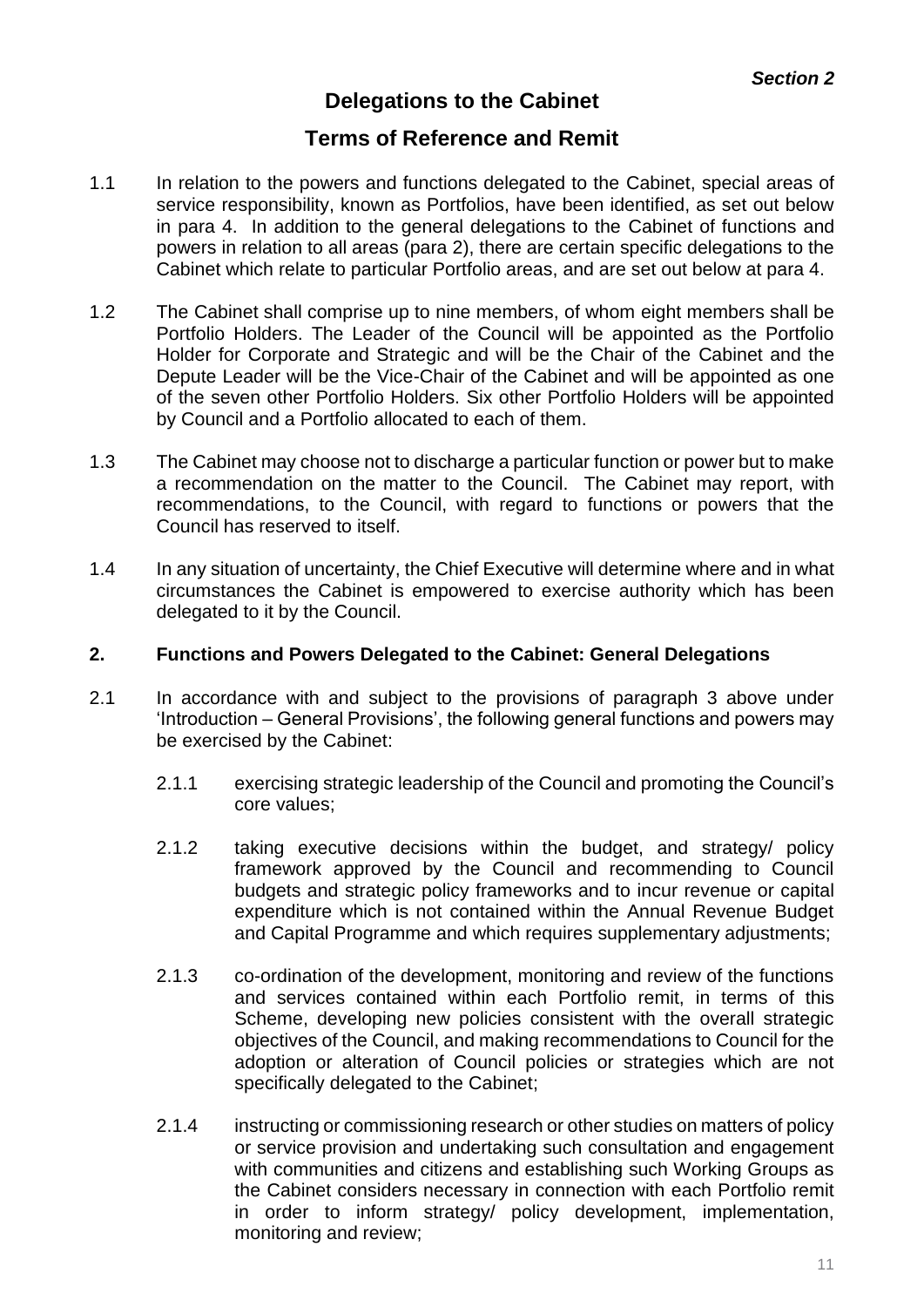- 2.1.5 receiving, scrutinising and approving services' plans for implementation of the Council Plan, its strategic objectives and strategies and policies for service delivery and establishing appropriate service targets and performance indicators for services within each Portfolio remit and providing political accountability for the Council's performance;
- 2.1.6 securing overall Best Value in the performance of services by ensuring continuous improvement and by maintaining a balance between the quality of the outcome of services delivered and the cost of these services, always having regard to the efficiency, effectiveness and economy of services' actions and how well those actions comply with the requirements of equalities legislation and their potential to contribute to the achievement of sustainable development;
- 2.1.7 co-ordinating, guiding, monitoring and reviewing the discharge of the functions and service provision within each Portfolio remit, by officers, and/ or partner organisations, in terms of this Scheme of Delegation;
- 2.1.8 taking decisions that are contrary to or not wholly in accordance with the approved revenue budget, provided that any associated spend must be offset by additional income or savings from elsewhere within the budget;
- 2.1.9 taking decisions to increase the costs of individual projects in the capital programme to cover an overspend, where the cost increase is in excess of £100,000, but only if this can be offset elsewhere in the approved capital programme;
- 2.1.10 incurring expenditure or making grants or loans under the powers contained in Section 84 of the Local Government (Scotland) Act 1973 in respect of incidences of emergency or disaster affecting the Council area;
- 2.1.11 determining arrangements for the administration of Common Good Funds and Trusts for which the Council is responsible;
- 2.1.12 convening in the event of a major emergency and determining the general policy to be followed in the disposition of Council resources;
- 2.1.13 establishing working groups (comprising Councillors and/ or officers) to advise on any aspect of its remit;
- 2.1.14 determining whether or not to accept any recommendation made by the Scottish Public Services Ombudsman which includes financial redress;
- 2.1.15 considering and determining Community Asset Transfer requests in terms of the Community Empowerment ( Scotland) Act 2015, and the Asset Transfer Request (Review Procedure) (Scotland) Regulations 2016; and
- 2.1.16 determining the imposition or waiving of charges for the use of piers, harbours, car parks and/ or other facilities or assets which are owned or controlled by the Council**.**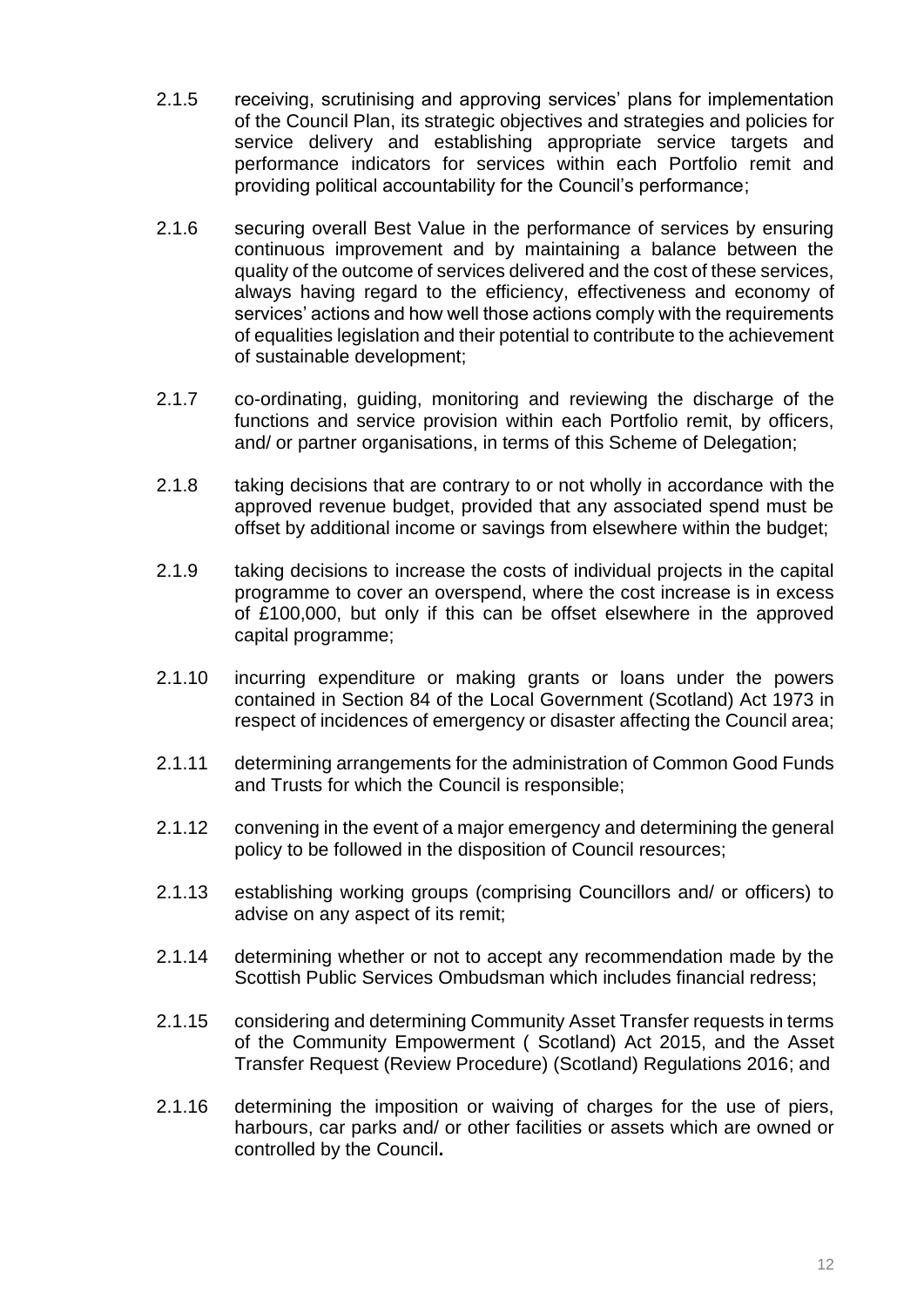## **3. Education Authority**

- 3.1 As set out in the Council's Standing Orders Relating to Meetings**,** (Standing Order 35.2 paras (10) and (11)), at every second meeting of the Cabinet, the Cabinet will direct and supervise the discharge of functions of the Council as an Education Authority, insofar as such matters relate to the delivery of education services to prefives and children of school age, in terms of the Education (Scotland) Act 1980 as amended and any other enactments amending or extending such functions and in terms of the Self-Governing Schools (Scotland) Act 1989, the Standards in Scotland's Schools, Etc Act 2000, the Education (Disability Strategies and Pupils' Educational Records) (Scotland) Act 2002, the Education (Additional Support for Learning) (Scotland) Act 2004, the Scottish Schools Parental Involvement Act 2006 and the Schools (Consultation) (Scotland) Act 2010.
- 3.2 All other matters falling within the remit of the Cabinet can be dealt with at any meeting of the Cabinet.

#### **4. Areas of Responsibility: Portfolios**

- 4.1 As set out above, eight members of the Cabinet will be allocated a special area of responsibility, known as a Portfolio, to ensure greater political accountability for the decisions taken by the Cabinet as a whole.
- 4.2 The Portfolios of each of the Cabinet members are detailed below. The Leader of the Council will be the Portfolio Holder for the Corporate and Strategic Portfolio. Whilst Portfolio Holders are expected to take the lead on their areas of responsibility, there will be collaborative working across Portfolios.
- 4.3 In any situation of uncertainty, it is for the Chief Executive to determine within which Portfolio a function or power delegated to the Cabinet by the Council lies. For the avoidance of doubt, there is no delegation of powers, functions or decision making on behalf of the Council, to any individual member of the Council.

#### 4.4 *Corporate and Strategic Portfolio*

- 4.4.1 The Portfolio Holder shall exercise strategic and political leadership of the Council and promote the Council's strategic objectives and core values, ensuring the effective communication of Council policies and strategies. This Portfolio includes providing overall political accountability for the coordination of Council business, the achievement of the Council Plan strategic objectives, overall political and strategic leadership in relation to Community Planning matters and exercising strategic and political leadership for the Council's duty to promote Best Value.
- 4.4.2 In exercising this role, the Leader of the Council, as the Corporate and Strategic Portfolio Holder, can exercise his or her remit across all Portfolio remits as and when appropriate. This might, for example, include chairing a Group working on an area not directly under his or her remit but one which requires specific expertise or strategic political direction relevant to the Corporate and Strategic Portfolio Holder's remit.
- 4.4.3 The following functions comprised within this Portfolio, are hereby delegated to the Cabinet as specific delegations (subject to the exceptions at para 1.1 above and in addition to the general delegation to the Cabinet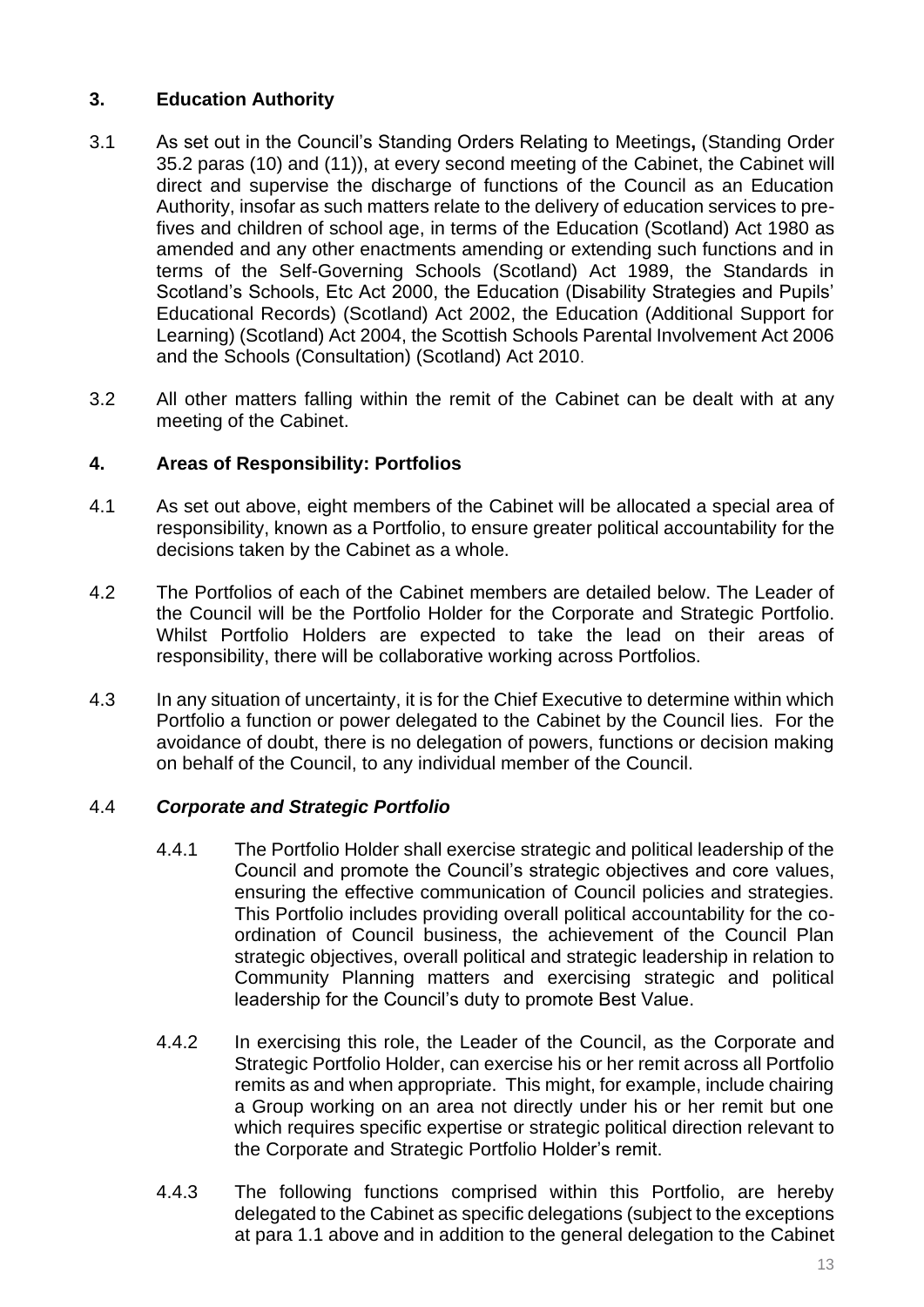at para 3.1 above and on the basis that the Cabinet will make recommendations to Council as appropriate in accordance with the provisions set out in Section 1of this Scheme):

- ensuring strategic and political leadership of the Community Planning Partnership to monitor and review the achievement of Community Planning objectives and the preparation of revised/ new Community Plans;
- ensuring the development and ongoing monitoring of a cross-Council corporate strategy in relation to the Council's powers and duties in pursuit of Best Value as contained in the Local Government in Scotland Act 2003;
- setting policy for and ensuring ongoing monitoring and review of the Council Plan and the preparation of a revised/ new Plan(s);
- monitoring and review of cross-Council and external communications;
- monitoring and review of the decision-making structure and corporate governance arrangements;
- monitoring and review of Members' remuneration and allowances;
- service review framework;
- monitoring and review of electoral arrangements;
- monitoring and review of emergency planning arrangements;
- monitoring and review of Corporate Safety and Health and Safety (including Occupational Health);
- monitoring and review of Risk Management and Insurance;
- overview of Business Continuity Strategy and operation;
- monitoring and review of the Community Plan for the South Ayrshire area;
- ensuring strategic and political leadership of the Community Planning process to (a) review the achievement of Community Planning objectives, (b) prepare a revised/ new Community Plan(s), (c) ensure collaborative planning between agencies to tackle cross-cutting issues, (d) ensure continued improvement in services through collaborative working;
- monitoring and review of the Council's community engagement and locality planning in relation to those matters not included in the Corporate and Strategic Portfolio, in particular, the Portfolio Holder will oversee the following functions/ services to ensure their effective management and continuous improvement:
	- \* Community Councils;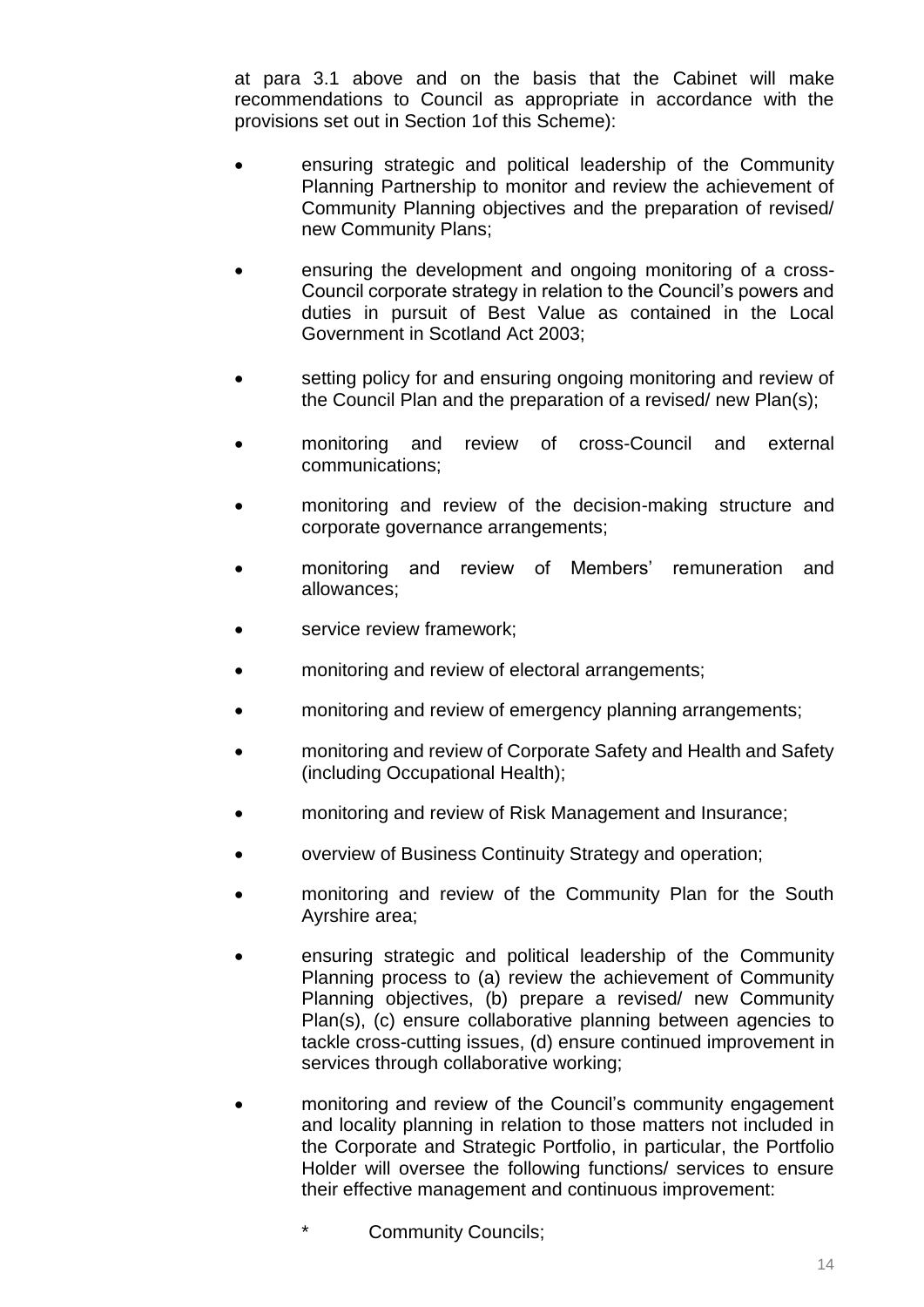- \* Area Community Planning;
- \* Community Development; and
- \* others as appropriate.

#### 4.5 *Health and Social Care Portfolio*

- 4.5.1 To exercise strategic and political leadership in relation to the provision of services which contribute to social well-being of residents in South Ayrshire and Community Safety as it relates to the Council's functions.
- 4.5.2 On the basis that the South Ayrshire Integration Joint Board is responsible for the strategic and operational oversight of integrated health and social care services that are delivered by the Council, the Portfolio Holder will oversee the following services/ functions to ensure their effective management and continuous improvement and be a member of the Integration Joint Board:
	- Social Care Services (including in the Community/ the Elderly/ Care Establishments;
	- Assistance to Chronically Sick and Disabled;
	- Offender Services;
	- Looked After and Accommodated Children;
	- Care and Protection of Children;
	- Fostering and Permanence;
	- Through Care and After Care; and
	- Youth Justice.

#### 4.6 *Education Portfolio*

- 4.6.1 To exercise strategic and political leadership to secure the effective management of the education system and lifelong learning ensuring social justice.
- 4.6.2 This Portfolio includes ensuring, wherever possible, the provision of coordinated and integrated education and related services, designed around the needs of children, young people and families and promoting and, where appropriate, ensuring investment in education, skills, training and the creative development of present and future workforce skills, so as to engender greater self-fulfilment, social mobility and employment opportunities.
- 4.6.3 On the basis that the Cabinet will make recommendations to Council as appropriate, in accordance with the provisions set out in Section 1, in pursuit of this remit the Portfolio Holder will oversee the following services/ functions to ensure their effective management and continuous improvement:
	- Schools and Lifelong Learning;
	- Management of education system;
	- Early Years;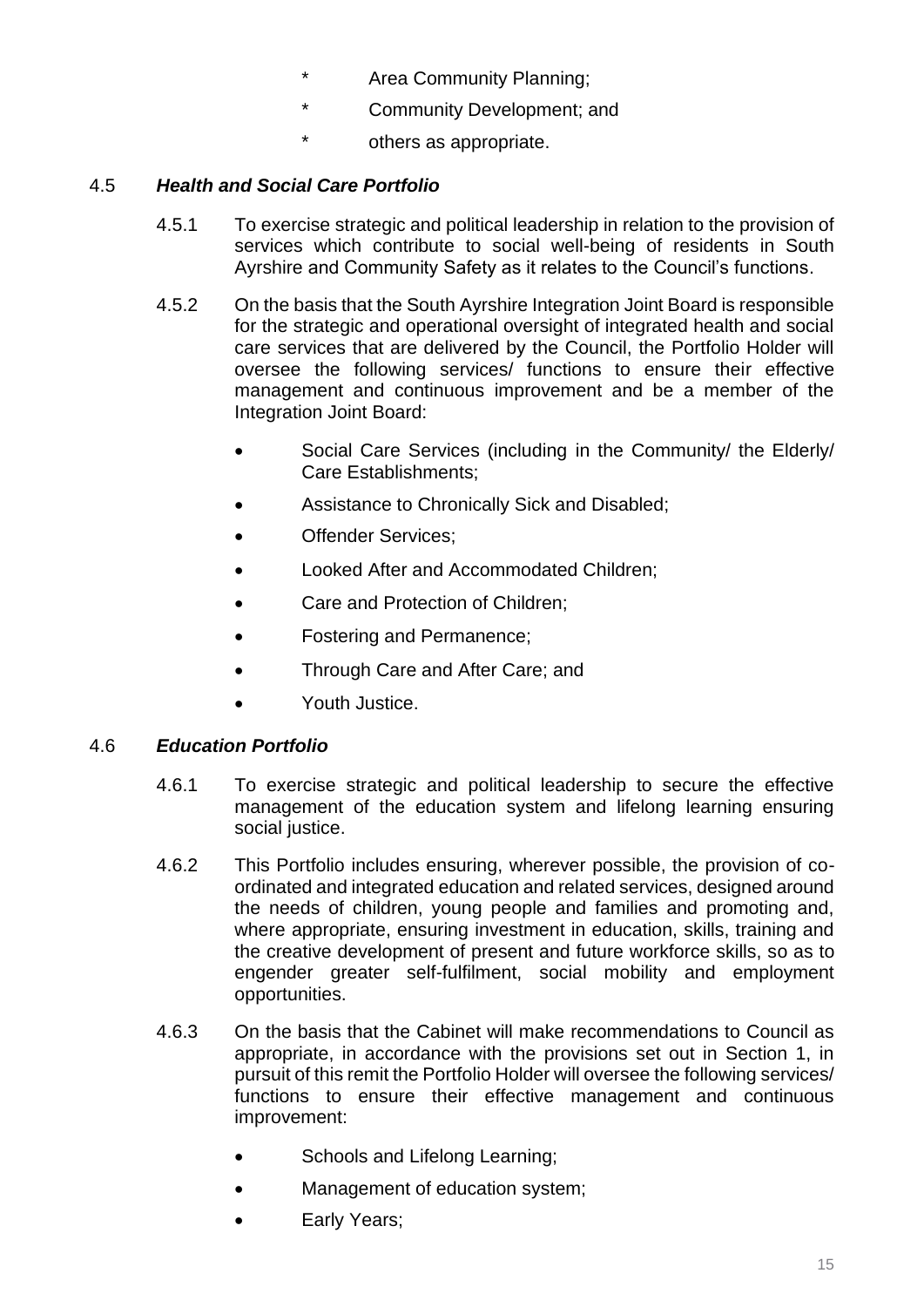- Additional Support for Learning;
- Parental Involvement:
- Children/ Disability;
- Play and Out of School Care;
- Youth Support (in conjunction with the Youth Champion);
- Skills Development and Training (in conjunction with the Economic Development Portfolio Holder);
- Adult and Continuing Education;
- School Sport; and
- School Estate.

#### 4.7 *Buildings, Housing and Environment Portfolio*

- 4.7.1 To exercise strategic and political leadership and to formulate appropriate strategic and operational plans to achieve the Council's objectives in relation to Housing (across all sectors) and Customer First objectives, and to ensure the effective implementation of those plans and objectives. This should be undertaken specifically in relation to the implementation of strategic plans covering Housing procedures, allocations, lettings, homelessness and the maintenance of a balanced housing supply across the range of sectors.
- 4.7.2 On the basis that the Cabinet will make recommendations to Council as appropriate, in accordance with the provisions set out in Section 1, the Portfolio Holder will oversee the following services/ functions to ensure their effective management and continuous improvement:
	- Housing Capital Programme (in conjunction with the Finance, Human Resources and ICT Portfolio Holder);
	- Housing Plans, Policies and Strategies;
	- Housing Policies and Procedures (Allocations, Lettings, Homelessness, etc);
	- Landlord Functions and Responsibilities (All Sectors);
	- Customer Services;
	- Registration;
	- Civic Licensing;
	- Consumer Protection;
	- Environmental Health;
	- Bereavement;
	- Licensing;
	- Cemeteries, Churchyards, etc;
	- Refuse Collection, Streetscape and Cleansing;
	- Waste Management;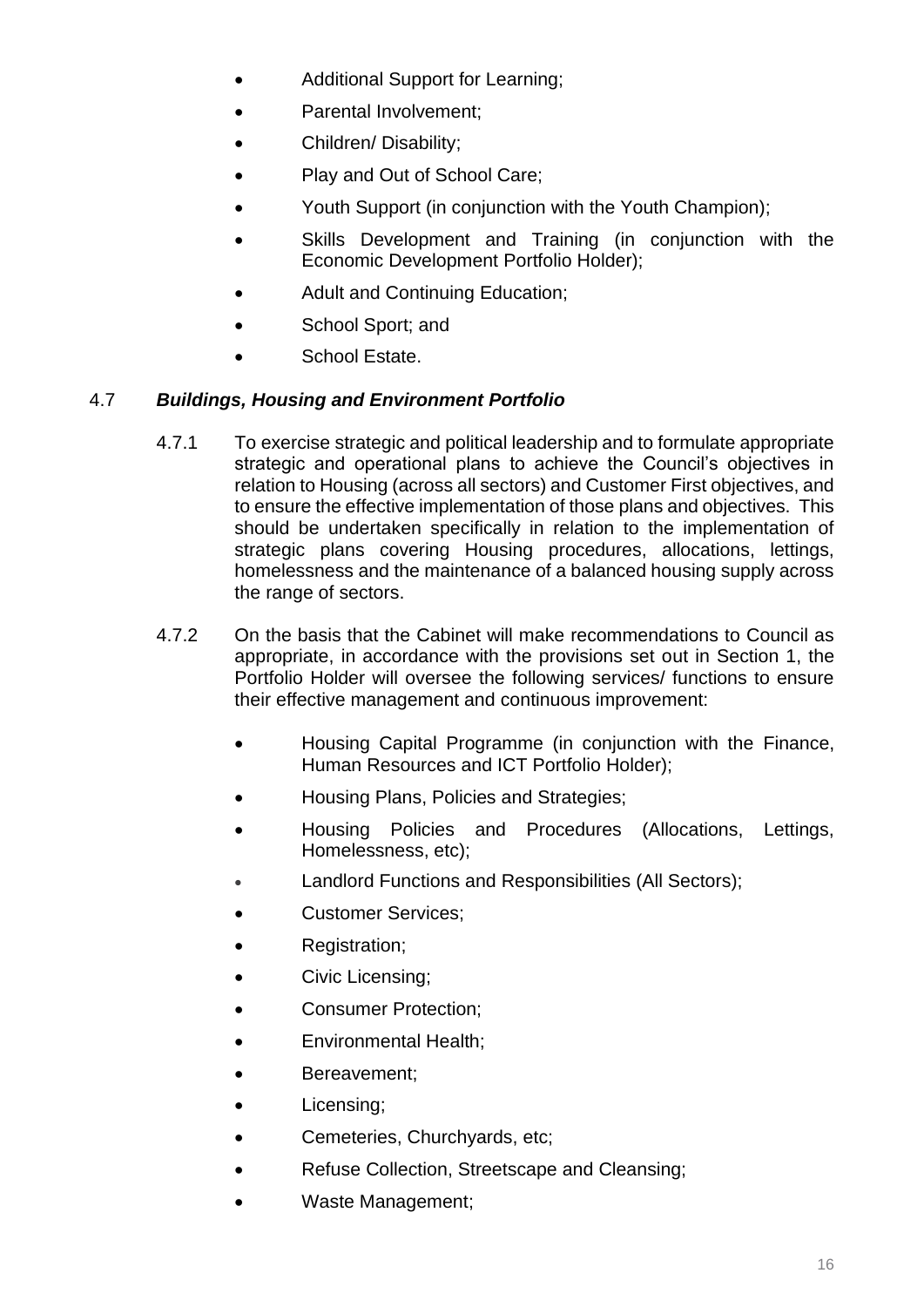- Asset Management and Professional Design Services (including capital project delivery and all acquisitions and disposals) and Infrastructure;
- Property Maintenance Services; and
- Trading Standards.

#### 4.8 *Tourism and Rural Affairs Portfolio*

- 4.8.1 To exercise strategic and political leadership to secure the social wellbeing of the area. This should be undertaken specifically in relation to the attraction of tourism and the promotion of rural communities**.**
- 4.8.2 On the basis that the Cabinet will make recommendations to Council as appropriate, in accordance with the provisions set out in Section 1, in pursuit of this remit the Portfolio Holder will oversee the following services/ functions to ensure their effective management and continuous improvement:
	- Rural Development;
	- Community Development;
	- Tourism;
	- Europe;
	- Cultural Services;
	- Community Facilities;
	- Libraries (including School Libraries);
	- Museums;
	- Access to the Countryside; and
	- Compliance with Equalities Duties.

#### 4.9 *Economic Development Portfolio*

- 4.9.1 To exercise strategic and political leadership to secure the economic wellbeing of the area and in respect of the protection, planning and improvement of the built and natural environment and its supporting infrastructure all in accordance with the Council's Strategic Aim for the Promotion of Sustainability.
- 4.9.2 On the basis that the Ayrshire Roads Authority is responsible for delivery of roads services as set out Section 5 of this Scheme, and also on the basis that the Cabinet will make recommendations to Council as appropriate, in accordance with the provisions set out in Section 1 of this remit, the Portfolio Holder will oversee the following services/ functions to ensure their effective management and continuous improvement:
	- Road Traffic Regulation;
	- Road Network Management;
	- Building Standards;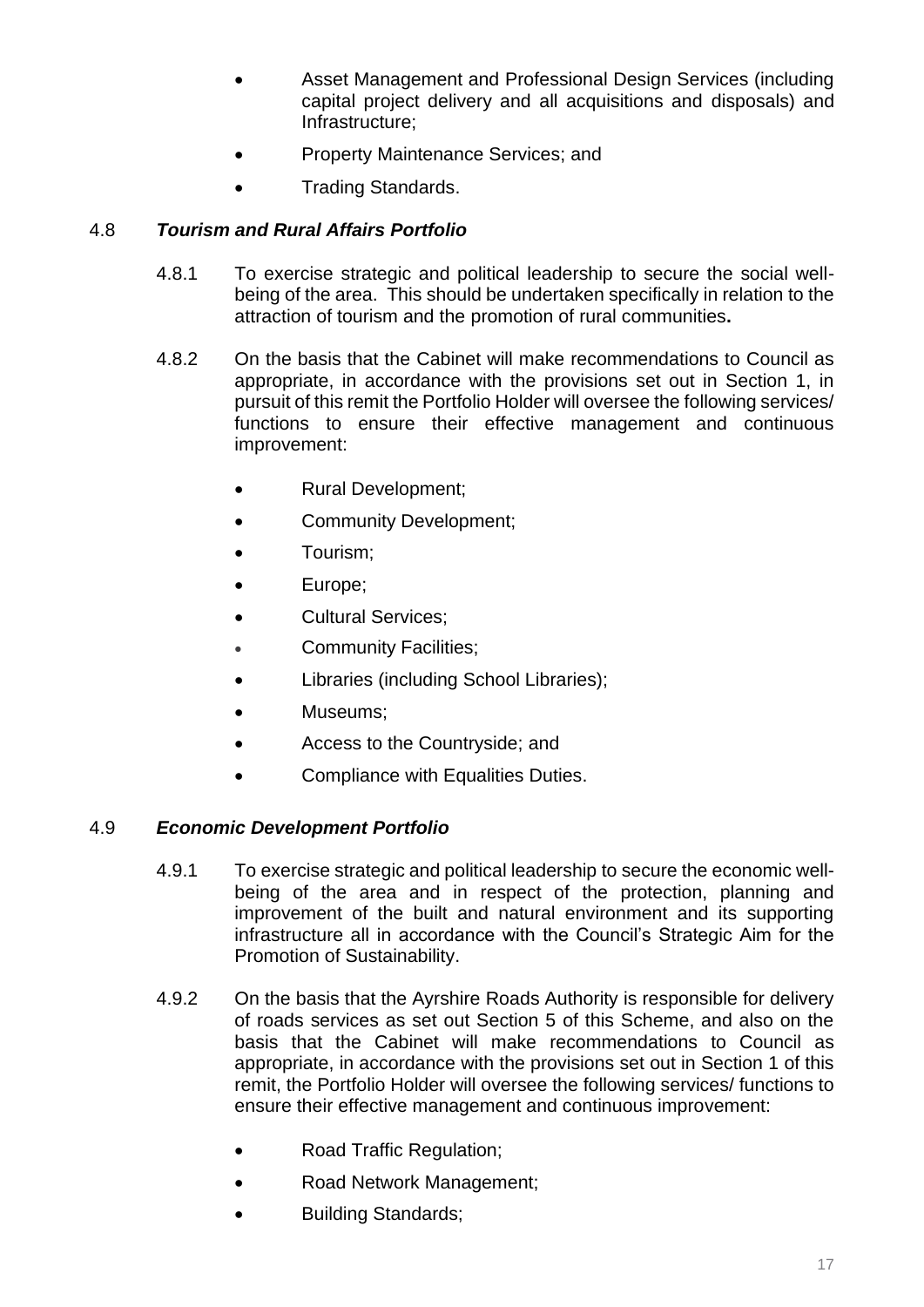- Flood Prevention;
- Catering and Cleaning Services;
- Fleet Management **;**
- Planning;
- Procurement and all Contracts (in conjunction with the Finance, Human Resources and ICT Portfolio Holder);
- Skills Development and Training (in conjunction with the Education Portfolio Holder);
- Economic Development and Regeneration; and
- Transportation Planning.

#### 4.10 *Finance, Human Resources and ICT Portfolio*

- 4.10.1 To exercise strategic and political leadership in relation to the management, regulation and control of the Council's resources and ensure that these fully reflect the Council Plan, strategic objectives and outcomes.
- 4.10.2 The following functions comprised within this Portfolio are hereby delegated to the Cabinet as specific delegations (subject to the exceptions at para 1.1 above and in addition to the general delegation to the Cabinet at para 3.1 above and on the basis that the Cabinet will make recommendations to Council as appropriate in accordance with the provisions set out in Section 1of this Scheme):
	- ensuring the development and ongoing monitoring and review of a cross-Council integrated planning, budgeting and performance management framework (applicable to all corporate and service planning processes);
	- monitoring and review of arrangements for the management, regulation and control of the finances of the Council to ensure their effective and efficient utilisation;
	- monitoring and reviewing expenditure and ensuring final out-turns within the allocations provided for in the Council's approved revenue and capital budgets;
	- receiving, scrutinising and approving services' bids for resources for new service initiatives within the remit of each of the Portfolios and making appropriate recommendations to Council – in particular to approve services' Annual Capital Programme bids as regards project priorities within the remit of each of the Cabinet's Portfolios;
	- ensuring compliance with the Council's corporate governance regime, and both national and local corporate governance frameworks; and
	- ensuring compliance with the Council's approved cross-Council corporate strategies including Asset Management, Human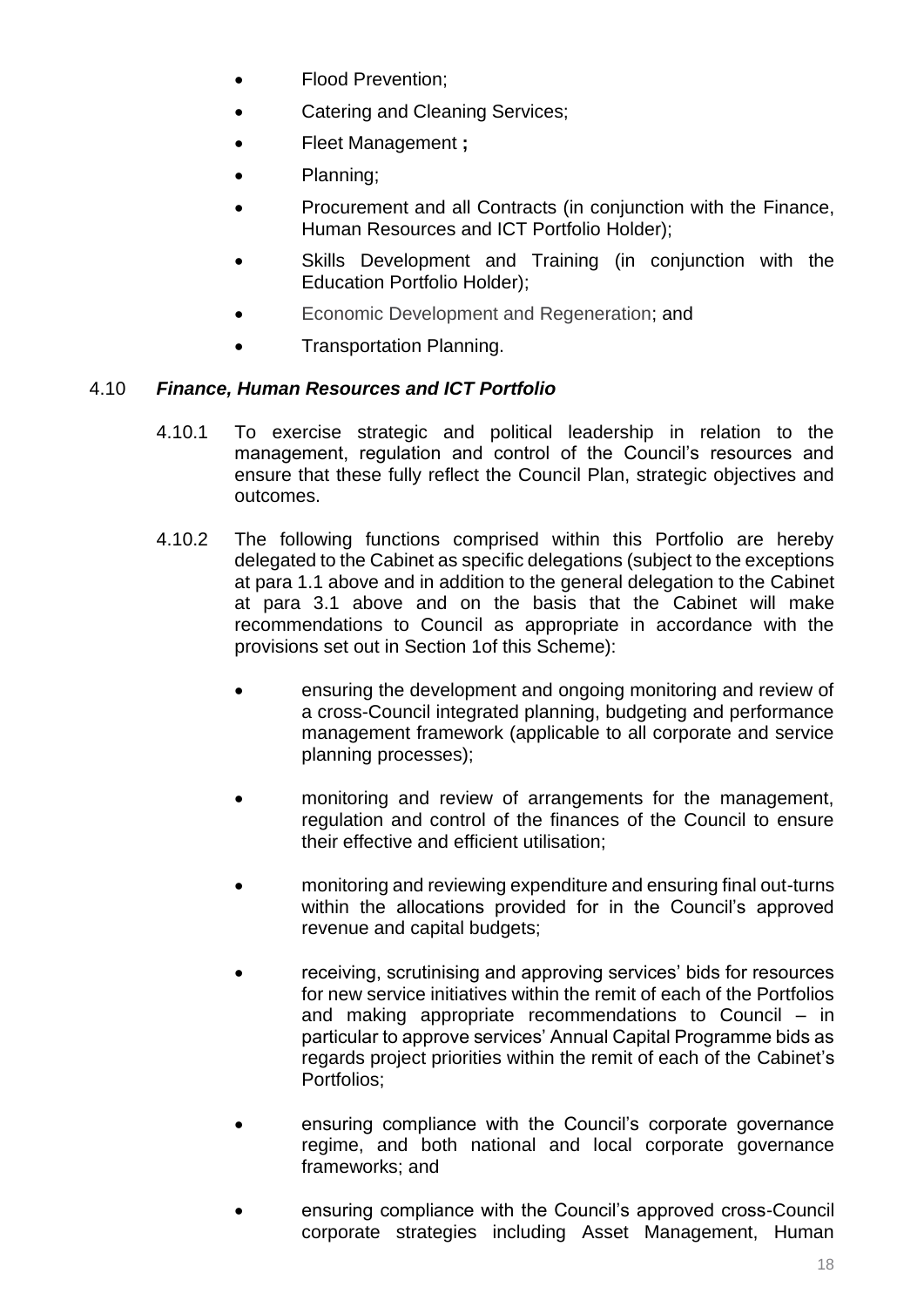Resources, Information Technology and their associated policies and procedures in all areas for which the Cabinet has responsibility.

- 4.10.3 In pursuit of this remit the Portfolio Holder will oversee the following functions/ services to ensure their effective management and continuous improvement:
	- Audit and Review Services (Internal and External);
	- Corporate Accounting and Accounting Services;
	- Management of the Housing Revenue Account and Related Issues;
	- Housing Capital Programme (in conjunction with the Buildings, Housing and Environment Portfolio Holder);
	- Council Tax and Benefits;
	- Information Governance and Records Management (including the Ayrshire Archives);
	- Human Resources and Employee Relations;
	- Treasury Management/ Service Arrangements;
	- Procurement and all Contracts (in conjunction with the Economic Development Portfolio Holder);
	- Legal and Democratic Services;
	- Payments and Administration; and
	- ICT.

#### 4.11 *Sport and Leisure Portfolio*

- 4.11.1 To exercise strategic and political leadership and to formulate appropriate strategic and operational plans to achieve the Council's objectives in relation to the promotion of sport and leisure.
- 4.11.2 The following functions comprised within this Portfolio are hereby delegated to the Cabinet as specific delegations (subject to the exceptions at para 1.1 above and in addition to the general delegation to the Cabinet at para 3.1 above and on the basis that the Cabinet will make recommendations to Council as appropriate in accordance with the provisions set out in Section 1of this Scheme):
- 4.11.3 In pursuit of this remit the Portfolio Holder will oversee the following functions/ services to ensure their effective management and continuous improvement:
	- Sports Facilities;
	- Leisure Trusts; and
	- Golf.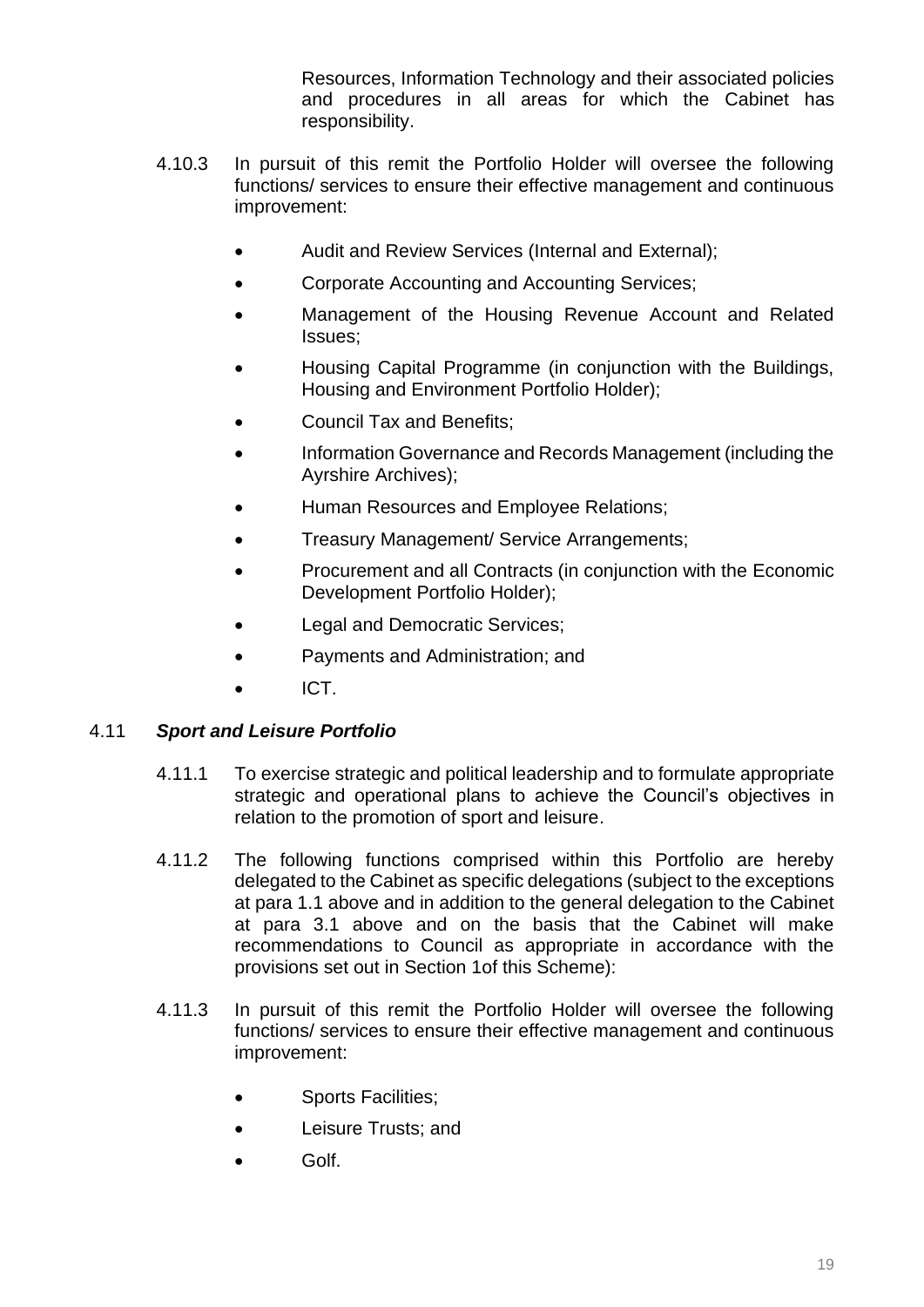# **Terms of Reference and Delegations to Scrutiny Panels**

<span id="page-22-0"></span>Scrutiny Panels will focus on issues being decided on by the Cabinet and which support the Council Plan and the Council's Strategic Objectives and Outcomes.

In *all but one case* the specific legislative powers of the Council have either been reserved to the Council itself or delegated to officers, Joint Boards, Committees, Sub-Committees, Joint Committees, Panels or the Cabinet. The *one exception* is in the case of the Council's statutory audit function which has been delegated to the Audit and Governance Panel.

The Audit and Governance Panel has a specific power to consider and determine call ins of decisions of the Cabinet (see section 4 below).

The Partnerships Panel will receive and consider petitions received by the Council from the public in accordance with the Petitions Protocol.

Otherwise the Scrutiny Panels' functions relate to the governance and scrutiny of decisions, performance and improvement activity and all recommendations arising from the carrying out of the scrutiny process are to be reported back to the Cabinet or Council for decision.

In any situation of uncertainty, it is for the Chief Executive to determine which Scrutiny Panel should undertake any particular scrutiny activity.

The Council has established three Scrutiny Panels and their remits and terms of reference are as follows:

#### **1. Audit and Governance Panel**

- 1.1 To act as the Audit Committee of the Council within the remit and powers as set out in detail in the [Audit Committee Handbook](http://ww20.south-ayrshire.gov.uk/corporateservices/LegalAdmin/CommitteeInformation/Audit%20Committee%20Handbook.pdf) approved by Council, and including:
	- 1.1.1 considering the overall adequacy and effectiveness of the Council's framework of governance, risk management and control arrangements, including the associated anti-fraud and anti-corruption arrangements;
	- 1.1.2 undertaking regular scrutiny of the Council's risk register and challenging the effectiveness of the risk mitigations put in place by risk owners to reduce the risks in line with the Council's risk tolerance;
	- 1.1.3 receiving and considering the Council's unaudited Annual Accounts (including the statements which form part of the Annual Accounts) as submitted to the auditor by the Proper Officer (unless received and considered by full Council);
	- 1.1.4 receiving and considering the Annual Report to Members of the Council and the Controller of Audit in the annual audit;
	- 1.1.5 receiving, considering and approving the audited Annual Accounts (including the statements which form part of the Annual Accounts) by no later than 30 September immediately following the financial year to which the accounts relate (unless received, considered and approved by full Council), and in so doing to have regard to any report made or advice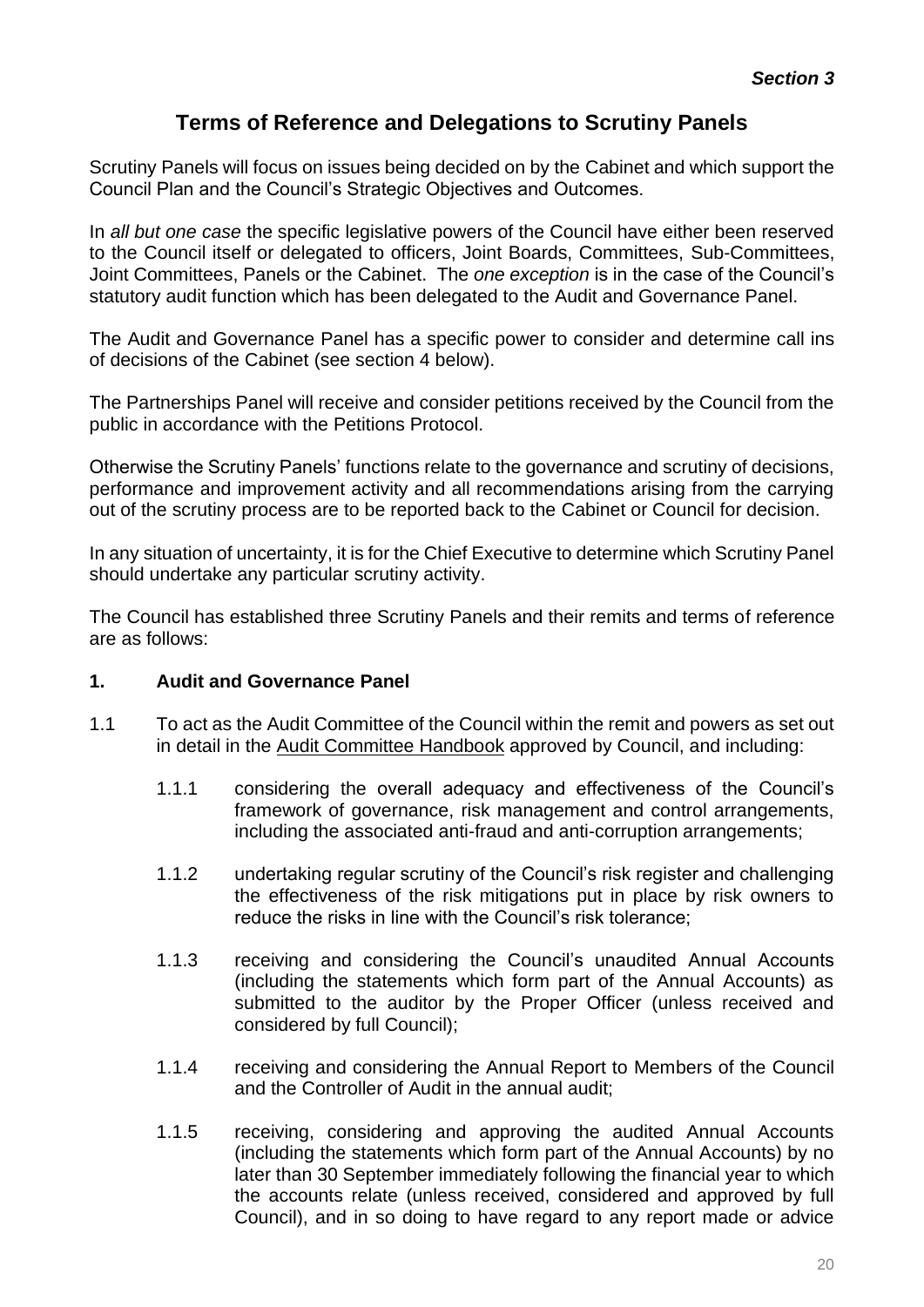provided on the Annual Accounts by the Proper Officer or appointed auditor;

- 1.1.6 ensuring that any issues arising from the process of drawing up, auditing and certifying the Annual Accounts are properly dealt with;
- 1.1.7 undertaking the same role and remit as set out in paragraphs 1.1.2, 1.1.3, 1.1.4 and 1.1.5 above in relation to the Annual Accounts of charitable trusts administered by the Council and of which Councillors are Trustees;
- 1.1.8 receiving and reviewing summary Internal Audit reports and the main issues arising, and seek assurance that action has been taken where necessary;
- 1.1.9 receiving the annual report of the Chief Internal Auditor and monitoring the performance of the Internal Audit service;
- 1.1.10 receiving and considering all reports of the external auditors, Audit Scotland, Accounts Commission (and other inspection agencies, where not within the remit of the Cabinet), including reports relating to charitable trusts administered by the Council and of which Councillors are Trustees, and, where appropriate, remit to another Scrutiny Panel for further detailed scrutiny;
- 1.1.11 monitoring management action in response to the issues raised by the external auditors, including but not limited to the Strategic Audit Priorities and follow-up to any Best Value Audit reports.
- 1.2 To deal with called-in decisions of the Cabinet for further discussion, consideration and investigation, all in accordance with the provisions of the [Scrutiny Handbook,](https://ww20.south-ayrshire.gov.uk/corporateservices/LegalAdmin/CommitteeInformation/Scrutiny%20Handbook.pdf) and to:
	- 1.2.1 agree the Cabinet decision(s); or
	- 1.2.2 continue the matter to the next meeting of the Panel (which may include an additional meeting held in terms of Standing Order 35.3 (2)) for further discussion, consideration, investigation or agreement; and/ or
	- 1.2.3 refer the matter back to the Cabinet, with recommendations, for final deliberation.
- 1.3 To deal with applications for review of decisions in relation to Community Asset Transfer requests for further discussion, consideration and investigation, and to:
	- 1.3.1 agree the Cabinet decision(s); or
	- 1.3.2 continue the matter to the next meeting of the Panel (which may include an additional meeting held in terms of Standing Order 35.3 (2)) for further discussion, consideration, investigation or agreement; and/ or
	- 1.3.3 refer the matter back to the Cabinet, with recommendations, for final deliberation.
- 1.4 To keep under review the Council's local Code of Corporate Governance (in terms of the Delivering Good Governance Framework) and ensure arrangements for its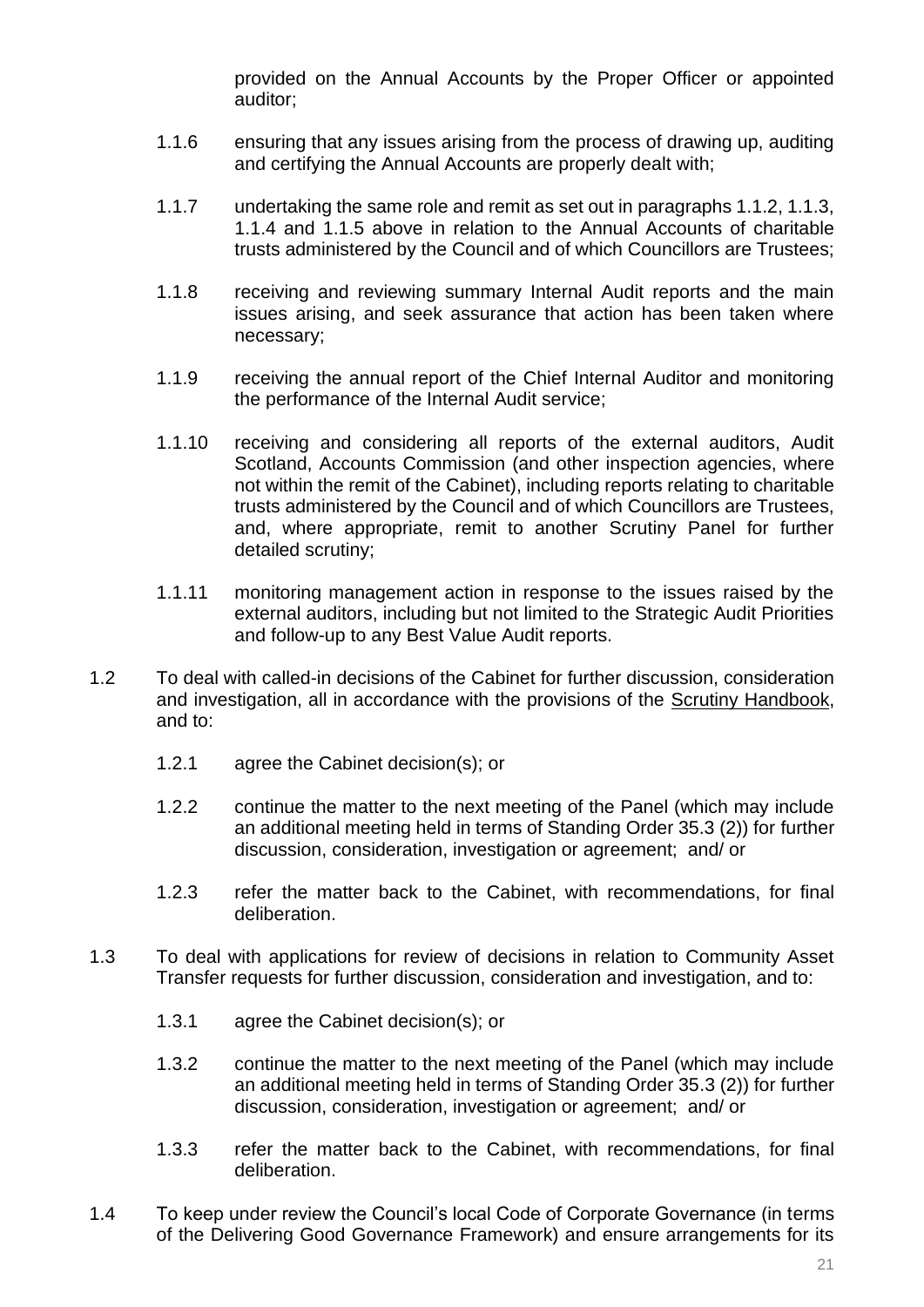review and continuing relevance leading to the publication of an annual statement as part of the Council's Annual Accounts confirming how well the Council is complying with the framework.

- 1.5 To monitor and review the effectiveness of the Council's Scrutiny Panel arrangements having regard to the Council's powers and duties under Best Value, continuous improvement and effective resource management in the provision of services, performance management frameworks, value for money, and business improvement/ re-design.
- 1.6 To promote and maintain high standards of conduct by all Elected Members of the Council, including consideration of the management and operation of ethical standards as set out in the Councillors' Code of Conduct within the Council, and recommending to Council, if appropriate, the adoption of any protocols relating to Members' conduct supplementary to the Councillors' Code of Conduct, and to consider and advise the Council on any requirements for supplementary training or additional support for Members in relation to ethical standards or any other matters.
- 1.7 To consider any issues which are referred to it by the Council or Cabinet for detailed scrutiny.
- 1.8 To ensure that areas of concern arising from the Audit Committee function are reported to Council, including those that may require further scrutiny either by the Panel or Council.
- 1.9 To make recommendations to the Cabinet or Council (as appropriate) on matters arising from the outcome of the scrutiny processes carried out by the Panel including recommendations for areas for Service Review in accordance with the Council's approved [Framework.](https://ww20.south-ayrshire.gov.uk/ext/committee/CommitteePapers2014/Leadership%20Panel/17th%20June/17%20June%2014%20Item%205(1)(d)%20Appendix.pdf)

#### **2. Service and Performance Panel**

- 2.1 To monitor, review and challenge the performance of the Council's services and service delivery having regard to the Council Plan, the Council's strategic objectives and outcomes, corporate improvement programme, the approved Service and Improvement Plans and performance targets, across all service areas, (but excluding the delivery of services by or in partnership with external bodies falling within the remit of the Partnerships Panel), in accordance with the [Scrutiny](https://ww20.south-ayrshire.gov.uk/corporateservices/LegalAdmin/CommitteeInformation/Scrutiny%20Handbook.pdf)  [Handbook](https://ww20.south-ayrshire.gov.uk/corporateservices/LegalAdmin/CommitteeInformation/Scrutiny%20Handbook.pdf) and including:
	- 2.1.1 receiving and considering regular reports in relation to performance in terms of the approved Service and Improvement Plans and corporate improvement programme;
	- 2.1.2 receiving and considering service benchmarking information; and
	- 2.1.3 reviewing the effectiveness of performance reporting arrangements.
- 2.2 To consider external inspection agency reports relating to services which have been referred to this Panel by the Cabinet or the Audit and Governance Panel.
- 2.3 To undertake in-depth reviews of particular issues of concern in areas of service provision where performance issues have been identified through the Panel's consideration of the Service and Improvement Plans or other performance reports, all as detailed in, and in accordance with, the [Scrutiny Handbook](https://ww20.south-ayrshire.gov.uk/corporateservices/LegalAdmin/CommitteeInformation/Scrutiny%20Handbook.pdf) and as set out in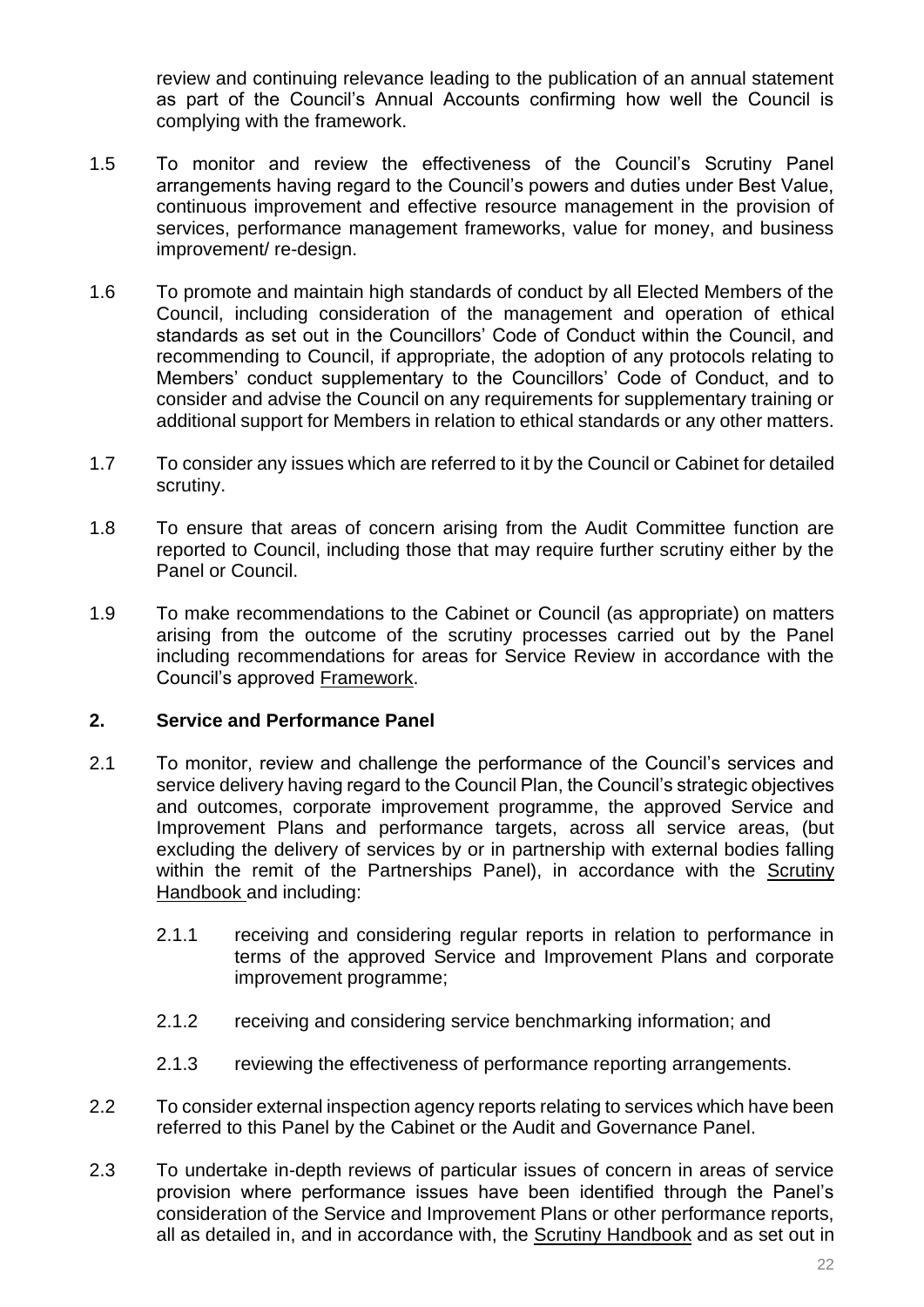the Panel's annual work programme, and to refer any recommendations arising from such review to the Cabinet for consideration.

- 2.4 To receive and consider regular reports on public complaints handling and information governance arrangements within the Council.
- 2.5 Where necessary, to remit reports to the Partnerships Panel for detailed scrutiny of matters falling within the terms of reference of that Panel.
- 2.6 To consider any issues which are referred to it by the Council, Cabinet or the Audit and Governance Panel for detailed scrutiny.
- 2.7 To make recommendations to the Cabinet or Council (as appropriate) on matters arising from the outcome of the scrutiny processes carried out by the Panel, including recommendations for areas for Service Review in accordance with the Council's approved [Framework](https://ww20.south-ayrshire.gov.uk/ext/committee/CommitteePapers2014/Leadership%20Panel/17th%20June/17%20June%2014%20Item%205(1)(d)%20Appendix.pdf)

#### **3. Partnerships Panel**

- 3.1 To monitor, review and challenge the performance of services in South Ayrshire which are delivered through or in partnership with external bodies, including improvement actions and performance targets, where applicable, having regard to the Council Plan and the Council's strategic objectives and outcomes, and its duties of Best Value, Following the Public Pound, continuous improvement and effective resource management, in accordance with the [Scrutiny Handbook,](https://ww20.south-ayrshire.gov.uk/corporateservices/LegalAdmin/CommitteeInformation/Scrutiny%20Handbook.pdf) and including (but not limited to) performance of and in relation to:
	- 3.1.1 Ayr Renaissance LLP and any Leisure trusts and other arm's length external organisations in which the Council participates;
	- 3.1.2 Police Scotland;
	- 3.1.3 the Scottish Fire and Rescue Service;
	- 3.1.4 the use of Common Good funds and assets;
	- 3.1.5 Community Planning (including funded projects);
	- 3.1.6 Ayrshire Shared Services Joint Committee; and
	- 3.1.7 Any other South Ayrshire Council funded projects and organisations.
- 3.2 To receive and hear Petitions addressed to the Council from members of the public, in accordance with the Council's Petitions Protocol, and to determine the appropriate action to be taken within the terms of that Protocol, including, where considered appropriate by the Panel, to report to Cabinet with recommendations.
- 3.3 Where necessary, to remit reports to the Service and Performance Panel for detailed scrutiny of matters falling within the terms of reference of that Panel.
- 3.4 To consider any issues which are referred to it by the Council, Cabinet or the Audit and Governance Panel for detailed scrutiny.
- 3.5 To make recommendations to the Cabinet or Council (as appropriate) on matters arising from the outcome of the scrutiny processes carried out by the Panel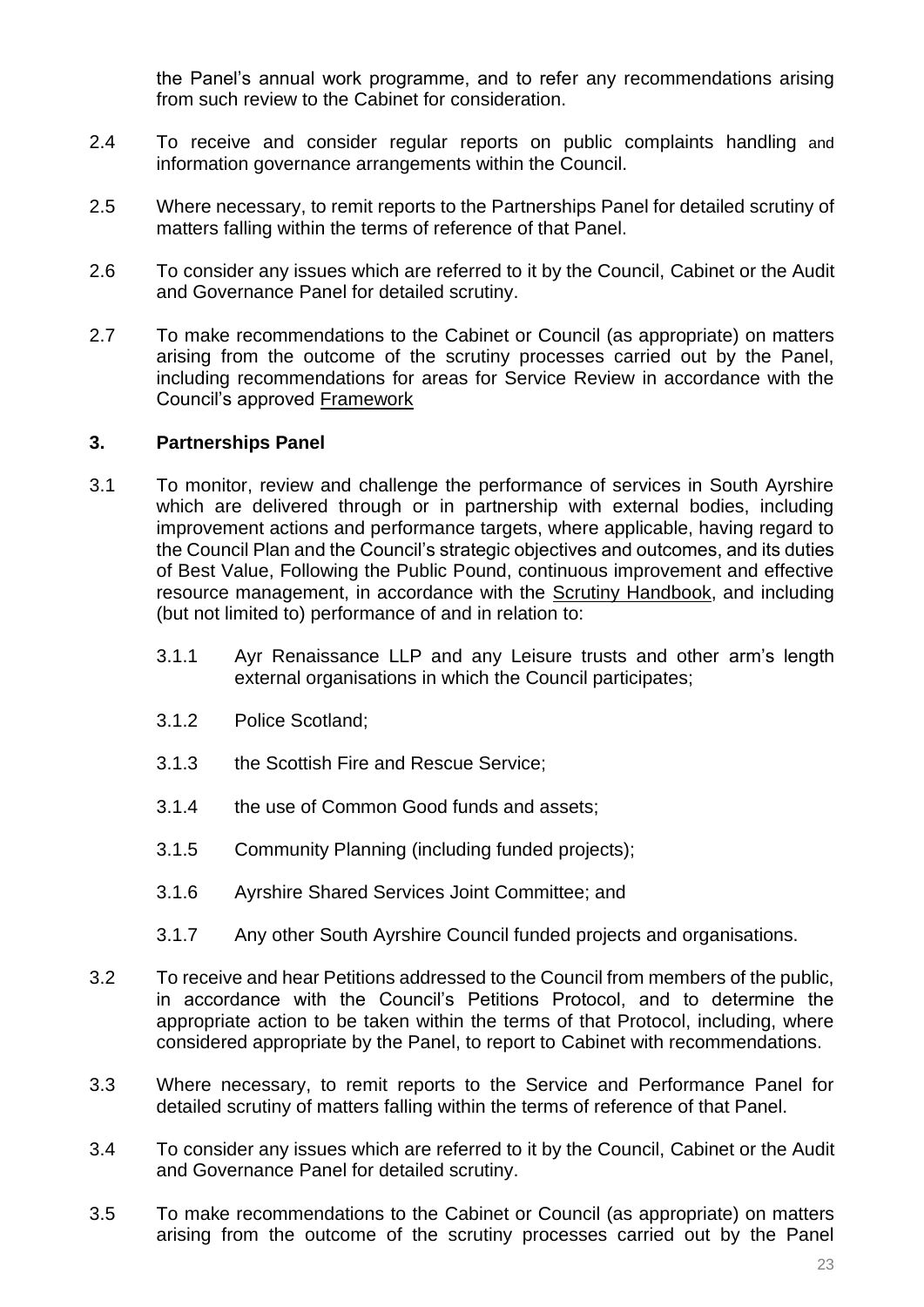including recommendations for areas for Service Review in accordance with the Council's approved **Framework**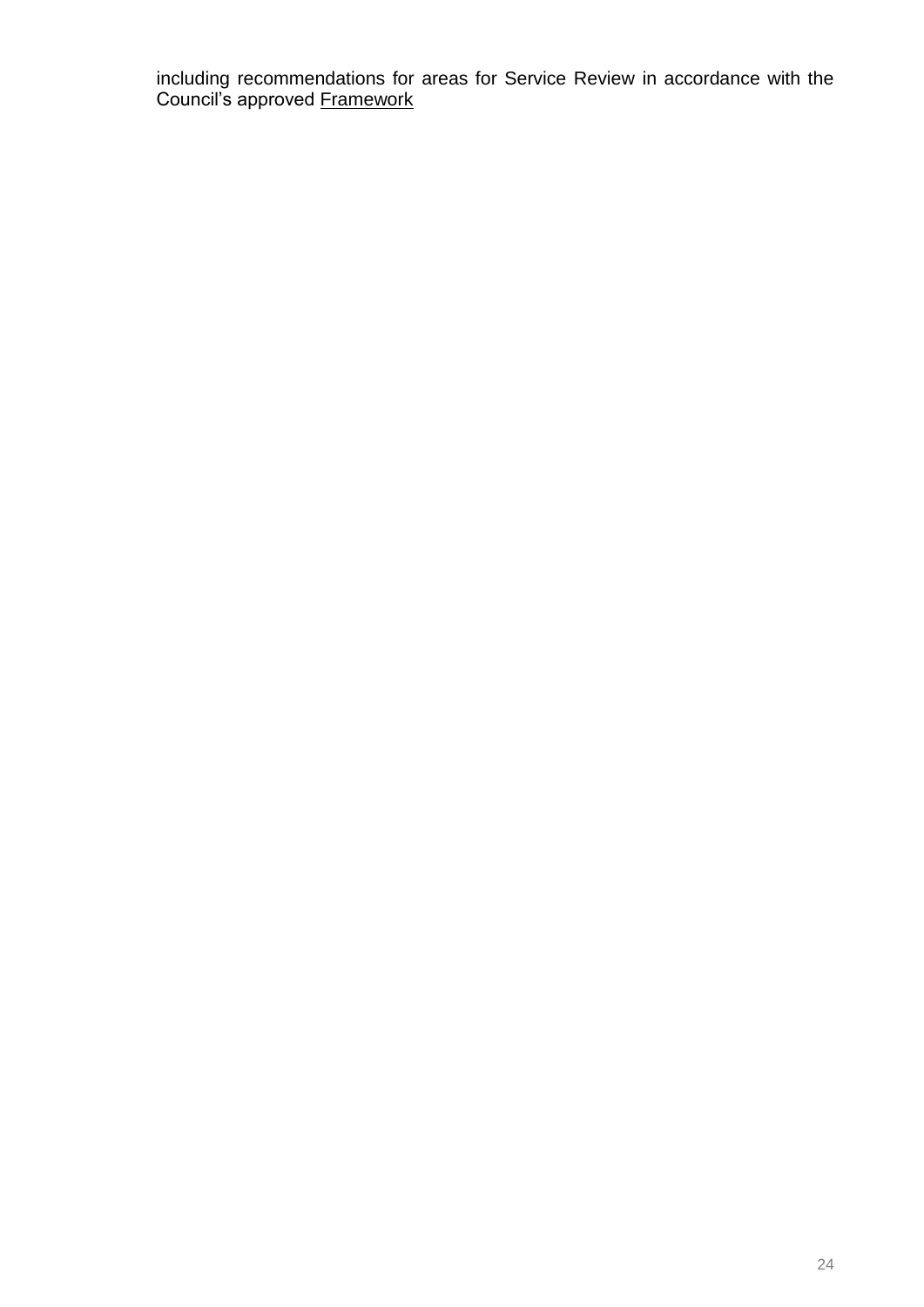# **Terms of Reference and Delegations to Panels, Etc**

<span id="page-27-0"></span>With the exception of powers which have been reserved to the Council itself and powers which have been delegated to officers or to Joint Committees, Joint Boards, the South Ayrshire Integration Joint Board or the Ayrshire Shared Service Joint Committee**,** all other powers are distributed between Committees and Sub-Committees.

In order to allow the Cabinet to concentrate on strategy, a number of Committees of the Council (to be known as Panels) and Sub-Committees have been established with delegated powers to deal with a specific range of functional and operational responsibilities.

The Panels, Joint Committees, Joint Boards, etc, are as follows:

| Panel                                          |  |  |
|------------------------------------------------|--|--|
| Appointments/ Appraisal Panel                  |  |  |
| <b>Appeals Panel</b>                           |  |  |
| <b>Regulatory Panel</b>                        |  |  |
| <b>Education Appeals Panel</b>                 |  |  |
| Local Review Body                              |  |  |
| South Ayrshire Integration Joint Board         |  |  |
| <b>Ayrshire Shared Service Joint Committee</b> |  |  |

The terms of reference of Panels, etc, in respect of which they have been granted delegated powers, are as follows:

| Panel, etc                                                    | Remit                                                                                                                                                                                                                                                                                                     |
|---------------------------------------------------------------|-----------------------------------------------------------------------------------------------------------------------------------------------------------------------------------------------------------------------------------------------------------------------------------------------------------|
| <b>Chief Officers Appointments/</b><br><b>Appraisal Panel</b> | The appointment of Chief Executive, Directors, Heads<br>of Service and Assistant Directors and Performance<br>Appraisal issues.                                                                                                                                                                           |
| <b>Appeals Panel</b>                                          | The determination of appeals in terms of the Council's<br>approved Disciplinary and Grievance Procedures,<br>Finance, Rating, Maintenance Allowance Appeals,<br>Road Traffic Orders, Allocations and other Housing<br>Appeals, etc.                                                                       |
| <b>Regulatory Panel</b>                                       | The exercise of the Council's functions under the Civic<br>Government (Scotland) Act 1982, Building Standards,<br>Environmental Health, Trading Standards and Road<br>Traffic Regulation Legislation, insofar as not delegated<br>to officers or to East Ayrshire Council as Ayrshire<br>Roads Authority. |
|                                                               | The exercise of the Council's functions in relation to<br>the approval of venues for civil marriages and civil<br>partnerships under the Marriage (Scotland) Act 1977<br>and 2002, the Civil Partnerships Act 2004 and the                                                                                |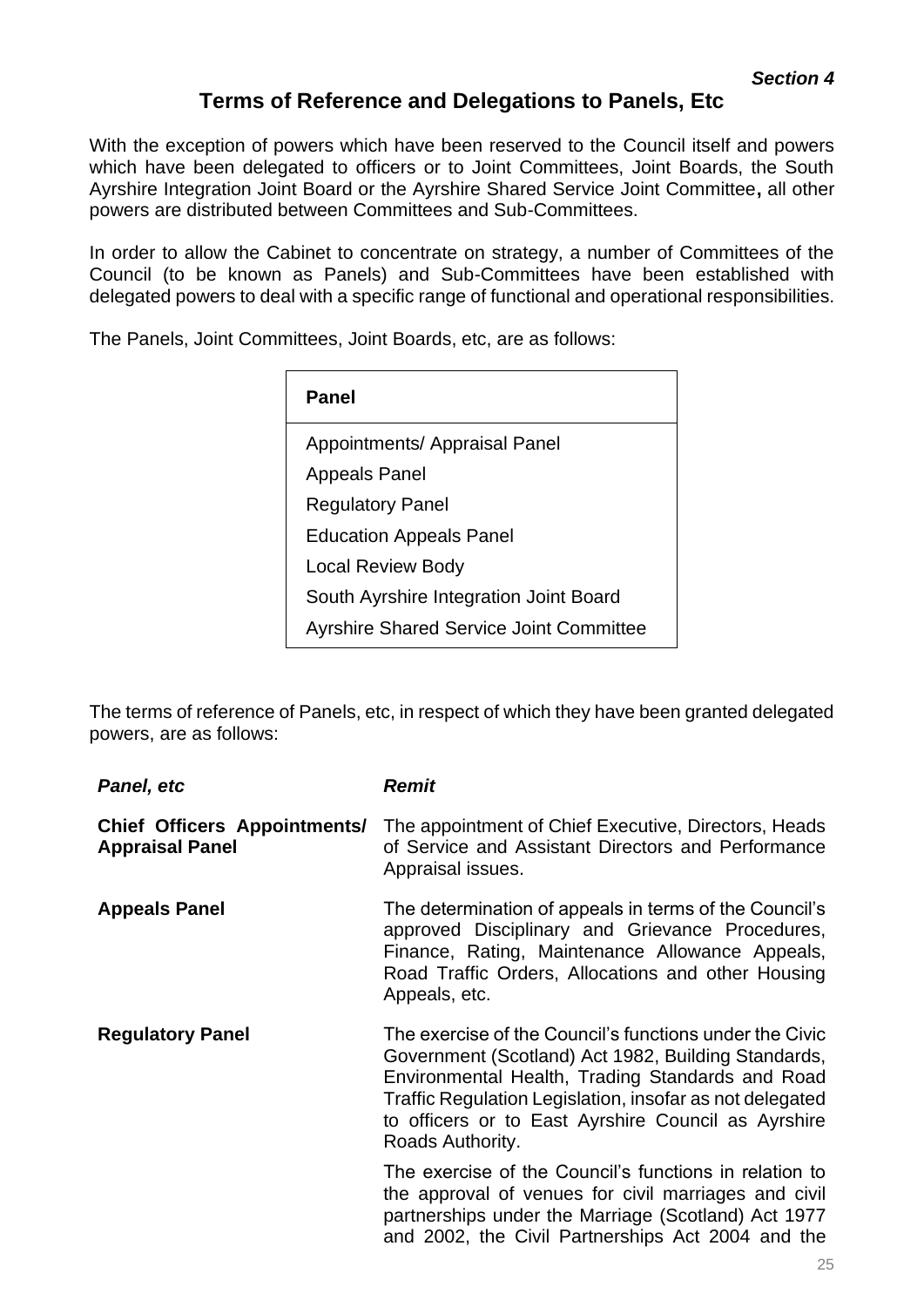| Panel, etc                                               | <b>Remit</b>                                                                                                                                                                                                                                                                                                                                                                                         |  |
|----------------------------------------------------------|------------------------------------------------------------------------------------------------------------------------------------------------------------------------------------------------------------------------------------------------------------------------------------------------------------------------------------------------------------------------------------------------------|--|
|                                                          | Local Electoral Administration and Registration<br>Services (Scotland) Act 2006, insofar as not delegated<br>to officers.                                                                                                                                                                                                                                                                            |  |
|                                                          | The exercise of the Council's functions in relation to<br>Houses in Multiple Occupation under the Housing<br>(Scotland) Act 2006 in so far as not delegated to<br>officers.                                                                                                                                                                                                                          |  |
|                                                          | The exercise of the Council's functions in relation to<br>landlord registration (and de-registration) under the<br>Antisocial Behaviour Etc (Scotland) Act 2004 insofar<br>as not delegated to officers.                                                                                                                                                                                             |  |
|                                                          | The determination of Planning Applications and other<br>matters under Planning Legislation insofar as not<br>delegated to officers or reserved to full Council.                                                                                                                                                                                                                                      |  |
| <b>Education Appeals Panel</b>                           | The determination of appeals in relation to placing<br>requests and exclusions, under section 28D and<br>Schedule A1 of the Education (Scotland) Act 1980,<br>(chaired by a member of the Appeals Panel).                                                                                                                                                                                            |  |
| <b>Local Review Body</b>                                 | To review planning decisions taken by Appointed<br>officers on 'local developments' as that term is defined<br>in the Town and Country Planning (Hierarchy of<br>Developments) (Scotland) Regulations 2009.                                                                                                                                                                                          |  |
| South Ayrshire<br>Integration<br><b>Joint Board</b>      | To discharge the functions set out in Section 6 of this<br>Scheme, and the strategic planning and the<br>operational oversight of integrated health and social<br>care services and through the chief officer (the<br>Director of Health and Social Care) the operational<br>management of the integrated services, in accordance<br>with the Council's policies and procedures where<br>applicable. |  |
| <b>Ayrshire Shared Service Joint</b><br><b>Committee</b> | To undertake discharge of statutory functions in terms<br>of s56 and 57 of the Local Government (Scotland) Act<br>1973 and s15 of the Local Government in Scotland Act<br>2003 specifically to oversee the delivery of a range of<br>discrete Local Authority services to the communities of<br>East, North and South Ayrshire.                                                                      |  |
|                                                          | The functions to be delegated to the control of the Joint<br>Committee shall be carried out by a Lead Authority,<br>being the authority charged by East Ayrshire Council,<br>North Ayrshire Council and South Ayrshire Council (or<br>at least two of them) to undertake the provision of<br>defined services.                                                                                       |  |
|                                                          | The specific services and functions to be delegated to<br>the Joint Committee (each referred to as a 'Shared<br>Service') are set out in Section 5 of this Scheme.                                                                                                                                                                                                                                   |  |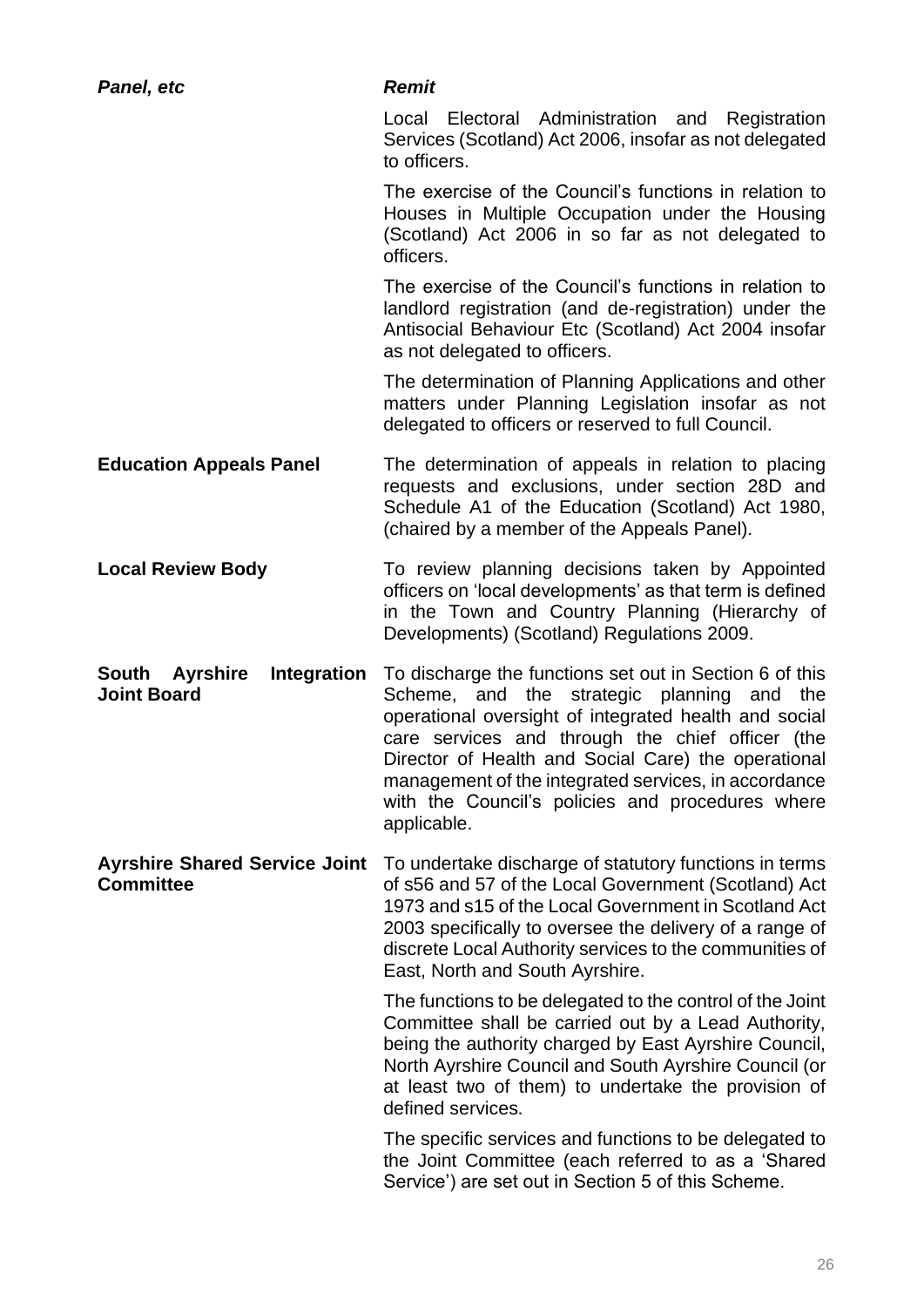# **Functions Delegated to**

# **the Ayrshire Shared Services Joint Committee**

<span id="page-29-0"></span>The following are the specific functions that have been delegated to the Ayrshire Shared Services Joint Committee to be carried out by South Ayrshire Council as lead authority:

#### *Ayrshire and Arran Tourism Team*

AAT01 To manage and oversee the delivery of tourism activities that are agreed by the three Ayrshire Councils (East, North and South) to be shared from time to time.

#### *Ayrshire Civil Contingencies Team*

ACCT01 To manage and oversee the planning, and discharge, by the three Ayrshire Councils (East, North and South) of their duties as local authorities in relation to civil emergencies.

The following are the specific functions that have been delegated to the Ayrshire Shared Services Joint Committee to be carried out by East Ayrshire Council as lead authority:

#### *Ayrshire Roads Alliance*

- ARA01 to carry out the functions of the Council (including maintaining registers, inspecting and enforcing) in terms of the Reservoirs Act 1975;
- ARA02 to carry out the functions of the Council (including reporting and inspecting) in terms of the Flood Prevention (Scotland) Act 1961, the Flood Protection and Drainage (Scotland) Act 1997 and the Flood Risk Management (Scotland) Act 2009;
- ARA03 to carry out all the following functions of the Council in terms of the Roads (Scotland) Act 1984 (as amended from time to time):
	- ARA03.01 under Section 13 in relation to the imposition on frontagers of the requirements to make up and maintain private roads including the service of appropriate notices;
	- ARA03.02 under Section 15 in relation to the completion of necessary work on private roads occasioned by an emergency (other than an emergency constituted by a danger as defined in Section 91);
	- ARA03.03 under Section 16 (1) (b) in relation to the consideration and determination of applications for the adoption of private roads as public;
	- ARA03.04 under Section 18 in relation to the adoption of footpaths associated with development;
	- ARA03.05 under Section 21 in relation to applications for construction consent for new roads built by a person other than the roads authority;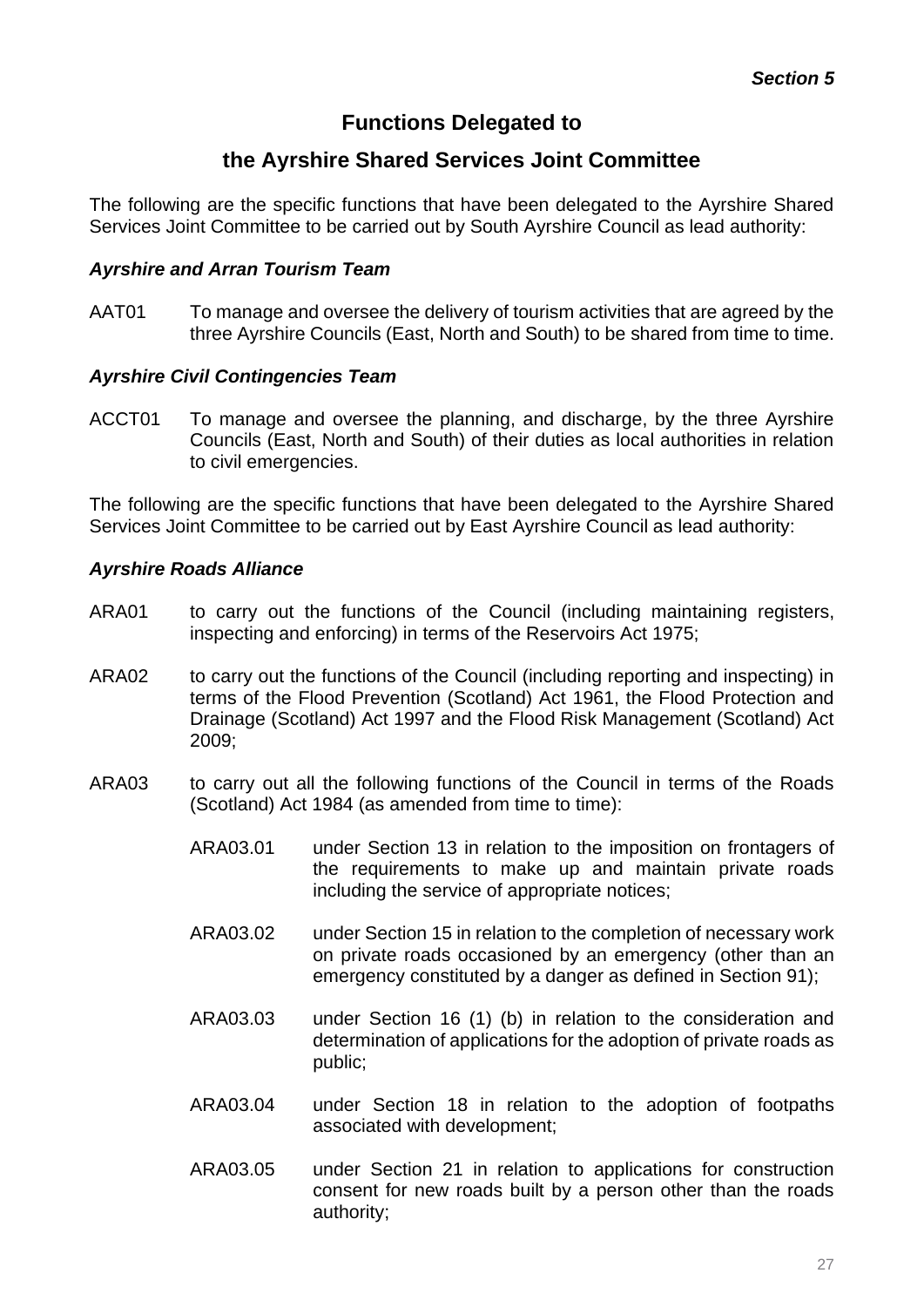- ARA03.06 under Section 23 in relation to stopping up or temporarily closing any new road constructed by a person other than the roads authority, without consent or in contravention of, or in noncompliance with, a condition imposed by a construction consent;
- ARA03.07 under Section 31 (3) in relation to the service of notices in connection with the drainage of public roads or proposed public roads, on the owner and occupier of the land affected;
- ARA03.08 under Section 35 (1) and (4) and after giving notice in terms of Section 35 (5) in relation to the provision of road lighting and related structures;
- ARA03.09 under Sections 36 and 37 in relation to the construction of road humps;
- ARA03.10 under Section 51 in relation to the authorisation and withdrawal of authorisation for the planting and maintenance of trees, shrubs, grass or other plants by a person other than the roads authority within the boundaries of a public road;
- ARA03.11 under Section 56 in relation to the authorisation of works and excavations in or under a public road;
- ARA03.12 under Section 57 in relation to the prevention of termination of dangerous works or excavations in or under a public road;
- ARA03.13 under Section 58 in relation to the granting of permission for the deposit of building materials on roads;
- ARA03.14 under Section 59 in relation to the control of obstructions in roads;
- ARA03.15 under Section 60 in relation to the marking lighting and fencing of obstructions or roadworks and for shoring buildings requiring protection in similar circumstances;
- ARA03.16 under Section 61 in relation to granting permission to place and thereafter maintain apparatus in or under a public road;
- ARA03.17 under Section 62 in relation to the temporary prohibition or restriction of traffic on roads for reasons of public safety or convenience;
- ARA03.18 under Section 63 in relation to the imposition of the requirement to construct new accesses across road verges or footways where appropriate;
- ARA03.19 under Section 64 (2) in relation to the issue of consent to statutory undertakers for work on footways, footpaths or cycle tracks in connection with their apparatus in terms of Section 64  $(1)$  (b);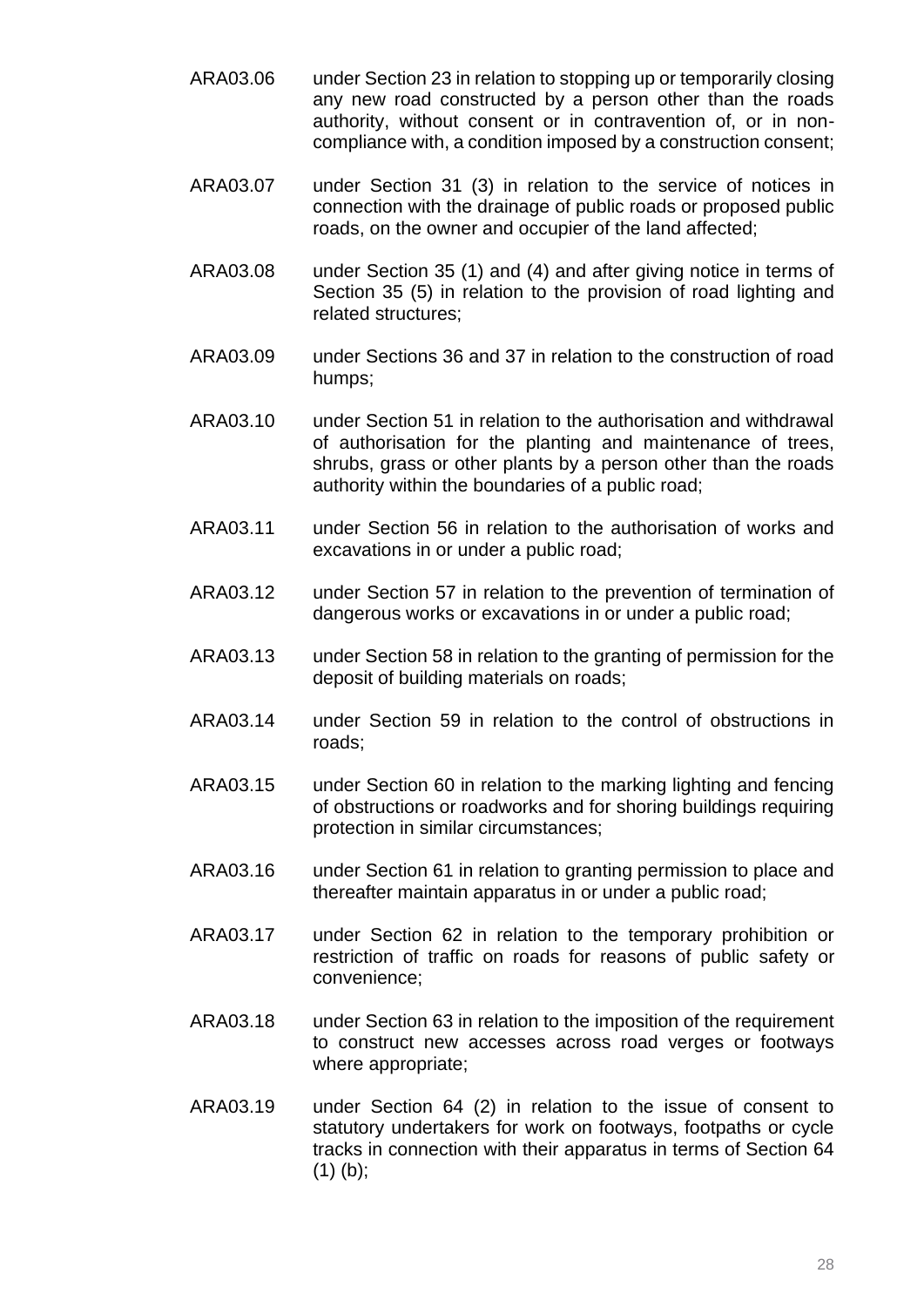- ARA03.20 under Section 66 in relation to enforcing maintenance of vaults, arches, cellars, tunnels and related structures within the vicinity of a road;
- ARA03.21 under Section 67 in relation to enforcing safety provisions countering outward opening doors, gates, windows, window shutters or bars interfering with the safety or convenience of road users;
- ARA03.22 under Section 78 (2) in relation to the service of notices prior to the diversion of waters where necessary in connection with the construction, improvement or protection of a public road;
- ARA03.23 under Section 79 to negotiate terms and enter into agreements with bridge owners in relation to future maintenance obligations;
- ARA03.24 under Section 83 in relation to the prevention of obstructions of the view of road users at or near corners, bends and junctions;
- ARA03.25 under Section 85 in relation to granting permission for the location of builders' skips on roads;
- ARA03.26 under Section 86 in relation to the removal or repositioning of any builders' skip which is causing or is likely to cause, a danger or obstruction;
- ARA03.27 under Section 87 in relation to the removal from roads of unauthorised structures and the consequent reinstatement of the site;
- ARA03.28 under Section 88 in relation to the removal of projections interfering with safe or convenient passage along a road;
- ARA03.29 under Section 89 in relation to the removal of accidental obstructions from roads;
- ARA03.30 under Section 90 in relation to the granting of consent for fixing or placing over, along or across a road any overhead bridge, beam, rail, pipe, cable, wire or other similar apparatus;
- ARA03.31 under Section 91 in relation to the prevention of danger to road users and the prevention of obstructions caused by roadside vegetation, fences or walls;
- ARA03.32 under Section 92 in relation to granting consent for planting trees or shrubs within five metres of the edge of the made up carriageway;
- ARA03.33 under Section 93 in relation to the protection of road users from dangers near a road;
- ARA03.34 under Section 94 in relation to the infill of dangerous ditches adjacent to or lying near a road;
- ARA03.35 under Section 97 in relation to the issue of consent for trading;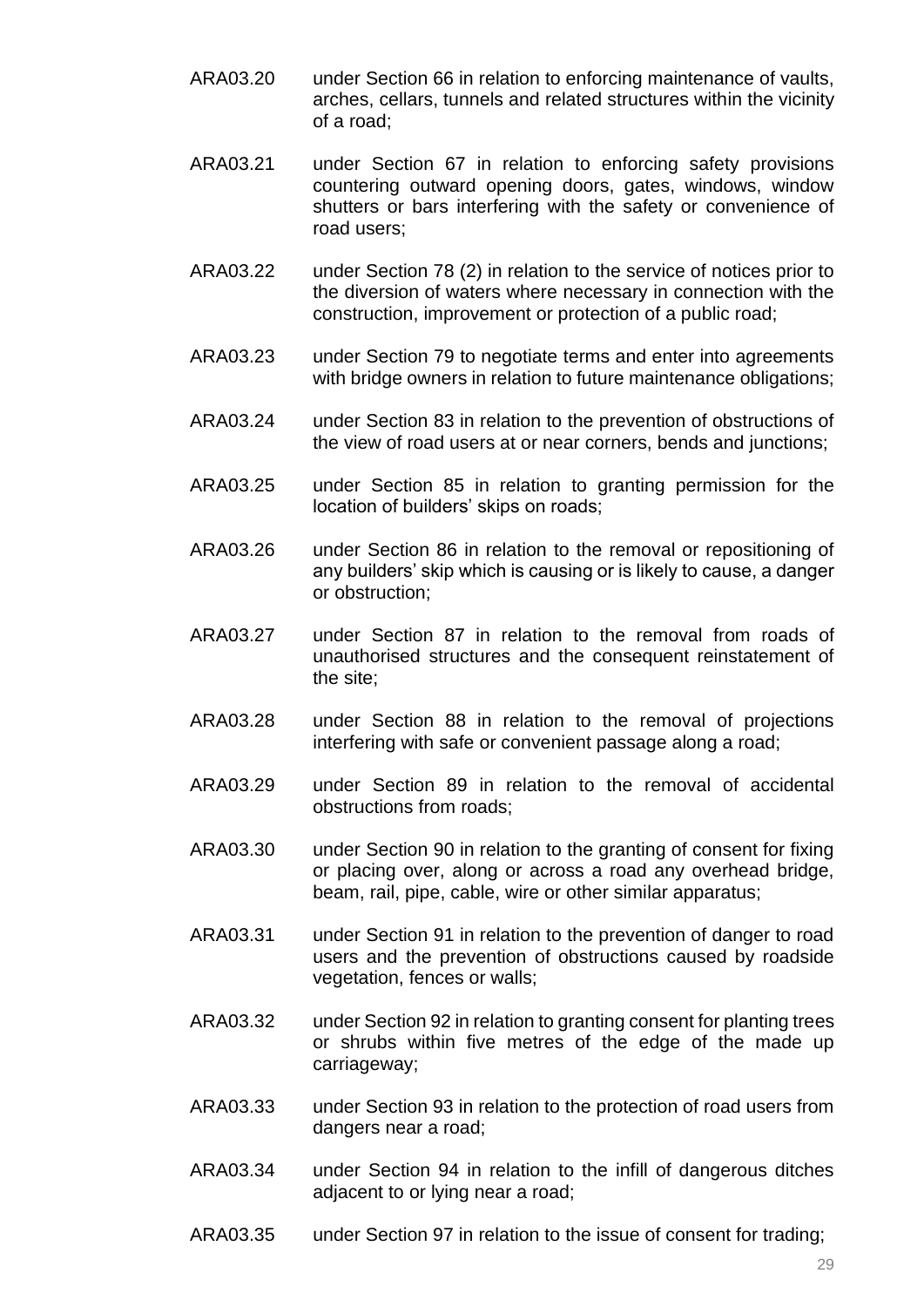- ARA03.36 under Section 99 (2) in relation to the issue of consent to persons undertaking works or excavations necessary to ensure compliance with Section 99 (1) (prevention of the flow of water, filth, dirt or other offensive matter onto the road);
- ARA03.37 under Section 99 (3) in relation to the service of notices on owners or occupiers requiring works or excavations to be undertaken to ensure compliance with Section 99 (1);
- ARA03.38 under Section 140 in relation to authorising persons to enter land to take any action or execute any work authorised or required to be taken or executed by the roads authority under the Roads (Scotland) Act 1984;
- ARA03.39 under Section 30 in relation to the serving of notices subject to Section 31 (3), in connection with carrying out works for protecting roads against hazards of nature;
- ARA03.40 to exercise the functions of the Council under Section 152 (2) to re-determine the means of exercise of a public right of passage over a road; and
- ARA03.41 to act as the Proper Officer to issue a certificate as provided in Section 96 (1);
- ARA04 to carry out the following functions of the Council in terms of the Road Traffic Regulations Act 1984:
	- ARA04.01 under Section 14 in relation to the temporary prohibition or restriction of traffic on roads;
	- ARA04.02 under Section 23 in relation to pedestrian crossings on roads other than trunk roads;
	- ARA04.03 under Section 65 in relation to the placing of traffic signs;
	- ARA04.04 under Section 68 in relation to the placing of traffic signs in connection with the exercise of other powers of the Authority as defined in sub-section (1) thereof;
	- ARA04.05 under Section 69 in relation to the removal of signs; and
	- ARA04.06 under Section 71 (1) in relation to the power to enter land in connection with the placing, replacing, converting and removal of traffic signs;
- ARA05 to arrange for the advertisement of any proposal for the making, revocation, or variation of Orders and Schemes under:
	- ARA05.01 The Road Traffic Regulation Act 1984; and
	- ARA05.02 Sections 68, 69, 70 and 71 of the Roads (Scotland) Act 1984;
- ARA06 to grant Wayleaves in respect of public utilities;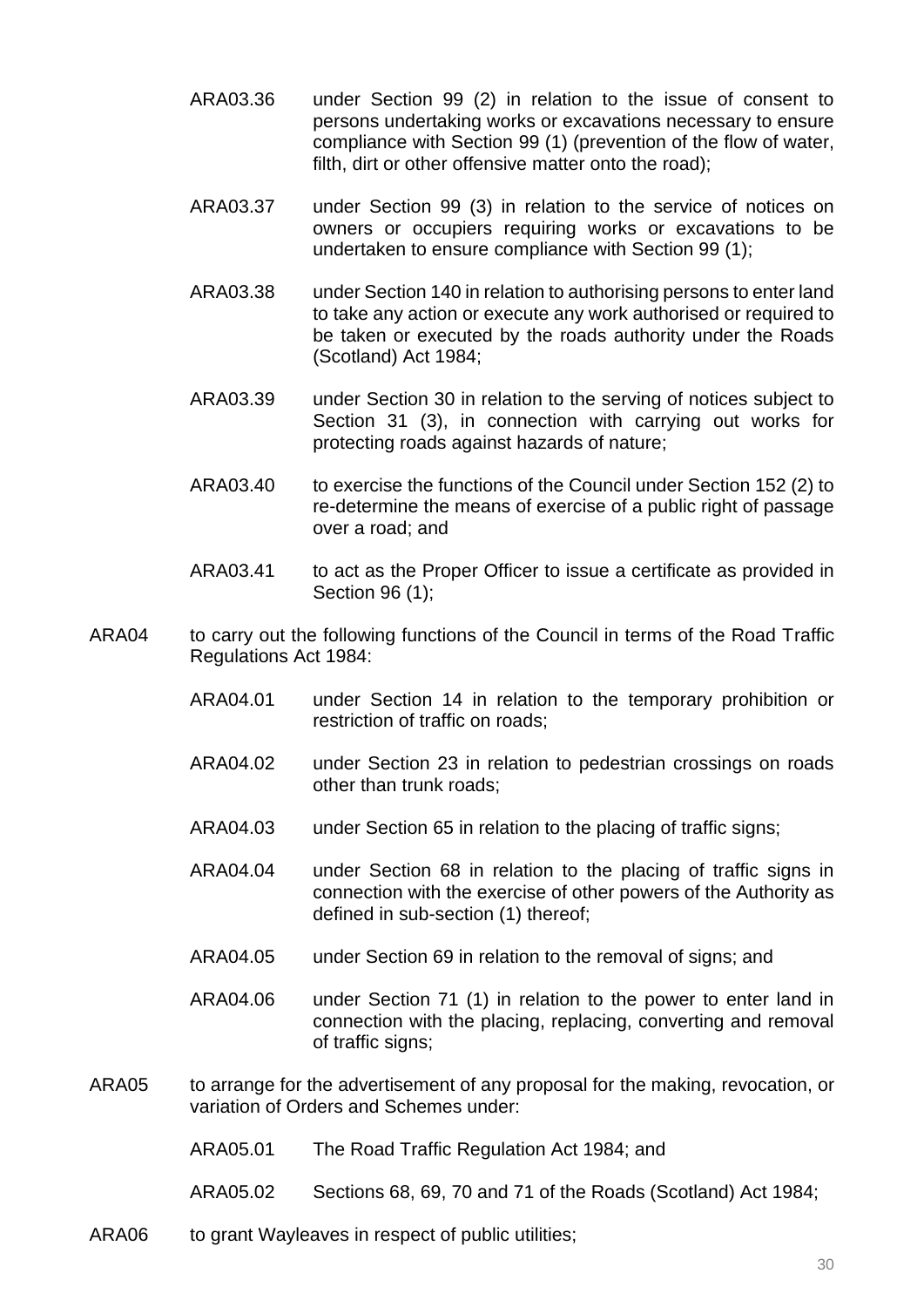- ARA07 to carry out the functions of the Road Safety Officer;
- ARA08 to deal with all requests for information in connection with grant applications made under Section 8 of the Railways Act 1974 (Grants to assist the provision of facilities for freight haulage by rail);
- ARA09 to carry out the functions of the Council under the Public Utilities Street Works Act 1950 and the New Roads and Street Works Act 1991 in relation to roads for which the Council is responsible;
- ARA10 to make grants to householders for the purpose of making good fabric and decoration (excluding curtains) in houses affected by work carried out by the Council under the Noise Insulation (Scotland) Regulations 1975 at the rates and on conditions which may be prescribed from time to time by the Council;
- ARA11 to exercise the functions of the Council under Section 12 of the Roads (Scotland) Act 1984 in relation to the stopping up or diversion of highways crossing or entering routes of proposed new highways;
- ARA12 to agree terms for Bridge Agreements with the British Railways Board and terms of discharge of the Council's liability for annual maintenance and renewal charges in that connection;
- ARA13 to consider and, where acceptable in road safety terms, approve locations for advertisements on road safety barriers and similar structures;
- ARA14 to make arrangements for the management of piers, harbours, car parks, etc, including, granting the use or part thereof to other persons or bodies and to carry out the functions of the Council as Harbour Authority under the Harbours Act 1964;
- ARA15 to carry out the following functions of the Council in terms of the Coast Protection Act 1949:
	- ARA15.01 under Section 4 to enter into an agreement with any other person for the carrying out by that person or the Council of any coast protection work which the Council has the power to carry out;
	- ARA15.02 under Section 5 to arrange for the publication of notices relating to proposed works in local newspapers and the serving of like notices on affected harbour authorities;
	- ARA15.03 under Section 8, to arrange for the publishing of notices relating to works schemes and the serving of like Notices on affected harbour authorities;
	- ARA15.04 under Section 12 to serve notice on owners of land where protection works are required; and
	- ARA15.05 under Section 25 in relation to the authorisation of persons taking entry to land for the purposes specified therein;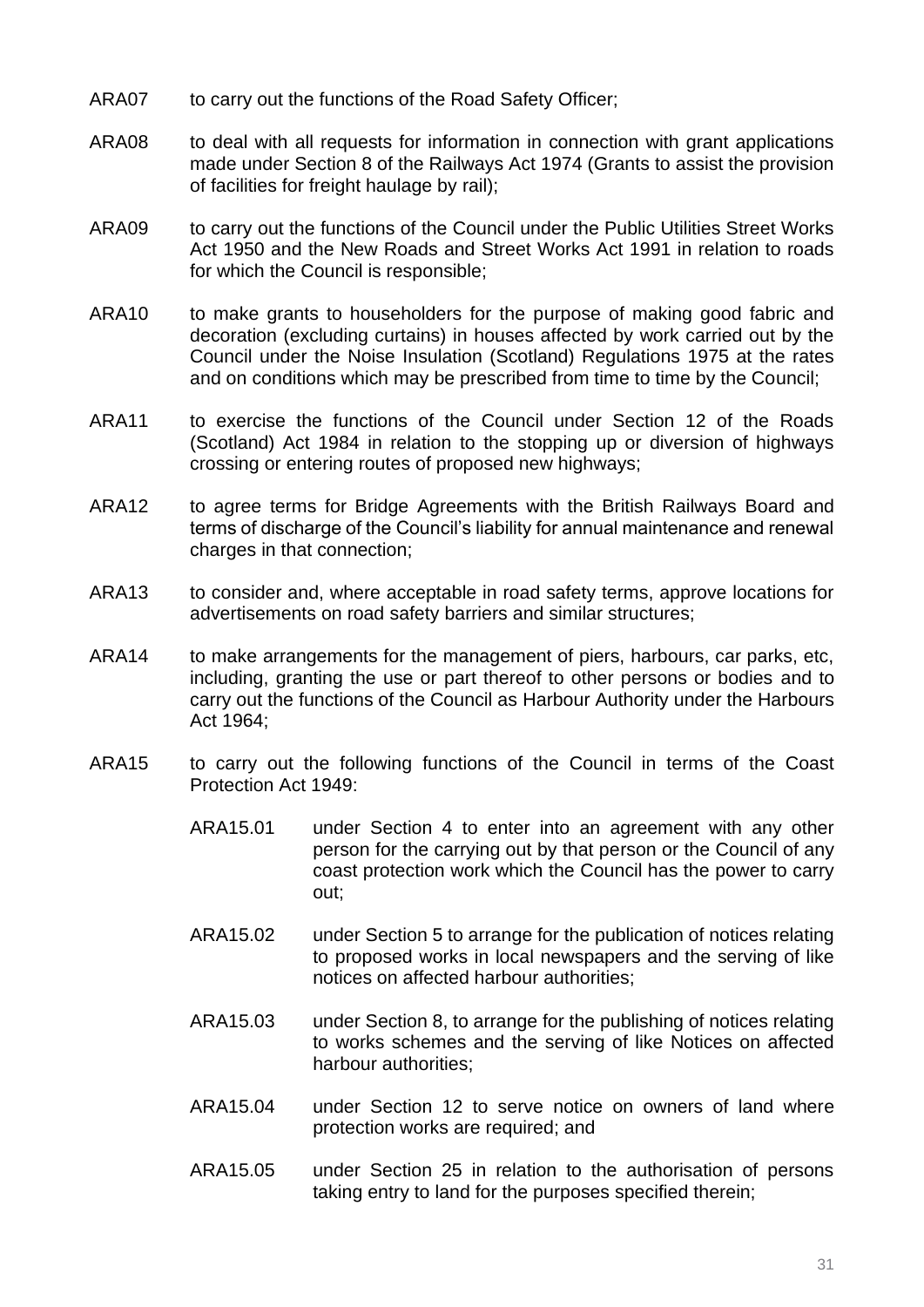- ARA16 to carry out road and footpath lighting works on new housing and industrial developments;
- ARA17 to carry out the functions of the Council under the Transport (Scotland) Act 2005, including enforcement and imposition of penalties as prescribed in the Act and the relevant Code of Practice; and
- ARA18 to authorise the erection and removal of bus shelters.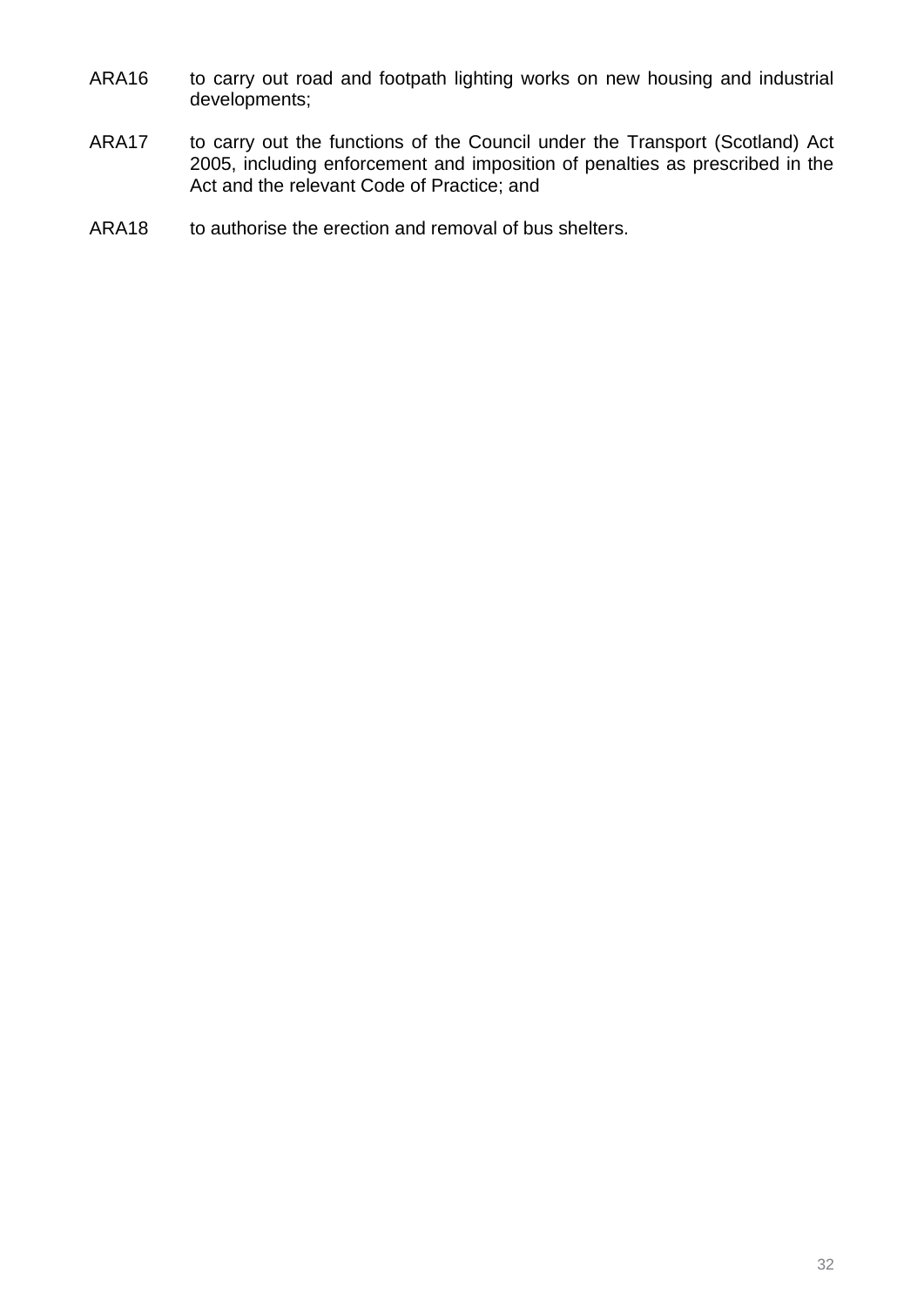# **Functions Delegated to**

# **the South Ayrshire Integration Joint Board**

<span id="page-35-0"></span>1. The following are the specific functions that have been delegated to the South Ayrshire Integration Joint Board (the 'SAIJB') with effect from the date specified in the strategic plan to be approved by the SAIJB insofar as these functions relate to the services set out at paragraph 2 below under the heading 'Services provided by South Ayrshire Council which are to be integrated' and at paragraph 3 below under the heading 'Services to be carried out by the EAIJB as lead IJB':

| <b>Column A</b>                                                                                                                                                                          | <b>Column B</b>                                                             |
|------------------------------------------------------------------------------------------------------------------------------------------------------------------------------------------|-----------------------------------------------------------------------------|
| <b>Enactment Conferring Function</b>                                                                                                                                                     | <b>Limitation</b>                                                           |
| <b>National Assistance Act 1948</b>                                                                                                                                                      |                                                                             |
| Section 45<br>(The recovery of expenditure incurred under Part III of<br>that Act where a person has fraudulently or otherwise<br>misrepresented or failed to disclose a material fact.) |                                                                             |
| Section 48<br>(The protection of property of a person<br>admitted to hospital or accommodation<br>provided under Part III of that Act.)                                                  |                                                                             |
| <b>Matrimonial Proceedings (Children) Act 1958</b>                                                                                                                                       |                                                                             |
| Section 11<br>(Reports as to arrangements for future care and<br>upbringing of children.)                                                                                                |                                                                             |
| The Disabled Persons (Employment) Act 1958                                                                                                                                               |                                                                             |
| Section 3<br>(The making of arrangements for the provision of<br>facilities for the purposes set out in section 15(1) of the<br>Disabled Persons (Employment) Act 1944.)                 |                                                                             |
| The Social Work (Scotland) Act 1968                                                                                                                                                      |                                                                             |
| Section 1<br>(The enforcement and execution of the provisions of the<br>Social Work (Scotland) Act 1968.)                                                                                | So far as it is exercisable in relation to<br>another integration function. |
| Section 4<br>(The making of arrangements with voluntary<br>organisations or other persons for assistance with the<br>performance of certain functions.)                                  | So far as it is exercisable in relation to<br>another integration function. |
| Section 5<br>(Local authorities to perform their functions under the<br>Act under the guidance of the Secretary of State.)                                                               |                                                                             |
| Section 6B<br>(Local authority inquiries into matters affecting children.)                                                                                                               |                                                                             |
|                                                                                                                                                                                          |                                                                             |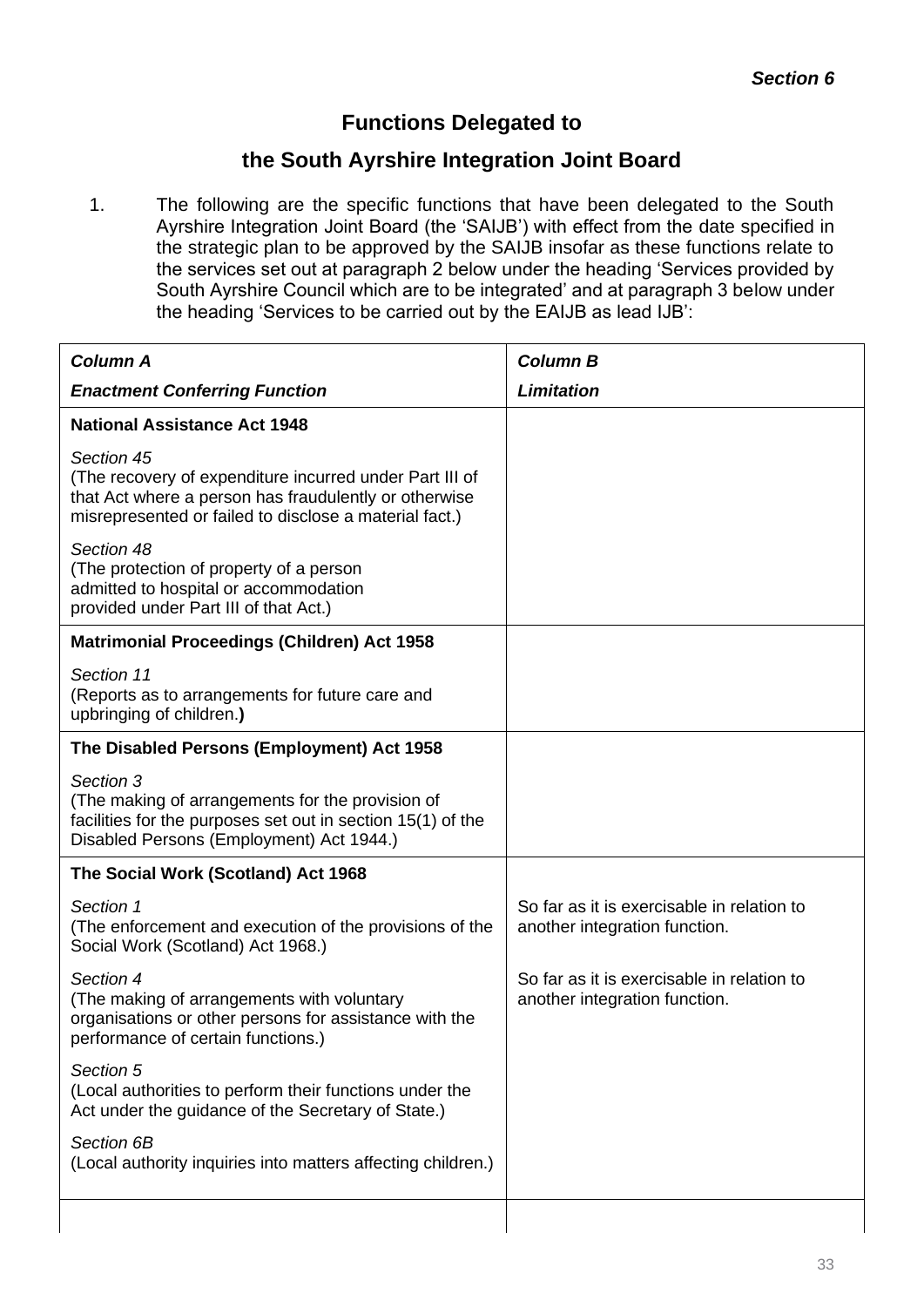| <b>Column A</b>                                                                                                                                                                                                                                                                                      | <b>Column B</b>                                                                                       |  |
|------------------------------------------------------------------------------------------------------------------------------------------------------------------------------------------------------------------------------------------------------------------------------------------------------|-------------------------------------------------------------------------------------------------------|--|
| <b>Enactment Conferring Function</b>                                                                                                                                                                                                                                                                 | <b>Limitation</b>                                                                                     |  |
| Section 8<br>(The conducting of, or assisting with research in<br>connection with functions in relation to social welfare<br>and the provision of financial assistance in connection<br>with such research.)                                                                                         | So far as it is exercisable in relation to<br>another integration function.                           |  |
| Section 10<br>(The making of contributions by way of grant or loan to<br>voluntary organisations whose sole or primary object is<br>to promote social welfare and making available for use<br>by a voluntary<br>organisation premises, furniture, equipment, vehicles<br>and the services of staff.) | So far as it is exercisable in relation to<br>another integration function.                           |  |
| Section 12<br>(The promotion of social welfare and the<br>provision of advice and assistance.)                                                                                                                                                                                                       | Except in so far as it is exercisable in<br>relation to the provision of housing support<br>services. |  |
| Section 12A<br>(The assessment of needs for community care services,<br>the making of decisions as to the provision of such<br>services and the provision of emergency community<br>care services.)                                                                                                  | Except in so far as it is exercisable in<br>relation to another integration function.                 |  |
| Section 12AZA<br>(The taking of steps to identify persons who are able to<br>assist a supported person with assessments under<br>section 12A and to involve such persons in such<br>assessments.)                                                                                                    | So far as it is exercisable in relation to<br>another integration function.                           |  |
| Section 12AA<br>(The compliance with a request for an<br>assessment of a carer's ability to provide or to continue<br>to provide care.)                                                                                                                                                              |                                                                                                       |  |
| Section 12AB<br>(The notification of carers as to their<br>entitlement to make a request for an assessment under<br>section 12AA.)                                                                                                                                                                   |                                                                                                       |  |
| Section 13<br>(The assistance of persons in need with the disposal of<br>their work.)                                                                                                                                                                                                                |                                                                                                       |  |
| Section 13ZA<br>(The taking of steps to help an incapable adult to benefit<br>from community care services.)                                                                                                                                                                                         | So far as it is exercisable in relation to<br>another integration function.                           |  |
| Section 13A<br>(The provision, or making arrangements for the<br>provision, of residential accommodation with nursing.)                                                                                                                                                                              |                                                                                                       |  |
| Section 13B<br>(The making of arrangements for the care or aftercare<br>of persons suffering from illness.)                                                                                                                                                                                          |                                                                                                       |  |
|                                                                                                                                                                                                                                                                                                      |                                                                                                       |  |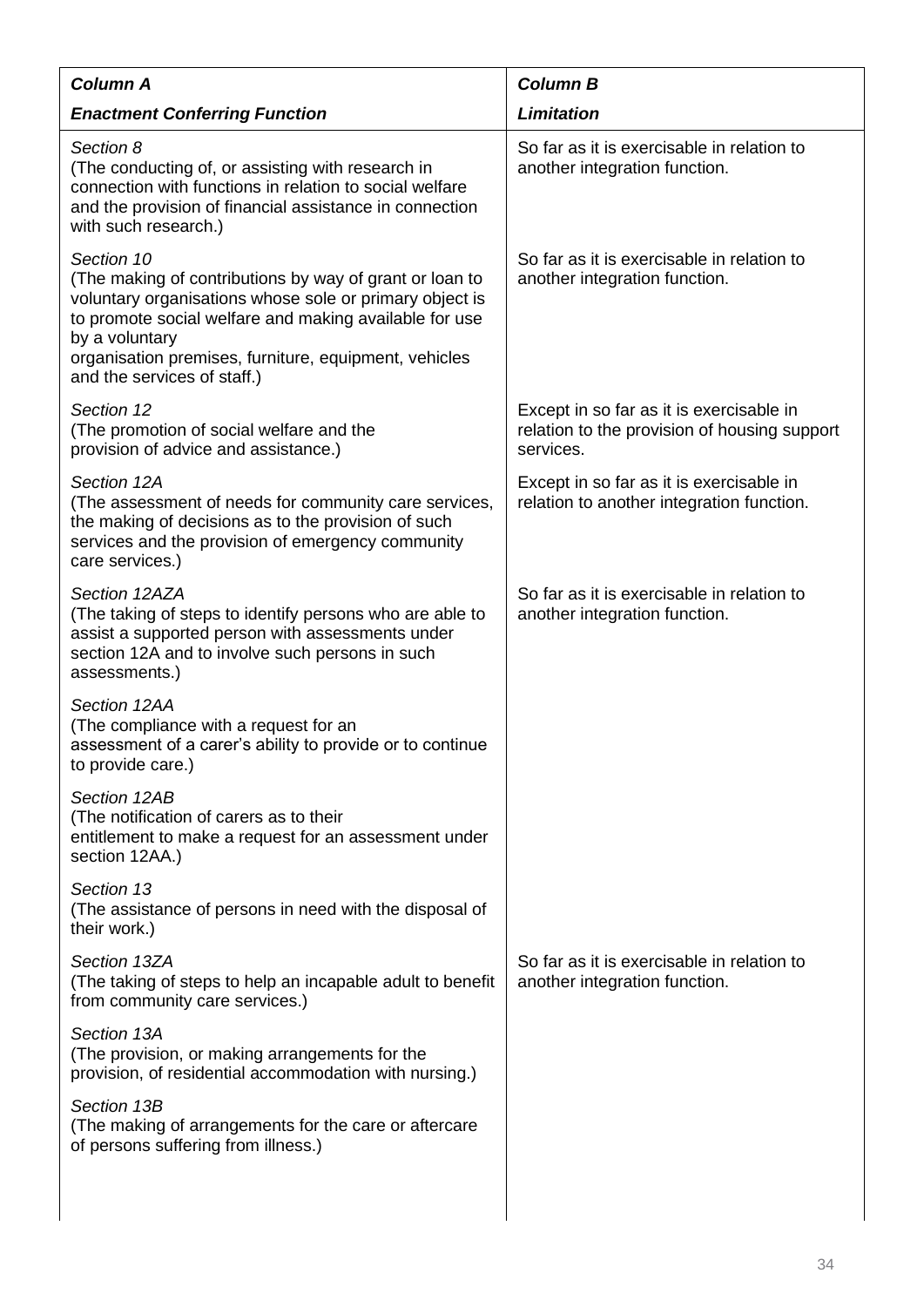| <b>Column A</b>                                                                                                                                                                                                                                                                                               | <b>Column B</b>                                                                                                    |
|---------------------------------------------------------------------------------------------------------------------------------------------------------------------------------------------------------------------------------------------------------------------------------------------------------------|--------------------------------------------------------------------------------------------------------------------|
| <b>Enactment Conferring Function</b>                                                                                                                                                                                                                                                                          | <b>Limitation</b>                                                                                                  |
| Section 14<br>(The provision or arranging the provision of domiciliary<br>services and laundry services.)                                                                                                                                                                                                     |                                                                                                                    |
| Section 27<br>(Supervision and care of persons put on probation or<br>released from prisons, etc)                                                                                                                                                                                                             |                                                                                                                    |
| Section 27ZA<br>(Grants in respect of community service facilities.)                                                                                                                                                                                                                                          |                                                                                                                    |
| Section 28<br>(The burial or cremation of deceased persons who were<br>in the care of the local authority immediately before their<br>death and the recovery of the costs of such burial or<br>cremation.)                                                                                                    | So far as it is exercisable in relation to<br>persons cared for or assisted under another<br>integration function. |
| Section 29<br>(The making of payments to parents or relatives of, or<br>persons connected with, persons in the care of the local<br>authority or receiving assistance from the local<br>authority, in connection with expenses incurred in<br>visiting the person or attending the funeral of the<br>person.) |                                                                                                                    |
| Section 59<br>(The provision of residential and other<br>establishments.)                                                                                                                                                                                                                                     | So far as it is exercisable in relation to<br>another integration function.                                        |
| Section 78A<br>(Recovery of contributions.)                                                                                                                                                                                                                                                                   |                                                                                                                    |
| Section 80<br>(Enforcement of duty to make contributions.)                                                                                                                                                                                                                                                    |                                                                                                                    |
| Section 81<br>(Provisions as to decrees for ailment.)                                                                                                                                                                                                                                                         |                                                                                                                    |
| Section 83<br>(Variation of trusts.)                                                                                                                                                                                                                                                                          |                                                                                                                    |
| Section 86<br>(The recovery of expenditure incurred in the provisions<br>of accommodation, services, facilities or payments for<br>persons ordinarily resident in the area of another local<br>authority from the other local authority.)                                                                     |                                                                                                                    |
| The Children Act 1975                                                                                                                                                                                                                                                                                         |                                                                                                                    |
| Section 34<br>(Access and maintenance.)                                                                                                                                                                                                                                                                       |                                                                                                                    |
| Section 39<br>(Reports by local authorities and probation officers.)                                                                                                                                                                                                                                          |                                                                                                                    |
| Section 40<br>(Notice of application to be given to local authority.)                                                                                                                                                                                                                                         |                                                                                                                    |
| Section 50<br>(Payments towards maintenance of children.)                                                                                                                                                                                                                                                     |                                                                                                                    |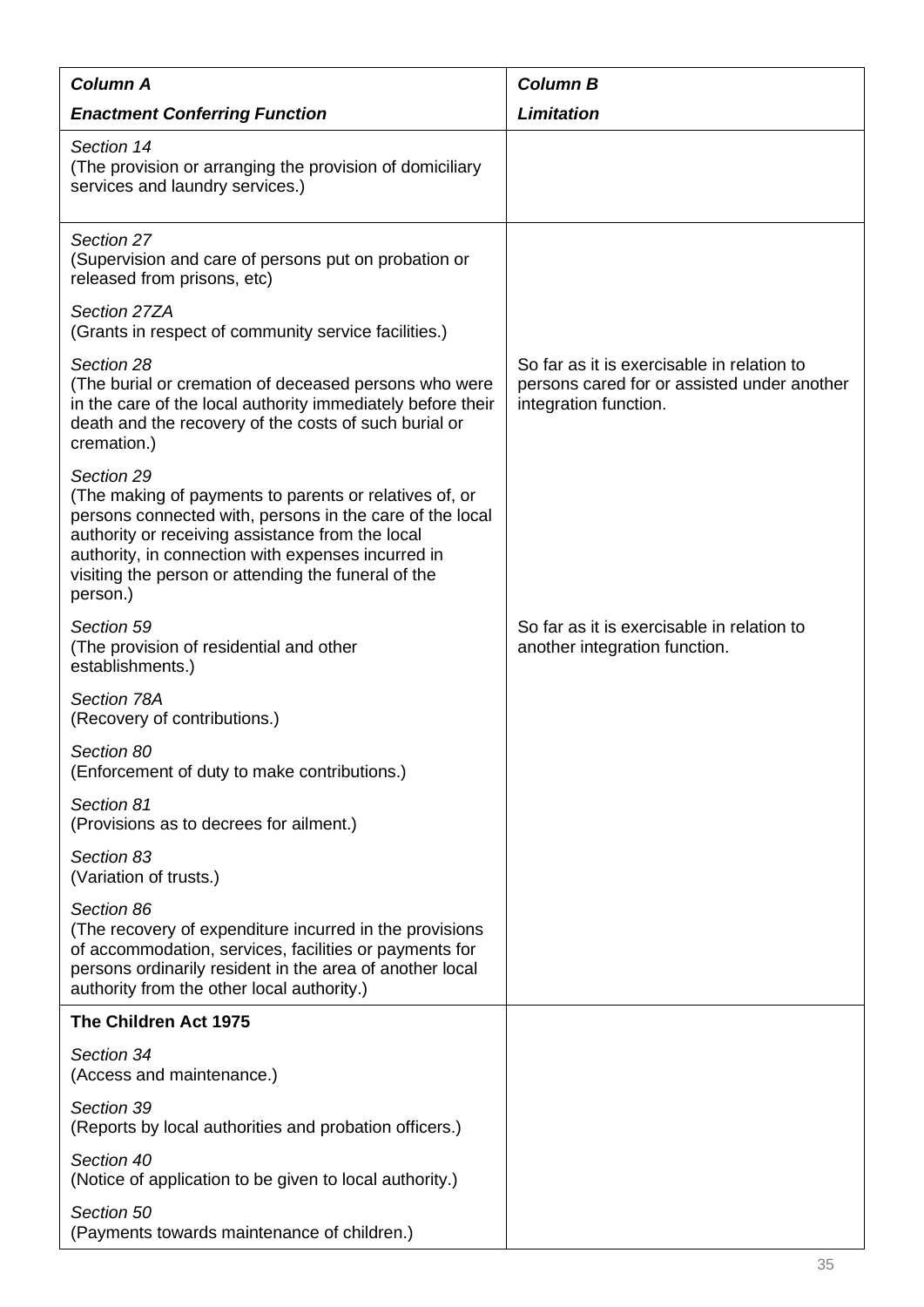| <b>Column A</b>                                                                                                                                                                                                                                                                                                                                   | <b>Column B</b>   |
|---------------------------------------------------------------------------------------------------------------------------------------------------------------------------------------------------------------------------------------------------------------------------------------------------------------------------------------------------|-------------------|
| <b>Enactment Conferring Function</b>                                                                                                                                                                                                                                                                                                              | <b>Limitation</b> |
| The Local Government and Planning (Scotland) Act<br>1982                                                                                                                                                                                                                                                                                          |                   |
| Section 24(1)<br>(The provision, or making arrangements for the<br>provision, of gardening assistance and the recovery of<br>charges for such assistance.)                                                                                                                                                                                        |                   |
| <b>Health and Social Services and Social Security</b><br><b>Adjudications Act 1983</b>                                                                                                                                                                                                                                                            |                   |
| Section 21<br>(The recovery of amounts in respect of<br>accommodation provided under the Social Work<br>(Scotland) Act 1968 or Section 25 of the Mental Health<br>(Care and Treatment) (Scotland) Act 2003.)                                                                                                                                      |                   |
| Section 22<br>(The creation of a charge over land in England or Wales<br>where a person having a beneficial interest in such land<br>has failed to pay a sum due to be paid in respect of<br>accommodation provided under the Social Work<br>(Scotland) Act 1968 or Section 25 of the Mental Health<br>(Care and Treatment) (Scotland) Act 2003.) |                   |
| Section 23<br>(The creation of a charging order over an<br>interest in land in Scotland where a person having such<br>an interest has failed to pay a sum due to be paid in<br>respect of accommodation provided under the Social<br>Work (Scotland) Act 1968 or Section 25 of the Mental<br>Health (Care and Treatment) (Scotland) Act 2003.)    |                   |
| Foster Children (Scotland) Act 1984                                                                                                                                                                                                                                                                                                               |                   |
| Section 3<br>(Duty of local authority to ensure wellbeing of and to<br>visit foster children.)                                                                                                                                                                                                                                                    |                   |
| Section 5<br>(Notification to local authority by persons maintaining or<br>proposing to maintain foster children.)                                                                                                                                                                                                                                |                   |
| Section 6<br>(Notification to local authority by persons ceasing to<br>maintain foster children.)                                                                                                                                                                                                                                                 |                   |
| Section 8<br>(Power of local authorities to inspect foster premises.)                                                                                                                                                                                                                                                                             |                   |
| Section 9<br>(Power of local authorities to impose requirements as to<br>the keeping of foster children.)                                                                                                                                                                                                                                         |                   |
| Section 10<br>(Power of local authorities to prohibit the keeping of<br>foster children.)                                                                                                                                                                                                                                                         |                   |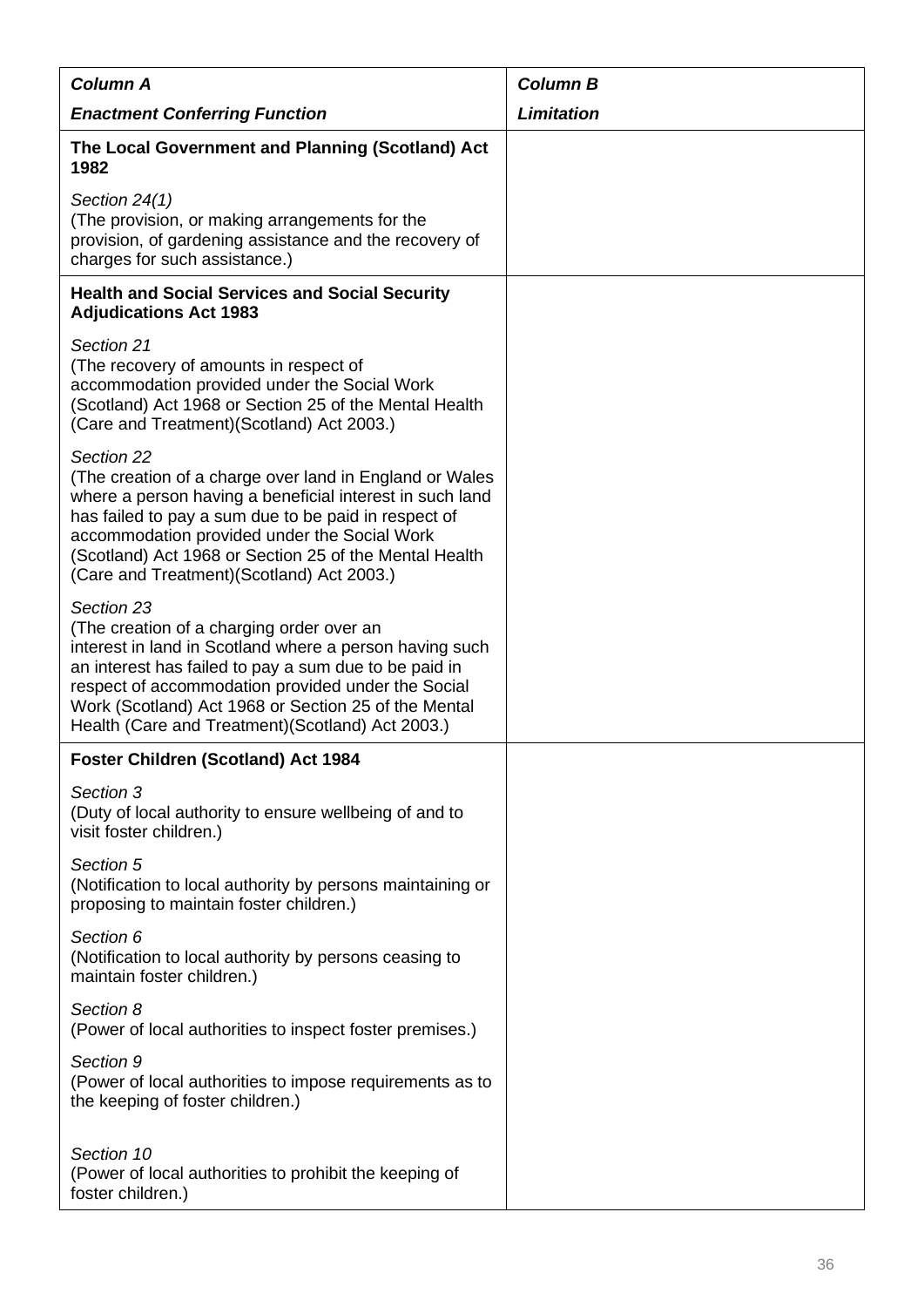| <b>Column A</b>                                                                                                                                                                                                                                                                                                                                                                                                                                                                                                 | <b>Column B</b>                                                                                                                                                                                                   |  |
|-----------------------------------------------------------------------------------------------------------------------------------------------------------------------------------------------------------------------------------------------------------------------------------------------------------------------------------------------------------------------------------------------------------------------------------------------------------------------------------------------------------------|-------------------------------------------------------------------------------------------------------------------------------------------------------------------------------------------------------------------|--|
| <b>Enactment Conferring Function</b>                                                                                                                                                                                                                                                                                                                                                                                                                                                                            | <b>Limitation</b>                                                                                                                                                                                                 |  |
| <b>Disabled Persons (Services, Consultation and</b><br><b>Representation) Act 1986</b>                                                                                                                                                                                                                                                                                                                                                                                                                          |                                                                                                                                                                                                                   |  |
| Section 2<br>(The making of arrangements in relation to an<br>authorised representative of a disabled person and the<br>provision of information in respect of an authorised<br>representative.)                                                                                                                                                                                                                                                                                                                |                                                                                                                                                                                                                   |  |
| Section 3<br>(The provision of an opportunity for a disabled person or<br>an authorised representative of a disabled person to<br>make representations as to the needs of that person on<br>any occasion where it falls to a local authority to assess<br>the needs of the disabled person for the provision of<br>statutory services by the authority, the<br>provision of a statement specifying the needs of the<br>person and any services which the authority proposes<br>to provide, and related duties.) |                                                                                                                                                                                                                   |  |
| Section 7<br>(The making of arrangements for the<br>assessments of the needs of a person who is<br>discharged from hospital.)                                                                                                                                                                                                                                                                                                                                                                                   | In respect of the assessment of need for<br>any services provided under functions<br>contained in welfare enactments within the<br>meaning of section 16 and which are<br>integration functions.                  |  |
| Section 8<br>(Having regard, in deciding whether a disabled person's<br>needs call for the provision of services, to the ability of a<br>person providing unpaid care to the disabled person to<br>continue to provide such care.)                                                                                                                                                                                                                                                                              | In respect of the assessment of need for<br>any services provided under functions<br>contained in welfare enactments (within the<br>meaning set out in section 16 of the Act)<br>which are integration functions. |  |
| The Children (Scotland) Act 1995                                                                                                                                                                                                                                                                                                                                                                                                                                                                                |                                                                                                                                                                                                                   |  |
| Section 17<br>(Duty of local authority to children looked after by them.)                                                                                                                                                                                                                                                                                                                                                                                                                                       |                                                                                                                                                                                                                   |  |
| Sections 19-27<br>(Provision of relevant services by local authority for or in<br>respect of children in their area.)                                                                                                                                                                                                                                                                                                                                                                                           |                                                                                                                                                                                                                   |  |
| Sections 29-32<br>(Advice and assistance for young persons formerly<br>looked after by local authorities; duty of local authority<br>to review case of a looked after child; removal by local<br>authority of a child from a residential establishment.)                                                                                                                                                                                                                                                        |                                                                                                                                                                                                                   |  |
| Section 36<br>(Welfare of certain children in hospitals and nursing<br>homes, etc)                                                                                                                                                                                                                                                                                                                                                                                                                              |                                                                                                                                                                                                                   |  |
| Section 38<br>(Short term refuges for children at risk of harm.)                                                                                                                                                                                                                                                                                                                                                                                                                                                |                                                                                                                                                                                                                   |  |
| Section 76<br>(Exclusion orders.)                                                                                                                                                                                                                                                                                                                                                                                                                                                                               |                                                                                                                                                                                                                   |  |
|                                                                                                                                                                                                                                                                                                                                                                                                                                                                                                                 |                                                                                                                                                                                                                   |  |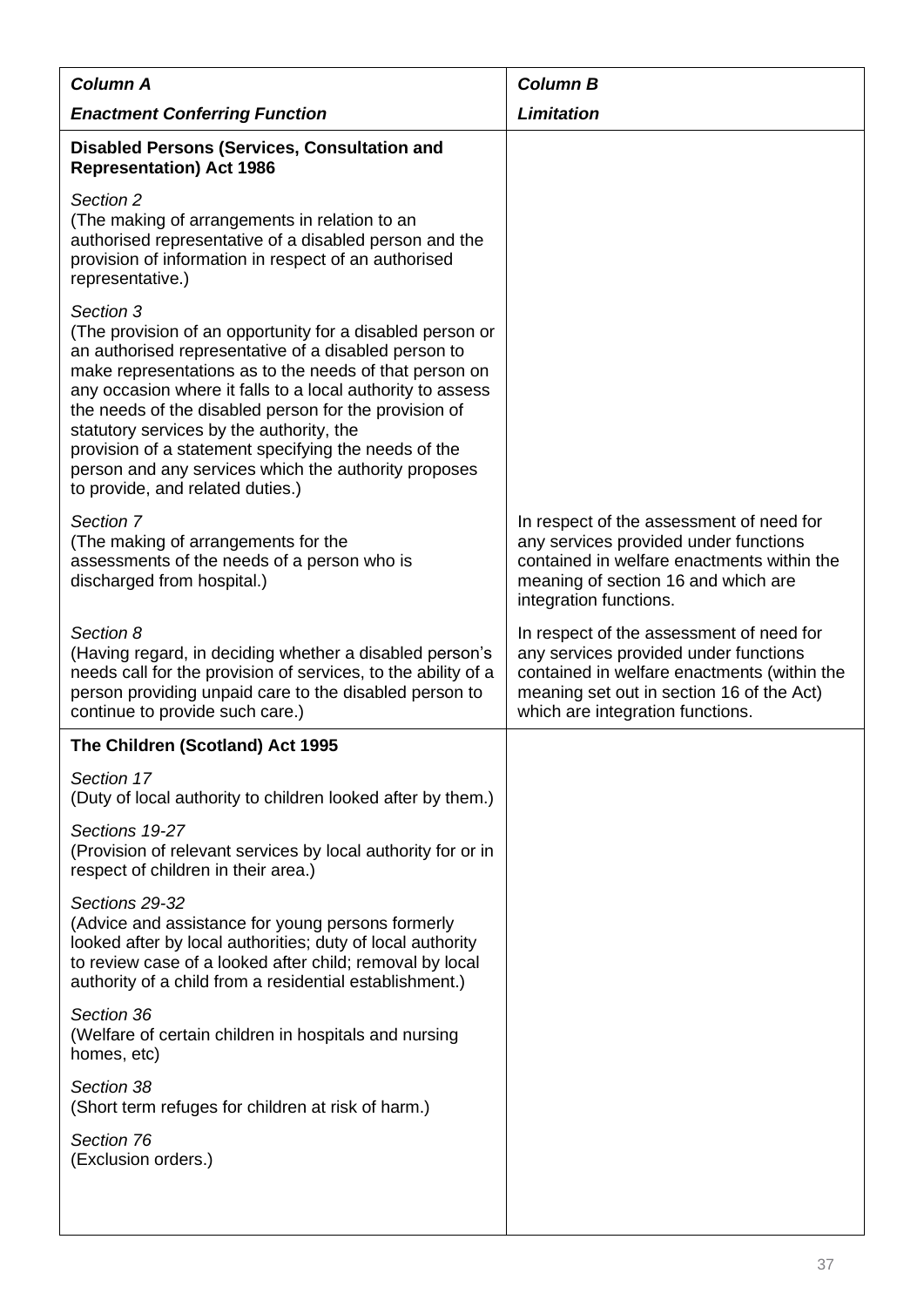| <b>Column A</b>                                                                                                                                                                                                                                                                      | <b>Column B</b>                                                                                      |  |
|--------------------------------------------------------------------------------------------------------------------------------------------------------------------------------------------------------------------------------------------------------------------------------------|------------------------------------------------------------------------------------------------------|--|
| <b>Enactment Conferring Function</b>                                                                                                                                                                                                                                                 | <b>Limitation</b>                                                                                    |  |
| <b>Criminal Procedure (Scotland) Act 1995</b>                                                                                                                                                                                                                                        |                                                                                                      |  |
| Section 51<br>(Remand and committal of children and young<br>persons.)                                                                                                                                                                                                               |                                                                                                      |  |
| Section 203<br>(Where a person specified in section $27(1)(b)(i)$ to (vi) of<br>the Social Work (Scotland) Act 1968 commits an<br>offence the court shall not dispose of the case without<br>first obtaining a report from the local authority in whose<br>area the person resides.) |                                                                                                      |  |
| Section 234B<br>(Drug treatment and testing order.)                                                                                                                                                                                                                                  |                                                                                                      |  |
| Section 245A<br>(Restriction of liberty orders.)                                                                                                                                                                                                                                     |                                                                                                      |  |
| The Adults with Incapacity (Scotland) Act 2000                                                                                                                                                                                                                                       |                                                                                                      |  |
| Section 10<br>(The general functions of a local authority<br>under the Adults with Incapacity (Scotland) Act 2000.)                                                                                                                                                                  |                                                                                                      |  |
| Section 12<br>(The taking of steps in consequence of an investigation<br>carried out under section $10(1)(c)$ or (d).)                                                                                                                                                               |                                                                                                      |  |
| Sections 37, 39-45<br>(The management of the affairs, including the finances,<br>of a resident of an establishment managed by a local<br>authority.)                                                                                                                                 | Only in relation to residents of<br>establishments which are managed under<br>integration functions. |  |
| The Housing (Scotland) Act 2001                                                                                                                                                                                                                                                      |                                                                                                      |  |
| Section 92<br>(Assistance for housing purposes.)                                                                                                                                                                                                                                     | Only in so far as it relates to an aid or<br>adaptation.                                             |  |
| The Community Care and Health (Scotland) Act<br>2002                                                                                                                                                                                                                                 |                                                                                                      |  |
| Section 4<br>(The functions conferred by Regulation 2 of the<br>Community Care (Additional Payments) (Scotland)<br>Regulations 2002 in relation to the provision, or<br>securing the provision, of relevant accommodation.)                                                          |                                                                                                      |  |
| Section 5<br>(The making of arrangements for the provision of<br>residential accommodation outside Scotland.)                                                                                                                                                                        |                                                                                                      |  |
| Section 6<br>(Entering into deferred payment agreements for the<br>costs of residential accommodation.)                                                                                                                                                                              |                                                                                                      |  |
| Section 14<br>(The making of payments to an NHS body in connection<br>with the performance of the functions of that body.)                                                                                                                                                           |                                                                                                      |  |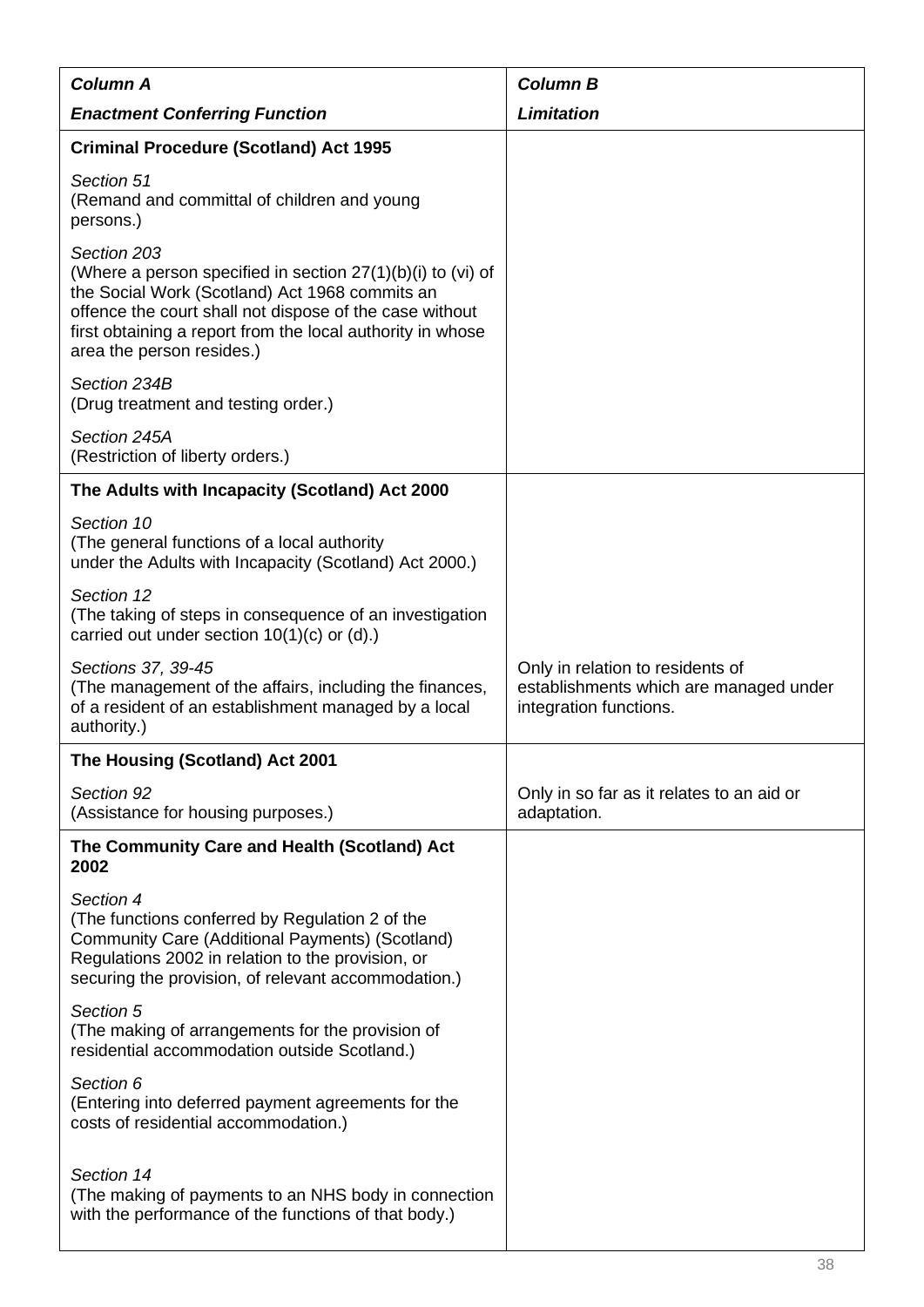| <b>Column A</b>                                                                                                                                                                    | <b>Column B</b>                                                                                                                                                                                   |  |
|------------------------------------------------------------------------------------------------------------------------------------------------------------------------------------|---------------------------------------------------------------------------------------------------------------------------------------------------------------------------------------------------|--|
| <b>Enactment Conferring Function</b>                                                                                                                                               | <b>Limitation</b>                                                                                                                                                                                 |  |
| The Mental Health (Care and Treatment) (Scotland)<br><b>Act 2003</b>                                                                                                               |                                                                                                                                                                                                   |  |
| Section 17<br>(The provision of facilities to enable the<br>carrying out of the functions of the Mental<br><b>Welfare Commission.)</b>                                             |                                                                                                                                                                                                   |  |
| Section 25<br>(The provision of care and support services for persons<br>who have or have had a mental disorder.)                                                                  | Except in so far as it is exercisable in<br>relation to the provision of housing support<br>services.                                                                                             |  |
| Section 26<br>(The provision of services designed to promote well-<br>being and social development for persons who have or<br>have had a mental disorder.)                         | Except in so far as it is exercisable in<br>relation to the provision of housing support<br>services.                                                                                             |  |
| Section 27<br>(The provision of assistance with travel for persons who<br>have or have had a mental disorder.)                                                                     | Except in so far as it is exercisable in<br>relation to the provision of housing support<br>services.                                                                                             |  |
| Section 33<br>(The duty to inquire into a person's case in the<br>circumstances specified in 33(2).)                                                                               |                                                                                                                                                                                                   |  |
| Section 34<br>(The making of requests for co-operation with inquiries<br>being made under section 33(1) of that Act.)                                                              |                                                                                                                                                                                                   |  |
| Section 228<br>(The provision of information in response to requests for<br>assessment of the needs of a person under section<br>12A(1)(a) of the Social Work(Scotland) Act 1968.) |                                                                                                                                                                                                   |  |
| Section 259<br>(The securing of independent advocacy services for<br>persons who have a mental disorder.)                                                                          |                                                                                                                                                                                                   |  |
| Management of Offenders, Etc (Scotland) Act 2005                                                                                                                                   |                                                                                                                                                                                                   |  |
| Sections 10-11<br>(Assessing and managing risks posed by certain<br>offenders.)                                                                                                    |                                                                                                                                                                                                   |  |
| The Housing (Scotland) Act 2006                                                                                                                                                    |                                                                                                                                                                                                   |  |
| Section $71(1)(b)$<br>(Assistance for housing purposes.)                                                                                                                           | Only in so far as it relates to an aid or<br>adaptation as defined at s1(2) of the Public<br>Bodies (Joint Working) (Prescribed Local<br>Authority Functions etc) (Scotland)<br>Regulations 2014. |  |
| Adoption and Children (Scotland) Act 2007                                                                                                                                          |                                                                                                                                                                                                   |  |
| Section 1<br>(Duty of local authority to provide adoption service.)                                                                                                                |                                                                                                                                                                                                   |  |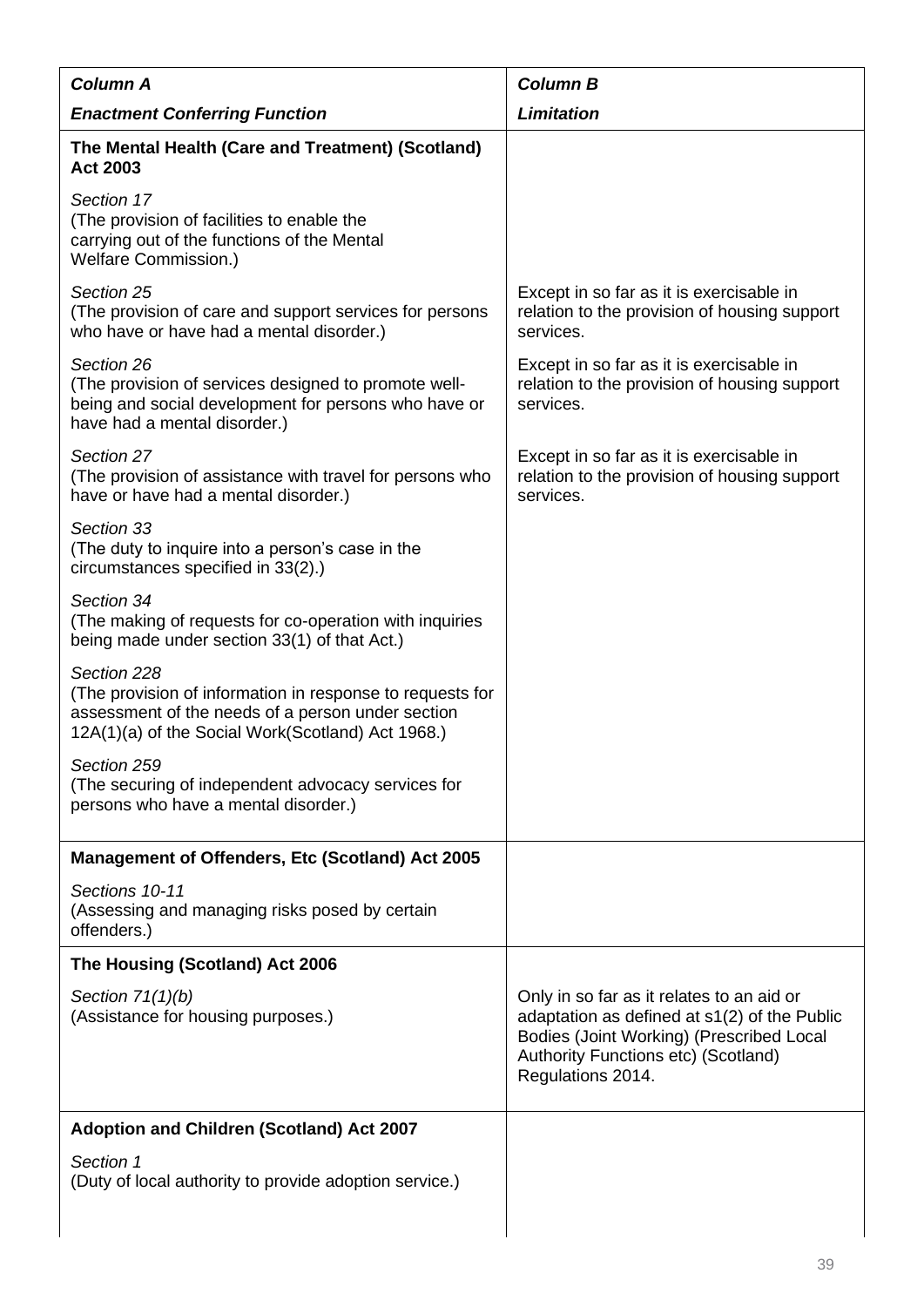| <b>Column A</b>                                                                                                                                                                                                                                  | <b>Column B</b>   |
|--------------------------------------------------------------------------------------------------------------------------------------------------------------------------------------------------------------------------------------------------|-------------------|
| <b>Enactment Conferring Function</b>                                                                                                                                                                                                             | <b>Limitation</b> |
| Sections 4-6<br>(Local authority to prepare and publish a plan for the<br>provision of adoption service; local authority to have<br>regard to Scottish Ministers' Guidance and; assistance<br>in carrying out functions under sections 1 and 4.) |                   |
| Sections 9-12<br>(Adoption support services.)                                                                                                                                                                                                    |                   |
| Section 19<br>(Local authority's duties following notice under section<br>18.                                                                                                                                                                    |                   |
| Section 26<br>(Procedure where an adoption is not proceeding.)                                                                                                                                                                                   |                   |
| Section 45<br>(Adoption support plans.)                                                                                                                                                                                                          |                   |
| Section 47-49<br>(Family member's right to require review of an adoption<br>support plan; cases where local authority under a duty<br>to review adoption support plan and; reassessment of<br>needs for adoption support services.)              |                   |
| Section 51<br>(Local authority to have a regard to guidance issued by<br>Scottish ministers when preparing or reviewing adoption<br>support plans.)                                                                                              |                   |
| Section 71<br>(Adoption allowances schemes.)                                                                                                                                                                                                     |                   |
| Section 80<br>(Application to court by local authority for the making of<br>a permanence order.)                                                                                                                                                 |                   |
| Section 90<br>(Precedence of court orders and supervisions<br>requirement over permanence order.)                                                                                                                                                |                   |
| Section 99<br>(Duty of local authority to apply for variation or<br>revocation of a permanence order.)                                                                                                                                           |                   |
| Section 101<br>(Notification requirements upon local authority.)                                                                                                                                                                                 |                   |
| Section 105<br>(Notification requirements upon local authority where<br>permanence order is proposed - relates to child's<br>father.)                                                                                                            |                   |
| The Adult Support and Protection (Scotland) Act 2007                                                                                                                                                                                             |                   |
| Section 4<br>(The making of enquiries about a person's wellbeing,<br>property or financial affairs.)                                                                                                                                             |                   |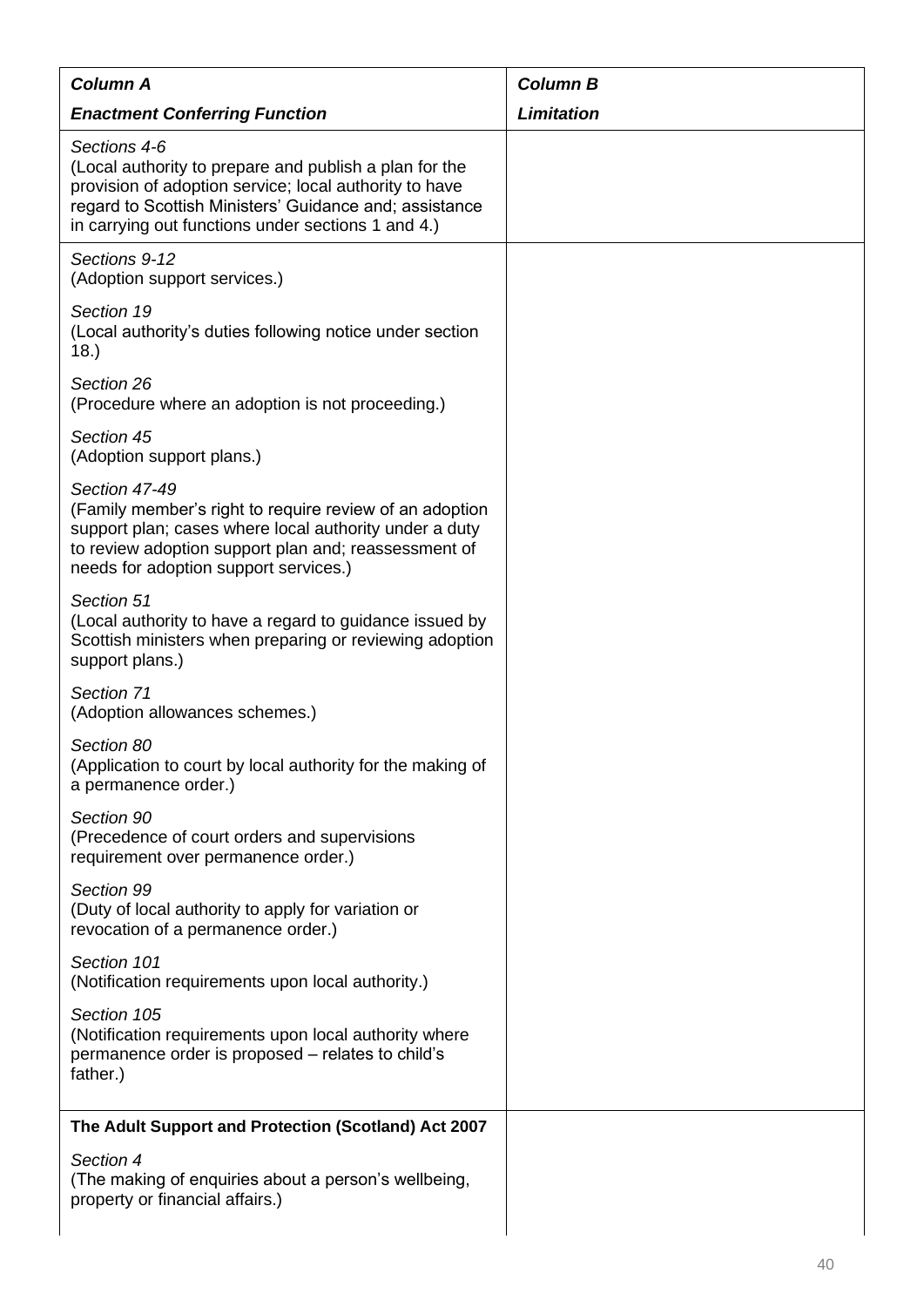| <b>Column A</b>                                                                                                                                              | <b>Column B</b>   |
|--------------------------------------------------------------------------------------------------------------------------------------------------------------|-------------------|
| <b>Enactment Conferring Function</b>                                                                                                                         | <b>Limitation</b> |
|                                                                                                                                                              |                   |
| Section 5<br>(The co-operation with other Councils, public bodies<br>and office holders in relation to inquiries made under<br>section 4.)                   |                   |
| Section 6<br>(The duty to have regard to the importance of providing<br>advocacy services.)                                                                  |                   |
| Section 7-10<br>(Investigations by local authority pursuant to duty under<br>section 4.)                                                                     |                   |
| Section 11<br>(The making of an application for an assessment order.)                                                                                        |                   |
| Section 14<br>(The making of an application for a removal order.)                                                                                            |                   |
| Section 16<br>Council officer entitled to enter any place in order to<br>move an adult at risk from that place in pursuance of a<br>removal order.           |                   |
| Section 18<br>(The taking of steps to prevent loss or damage to<br>property of a person moved in pursuance of a removal<br>order.)                           |                   |
| Section 22<br>(The making of an application for a banning order.)                                                                                            |                   |
| Section 40<br>(The making of an application to the justice of the peace<br>instead of the sheriff in urgent cases.)                                          |                   |
| Section 42<br>(The establishment of an Adult Protection Committee.)                                                                                          |                   |
| Section 43<br>(The appointment of the convener and members of the<br><b>Adult Protection Committee.)</b>                                                     |                   |
| <b>Children's Hearings (Scotland) Act 2011</b>                                                                                                               |                   |
| Section 35<br>(Child assessment orders.)                                                                                                                     |                   |
| Section 37<br>(Child protection orders.)                                                                                                                     |                   |
| Section 42<br>(Application for parental responsibilities and rights<br>directions.)                                                                          |                   |
| Section 44<br>(Obligations of local authority where, by virtue of a child<br>protection order, child is moved to a place of safety by a<br>local authority.) |                   |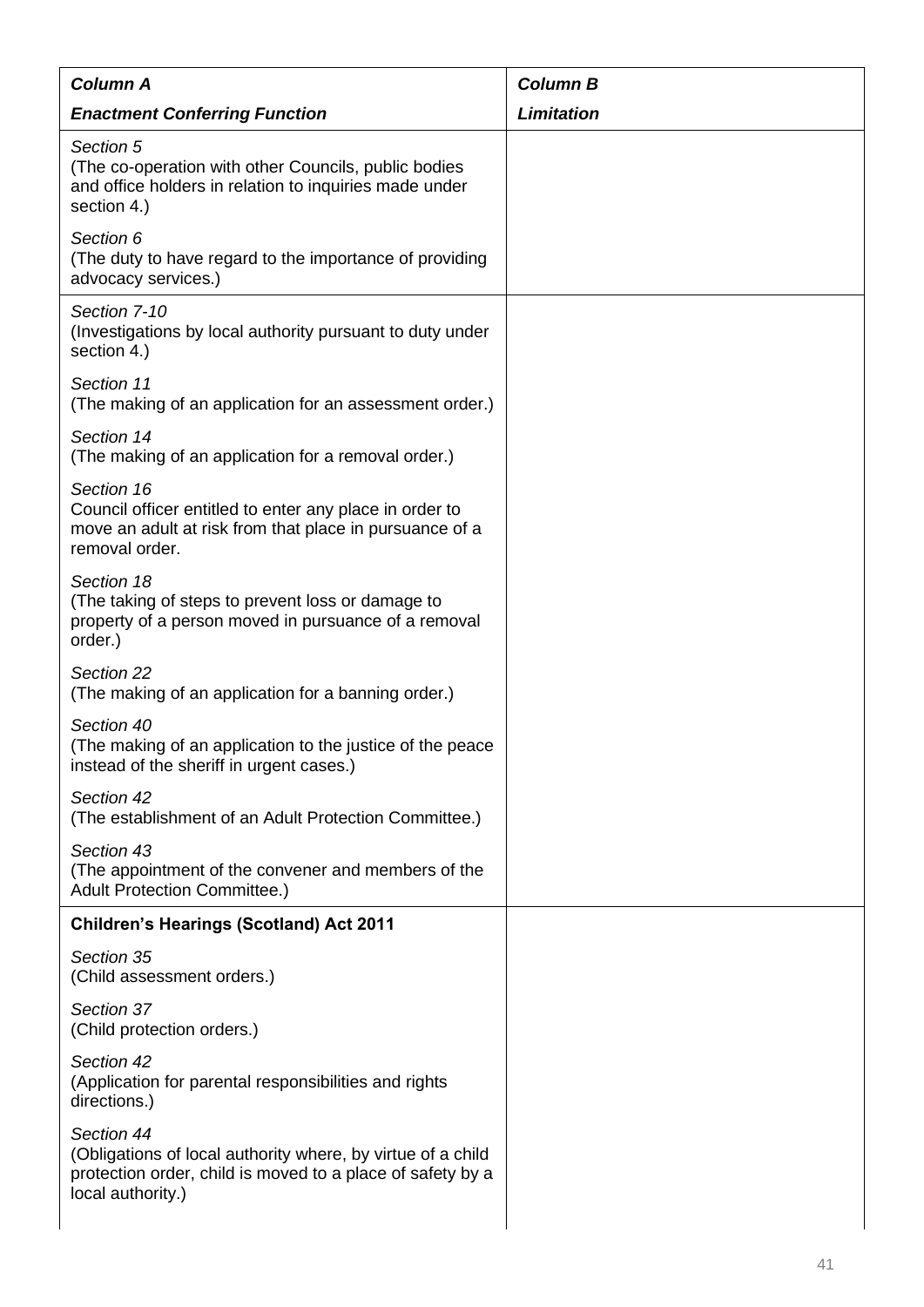| <b>Column A</b>                                                                                                                                                                                                                                                                                                                                                                                                     | <b>Column B</b>                                                             |
|---------------------------------------------------------------------------------------------------------------------------------------------------------------------------------------------------------------------------------------------------------------------------------------------------------------------------------------------------------------------------------------------------------------------|-----------------------------------------------------------------------------|
| <b>Enactment Conferring Function</b>                                                                                                                                                                                                                                                                                                                                                                                | <b>Limitation</b>                                                           |
| Section 48<br>(Application for variation or termination of a child<br>protection order.)                                                                                                                                                                                                                                                                                                                            |                                                                             |
| Section 49<br>(Notice of an application for variation or termination of a<br>child protection order.)                                                                                                                                                                                                                                                                                                               |                                                                             |
| Section 60<br>(Duty of local authority to provide information to<br>Principal Reporter.)                                                                                                                                                                                                                                                                                                                            |                                                                             |
| Section 131<br>(Duty of implementation authority to require review of a<br>compulsory supervision order.)                                                                                                                                                                                                                                                                                                           |                                                                             |
| Section 144<br>(Implementation of a compulsory supervision order:<br>general duties of implementation authority.)                                                                                                                                                                                                                                                                                                   |                                                                             |
| Section 145<br>(Duty of implementation authority where child required<br>to reside in a certain place.)                                                                                                                                                                                                                                                                                                             |                                                                             |
| Section 153<br>(Secure accommodation.)                                                                                                                                                                                                                                                                                                                                                                              |                                                                             |
| Sections 166-167<br>(Requirement imposed on a local authority: review and<br>appeal.)                                                                                                                                                                                                                                                                                                                               |                                                                             |
| Section 180<br>(Sharing of information with panel members by local<br>authority.)                                                                                                                                                                                                                                                                                                                                   |                                                                             |
| Section 183-184<br>(Mutual assistance.)                                                                                                                                                                                                                                                                                                                                                                             |                                                                             |
| Social Care (Self-Directed Support) (Scotland) Act<br>2013                                                                                                                                                                                                                                                                                                                                                          |                                                                             |
| Section 3<br>(The consideration of an assessment of an adults ability<br>to provide or continue to provide care for another<br>person and the making of a decision as to whether an<br>adult has needs in relation to care that the adult<br>provides for another person, the decision as to whether<br>support should be provided to that adult in relation to<br>those needs, and the provision of that support.) | Only in relation to assessments carried out<br>under integration functions. |
| Section 5<br>(The giving of the opportunity to choose a self-directed<br>support option.)                                                                                                                                                                                                                                                                                                                           |                                                                             |
| Section 6<br>(The taking of steps to enable a person to make a<br>choice of self-directed support option.)                                                                                                                                                                                                                                                                                                          |                                                                             |
|                                                                                                                                                                                                                                                                                                                                                                                                                     |                                                                             |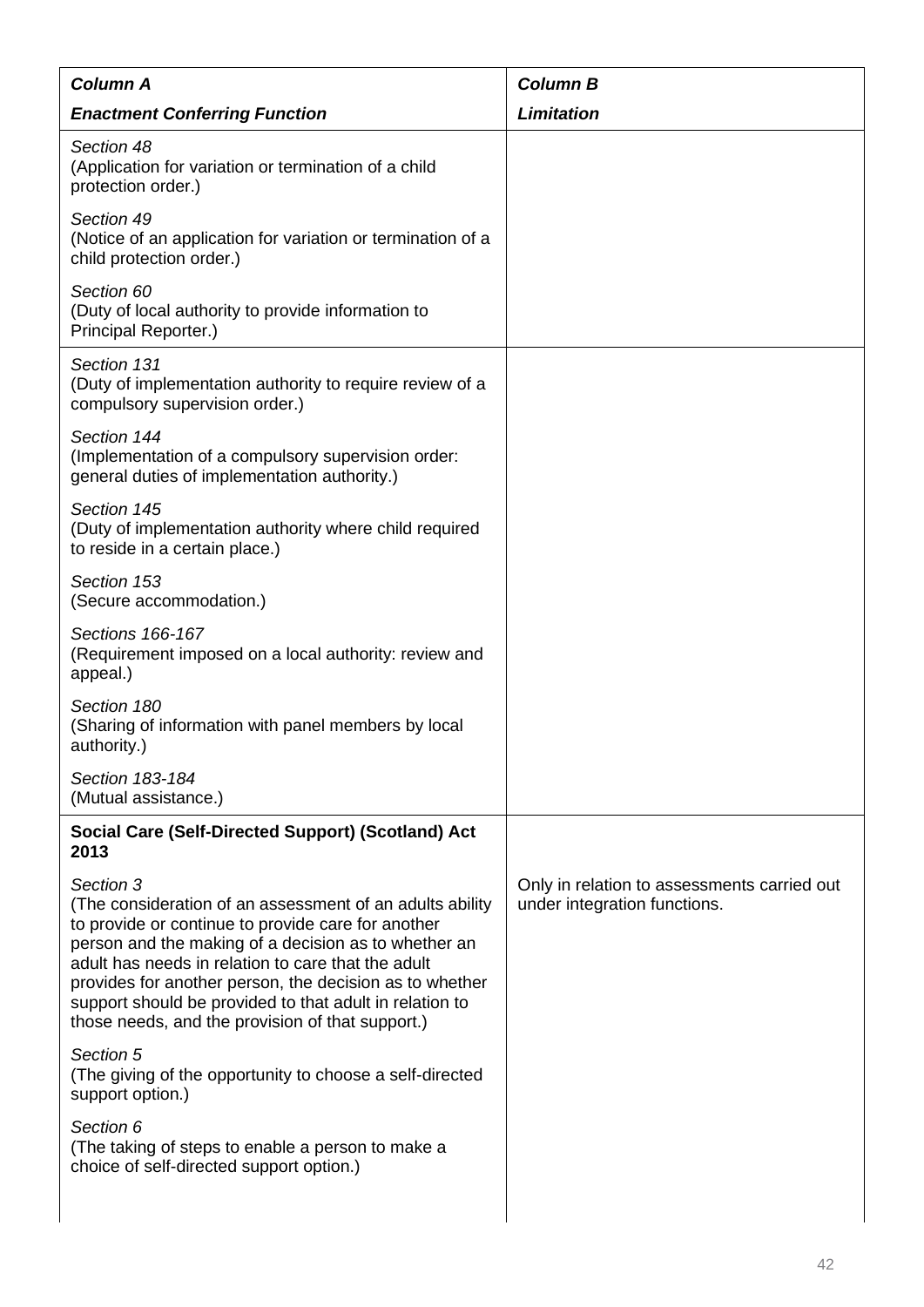| <b>Column A</b>                                                                                                                                        | <b>Column B</b>                                                                                                         |
|--------------------------------------------------------------------------------------------------------------------------------------------------------|-------------------------------------------------------------------------------------------------------------------------|
| <b>Enactment Conferring Function</b>                                                                                                                   | <b>Limitation</b>                                                                                                       |
| Section 7<br>(The giving of the opportunity to choose a self-directed<br>support option.)                                                              |                                                                                                                         |
| Section 8<br>Choice of options: children and family members.                                                                                           |                                                                                                                         |
| Section 9<br>(The provision of information.)                                                                                                           |                                                                                                                         |
| Section 10<br>Provision of information: children under 16                                                                                              |                                                                                                                         |
| Section 11<br>(Giving effect to the choice of self-directed support)<br>option.)                                                                       |                                                                                                                         |
| Section 12<br>(Review of the question of whether a person is ineligible<br>to receive direct payments.)                                                |                                                                                                                         |
| Section 13<br>(Offering another opportunity to choose a self-directed<br>support option.)                                                              | Only in relation to a choice under section 5<br>or 7 of the Social Care (Self-directed<br>Support) (Scotland) Act 2013. |
| Section 16<br>(The recovery of sums where a direct payment has<br>been made to a person and the circumstances set out<br>in section $16(1)(b)$ apply.) |                                                                                                                         |
| Section 19<br>(Promotion of the options for self-directed support.)                                                                                    |                                                                                                                         |
| <b>Carers (Scotland) Act 2016</b>                                                                                                                      |                                                                                                                         |
| Section 6<br>(Duty to prepare adult carer support plan.)                                                                                               |                                                                                                                         |
| Section 12<br>(Duty to prepare young carer statement.)                                                                                                 |                                                                                                                         |
| Section 21<br>(Duty to set local eligibility criteria for carer support.)                                                                              |                                                                                                                         |
| Section 24<br>(Duty to provide support.)                                                                                                               |                                                                                                                         |
| Section 25<br>(Provision of support to carers: breaks from caring.)                                                                                    |                                                                                                                         |
| Section 31<br>(Duty to prepare local carer strategy.)                                                                                                  |                                                                                                                         |
| Section 34<br>(Information and advice service for carers.)                                                                                             |                                                                                                                         |
| Section 35<br>(Short breaks services statements.)                                                                                                      |                                                                                                                         |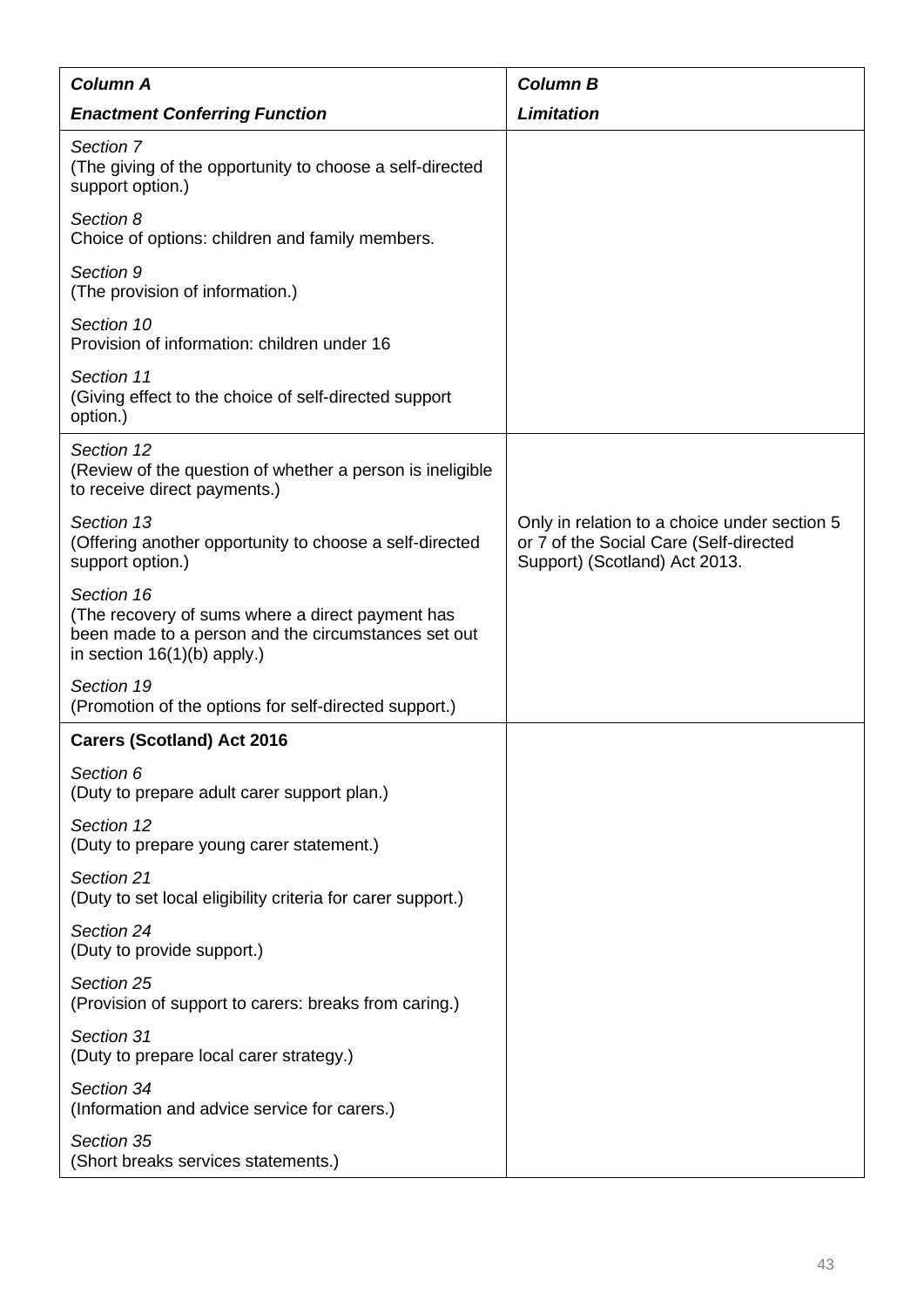#### **2. Services undertaken by South Ayrshire Council within the Health and Social Care Partnership**

- Social work services for adults and older people;
- Services and support for adults with physical disabilities and/ or learning disabilities;
- Mental health services;
- Drug and alcohol services;
- Adult protection and domestic abuse;
- Carers support services;
- Community care assessment teams;
- Administration support services within social work;
- Care home services:
- Adult placement services;
- Health improvement services;
- Housing support services, aids and adaptations;
- Day services;
- Local area co-ordination;
- Respite provision;
- Occupational therapy services;
- Re-ablement services, equipment and telecare;
- Criminal justice social work services; and
- Children and families social work services.

#### **3. Services to be carried out by the EAIJB as lead IJB**

The following are the specific services to be carried out by the EAIJB as lead IJB from the date specified in the strategic plan to be approved by the EAIJB:

• out of hours social work services.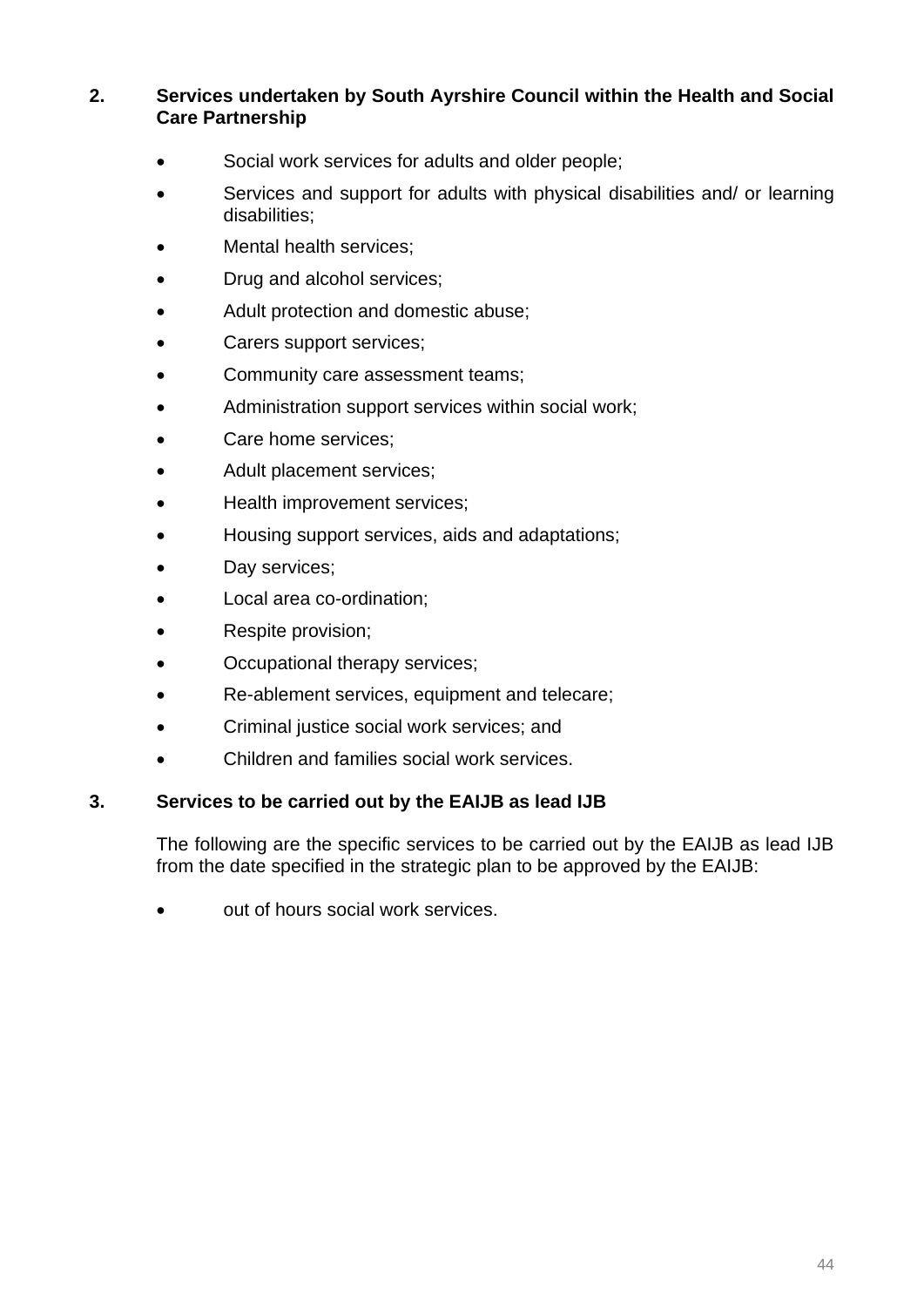# **Powers Delegated to Officers**

Under exception of the delegated powers which arise from certain statutory appointments (see Section 7), all powers delegated to officers of the Council are delegated to one or more of the following officers:

- **the Chief Executive;**
- **the Director of Education;**
- **the Director Place;**
- the Director of Health and Social Care;
- the Head of Finance and ICT; and
- the Head of Legal, HR and Regulatory Services.

There are four main statutory officers that the Council is required by law to appoint. These are:

- Head of Paid Service;
- Monitoring Officer;
- Chief Financial Officer; and
- Chief Social Work Officer.

These statutory officers have an important, independent, role in promoting and enforcing good governance and compliance with legislation.

Powers, which have been delegated to officers are a mix of general delegations and specific delegations but when exercising any delegated power, officers must do so in full compliance with a number of requirements that have been laid down by the Council. On the pages that follow are details of:

- (a) The rules governing the exercise of powers delegated to officers;
- (b) General delegations (those which are available to all of the officers specified); and
- (c) Specific delegations (those which are available to individual officers).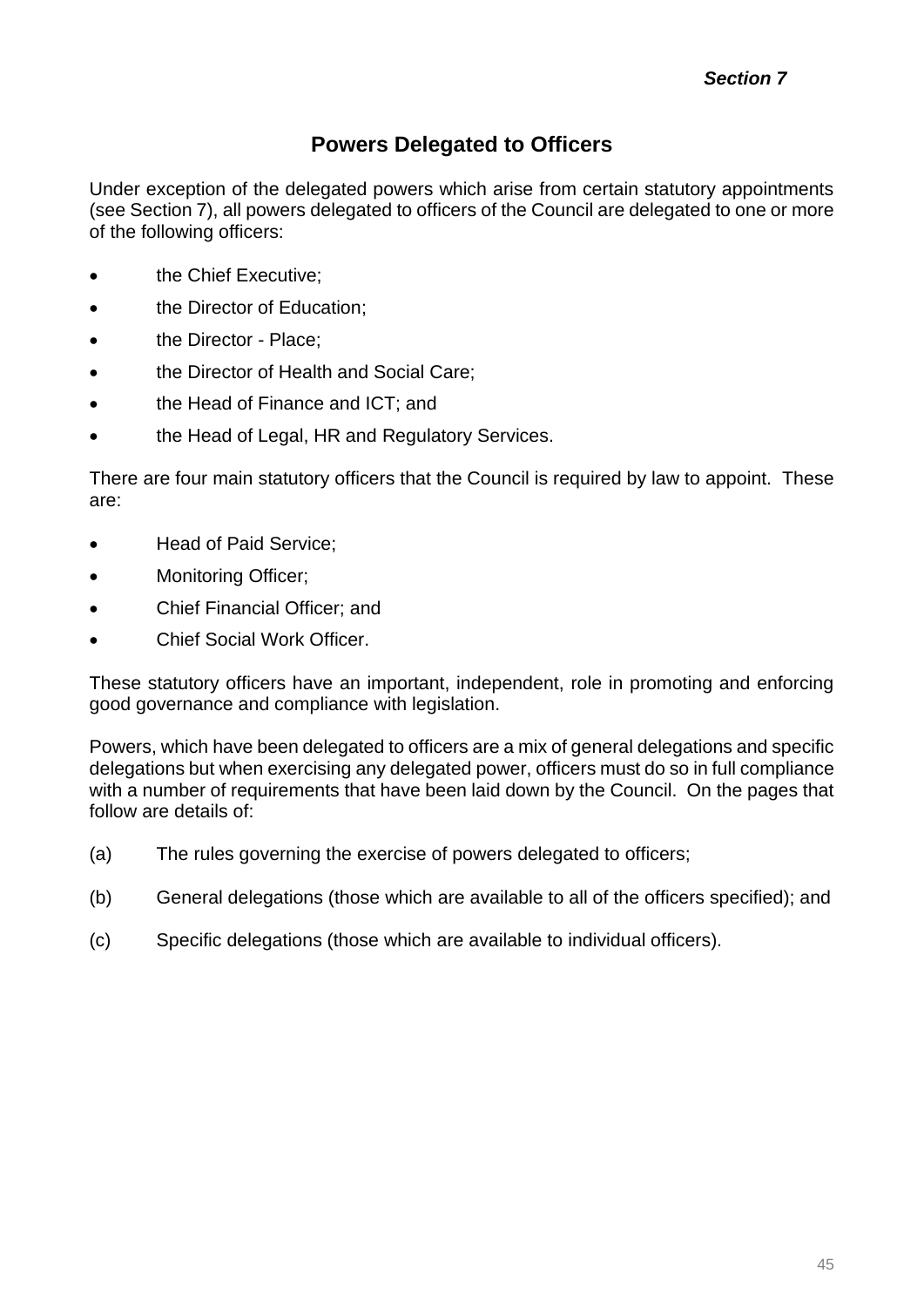### **(a) 'Rules' Governing the Exercise of Powers by Officers**

- 1. Before exercising any authority officers must satisfy themselves that:
	- 1.1 they have the necessary delegated powers as specified in this Scheme in relation to each officer; and
	- 1.2 that any power expressed in this Scheme has not been modified by a more recent decision by the Council.
- 2. Officers must use the authority delegated to them:
	- 2.1 in the interests of South Ayrshire Council and in accordance with the provisions of this Scheme, Financial Regulations and Standing Orders relating to Contracts;
	- 2.2 in accordance with the policies of the Council and its Panels and with any procedural guidelines which the Council and its Panels may make to regulate the exercise of delegated powers; and
	- 2.3 in accordance with legislation.
- 3. Delegated powers should not be exercised by officers where any decision would represent a departure from Council policy or procedure or would be contrary to a standing decision of Council or any of its committees etc, or would itself represent a significant development from policy or procedure. The only exception to this is in the case of urgency where the officer may, after consultation with the Chief Executive (or, in the absence of the Chief Executive, the nominated Depute), Leader (or, in the absence of the Leader, the Depute Leader) and relevant Portfolio Holder or Chair of the appropriate committee, exercise delegated powers. Should such powers be exercised in urgent circumstances, a report will be submitted to the next appropriate Committee for noting.

In exercising the authority delegated to them, officers must consult:

- the Section 95 Officer and/ or the Monitoring Officer, as appropriate, in respect of matters where legal, financial, employment or other advice or guidance is necessary; and
- in respect of matters which are sensitive or likely to be controversial, the relevant Portfolio Holder(s), and the Chief Executive;

and the Chief Executive shall be the final arbiter of whether a matter is sensitive or likely to be controversial. Matters which are determined to be sensitive or controversial shall be referred to the Council for decision.

- 4. Where an applicant for a service provided by the Council (except one which is available to the general public for a set fee) is a Member of the Council or an employee, the officer within whose delegated authority it is to determine the application will, before exercising that authority, give consideration to the need to consult with the Chief Executive who may require the officer to refer the application to the appropriate Panel, as appropriate, for determination.
- 5. Where an applicant for employment with the Council is related to a Member of the Council, or to an employee, the officer within whose delegated authority it is to make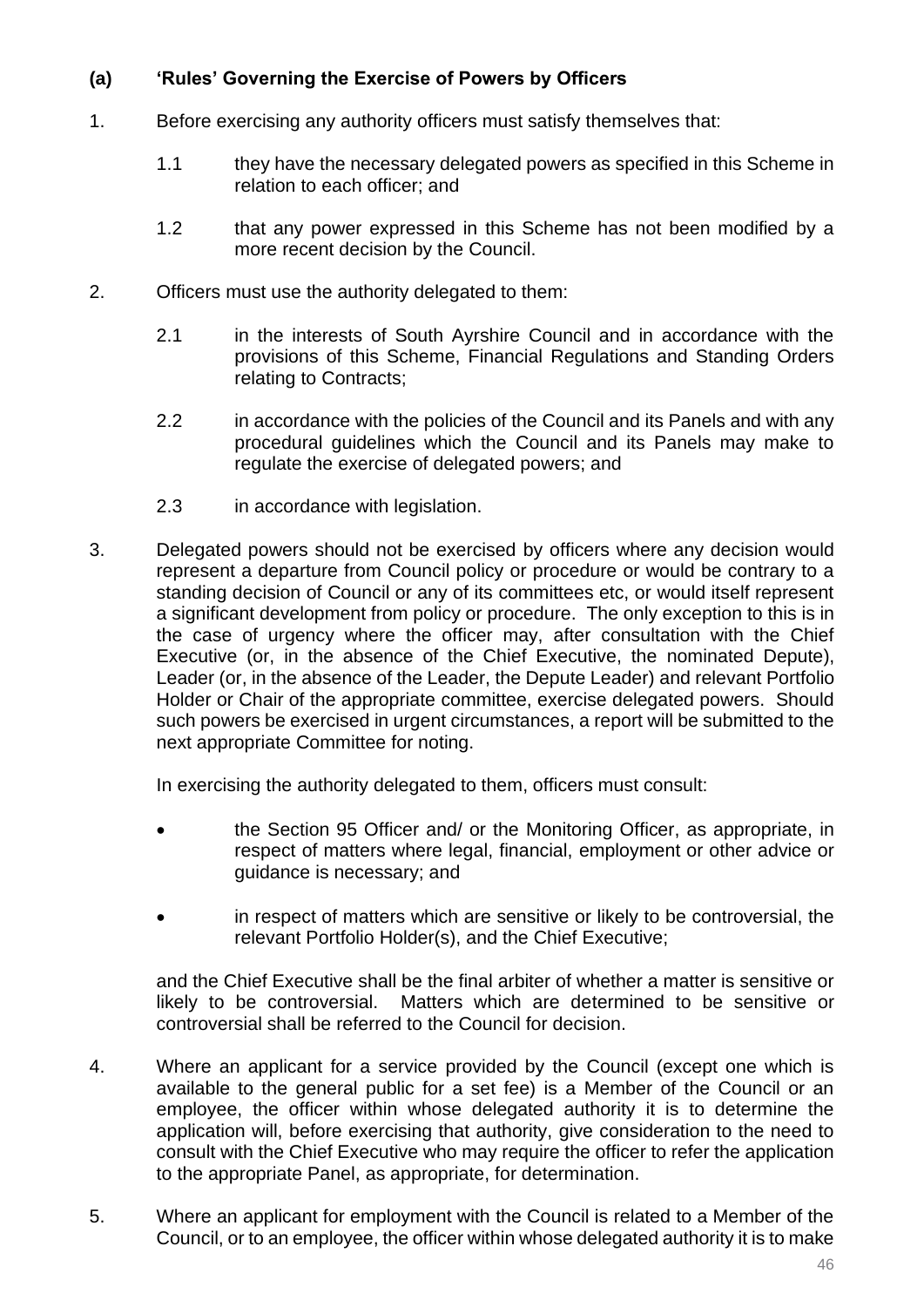the appointment to the post in question will, before exercising that authority, consult with the Head of Legal, HR and Regulatory Services who may require the officer to refer the appointment to the Chief Executive for decision.

- 6. Officers must publish, at such frequency and in such form as may be prescribed from time to time by the Cabinet details of decisions taken and actions authorised by them (or others authorised by them) in exercise of delegated powers.
- 7. Officers must record, notify the Monitoring Officer, and publish if required, details of arrangements made by them for the exercise on their behalf of delegated powers granted to them.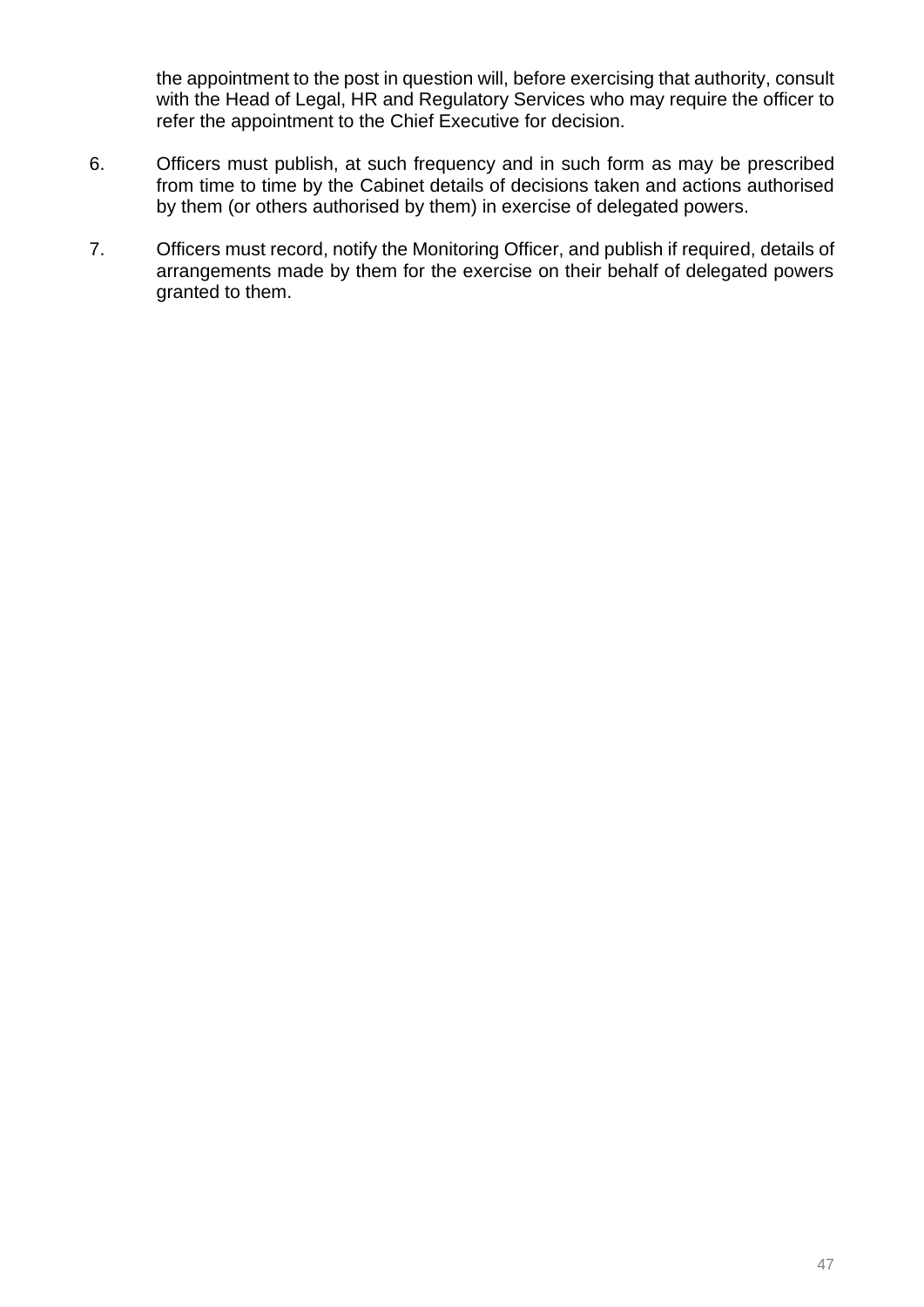### **(b) General Delegations to Officers**

The following is a list of the powers, which have been delegated to each of the following officers:

- the Chief Executive;
- the Director of Education;
- **the Director Place:**
- the Director of Health and Social Care;
- the Head of Finance and ICT; and
- the Head of Legal, HR and Regulatory Services.

For the avoidance of doubt, it should be understood (unless it is otherwise stated, or unless the words make it clear that a wider application is intended) that the powers available to the Chief Executive and to individual Directors and Heads of Service are only in relation to the services for which they are responsible.

It should also be understood that expressions such as 'to serve', 'to issue', etc, include the delegated power to sign, on behalf of the Council, the documents concerned and to take all other steps necessary to ensure that these documents are appropriately delivered.

Nothing in this section or any other part of the Scheme empowers officers to alter national or local conditions of employment.

Where a specific delegation is made in terms of powers under a specific legislative provision, that delegation shall be deemed to include powers under any subsequent amendment to or replacement of that legislation.

Where a specific delegation exists in favour of a specified officer(s) the same power shall not be deemed to be a general delegation for any other officer.

The general delegations, which for ease of identification have the reference letter G. are as follows:

#### **General Delegations**

All powers necessary for the general management of the services for which they are responsible, including, but not limited to:

- G01 to expend the approved budget appropriate to the post;
- G02 to manage within the policies agreed by the Council;
- G03 to take measures, including incurring expenditure, as may be required in emergency or other unanticipated situations subject to consulting with the Chief Executive and the Head of Finance and ICT (where expenditure is required) and consult the appropriate Portfolio Holder and advise local Members where possible and reporting to the appropriate Panel as soon as possible thereafter, on any items for which Panel approval would normally be necessary;
- G04 to absent himself or herself or permit any member of his or her staff to absent himself or herself occasionally and temporarily during business hours to attend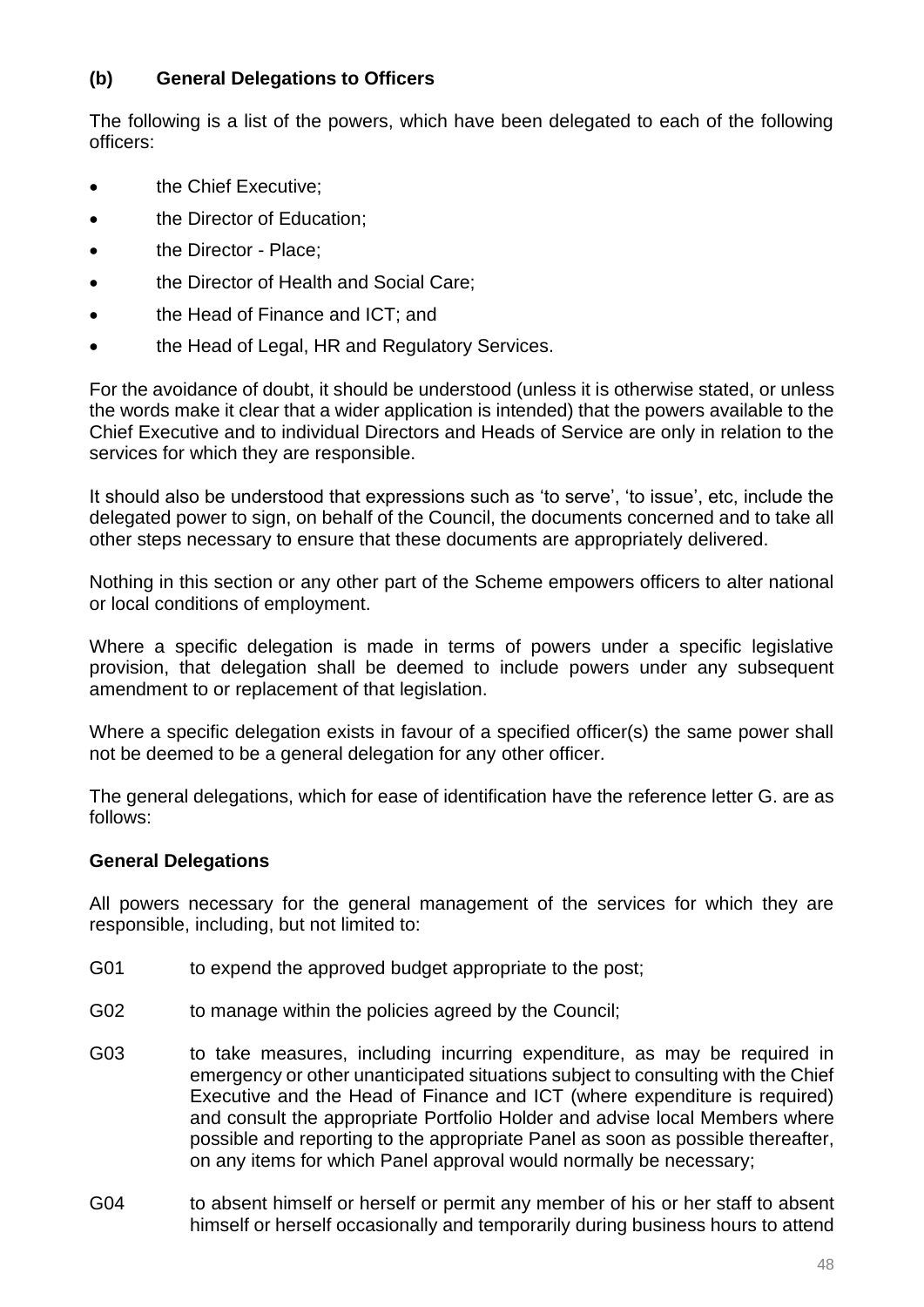to duties or services of a civic, honorary, charitable or social nature provided that these do not interfere with the efficient discharge of his/ her duties to the Council;

- G05 to sign and to issue:
	- G05.01 the necessary authorisation to officers of the Council to exercise statutory powers (including, where possible, the right to enter land and premises in connection with the discharge of their duties); and
	- G05.02 identity cards;
- G06 to make appointments within his or her service, to all posts below Head of Service/ Assistant Director level so long as such posts are within the approved establishment of the Directorate/ service (as the case may be);
- G07 to pay valid claims for damage to, or loss of, personal property of employees in his or her service occurring during the course of their employment, up to an amount of £2,000 per claim for any one incident; and to pay claims in excess of £2,000 after consultation with the Head of Legal, HR and Regulatory Services;
- G08 to approve the provision of reasonable hospitality within the area, to representatives of other authorities, organisations, officers of the Council or others and also within the UK to make visits and to authorise officers within his or her Directorate to make visits as representatives of the Council, subject always to details of the expenses incurred in terms of this delegation being made available where requested by the Chief Executive;
- G09 to approve attendance at conferences within the UK of officers, in cases where he or she considers it to be in the interests of the Council;
- G10 to appoint consultants and other specialists on such terms and conditions as he or she considers to be appropriate, subject always to the requirements of the Standing Orders relating to Contracts;
- G11 to grant the use of Council accommodation to outside bodies if within the terms of any approved scheme;
- G12 to hire Council equipment within any approved scheme;
- G13 to purchase goods, supplies and services, and to undertake works in accordance with the Financial Regulations and Standing Orders relating to Contracts of the Council, and to sign contracts relating to these (save where statute requires execution by the Proper Officer);
- G14 to promote, market and present events;
- G15 to apply regulations relative to the use of Council facilities to ensure safety for staff and members of the public, including the authority to close or restrict the use of facilities as required;
- G16 to vary charges, rents and fees where, for operational and/ or promotional purposes, doing so may increase income;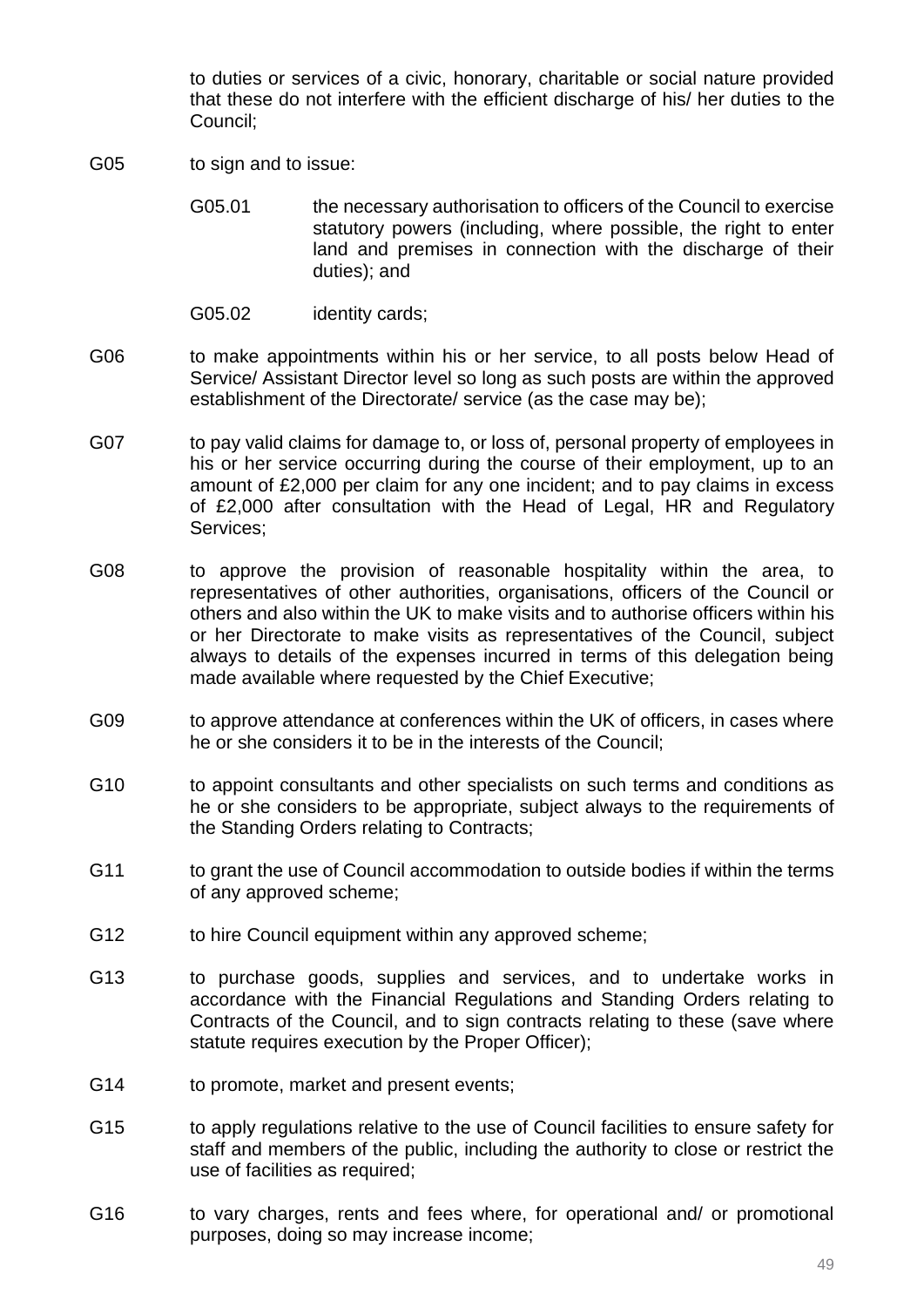- G17 to nominate officers to act in relation to powers of entry in terms of any relevant enactment;
- G18 to authorise Assistant Directors, managers or appropriately qualified officers to exercise any of the individual delegated powers which relate to a particular discipline or service area;
- G19 to exercise any general delegations contained in the Council's Standing Orders relating to Contracts;
- G20 to apply and enforce all policies and procedures approved by the Council relating to employees and to take decisions in respect of those, to include conducting Grievance and Disciplinary and other proceedings;
- G21A to determine urgent matters, during periods when the Council is in recess, where the matter has been covered by a previous policy decision of Council and in respect of which there is a budget or other financial provision and in accordance with the following: consultations must be undertaken with the relevant Portfolio Holder(s), the Leader of the Council and the Chief Executive and all matters dealt with must be reported to the first meeting of the Cabinet or other relevant Panel following the recess;
- G21B to determine urgent matters during periods when the Council is in recess or during the COVID-19 Pandemic, and where it involves new policy or a change to existing policy, the Chief Executive will consult with the Cabinet remotely and all matters dealt with must be reported to the first meeting of the Council, Cabinet or other relevant Panel following;
- G21C with the agreement of the Cabinet, and if required to enable effective decision making (or otherwise) in relation to the COVID-19 Pandemic, to amend the Standing Orders Relating to Meetings, the Scheme of Delegation, the Standing Orders Relating to Contracts and/ or the Financial Regulations;
- G22 to take such operational management decisions as are necessary for the routine planning, organisation, operation and provision of Council services and facilities, where budgetary provision exists. For the avoidance of doubt, this delegation shall include the appointment of temporary employees where considered necessary, (and subject to six monthly review, existing payroll budgetary provision or costs being fully funded by an external agency), authorisation of secondments, and authorisation of overtime (including to sanction in exceptional or emergency circumstances, the payment of overtime to staff whose salary is above the overtime ceiling (currently Spinal Column Point 75);
- G23 to carry out investigations and research and enter into discussions with a view to proposing new or revised strategies, policies or procedures;
- G24 to respond on behalf of the Council to draft circulars, orders, notices, consultation papers and other such documents from the Scottish Government, UK Government and other bodies, this to be done after consultation with the relevant Portfolio Holder;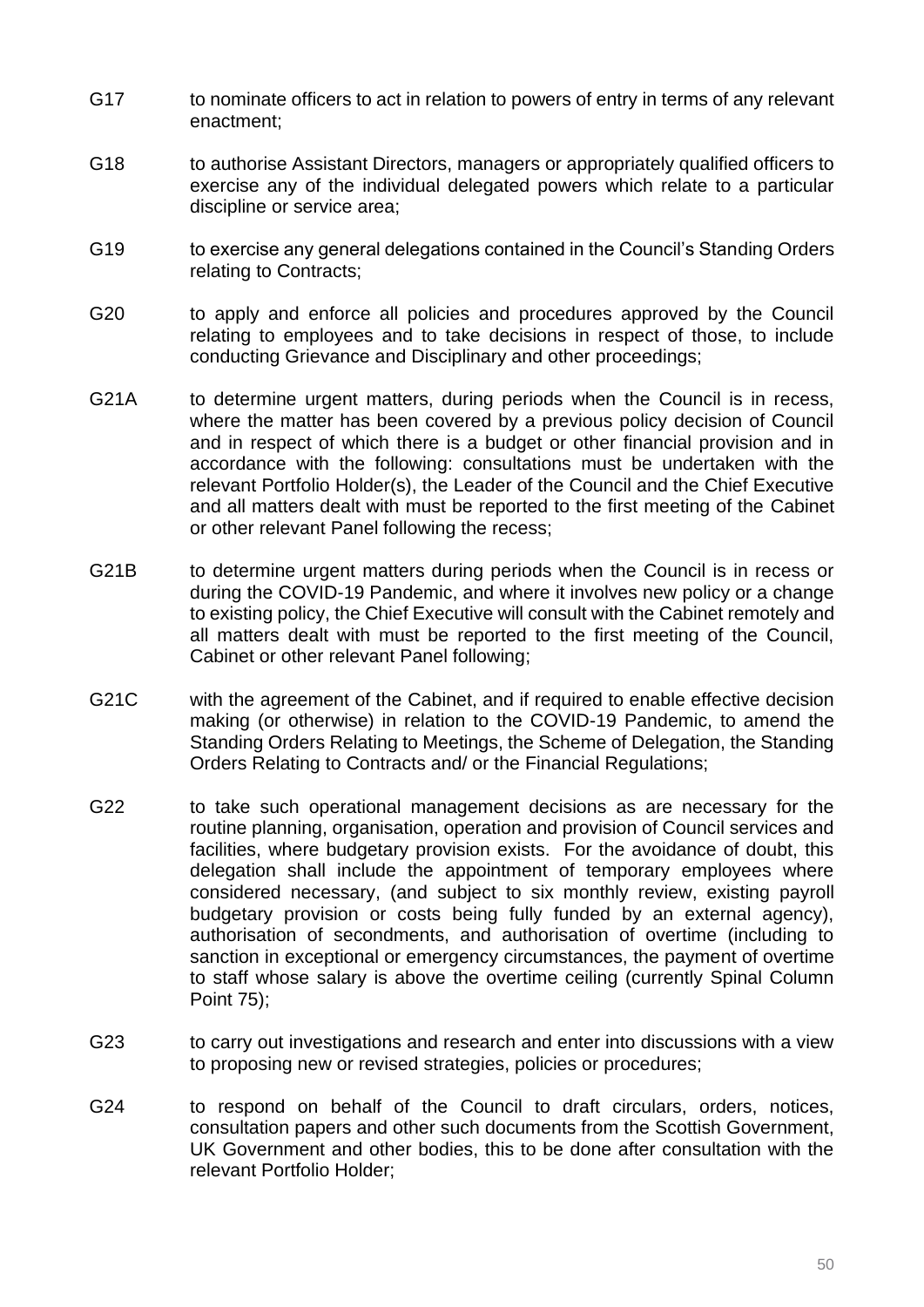- G25 to promote South Ayrshire either directly or in conjunction with others and to support Council activities and events, provided that there is sufficient budget provision;
- G26 to seek sources of external funding and external funding partners to assist in Council activities and projects;
- G27 to terminate on behalf of the Council any contract which the Council is entitled to terminate under the appropriate conditions of contract where, after consultation with the appropriate Head of Service and the Head of Legal, HR and Regulatory Services, he/ she is satisfied that it is in the interests of the Council to do so;
- G28 to respond to and deal with participation requests received in accordance with the provisions of the Community Empowerment (Scotland) Act 2015;
- G29 all other matters in respect of the operation, development and implementation of policy for the service areas assigned to them unless specifically reserved to the Council or other Committees etc or contrary to a specific provision of this Scheme; and
- G30 to exercise the discretionary powers available in implementation of the conditions of service in respect of all employees in the employment of the Council.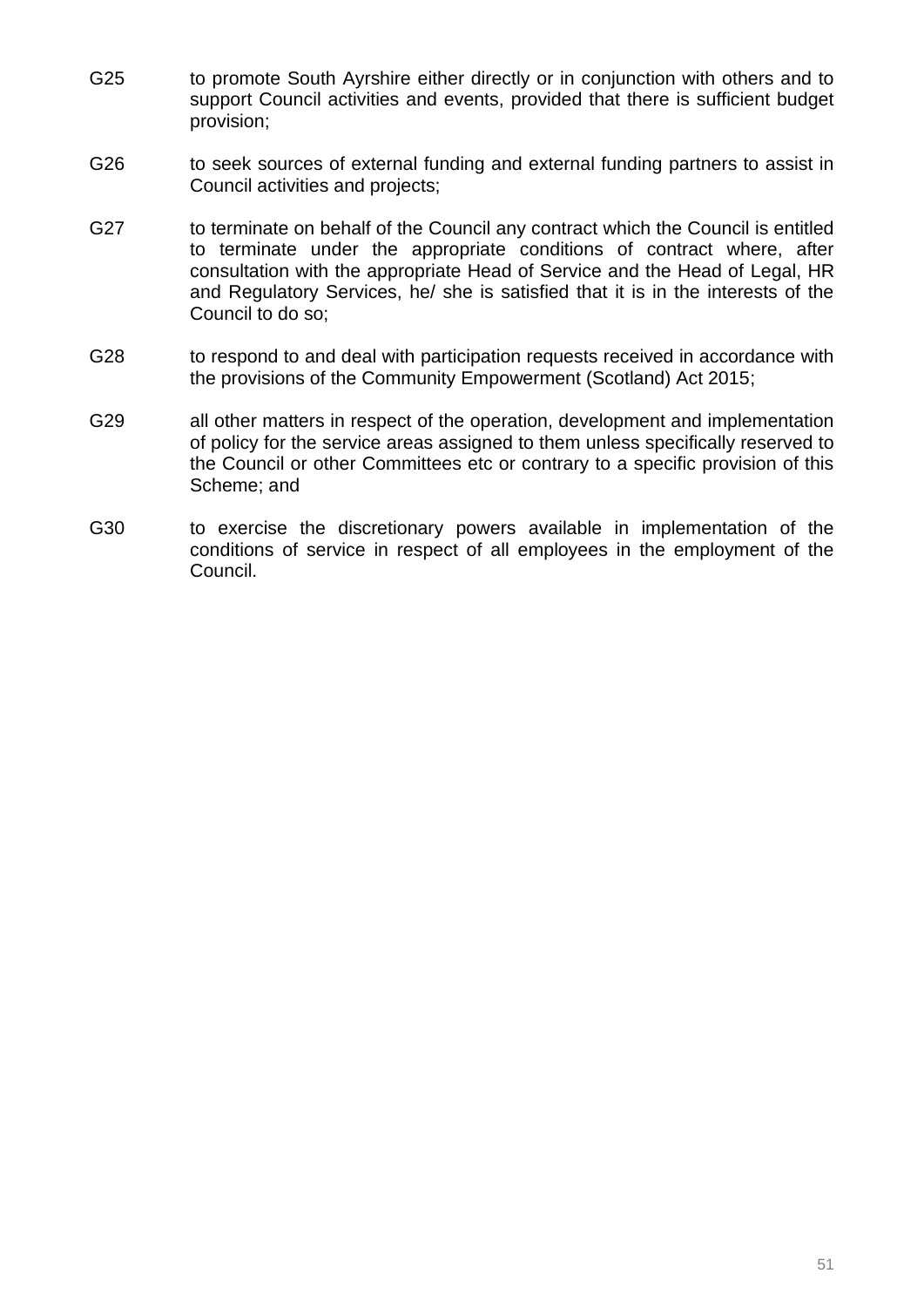# **(c) Specific Delegations to Officers**

Particular delegated powers, which have been granted to officers, are as set out below. For ease of identification, these specific delegations have been indexed using the following reference letters:

| <b>Officer</b>                              | <b>Reference</b><br>Letter | <b>Pages</b> |
|---------------------------------------------|----------------------------|--------------|
| <b>Chief Executive</b>                      | <b>CX</b>                  | <u>53</u>    |
| Director of Education                       | ED                         | 55           |
| <b>Chief Executive (People Delegations)</b> | <b>PEO</b>                 | <u>57</u>    |
| Director - Place                            | <b>PLA</b>                 | 58           |
| Head of Finance and ICT                     | <b>FICT</b>                | <u>66</u>    |
| Head of Legal, HR and Regulatory Services   | <b>LHRRS</b>               | 68           |
| Director of Health and Social Care          | <b>HSC</b>                 | 74           |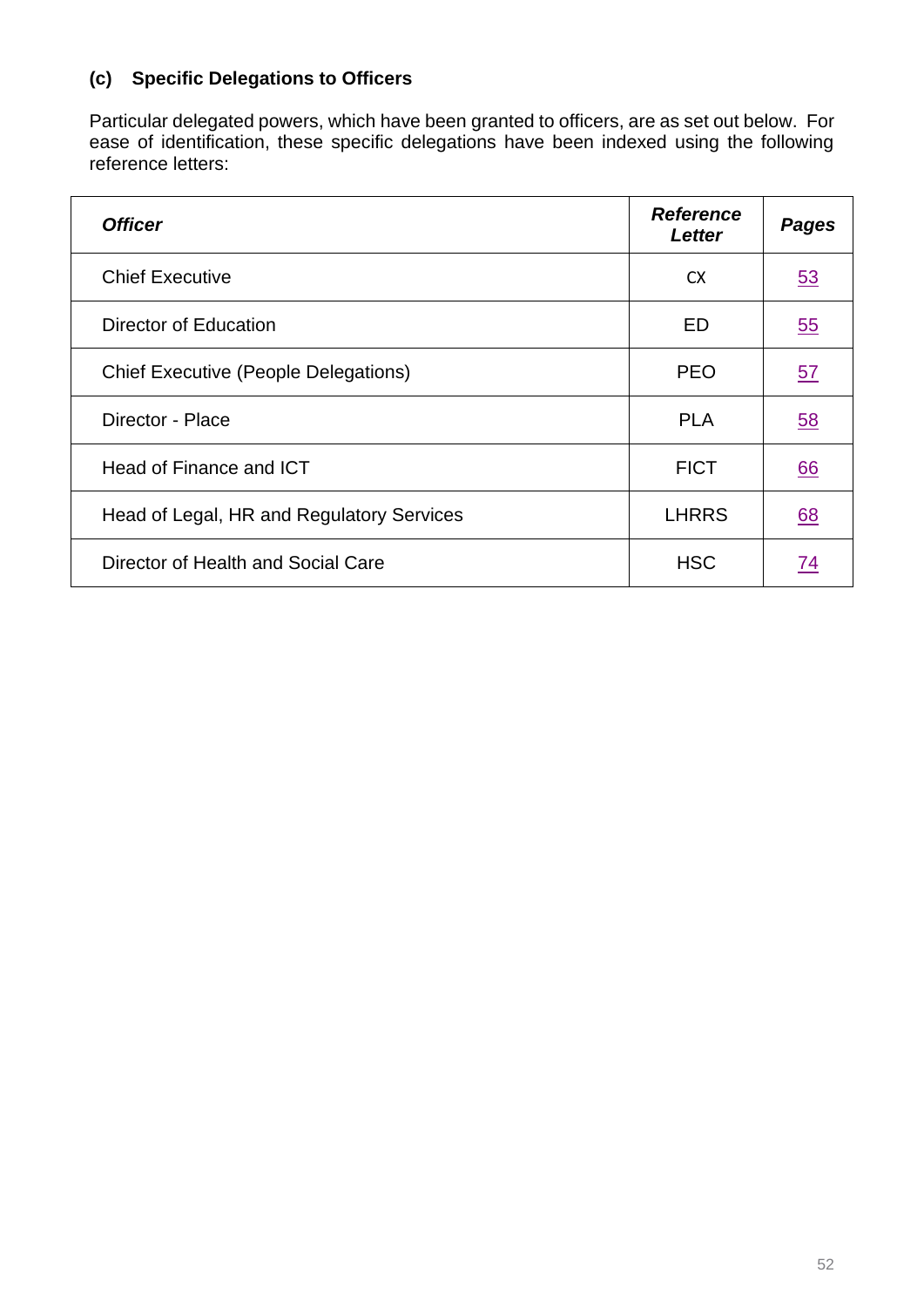## <span id="page-55-0"></span>**Chief Executive**

- CX01 to act as Head of Paid Service in terms of Section 4 of the Local Government and Housing Act 1989;
- CX02 to give a direction in special circumstances that any officer shall not exercise a delegated function;
- CX03 to give a direction on the applicability of the Scheme of Delegation to an officer in any specific case;
- CX04 where he or she considers that it would be in the interests of the Council to do so, to approve the provision of reasonable hospitality, outwith the area to representatives of other authorities, organisations, officers of the Council or others; and to make visits outwith the UK and to authorise such visits by officers and Members of the Council or others representing the Council;
- CX05 to approve attendance of officers at conferences outwith the UK in cases where he or she considers it to be in the interests of the Council;
- CX06 to consider and, in appropriate circumstances, to approve applications by employees convicted of and fined under the Health and Safety at Work, Etc Act; the Factories Act; the Offices, Shops and Railway Premises Act or associated legislation, or the Roads Traffic Acts for offences committed whilst acting in the course of their employment for payment of the fine imposed;
- CX07 to consider, and in appropriate circumstances, to approve applications from employees for reimbursement, in part or in whole, of reasonable legal expenses incurred in defending actions raised against them personally, providing:
	- CX07.01 that they were acting within the course of their employment;
	- CX07.02 in accordance with Council policies and procedures; and
	- CX07.03 in good faith;
- CX08 to arrange as necessary for the affixing of the Common Seal of the Council to any document by the Head of Legal, HR and Regulatory Services as Proper Officer of the Council;
- CX09 to prepare the polling scheme for South Ayrshire and to alter or amend polling places in the event of an approved place becoming unavailable or unviable – for example, through fire or flood or some other circumstance;
- CX10 to appoint, in the absence of both the Chief Executive and the nominated Depute, an Acting Head of Paid Service to cover periods of absence. When the Chief Executive and the nominated Depute are absent, the Acting Head of Paid Service will have all the delegated authority of the Chief Executive;
- CX11 to instruct the actings of the Directors and Heads of Service, subject to restrictions as to professional competencies;
- CX12 to refer matters to the Police, in terms of the Council's Special Investigations Procedure;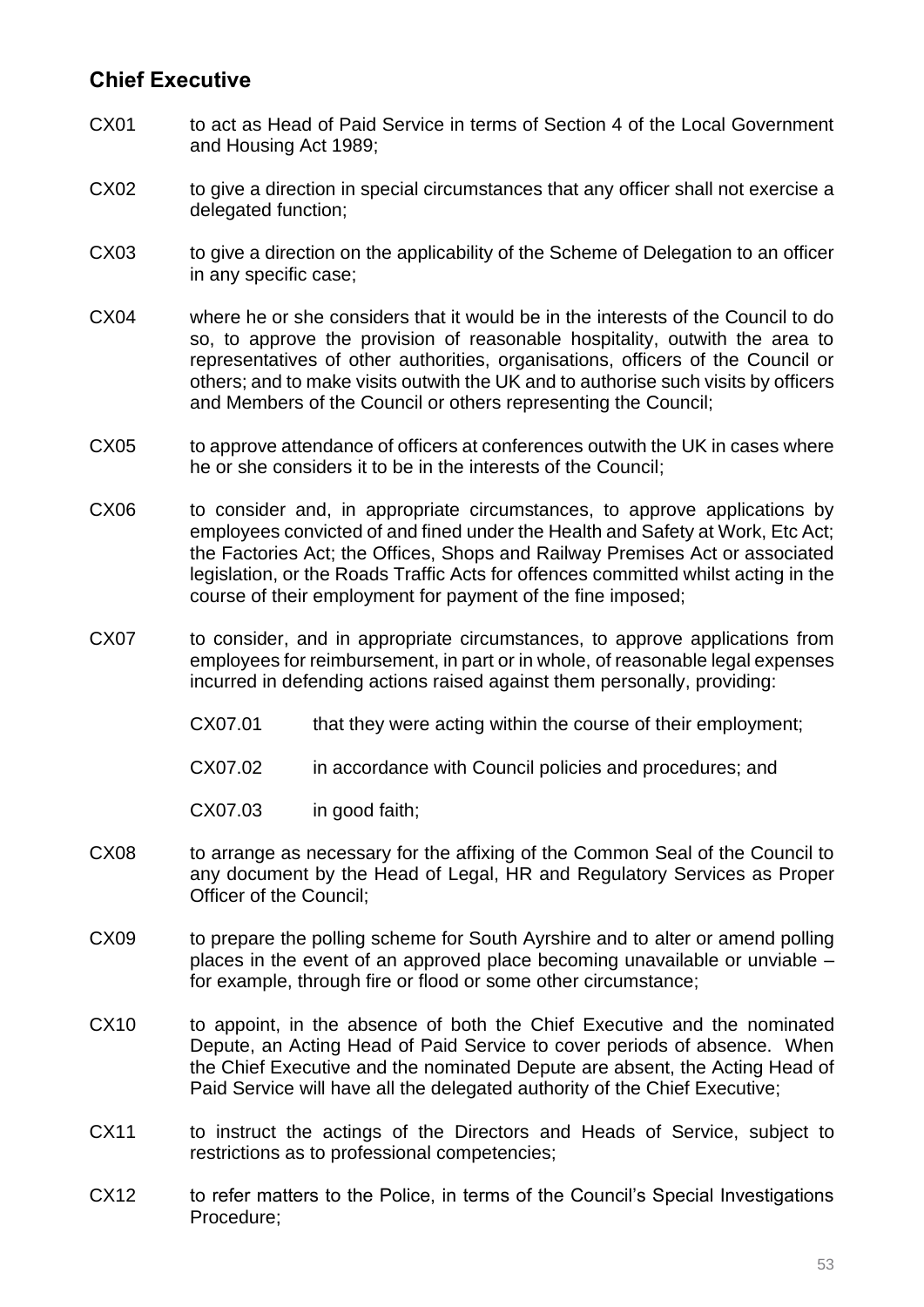- CX13 to delete vacant posts, approve new posts and amend existing posts within a Directorate or service structure where budgetary provision exists, in consultation with the relevant Portfolio Holder(s) and the Head of Legal, HR and Regulatory Services;
- CX14 to authorise ex gratia payments to employees who die in service and who are not in the pension scheme, of amounts not exceeding £4,000;
- CX15 with the exception of the powers delegated to statutory appointees (section 8) and other Proper Officer designations as provided for elsewhere in this Scheme of Delegation, to exercise every power delegated to Directors and Heads of Service and exercisable by them in relation to the business of the Council and the business of the South Ayrshire Integration Joint Board in so far as it relates to Council budgets and responsibilities;
- CX16 to approve, in conjunction with the Head of Legal, HR and Regulatory Services and in accordance with the Council's policies and practice, early retirement or voluntary severance;
- CX17 to take decisions under and in terms of the Council's workforce policies and procedures;
- CX18 to approve requests by the Directors and Heads of Service for the secondment of employees to external agencies where the total cost of the secondment is recoverable from the external agency and to approve the appointment where necessary of a temporary replacement for the duration of the secondment; and
- CX19 to appoint authorising officers, to authorise directed surveillance or the use of a covert intelligence source which involves the likelihood of obtaining 'confidential' information, and to authorise the use of covert human intelligence sources in relation to juveniles or vulnerable adults, all in terms of the Regulation of Investigatory Powers (Scotland) Act 2000 and associated regulations.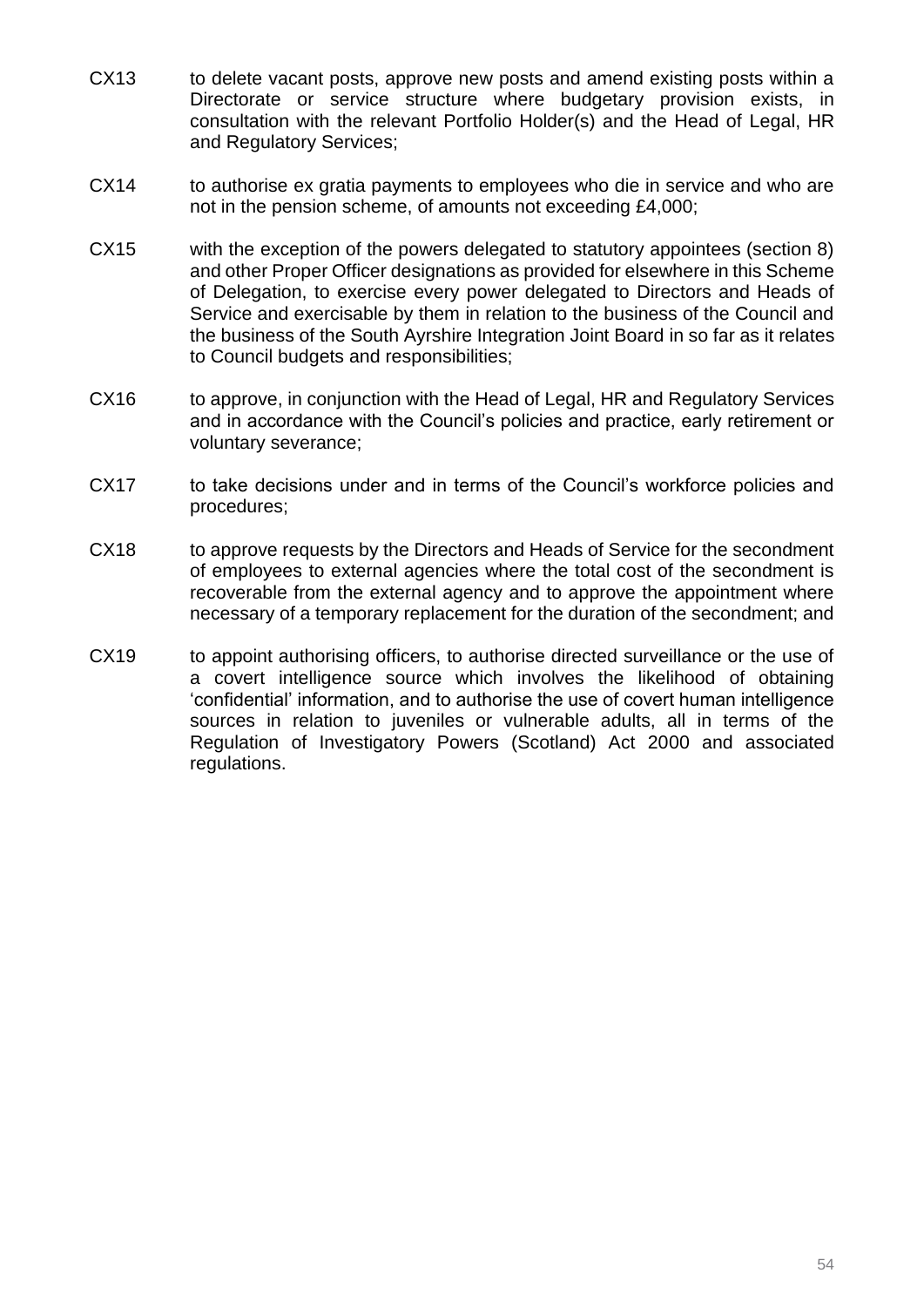## <span id="page-57-0"></span>**Director of Education**

- ED01 to approve attendance by employees on authorised Youth Exchange visits overseas where the employees, as part of their duties, are required to accompany the group undertaking the exchange;
- ED02 to determine the provision of footwear and clothing for pupils at public schools, in terms of Section 54 of the Education (Scotland) Act 1980;
- ED03 to arrange programmes of in-service training for teachers;
- ED04 to receive and determine applications for disbursements of funds in any trusts/ endowments (subject to the terms of the trust/ endowment);
- ED05 to accept and administer any new Trusts or small endowments which may be offered to the Council for schools in their area;
- ED06 to appoint and supervise teaching staff within complements approved by the Council;
- ED07 to make grants to pupils to enable them to attend courses and conferences and to undertake educational visits and excursions at home and abroad within the approved budgets and policies of the Council;
- ED08 to issue licences in terms of the Children (Performances and Activities) (Scotland) Regulations 2014;
- ED09 to approve or refuse applications received from schools for arrangements to be made for visits during school terms in accordance with approved policy;
- ED10 to ensure that requisite provision is made for any pupil entitled in terms of Section 53(3) of the Education (Scotland) Act 1980 to receive school meals in the middle of the day;
- ED11 to permit parent/ teacher associations or such other organisations or persons as he or she considers appropriate to execute minor works of improvement within the curtilage of an educational establishment subject to:
	- ED11.01 being satisfied that the works are relevant to the function of and will not prejudice the operation of the educational establishment;
	- ED11.02 being satisfied that the works and practices are acceptable in terms of health and safety and Council standards; and
	- ED11.03 the execution of the works being supervised by the Director  $-$ Place;
- ED12 to exercise at discretion the powers available to the Council as Education Authority, in terms of Section 23 of the Education (Scotland) Act 1980, with regard to the provision by the Council of Education for pupils belonging to the areas of other Education Authorities and incur outwith area fees and to pay the approved COSLA rate to any other Education Authority which has provided education for pupils normally resident in the area but who are for various reasons, placed in schools outwith the area;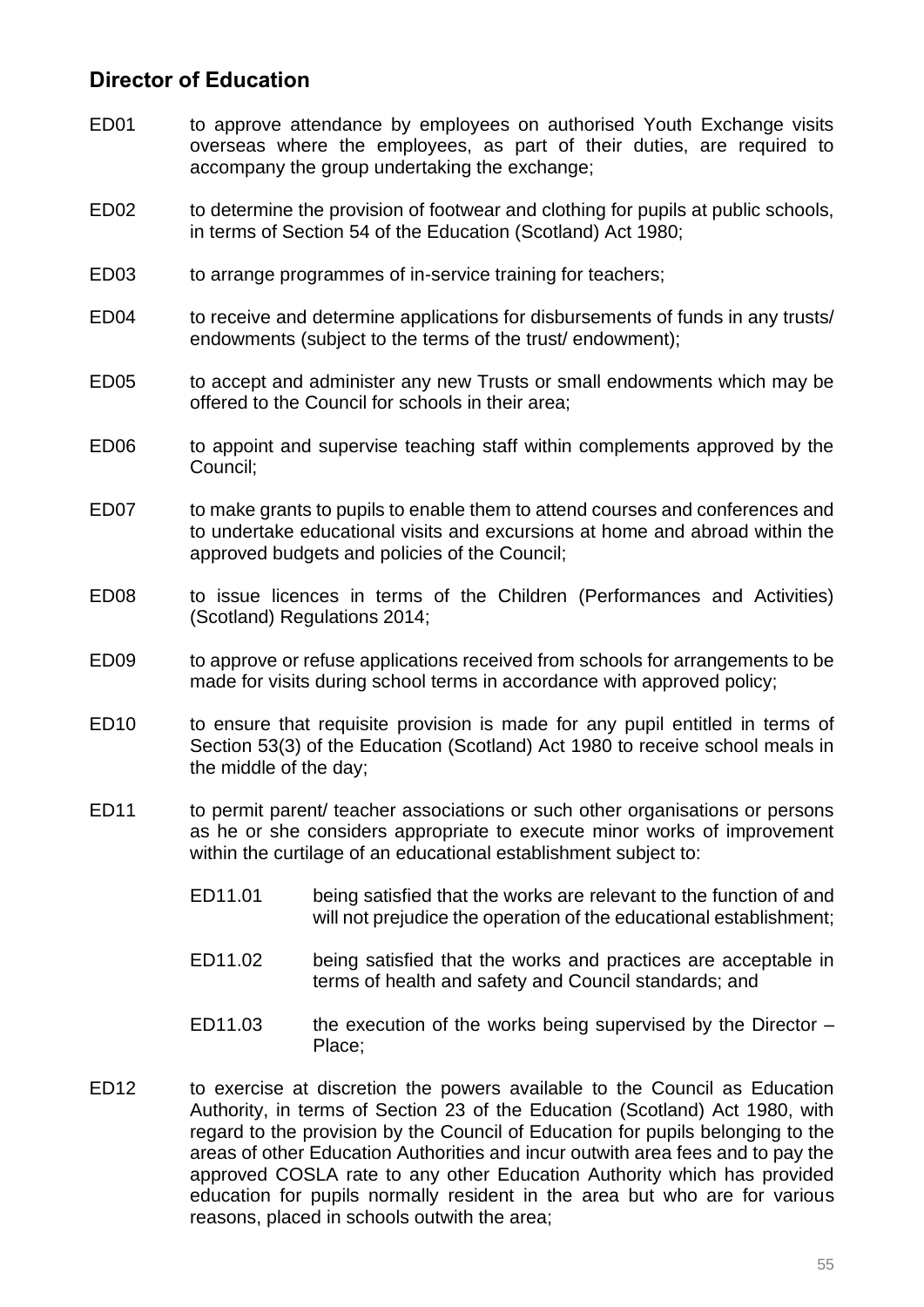- ED13 to consider and determine all placing requests under Section 28 of the Education (Scotland) Act 1980 and Schedule 2 of the Education (Additional Support for Learning) (Scotland) Regulations 2014 in accordance with the guidelines formulated by the Council and, where appropriate, to make representation to the Education Appeals Committee in respect of any appeals against decisions;
- ED14 to consider and determine all requests for school transport under the Education (Scotland) Act 1980 and in accordance with Council guidelines;
- ED15 to authorise the employment in appropriate circumstances of teachers in receipt of occupational pensions in accordance with Council policies;
- ED16 to exercise, at discretion, the powers available to the Council as Education Authority in relation to the exclusion of pupils from schools;
- ED17 to determine the dates of local school holidays within the area after consultation with the appropriate Parent Councils and appropriate Trade Unions;
- ED18 to carry out the functions of the Council in terms of Section 58 of the Education (Scotland) Act 1980 relating to the cleanliness of pupils at schools;
- ED19 to exercise the functions of the Council in terms of Section 50 of the Education (Scotland) Act 1980; (provision of travelling facilities and accommodation in exceptional circumstances);
- ED20 to exercise the functions of the education authority in relation to pupil attendance in terms of Sections 36 to 41 of the Education (Scotland) Act 1980; and
- ED21 to implement decisions taken by the Local Negotiating Committee for Teachers provided that spending will be contained within the Directorate's budget.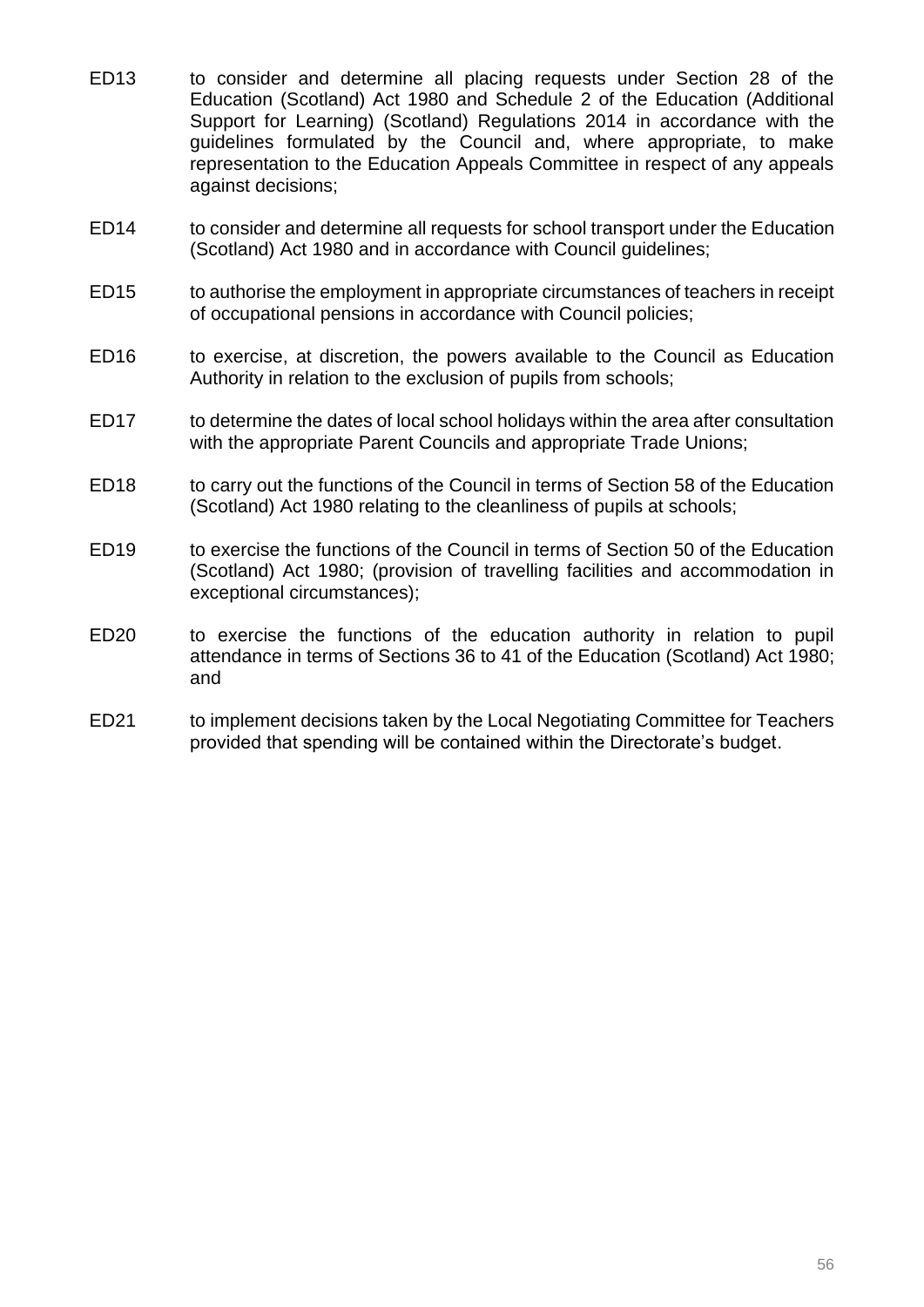# <span id="page-59-0"></span>**Chief Executive (People Delegations)**

- PEO01 to implement an approved approach to participatory budgeting, and to pay out to successful applicants sums held by the Council and approved for payment by the consultative body known as the South Ayrshire Rural Forum;
- PEO02 to arrange for the provision of information concerning the Council's services and functions, by:
	- PEO02.01 publishing appropriate information:
	- PEO02.02 placing advertisements, ordering printed material and arranging displays or producing guidebooks, directories and other publications describing and illustrating Council services or publicising and promoting any aspect of the Council; and
	- PEO02.03 issuing press releases and similar articles for publication or broadcasting on behalf of the Council;
- PEO03 to carry out the functions of the Council under the Housing (Scotland) Acts 2001 and 2005, particularly in relation to Landlord registration;
- PEO04 to issue and/ or renew licences and certificates of registration and keep registers in respect of Houses in Multiple Occupation in accordance with approved codes of practice and the statutory provisions relating thereto;
- PEO05 to provide aids, equipment and adaptations for the homes of disabled persons within the Council's Scheme of Assistance as guided by the Housing (Scotland) Act 2006;
- PEO06 to make grants for House Adaptations up to a value of £10,000;
- PEO07 to implement an approved Events Programme within the South Ayrshire area and to approve individual events from time to time, subject to resources for the event being contained within existing budgets; and
- PEO08 to seek sources of sponsorship to support Council events.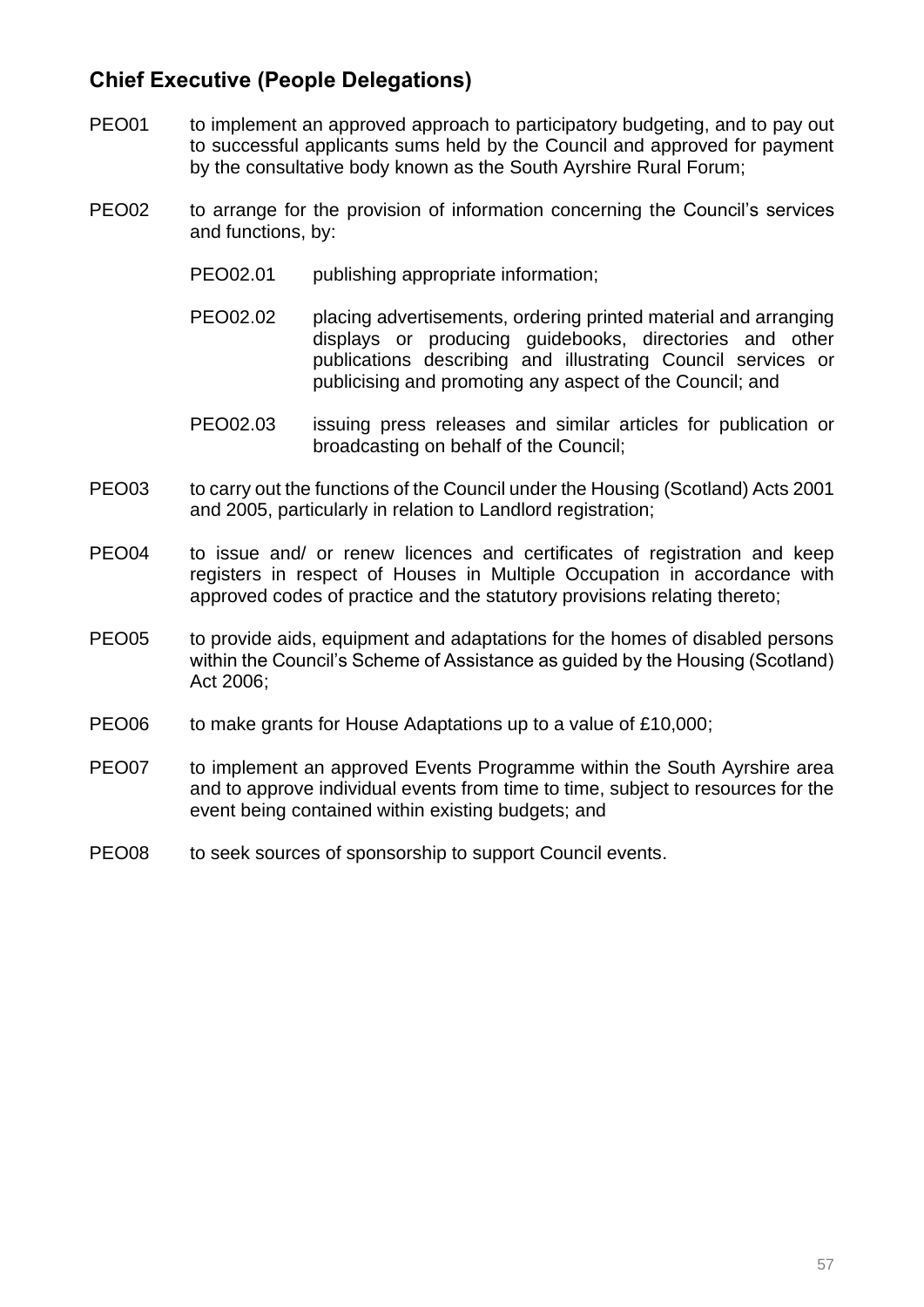### <span id="page-60-0"></span>**Director - Place**

- PLA01 to determine all planning applications lodged in terms of the Town and Country Planning (Scotland) Acts in accordance with the procedures and delegations approved by the Council;
- PLA02 to renew any planning permission granted for limited periods;
- PLA03 to determine all applications for Advertisement in terms of Section 182 of the Town and Country Planning (Scotland) Act 1997;
- PLA04 to determine applications for Non-Material Variations in terms of Section 64 of the Town and Country Planning (Scotland) Act 1997;
- PLA05 to determine applications for Listed Building Consent in terms of Sections 7 and 9 of the Planning (Listed Buildings and Conservation Areas) (Scotland) Act 1997 and serve notices under the said Act, after consultation with the Portfolio Holder;
- PLA06 to serve notices in terms of Section 179 of the Town and Country Planning (Scotland) Act 1997 in relation to land adversely affecting other land;
- PLA07 to determine applications for the temporary siting of residential caravans during building operations;
- PLA08 to determine applications for Conservation Area consent in terms of Section 66 of the Planning (Listed Buildings and Conservation Areas) (Scotland) Act 1997;
- PLA09 to determine proposals under Section 37 of the Electricity Act 1989;
- PLA10 to determine applications for tree felling or other works to trees within Conservation Areas and Designated Tree Preservation Orders;
- PLA11 to confirm Tree Preservation Orders where no objections have been received and the making of the Order was agreed by the relevant Panel;
- PLA12 to enter land in terms of the Town and Country Planning (Scotland) Act 1997, the Planning (Listed Buildings and Conservation Areas) (Scotland) Act 1997; the Planning (Hazardous Substances) (Scotland) Act 1997; and the Land Reform (Scotland) Act 2004;
- PLA13 to serve Enforcement Notices, Breach of Condition Notices and Hazardous Substances Contravention Notices in terms of the 1997 Act as amended by the Planning Etc (Scotland) Act 2006;
- PLA14 in cases of emergency and urgency, to make and serve:
	- PLA14.01 Provisional Tree Preservation Orders;
	- PLA14.02 Building Preservation Notices;
	- PLA14.03 Stop Notices; and
	- PLA14.04 Interdicts for Planning and related offences;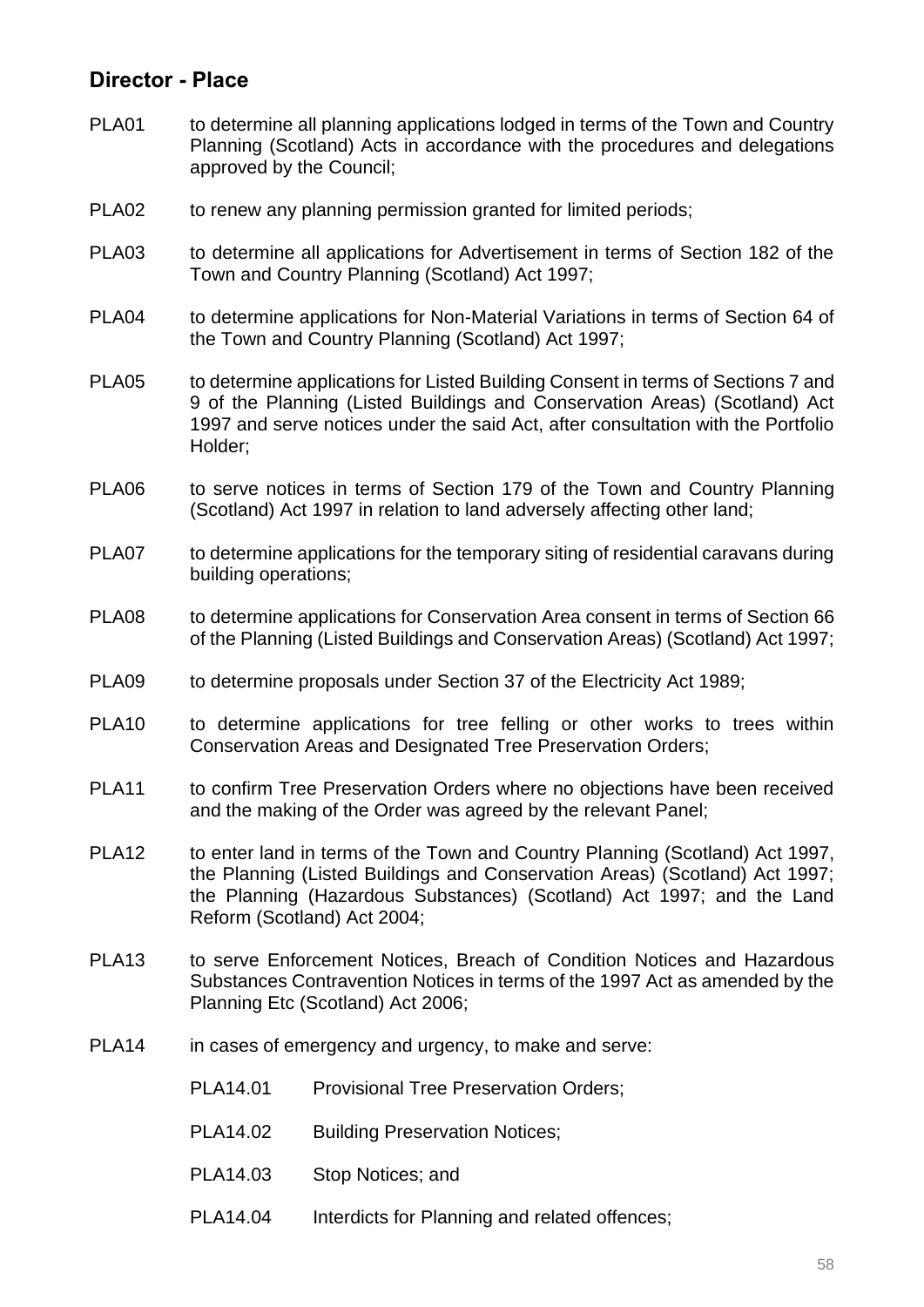- PLA15 to respond on behalf of the Council to Historic Environment Scotland regarding the listing or scheduling of buildings of architectural or historic interest;
- PLA16
- PLA16.01 to respond directly to consultations on development plans, planning applications, environmental assessments and planning guidance from neighbouring authorities at any stage in the process unless the Chief Planning Officer considers that:
	- (a) the consultation raises a significant planning issue (which may include transport and other infrastructure matters) for the Council which should be drawn to the attention of the consulting authority;
	- (b) the consultation raises a matter which is potentially controversial or likely to be of significant public interest; or
	- (c) the Council should formally object to a proposed development plan;
- PLA16.02 to respond directly to planning related consultations from the Scottish Government and Government Agencies unless the Chief Planning Officer considers that:
	- (a) the consultation raises a significant planning issue for the Council which should be drawn to the attention of the Scottish Government/ Government Agency; or
	- (b) the consultation raises a matter which is potentially controversial or likely to be of significant public interest;
- PLA16.03 to determine whether a qualifying plan, programme or strategy, which is being prepared or modified, requires environmental assessment in accordance with the Environmental Assessment (Scotland) Act 2005 and to undertake environmental assessment where necessary, including preparing an environmental report and carrying out consultations;
- PLA17 to prepare, apply and implement local plans, associated documents and planning policy and to implement planning decisions and instructions of the relevant Panel and Council in relation to planning matters;
- PLA18 to refer to the Procurator Fiscal consideration of instigation of legal proceedings for offences under the Town and Country Planning (Scotland) Act 1997 and the Planning (Listed Buildings and Conservation Areas) (Scotland) Act 1997, and re-planting notices under Section 168 of the Town and Country Planning (Scotland) Act 1997;
- PLA19 to determine applications for Certificates of Lawfulness of existing use or development and Certificates of Lawfulness of proposed use or development, in terms of Sections 150 and 151 of the Town and Country Planning (Scotland) Act 1997;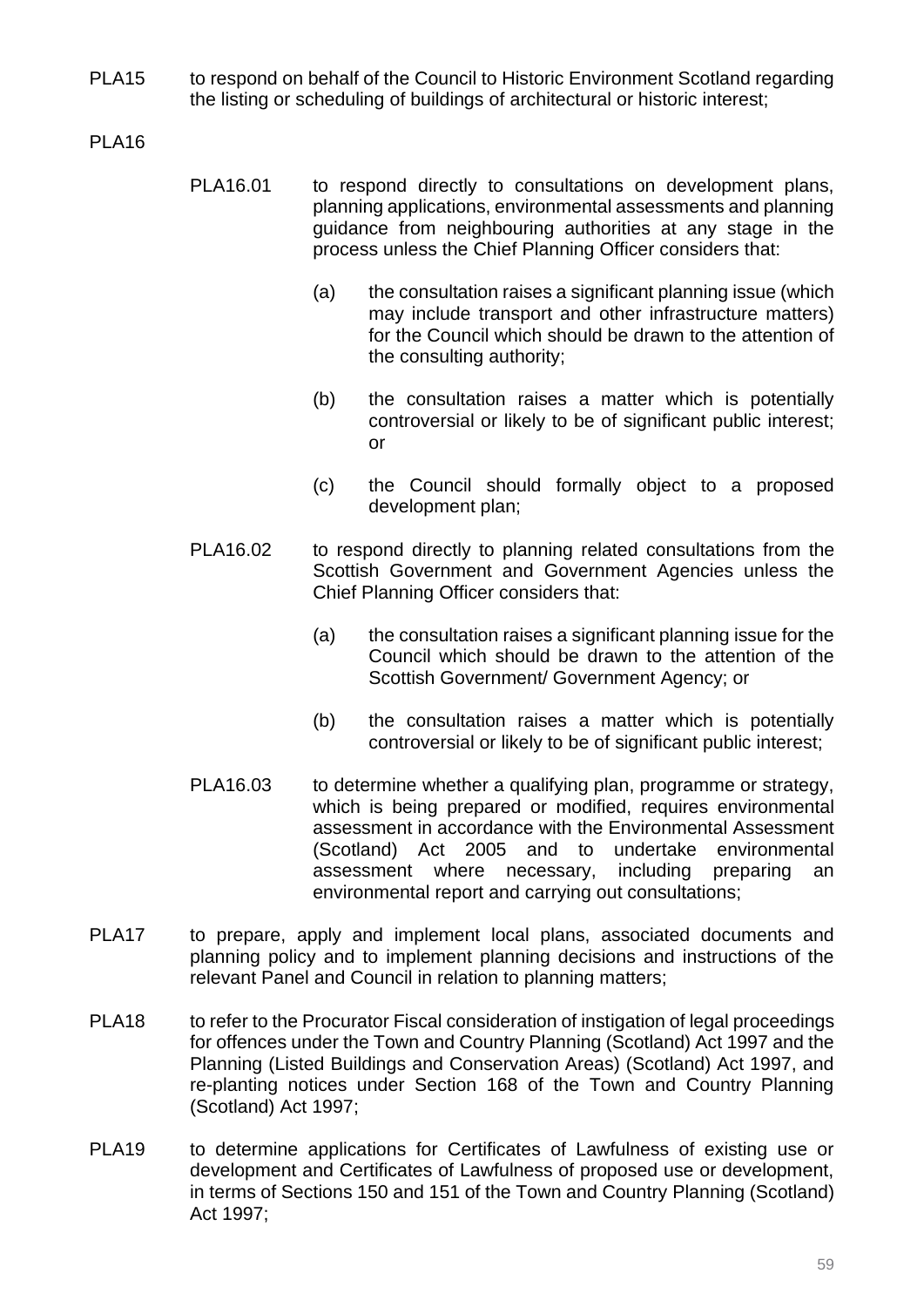- PLA20 to respond on behalf of the Council to Scottish Forestry regarding consultations on forestry applications, proposals and strategies, providing that, where the response is to be one of objection, this will only be done after consultation with the Portfolio Holder;
- PLA21 to respond on behalf of the Council to consultations from Scottish Natural Heritage on matters falling within its remit, unless the response is to be one of objection or the consultation raises a significant planning issue or a matter which is potentially controversial or likely to be of significant public interest;
- PLA22 to determine all High Hedge Notice Applications, serve High Hedge Notices, when merited, and take direct action to ensure compliance with the provisions of such Notices, when necessary;
- PLA23 to respond on behalf of the Council to requests for screening and scoping opinions under the Environmental Impact Assessment (Scotland) Regulations 1999, the Electricity Works (Environmental Impact Assessment) (Scotland) Regulations 2000 and the Environmental Assessment (Scotland) Act 2005, and to prepare and publish habitats regulations appraisals as required by the Conservation (Natural Habitats etc) Regulations 1994 and the EC Habitats Directive;
- PLA24 to make Orders under Section 11 of the Land Reform (Scotland) Act 2003, exempting land from access rights for a particular purpose, for a period of less than six days;
- PLA25 to determine applications for the adoption of open space in accordance with the policies adopted by the Council;
- PLA26 to appoint suitably experienced representatives of access interest groups as members of the South Ayrshire Local Access Forum, as and when necessary, with the agreement of the Portfolio Holder;
- PLA27 to make and confirm Orders under Sections 207 and 208 of the Town and Country Planning (Scotland) Act 1997 for the stopping up or diversion of roads and paths where necessary to enable development to be implemented in accordance with planning permission granted;
- PLA28 to issue and/ or renew licences and certificates of registration and keep registers in respect of such legislation as may, from time to time, be within the remit of the Regulatory Panel, in accordance with approved codes of practice and the statutory provisions relating thereto;
- PLA29 to appoint as Inspectors and authorised officers for the purposes of the administration and enforcement of legislation within the remit of the Regulatory Panel such of his/ her officers as he/ she may deem necessary and appropriate;
- PLA30 to carry out the Council's functions in relation to any other Acts, Regulations or Orders falling within the remit of the Regulatory Panel;
- PLA31 to serve Notices on landowners under Sections 14 and 15 of the Land Reform (Scotland) Act 2003, requiring remedial action in respect of prohibition signs, obstructions, dangerous impediments and risk to injury;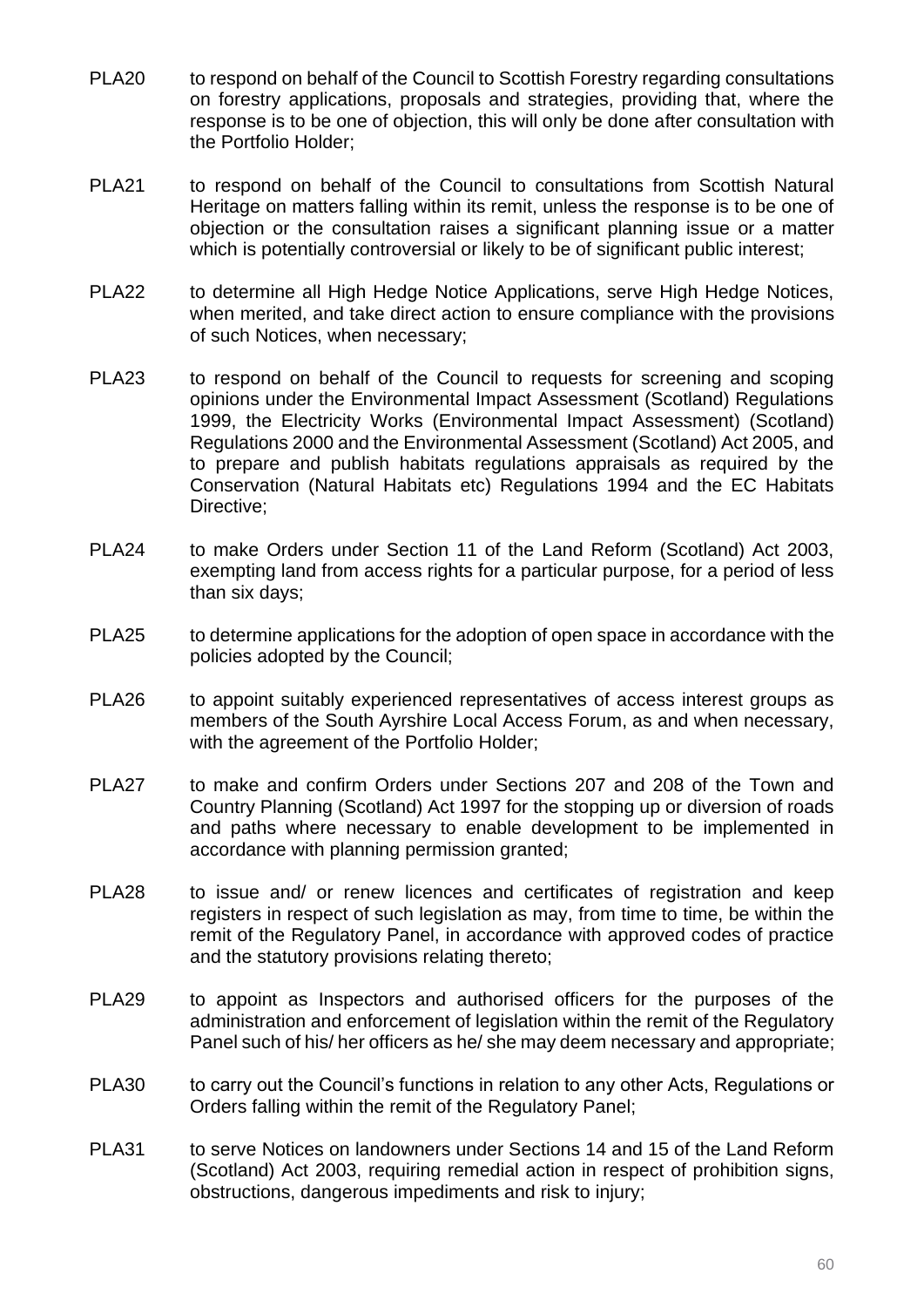- PLA32 to act in relation to Grants for Improvements, Repair and Conversions in terms of the Housing (Scotland) Acts 1987, 2001 and 2006;
- PLA33 to issue Notices in terms of Section 87 of the Civic Government (Scotland) Act 1982;
- PLA34 to determine applications for Building Warrants in terms of the Building (Scotland) Acts 1959 and 1970;
- PLA35 to determine applications for Relaxation of the Building Standards (Scotland) Regulations 1990 in terms of Section 4 of the Building (Scotland) Acts 1959 and 1970;
- PLA36 to determine applications for temporary and final Completion Certificates in terms of Section 9 of the Building (Scotland) Acts 1959 and 1970;
- PLA37 to determine applications for raised structures in terms of Section 89 of the Civic Government (Scotland) Act 1982;
- PLA38 to serve Execution of Works on Building Notices in terms of Section 87 of the Civic Government (Scotland) Act 1982;
- PLA39 to allocate in consultation with the Local Members, street names and postal addresses in terms of Section 97 of the Civic Government (Scotland) Act 1982;
- PLA40 In terms of the Building (Scotland) Act 2003:
	- PLA40.01 to determine applications for Building Warrant, including late applications and continuing requirements;
	- PLA40.02 to seek views from the Building Standards Division, Scottish Government ;
	- PLA40.03 to grant extensions to the life of Building Warrants and to the periods of use of buildings intended to have a limited life provided such requests are reasonable;
	- PLA40.04 to accept or reject Certificates of Completion, including late submissions;
	- PLA40.05 to determine applications for temporary occupation or use;
	- PLA40.06 to exercise the function of the Council in relation to building operations to secure building sites and demolition sites against entry under the Building Regulations;
	- PLA40.07 to evacuate buildings and carry out works in case of immediate danger;
	- PLA40.08 to serve Notices on the owners of dangerous buildings;
	- PLA40.09 to give authority to enter buildings;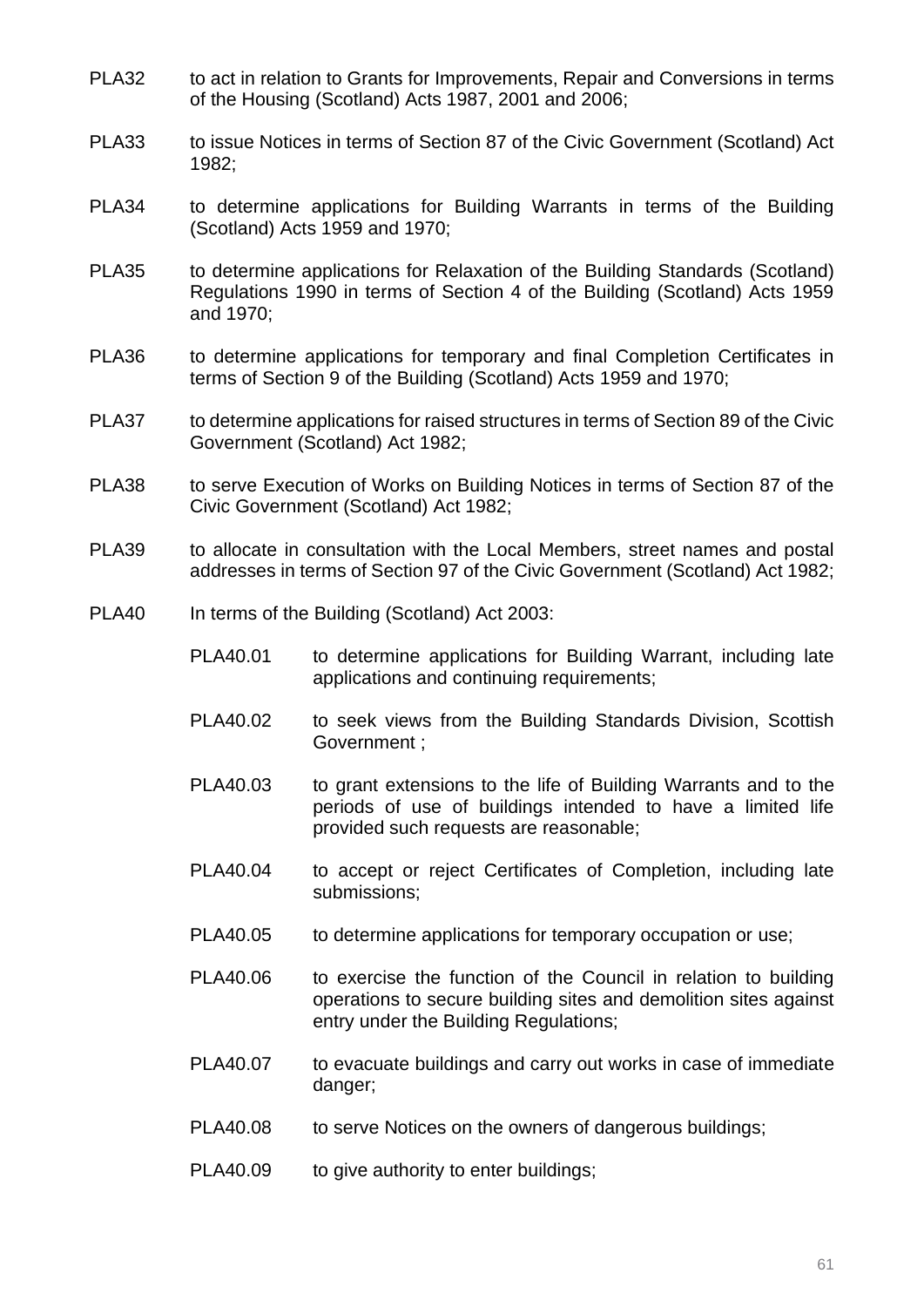- PLA40.10 to serve enforcement Notices on the owners of buildings to conform to the Building Regulations and continuing requirements;
- PLA40.11 to serve enforcement Notices on the owners of unauthorised buildings; and
- PLA40.12 to serve Defective Buildings Notices on the owners of defective buildings;
- PLA41 to authorise relevant officers to refer matters to the Procurator Fiscal and/ or to initiate proceedings under Building Standards legislation;
- PLA42 to exercise the powers of an authorised person under Section 11 of the Safety of Sports Grounds Act 1975 (power to enter and inspect a sports ground) and to exercise the powers of an authorised person under Section 35 of the Fire Safety and Safety of Places of Sport Act 1987 (power to enter and inspect a regulated grandstand);
- PLA43 to issue Safety Certificates, Prohibition Notices and Special Safety Certificates in terms of the Safety of Sports Grounds Act 1975 and the Fire Safety and Places of Sport Act 1987;
- PLA44 to provide aids, equipment and adaptations for the homes of disabled persons within the Council's Scheme of Assistance as guided by the Housing (Scotland) Act 2006;
- PLA45 to make Compensation Payments under Sections 304 to 310 of the Housing (Scotland) Act 1987;
- PLA46 to instruct House Adaptations from Capital and Repair or Improvements from revenue expenditure up to a value of £10,000;
- PLA47 to act in relation to homeless persons under Sections 24 to 43 of the Housing (Scotland) Act 1987;
- PLA48 in relation to Council Housing stock:
	- PLA48.01 to instruct the raising of court action for re-possession and/ or for recovery of arrears, in appropriate cases;
	- PLA48.02 to instruct actions with a view to recovery of arrears; and
	- PLA48.03 to instruct eviction;
- PLA49 to postpone the ranking of Discount Standard Securities in relation to 'Right-to-Buy' transactions, in association with the Head of Legal, HR and Regulatory Services and in accordance with practices in force from time to time;
- PLA50 to serve notice, enter premises and take any other action on behalf of the Council in terms of the Antisocial Behaviour etc (Scotland) Act 2004 as amended from time to time;
- PLA51 to purchase individual residential properties to be used as Council houses for rent on behalf of Housing Services up to the value of £150,000 and the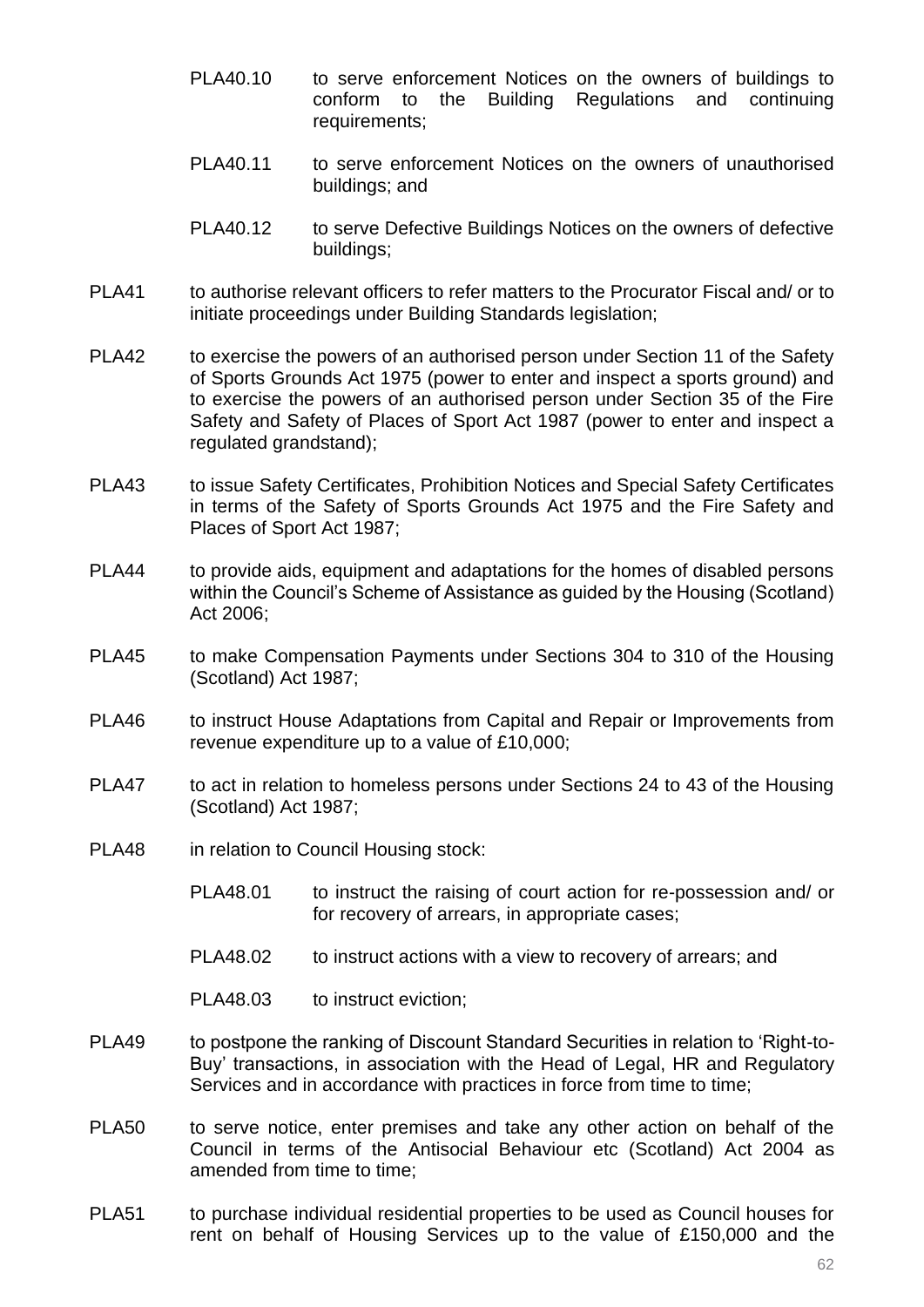acquisition of land either in Council ownership or on the open market of up to £250,000 with agreement from the Portfolio Holder or, in their absence, the Leader or Depute Leader of the Council each subject to available funds, and to instruct Legal Services to execute the transaction(s) arising;

- PLA52 to represent the Council on Economic Development matters at appropriate meetings or events;
- PLA53 to seek the involvement of external agencies in the Economic Development of South Ayrshire;
- PLA54 to determine all applications for grant or loan assistance under such employment or development schemes as the Council may from time to time approve provided that there is sufficient budget provision, provided that approvals are on the basis of the approved scheme and provided that the total or cumulative Council assistance for the project does not exceed £100,000;
- PLA55 to seek sources of sponsorship to support Council events;
- PLA56 where appropriate, to enter objections on behalf of the Council to applications for Goods Vehicles Operators' Licences, under Section 63 of the Transport Act 1968;
- PLA57 to seek and maintain Vehicle Operator Licences and Registrations for the Council fleet;
- PLA58 to set charges for fleet hire to external agencies and (with the agreement of the Chief Executive) for in-house users;
- PLA59 to serve Litter Abatement Notice in terms of Section 92 of the Environmental Protection Act 1990;
- PLA60 to serve a Street Litter Control Notice in terms of section 93 of the Environmental Protection Act 1990;
- PLA61 to prescribe premises or land to which a Street Litter Control Notice may be issued in terms of Section 94 of the Environmental Protection Act 1990;
- PLA62 to enter any premises at any reasonable time in terms of Section 91 of the Control of Pollution Act 1974;
- PLA63 to take such persons and such equipment as is necessary when entering any premises in terms of section 92 of the Control of Pollution Act 1974;
- PLA64 to obtain information from any person by serving a notice on that person in terms of Section 93 of the Control of Pollution Act 1974;
- PLA65 to require any person to produce authority for transporting waste in terms of Section 5 of the Control of Pollution (Amendment) Act 1989;
- PLA66 to enter premises in terms of Section 7 of the Control of Pollution (Amendment) Act 1989;
- PLA67 to remove abandoned vehicles in terms of section 3 of the Refuse Disposal (Amenity) Act 1978;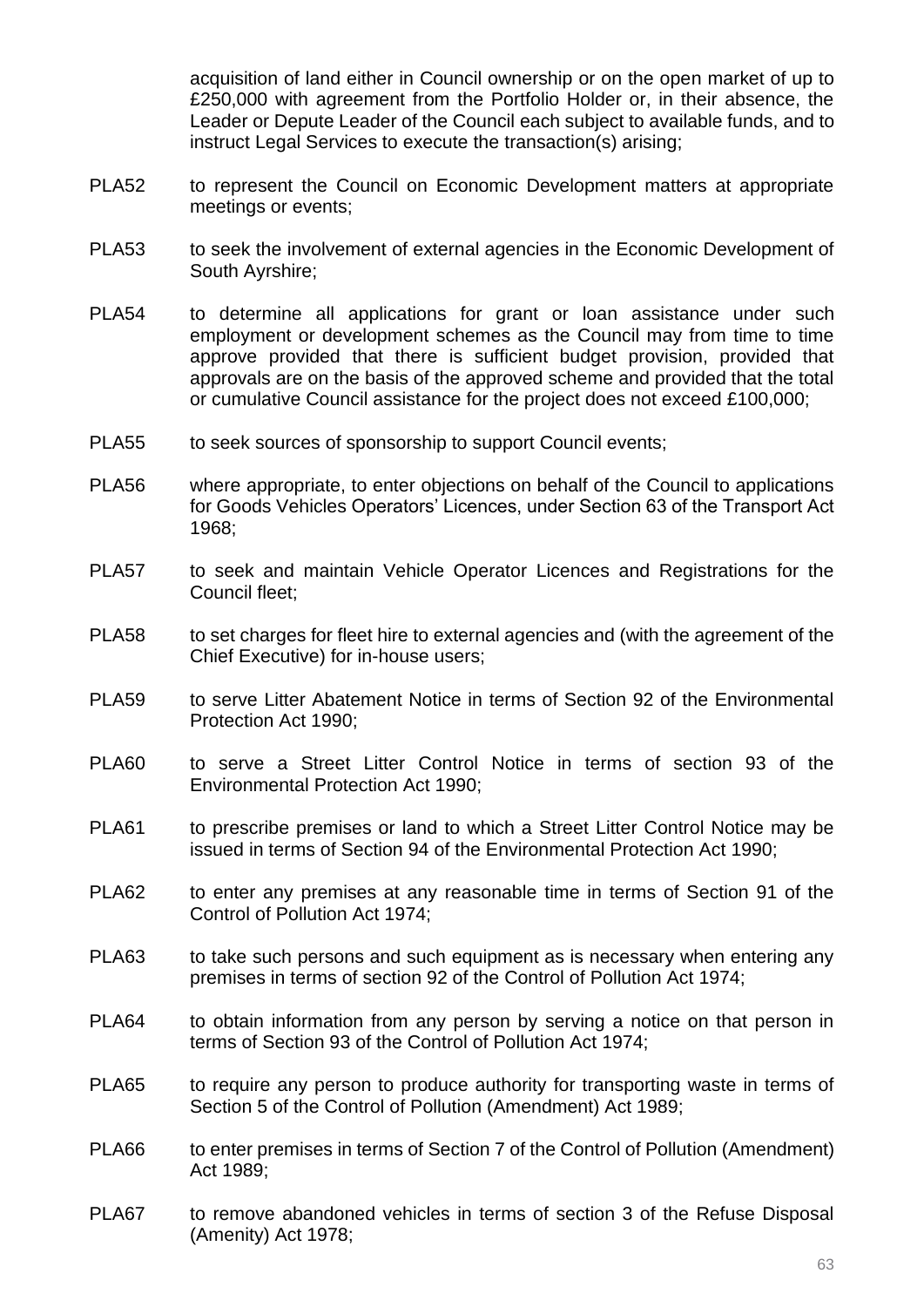- PLA68 to dispose of abandoned vehicles in such manner as the Director thinks fit in terms of Section 4 of the Refuse Disposal (Amenity) Act 1978;
- PLA69 to recover expenses for removal of vehicle from person responsible for abandoning vehicle in terms of section 5 of the Refuse Disposal (Amenity) Act 1978;
- PLA70 to remove and dispose of refuse other than a motor vehicle in terms of Section 6 of the Refuse Disposal (Amenity) Act 1978;
- PLA71 to enter any land at any reasonable time in terms of Section 8 of the Refuse Disposal (Amenity) Act 1978;
- PLA72 in relation to the opening of tenders in terms of Standing Orders relating to Contracts, to nominate officers to open tenders;
- PLA73 to return any tenders received after the closing date and time;
- PLA74 to make arrangements to advertise for disposal any property declared by the Council or relevant Panel to be surplus to the requirements of the Council, in accordance with the acquisitions and disposals policy;
- PLA75 to agree terms for the disposal of any land and buildings in accordance with the Council's acquisition and disposal policy provided: (i) the valuation figure is achieved; and (ii) the land and/ or buildings have been declared surplus to the requirements of the Council, and to then proceed to instruct Legal Services to execute the transactions arising without further reference to the Cabinet;
- PLA76 to agree terms for new leases up to 10 years and extensions and variations to existing leases, subject to the extensions or variations not extending the term of the existing lease by a period in excess of 10 years, provided the land and/ or buildings have been declared surplus to the requirements of the Council;
- PLA77 to agree terms for new leases over 10 years and extensions and variations to existing leases where this will extend the term of the existing lease by a period in excess of 10 years, provided that the proposed lease/ extension/ variation is not considered sensitive or controversial, and provided the land and/ or buildings in question have been declared surplus to the requirements of the Council;
- PLA78 to carry out day to day management of Council land and buildings;
- PLA79 to instruct repairs to Council property in accordance with Standing Orders Relating to Contracts;
- PLA80 to implement all lease and title conditions of Council property including the termination of leases and other agreements at their natural ish or in the event of breaches of conditions;
- PLA81 to manage surplus property;
- PLA82 to negotiate and agree terms for the renewal of lets, licences and the like;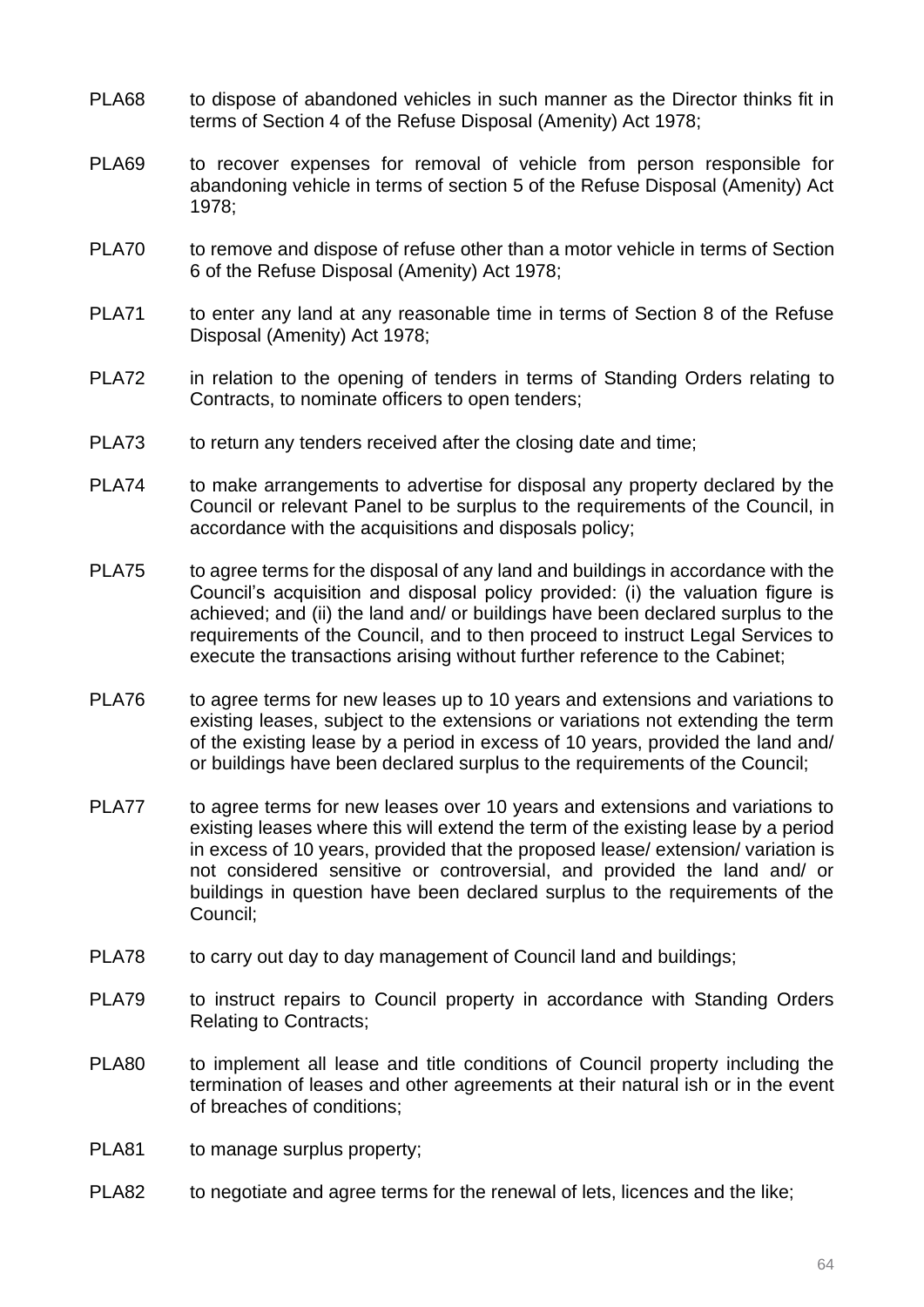- PLA83 to grant or instruct the granting of rent free periods of up to one year in order to allow for repairs, fitting out or decoration to be undertaken; to negotiate and agree termination of leases on suitable terms; to negotiate and agree alteration to rental payment periods;
- PLA84 to agree rent reviews;
- PLA85 to grant lets, wayleaves and/ or servitudes to utility undertakings (Scottish Power, Gas, etc);
- PLA86 to approve assignations and/ or sub-leases of leases of Council property on appropriate terms;
- PLA87 to agree terms and instruct the granting of Minutes of Waiver where there is no prejudice to the Council;
- PLA88 to agree terms and instruct the granting or variation of wayleaves or servitude rights over Council property where there is no prejudice to the Council;
- PLA89 to agree rent reviews at up to market value where the Council is the tenant;
- PLA90 to contest as considered appropriate and agree Rateable Values and Valuation Notices in respect of Council owned land and buildings;
- PLA91 In relation to the capital investment programme, following consideration by the Capital Asset Management Sub-Group, or the Housing Asset Management Sub-Group as the case may be, and consultation with the Capital Asset Management Group, to formally approve a budget transfer to a capital project from another capital project providing such transfer is within the overall capital programme budget and the amount involved does not exceed £100,000;
- PLA92 In relation to the Repairs and Renewals Fund, following consideration by the Capital Asset Management Group, to formally approve expenditure from that fund on works requiring to be undertaken, provided the amount involved does not exceed £100,000;
- PLA93 to instruct the raising of court action for recovery of possession and/ or for recovery of rent arrears, in appropriate cases;
- PLA94 to maintain the Council's Asset Register and keep records of all assets held by the Council;
- PLA95 to grant the use of Council accommodation to outside bodies for the purpose of holding meetings and functions, etc, if outwith the scope of any approved Scheme and not otherwise provided for; and
- PLA96 to apportion office accommodation between Council Directorates and services.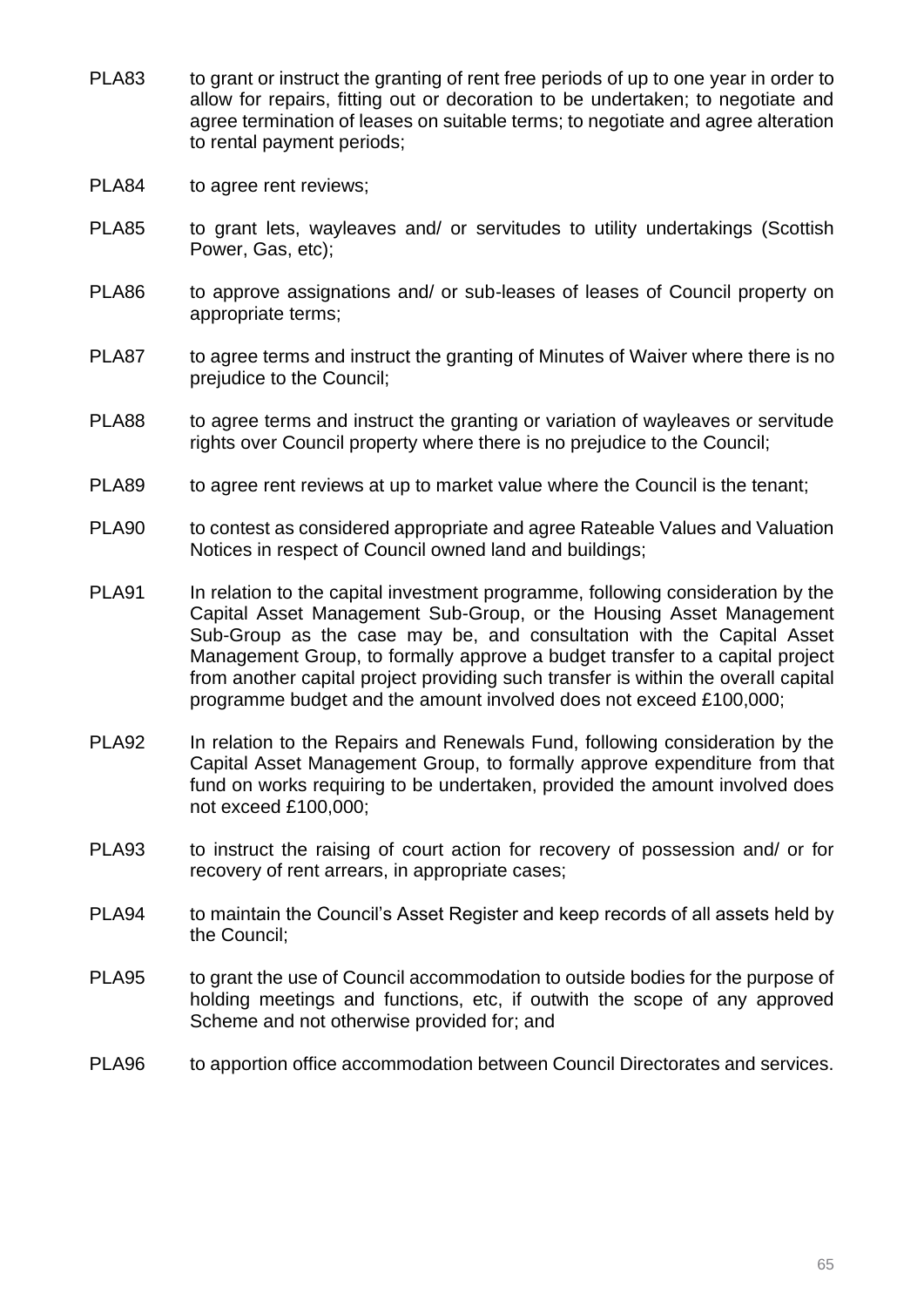## <span id="page-68-0"></span>**Head of Finance and ICT**

- FICT01 to be the Proper Officer for the administration of the financial affairs of the Council in terms of Section 95 of the Local Government (Scotland) Act 1973';
- FICT02 in respect of Council tax/ non-domestic rates, to act as the Proper Officer in terms of the appropriate legislation for all administrative purposes, including:
	- FICT02.01 to arrange the preparation and issue of rates notices, the collection of rates, the receiving and settling of claims for exemption from rates, the handling of objections to the amount of rates levied, and the abatement, remission or repayment of rates under the various rating provisions;
	- FICT02.02 to prepare and issue Council tax notices, the collection of the aforementioned tax, the handling of objections to the assessments and the exemption, abatement, or remission of charges;
	- FICT02.03 to enter into arrangements with Communities Scotland, etc, in accordance with Schedule 2 of the Local Government Finance Act 1992, to administer Council tax reduction and discounts on behalf of the Council for all those resident in the housing authority's property;
	- FICT02.04 to enter into arrangements with neighbouring Councils and others concerning the collection of rates, or Council tax on behalf of the Council, and to make arrangements with each agent as to suitable collection points;
	- FICT02.05 to make the necessary arrangements concerning terms and commissions payable for services rendered to the Council by other agents with regard to the collection of rates, and/ or other Council tax, and the administration of any Council reduction or discount schemes, etc; and
	- FICT02.06 to enter into arrangements with Scottish Water for the collection of water and waste water charges with Council tax, and to negotiate appropriate terms and commission with the Water Authority in relation to the services rendered by the Council and its agencies;
- FICT03 in respect of loans and banking:
	- FICT03.01 to act as the Proper Officer in the completion of certificates in terms of Section 92 of the Local Government (Scotland) Act 1973 (transfer of securities);
	- FICT03.02 to make the necessary arrangements for duly authorised borrowing by all means specified in Schedule 3 of the Local Government (Scotland) Act 1975, subject to any statutory limitations;
	- FICT03.03 to make application for the necessary consents for the issue of Stock and foreign borrowing in terms of the Local Government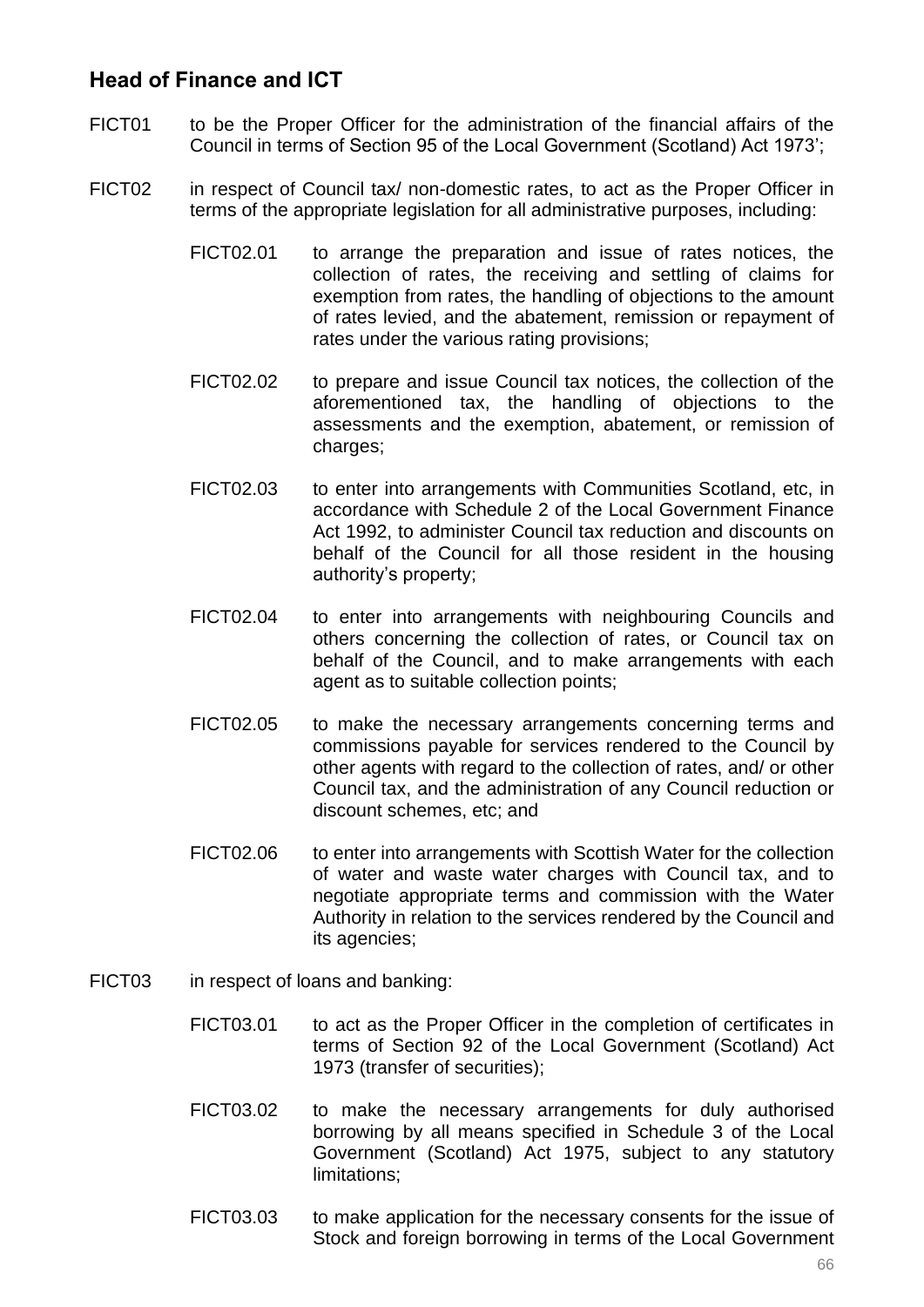(Scotland) Acts 1973 and 1975 and the regulations made thereunder;

- FICT03.04 to ensure a placing with the Bank of England relative to Negotiable Bonds;
- FICT03.05 to act as Registrar of Stocks, Bonds and Mortgages, except for Negotiable Bonds and to appoint, if deemed advisable, any United Kingdom or foreign bank as Registrar of Stocks, Bonds and Mortgages raised either within or without the United Kingdom and whether in sterling or in a foreign currency;
- FICT03.06 to sign and to authorise the signature of cheques on behalf of the Council;
- FICT03.07 to carry out temporary investment of surplus funds by making deposits with approved organisations; and
- FICT03.08 to authorise the leasing of assets, and the signing of lease finance agreements and contracts;
- FICT04 to negotiate with the Money Market;
- FICT05 to discharge the Investment functions of the Superannuation Fund under Regulation P6 and Paragraph 5 (C) of the Local Government Superannuation (Scotland) Regulations 1987 to review the investments made by the Managers;
- FICT06 to act for and represent the Council at Council Tax Appeal Hearings before the Valuation Appeal Committee in relation to Banding and Rebate Appeals;
- FICT07 to make advance payments both by way of wages and to contractors;
- FICT08 to negotiate settlement of invoices by instalments;
- FICT09 to exercise the specific delegations contained in the Council's Financial Regulations; and
- FICT10 to write-off debts of up to £10,000.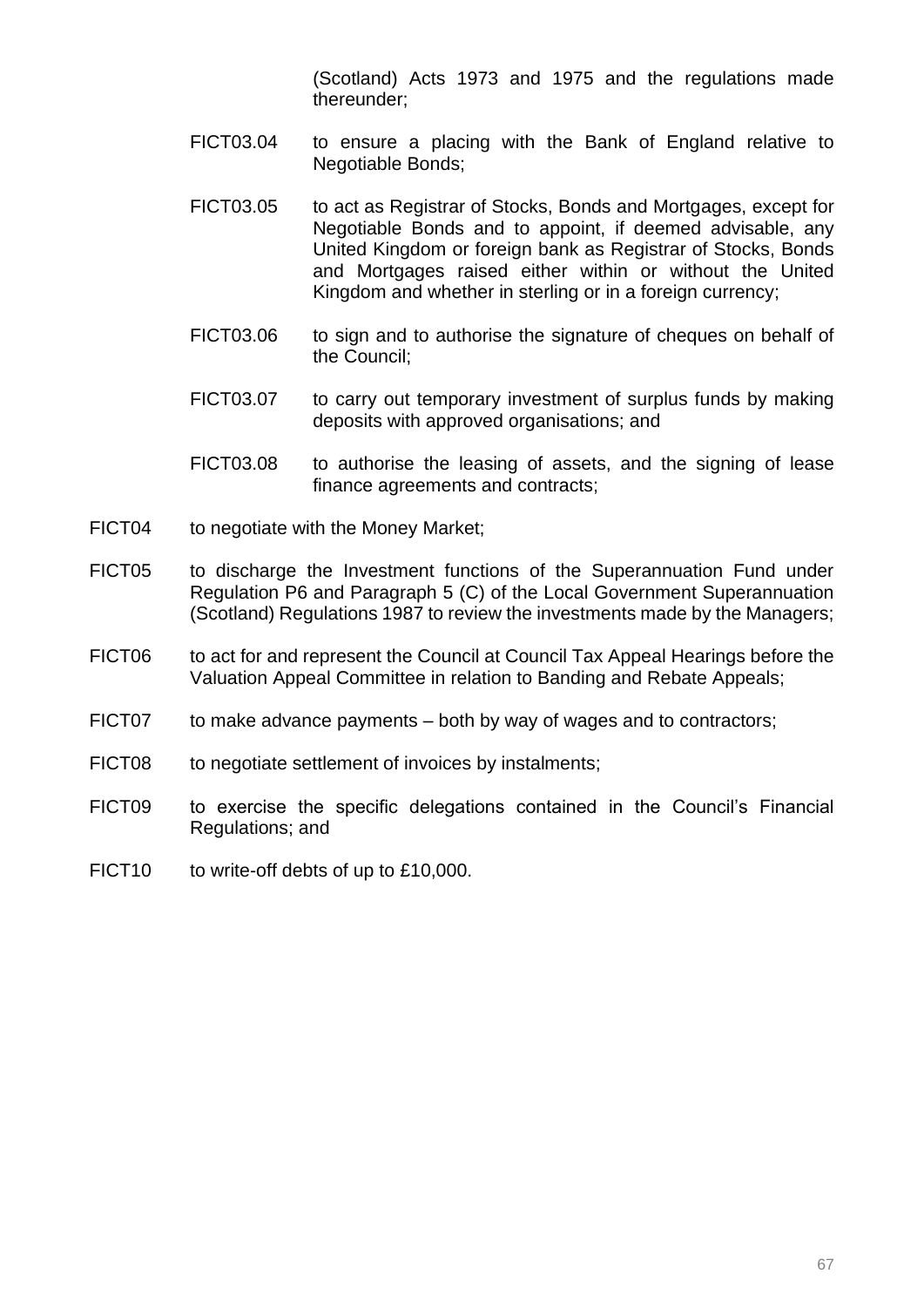## <span id="page-70-0"></span>**Head of Legal, HR and Regulatory Services**

- LHRRS01 to issue Notices in terms of Section 79 of the Environmental Protection Act 1990;
- LHRRS02 to issue Licences in terms of the Milk (Special Designations) (Scotland) Order 1988;
- LHRRS03 to approve Chimney Heights (Clean Air Acts);
- LHRRS04 to enter any premises at any time in a situation in which in his/ her opinion there is an immediate risk of serious pollution of the environment or serious harm to human health or at any reasonable time when a less immediate risk is perceived;
- LHRRS05 to take samples, measurements and photographs and to require any person to provide information and assistance with any such investigation in terms of Section 69 of the Environmental Protection Act 1990;
- LHRRS06 to seize any article or substance and render it harmless in terms of Section 70 of the Environmental Protection Act 1990;
- LHRRS07 to enter any premises in terms of the Environmental Protection Act 1990;
- LHRRS08 to require any person to provide information in terms of the Environmental Protection Act 1990;
- LHRRS09 to serve a Notice to remove a statutory nuisance in terms of the Environmental Protection Act 1990;
- LHRRS10 to discharge the duties of the Council under Section 19 (Appointment of Inspectors) of the Health and Safety at Work Etc Act 1974 as amended from time to time for the purpose of the Explosive Acts of 1875 and 1923 (as amended);
- LHRRS11 to serve notice, enter premises and take any other action on behalf of the Council in terms of the Antisocial Behaviour etc (Scotland) Act 2004 as amended from time to time;
- LHRRS12 to exercise the powers given to the Council by the Local Authorities (Goods and Services) Act 1970 as amended from time to time;
- LHRRS13 to authorise relevant officers to refer matters to the Procurator Fiscal related to or connected with alleged breaches of or offences under primary and secondary legislation relating to consumer protection or trading standards;
- LHRRS14 to appoint a duly qualified officer to act as Chief Inspector of Weights and Measures for the purposes of the Weights and Measures Act 1985;
- LHRRS15 to issue and/ or renew licences and certificates of registration and keep registers in respect of such legislation as may, from time to time, be within the remit of the Regulatory Panel, in accordance with the approved codes of practice and statutory provisions relating thereto and to vary, revoke and amend conditions contained within such licences;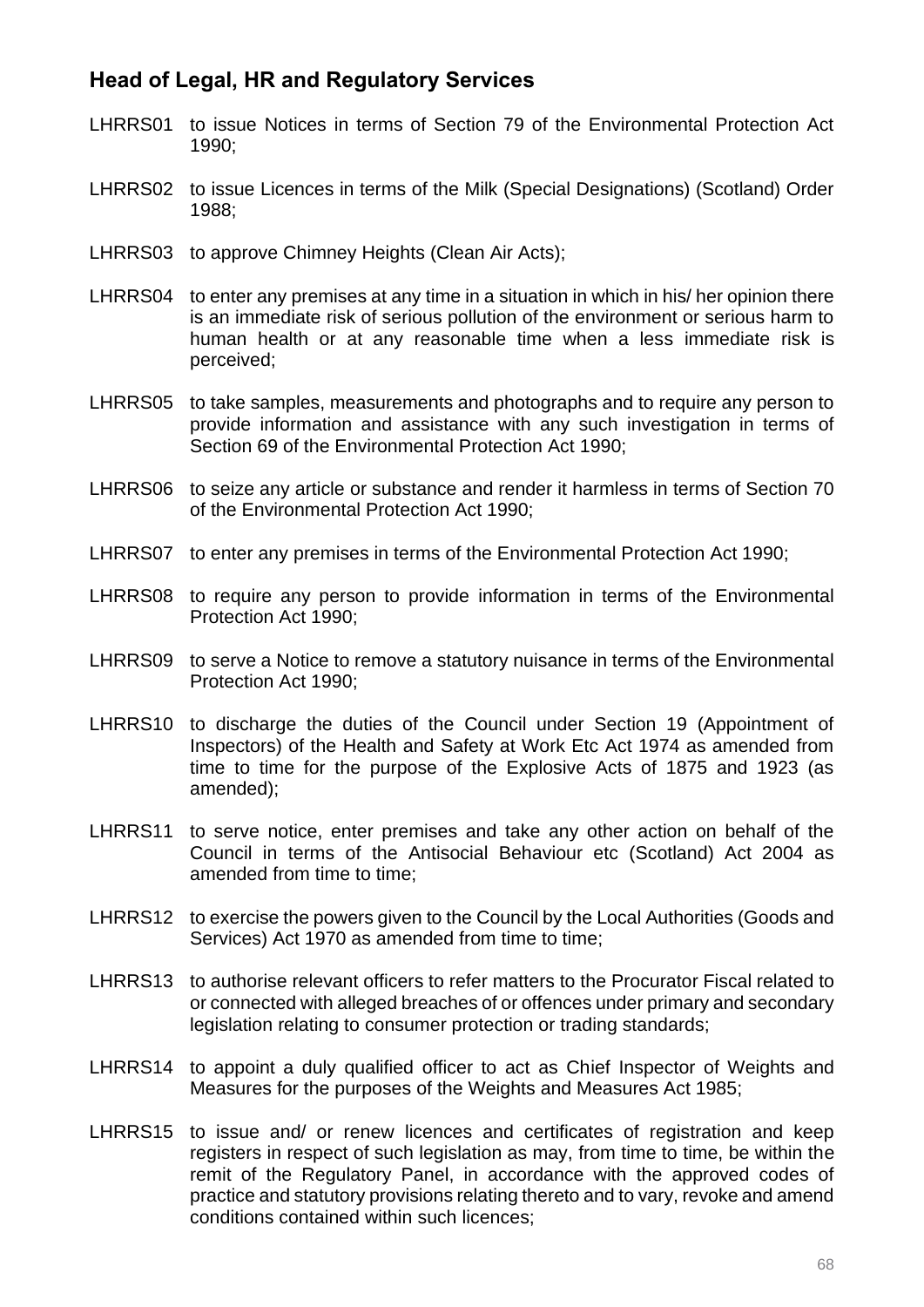- LHRRS16 to authorise such officers as he/ she deems necessary and appropriate to exercise the powers and duties of an Inspector and authorised officer (including the powers of entry, inspection, sampling, purchase of goods and services, opening containers, seizure, serving notices, taking possession of animals and initiating prosecutions, where appropriate) and including the power to issue Notices (including Suspension Notices, Notices (requirement to mark or warn), Withdrawal or Recall Notices, Improvement Notices, Prohibition Notices, Emergency Prohibition Notices, Abatement Notices, Enforcement Notices, Remediation Notices, Care Notices, Fixed Penalty Notices and other such Notices) on behalf of the Council under such legislation as may from time to time be within the remit of the Regulatory Panel;
- LHRRS17 to authorise officers to take any necessary action under the Enterprise Act 2002;
- LHRRS18 to authorise relevant officers to refer matters to the Procurator Fiscal and/ or to initiate proceedings under primary or secondary Environmental Health legislation;
- LHRRS19 to issue Notices in terms of Section 94 of the Civic Government (Scotland) Act 1982;
- LHRRS20 to carry out the Council's functions in relation to any Acts, Regulations or Orders falling within the remit of the Regulatory Panel;
- LHRRS21 to agree transfer of enforcement authority with the Health and Safety Executive in terms of Regulations in force from time to time;
- LHRRS22 to carry out all the duties and functions falling to the Council in terms of dealing with requests for information in terms of the Freedom of Information (Scotland) Act 2002 and the Environmental Information (Scotland) Regulations 2004, as amended from time to time;
- LHRRS23 to deal with requests for civic receptions/ hospitality in accordance with the approved guidelines;
- LHRRS24 to make and renew appointments to the Joint Panel of Curators ad Litem and Reporting Officers;
- LHRRS25 to determine whether Petition requests comply with the requirements of Council Standing Orders;
- LHRRS26 in consultation with the Chief Executive, the appropriate Director or Head of Service, to respond to allegations of maladministration notified by the Scottish Public Services Ombudsman;
- LHRRS27 to undertake the Council's duties in relation to records management including preparation of a Records Management Plan;
- LHRRS28 to take steps to ensure Council compliance with data protection legislation and to respond to requests for release of personal data;
- LHRRS29 to act as the Council's representative for functions of the Registrar General for Scotland as regards statistics;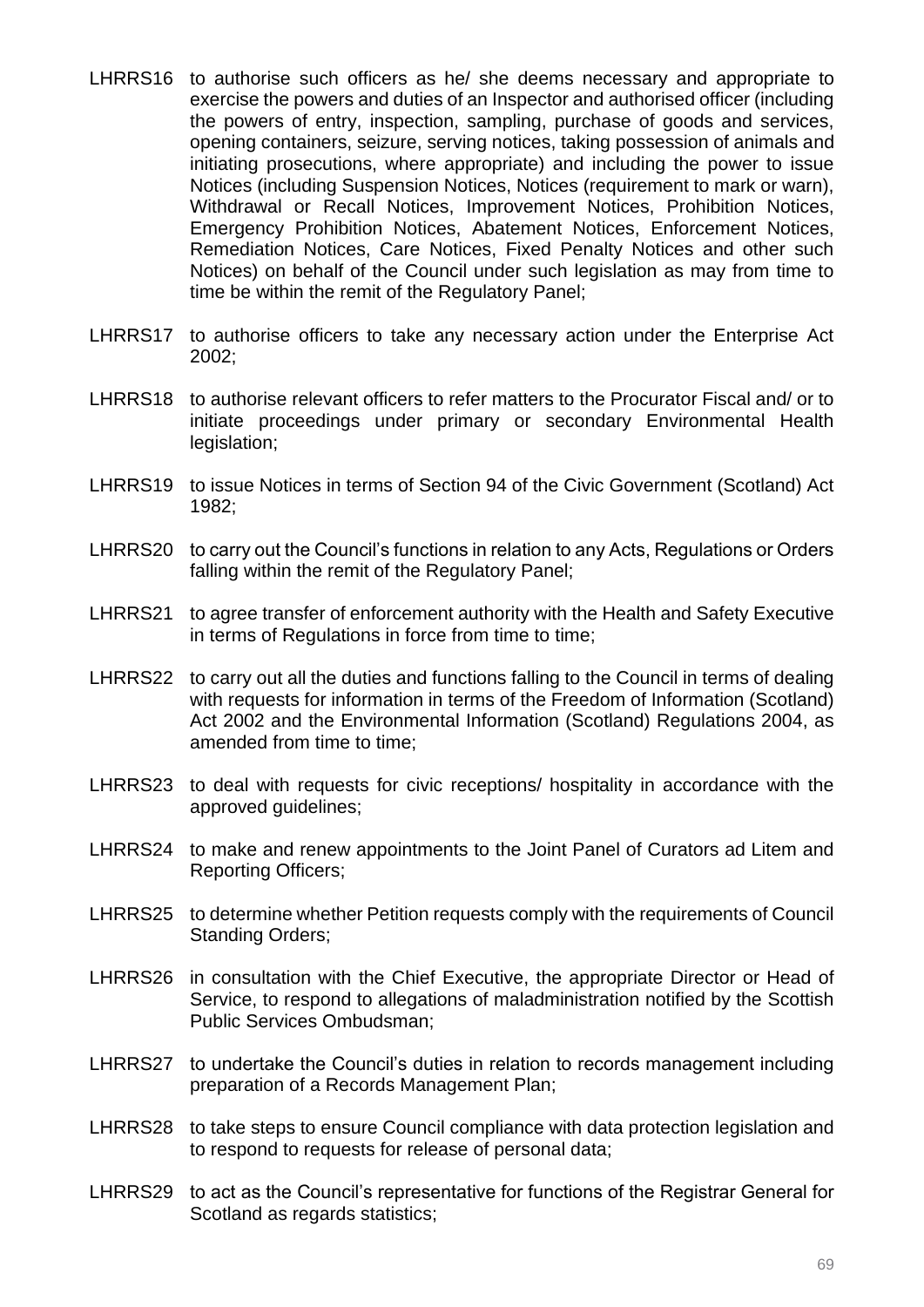- LHRRS30 to undertake the Council's duties in respect of registration of births, deaths and marriages, citizenship ceremonies, civil ceremonies and to conduct searches for the purposes of genealogy;
- LHRRS31 to sign missives and other similar documents binding the Council:
- LHRRS32 to engage Counsel or external legal firms as may be appropriate for Court and other legal business if and when he or she may consider this to be necessary to enable the legal work of the Council to be carried out and to appoint parliamentary agents as and when deemed necessary;
- LHRRS33 to discharge the functions of the Council in relation to any type of judicial and quasi-judicial proceedings and in that regard to initiate, enter, defend, negotiate and agree extra judicial settlements in line with budgetary provision and withdraw from such proceedings;
- LHRRS34 to settle claims arising in terms of the Land Compensation (Scotland) Act 1973, in respect of Home Loss Payments following compulsory acquisitions and also to settle any discretionary payments arising from acquisitions by voluntary agreement, provided that the statutory requirements have been met:
- LHRRS35 to authorise payments to account to sellers of property to the Council in cases where negotiations through the District Valuer are protracted for any reason, up to a value of 90 per cent of the valuation;
- LHRRS36 to authorise payments to account to sellers of property to the Council in cases where conveyancing procedures are protracted for any reason subject to the exhibition of a good title and the grant of appropriate undertakings;
- LHRRS37 to act as the Proper Officer in terms of Section 190 of the Local Government (Scotland) Act 1973, for the receipt of notices of any legal proceedings served on the Council and for the receipt of any notice order or other document required or authorised by any Act to be sent, delivered or served to or upon the Council or to the Proper Officer;
- LHRRS38 to appoint such Depute Clerks to the Licensing Board as may be required;
- LHRRS39 to issue and/ or renew licences and certificates of registration and keep registers in respect of such legislation as may, from time to time, be within the remit of the Regulatory Panel, in accordance with approved codes of practice and the statutory provisions relating thereto;
- LHRRS40 to agree venues for Civil Marriages and Civil Partnerships;
- LHRRS41 to approve member attendance at conferences and seminars within budget;
- LHRRS42 to appoint as Inspectors and authorised officers for the purposes of the administration and enforcement of legislation within the remit of the Regulatory Panel such of his/ her officers as he/ she may deem necessary and appropriate;
- LHRRS43 to appoint in terms of section 13 of the Licensing (Scotland) Act 2005 one or more Licensing Standards Officers, authorised in respect of the functions as specified in the said Act;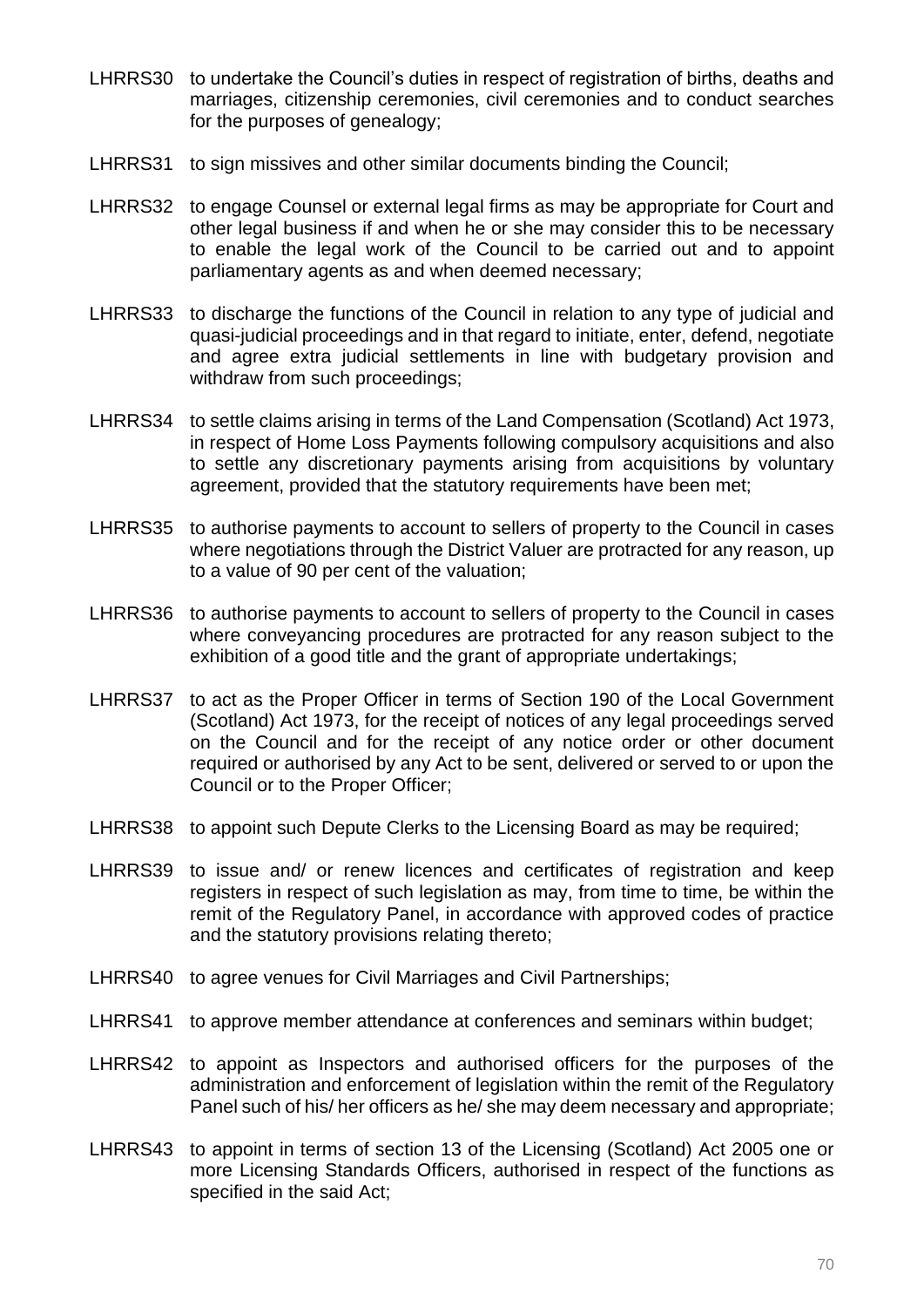- LHRRS44 to appoint in terms of section 45G of the Civic Government (Scotland) Act 1982 as amended, one or more Civic Licensing Standards Officers, authorised in respect of the functions as specified in the said Act;
- LHRRS45 to appoint from time to time such members of the Local Licensing Forum for the area of South Ayrshire as he/ she may deem necessary and appropriate, all in terms of section 10 and Schedule 2 of the Licensing (Scotland) Act 2005;
- LHRRS46 to act in terms of licensing functions within the remit of the Regulatory Panel from time to time, as follows:
	- LHRRS46.01 Applications for refunds of licence fees;
	- LHRRS46.02 Notification of material changes of circumstances;
	- LHRRS46.03 Granting or refusing of temporary licences;
	- LHRRS46.04 Granting of vehicle licences where the only adverse comments received are non-vehicle related;
	- LHRRS46.05 Applications for public charitable collections of a non-political nature;
	- LHRRS46.06 Suspension of Taxi or Private Hire Car Vehicle licences on failure to produce for annual inspection or where the vehicle is considered unfit for public usage having regard to its condition; and
	- LHRRS46.07 Immediate suspension of Taxi or Private Hire Driver's licence on the grounds that the carrying on of the activity to which the licence relates is causing or is likely to cause a serious threat to public order or public safety.
- LHRRS47 to make and execute on behalf of the Council orders under Section 63 of the Civic Government (Scotland) Act 1982 with regard to the holding of public processions;
- LHRRS48 to act as the Proper Officer and to sign all deeds and other documents which require to be executed by the Council;
- LHRRS49 to act as Senior Responsible Officer, to appoint nominated officers, and to maintain a register of authorisations in terms of the Regulation of Investigatory Powers (Scotland) Act 2000 and associated regulations;
- LHRRS50 to execute transactions for the acquisition, disposal, lease etc of property or land on the basis of terms approved in accordance with the Scheme of Delegation and as instructed by the Director - Place;
- LHRRS51 in respect of insurance:
	- LHRRS51.01 to take out the necessary insurances to protect the interests of the Council;
	- LHRRS51.02 to make arrangements with insurance companies concerning the settlement of claims; and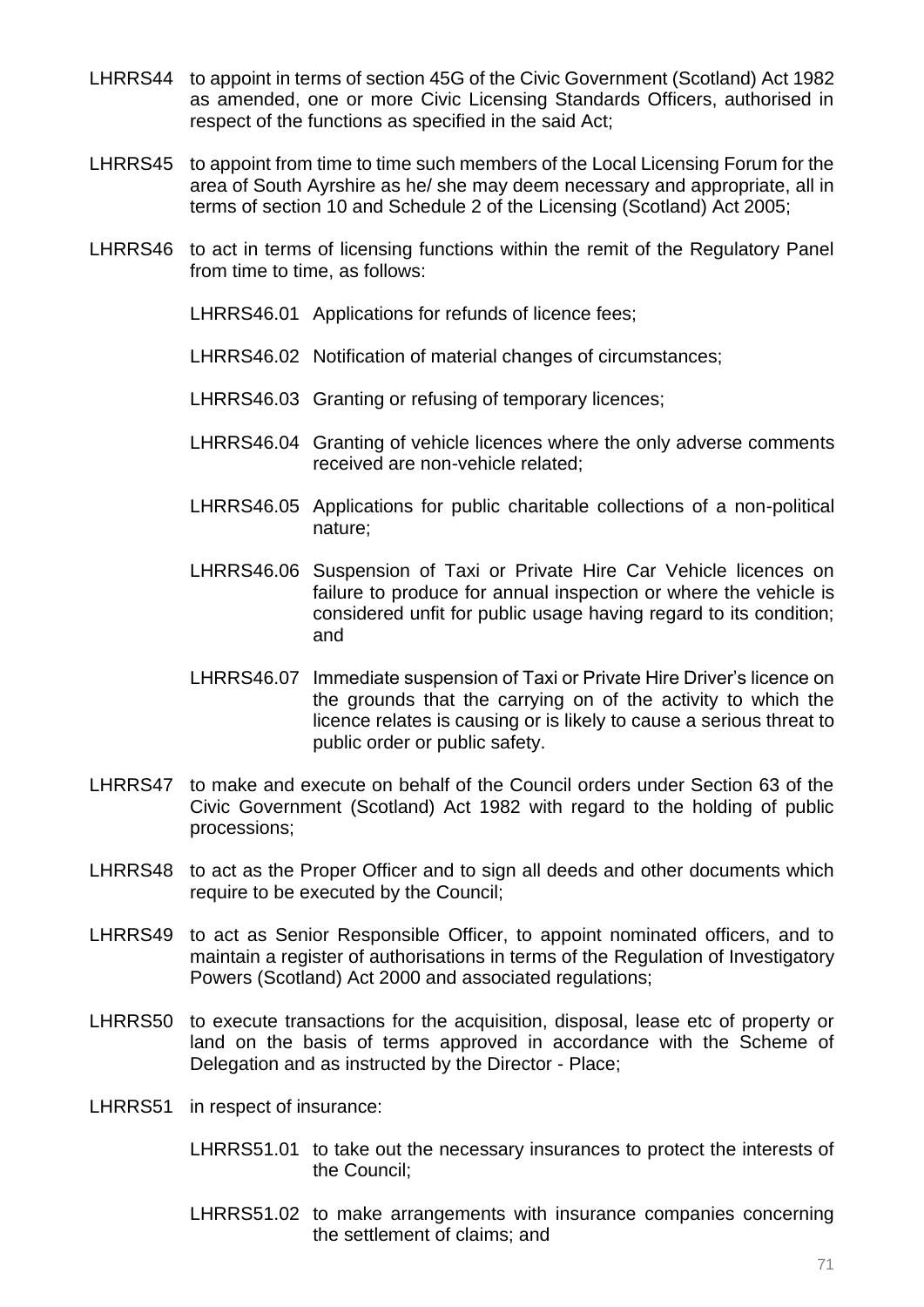LHRRS51.03 in respect of:

- claims not settled by the Council's Agents; and
- those claims up to a maximum of £25,000, to settle:
	- Public liability claims;
	- Employer's liability claims;
	- \* Motor own fleet claims; and
	- \* Motor hired plant claims;

if the settlement involves a court action in which he/ she has represented the Council, or in cases and/ or for amounts to be settled below any insurance excess, or in cases where there is an uninsured loss;

- LHRRS52 to settle claims made against the Council where there is no insurance cover up to a maximum of £25,000;
- LHRRS53 to issue and/ or renew licences in respect of all licensing matters not specifically delegated to other Council Directorates, subject to conforming with established practice and any statutory provisions relating thereto;
- LHRRS54 in terms of the Health and Safety at Work Act 1974, to carry out all duties set out in the Council's Policies for Health, Safety and Welfare in Places of Work as amended from time to time;
- LHRRS55 to settle claims for damage to hired plant;
- LHRRS56 to make temporary loans of archival material for exhibition or research;
- LHRRS57 to accept private archives which may be offered to the Council;
- LHRRS58 to refer to the Procurator Fiscal consideration of instigation of legal proceedings for offences under the Town and Country Planning (Scotland) Act 1997 and the Planning (Listed Buildings and Conservation Areas) (Scotland) Act 1997, and re-planting notices under Section 168 of the Town and Country Planning (Scotland) Act 1997;
- LHRRS59 to act in relation to Sub-Standard Housing and Repair of Houses under Parts IV and V of the Housing (Scotland) Act 1987;
- LHRRS60 to act in relation to Closing and Demolition Orders under Part VI of the Housing (Scotland) Act 1987;
- LHRRS61 to act in relation to Overcrowding and Houses in Multiple Occupation under Parts VII and VIII of the Housing (Scotland) Act 1987;
- LHRRS62 authority during the COVID-19 Pandemic to determine any applications, suspensions, revocations or other business which would normally require a determination by, or a hearing before the Licensing Committee, provided the rules of natural justice, namely a right to a fair hearing, can be satisfied;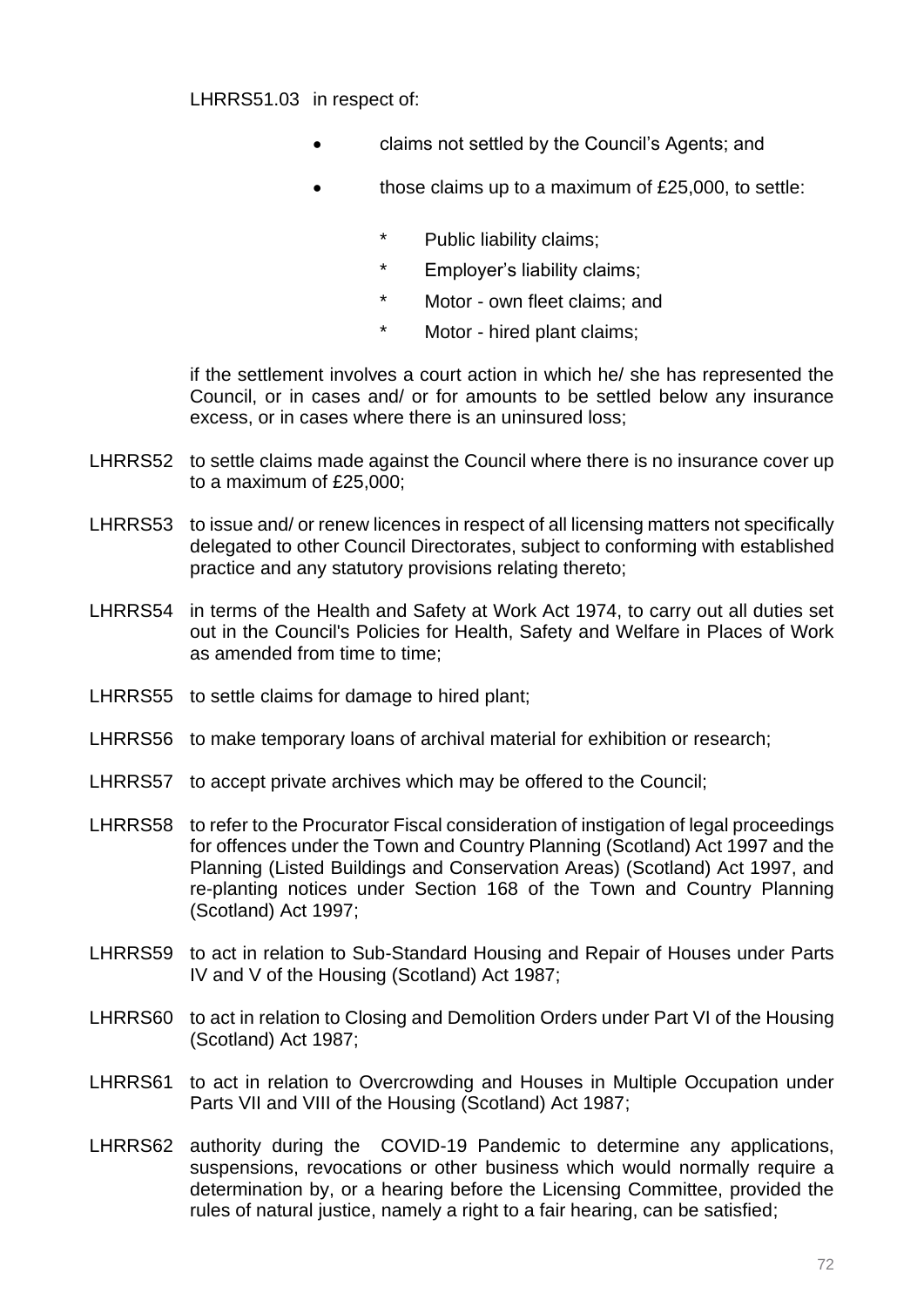- LHRRS63 authority during the COVID-19 Pandemic to vary the terms and to extend any licence which would otherwise expire during the emergency by 3 months;
- LHRRS64 authority during the COVID-19 Pandemic to authorise such officers as deemed necessary to act under health protection regulations made under Schedule 19 of the Coronavirus Act 2020;
- LHRRS65 to approve, in conjunction with the appropriate Director or Head of Service, funding of and time off to attend (with or without pay)courses of further education;

LHRRS66

- LHRRS66.01 to approve changes in job titles where there is no change in grade;
- LHRRS66.02 to review and amend grade and/ or grade placing in appropriate circumstances, in line with job evaluation or re-evaluation and the Council's pay models; and

LHRRS66.03 to approve initial placing within approved salary scales;

- LHRRS67 to take decisions under and in terms of the Council's workforce policies and procedures;
- LHRRS68 to approve payment of removal expenses, in accordance with approved Council policy;
- LHRRS69 to deal with nominations for admitted body status by external agencies to the Strathclyde Pension Scheme and any associated issues;
- LHRRS70 in relation to staffing matters, to instruct the immediate implementation of any Circular from any officially recognised body which allows no discretion to the Council;
- LHRRS71 to exercise the Council's functions in relation to the Superannuation Fund through the lead authority arrangements and in accordance with the Council's Financial Regulations;
- LHRRS72 to keep under review a Scheme of Members' Remuneration in accordance with legislation and relevant regulations/ guidance; and
- LHRRS73 to identify vacant posts to be ring-fenced for applications from young people who have completed a Modern Apprenticeship with the Council and to determine that such posts will not be advertised by the service.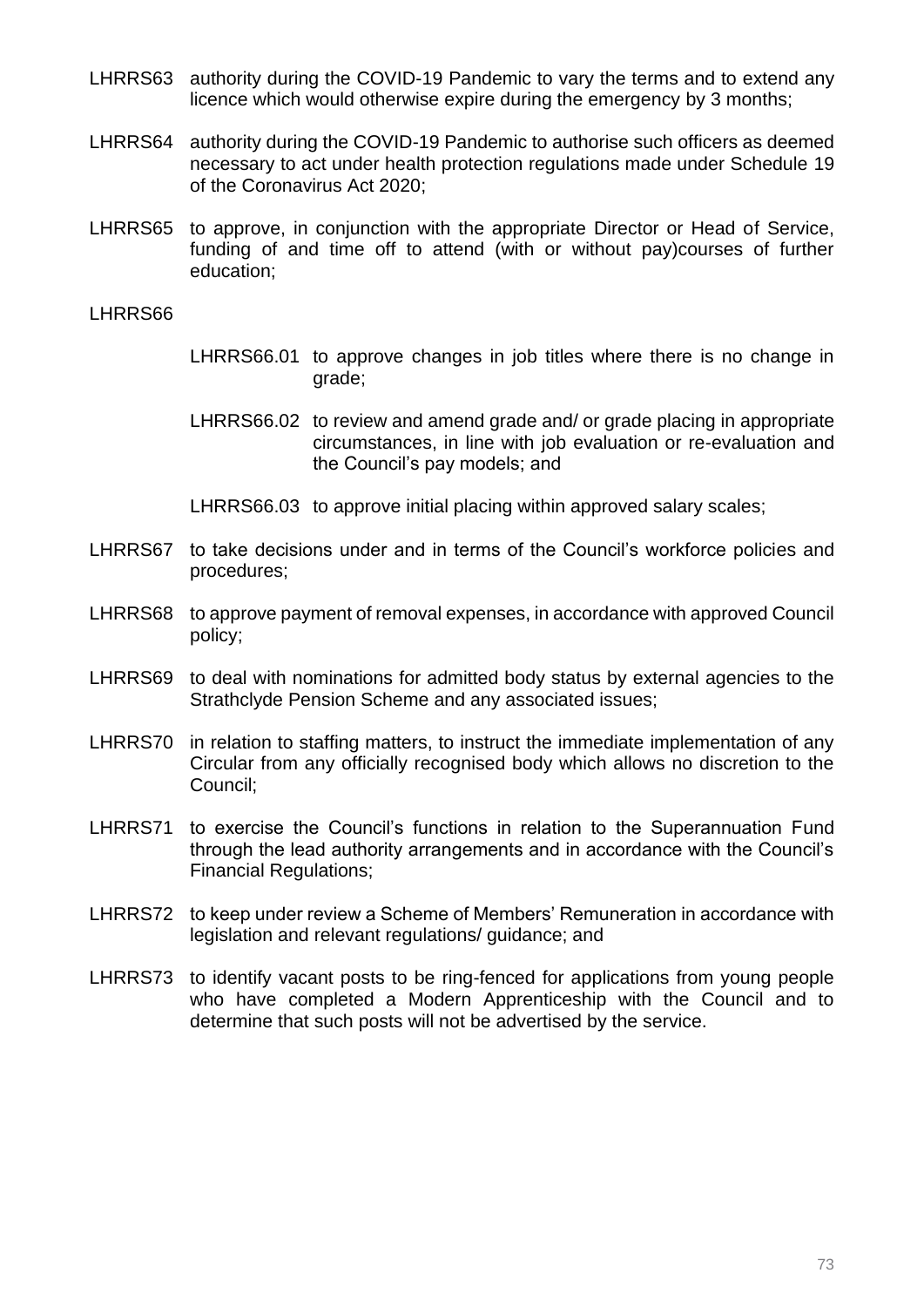## **Director of Health and Social Care**

- HSC01 To act as the Chief Officer of the South Ayrshire Integration Joint Board (SAIJB) and to be responsible for the strategic and operational management and performance of integrated health and social care functions delegated to SAIJB (see section 6 of this Scheme) insofar as they relate to services delivered by the Council, in accordance with Council policies and procedures where applicable;
- HSC02 to carry out all the functions of the Council in terms of the Social Work (Scotland) Act 1968;
- HSC03 to carry out the functions of the Council in terms of Section 12 of the Social Work (Scotland) Act 1968 under which the Council is required to promote social welfare by making available advice, guidance and assistance on such a scale as may be appropriate for its area**;** including authority:
	- HSC03.01 to make loans or grants up to a limit of £1,500 in one month in respect of any one individual and subject to a report being made to the Cabinet on the total amount of assistance so given in any one month;
	- HSC03.02 to give any other appropriate assistance, including provision for the storage of furniture in cases of emergency; and
	- HSC03.03 to accept or reject applications for the installation of telephones for people with disabilities, based on approved criteria and the availability of finance;

In calculating the amount given or lent for the purposes of this provision, account shall be taken of any additional payment made in terms of Section 12, otherwise authorised by the Council;

- HSC04 to carry out all the relevant functions of the Council in terms of the Children (Scotland) Act 1995, the Children's Hearings (Scotland) Act 2011, the Children and Young People (Scotland) Act 2014, and all associated Regulations;
- HSC05 to take decisions and make authorisations in terms of the Secure Accommodation (Scotland) Regulations 2013 and the Children's Hearings (Scotland) Act 2011 (Implementation of Secure Accommodation Authorisation) (Scotland) Regulations 2013;
- HSC06 to carry out assessments under the Disabled Persons (Badges for Motor Vehicles) Regulations 1982 and subsequent legislation;
- HSC07 to arrange or assist in arranging holidays, including holidays abroad or other temporary absences of any child in the care of Council, except in those cases where the cost to them is in excess of £1,500;
- HSC08 to carry out the functions of the Council under Section 48 of the National Assistance Act 1948 relating to the temporary storage of furniture in certain circumstances on behalf of certain persons;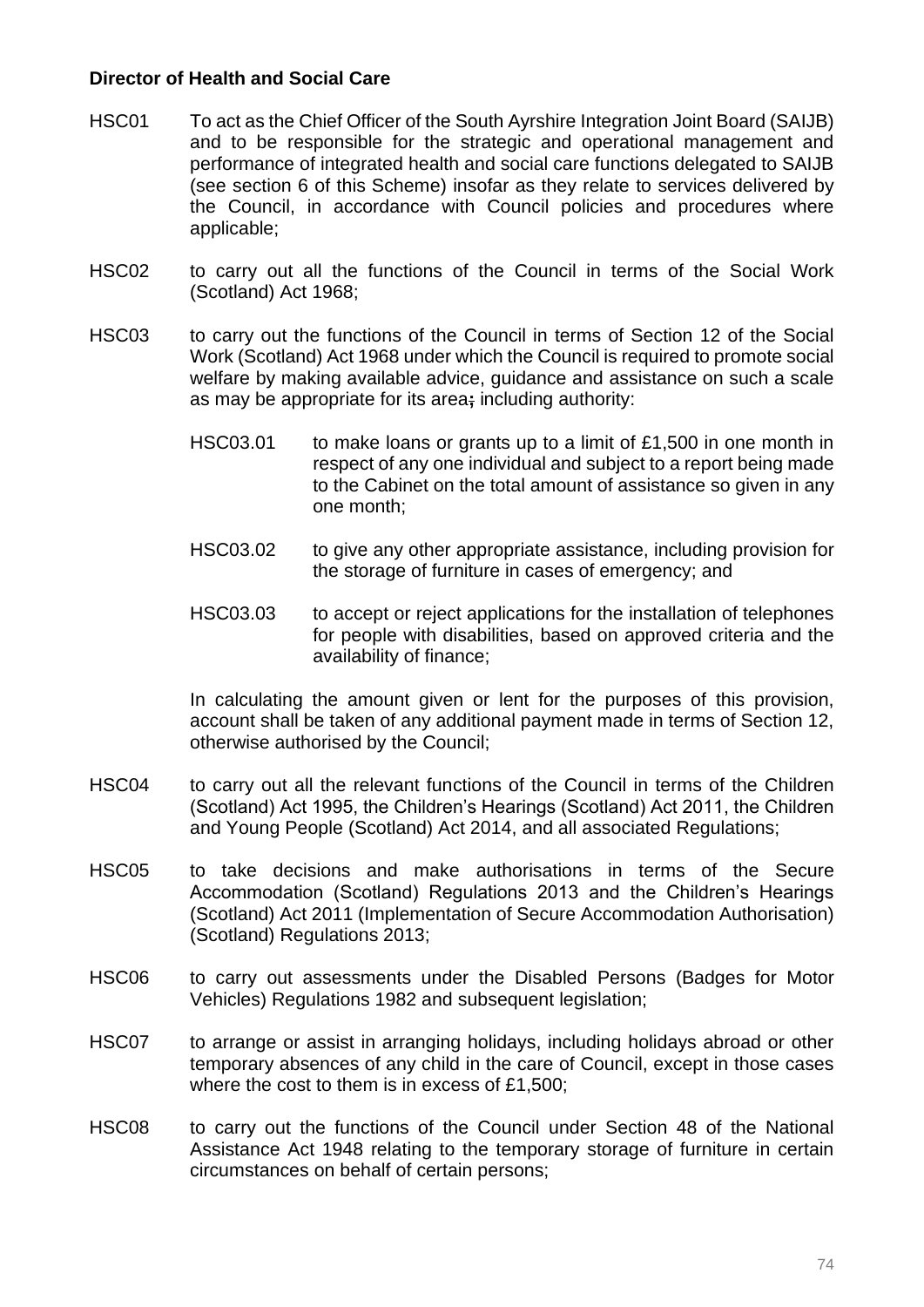- HSC09 to carry out the functions of the Council in relation to child protection through the statutory Child Protection Committee, and in relation to adult protection through the statutory Adult Protection Committee;
- HSC10 to carry out the functions of the Council in relation to the Adoption Agencies (Scotland) Regulations 2009 and the Adoption Support Services and Allowances (Scotland) Regulations 2009;
- HSC11 to carry out all the functions of the Council in terms of the Mental Health (Care and Treatment) (Scotland) Act 2003;
- HSC12 to carry out all the functions of the Council in terms of the Social Care (Selfdirected Support) (Scotland) Act 2013 and associated Regulations;
- HSC13 to carry out the functions of the Council under the Adults with Incapacity (Scotland) Act 2000, including those relating to Intervention Orders, Access to Funds and Guardianship Orders;
- HSC14 to carry out the functions of the Council in relation to the Adoption of Children in terms of the Adoption (Scotland) Act 1978, the Adoption and Children (Scotland) Act 2007, and the Children Act 1975 as amended from time to time;
- HSC15 to carry out the functions of the Council as care authority under the Looked After Children (Scotland) Regulations 2009;
- HSC16 to consider and determine reviews of original decisions made in connection with fostering and adoption matters;
- HSC17 to consider and determine recommendations by the Fostering and Permanency Panel for assistance with legal fees and medical expenses; and
- HSC18 to carry out all the functions of the Council in terms of the Adult Support and Protection (Scotland) Act 2007.

## *Role of Chief Social Work Officer*

To the extent explicitly required by statute, the foregoing delegations shall be undertaken by the Council's Chief Social Work Officer in place of the Director of Health and Social Care.

The post designated Chief Social Work Officer will undertake the statutory role.

When the Chief Social Work Officer is absent due to annual leave or illness, the Director of Health and Social Care shall undertake the foregoing delegations, to the extent explicitly required by statute.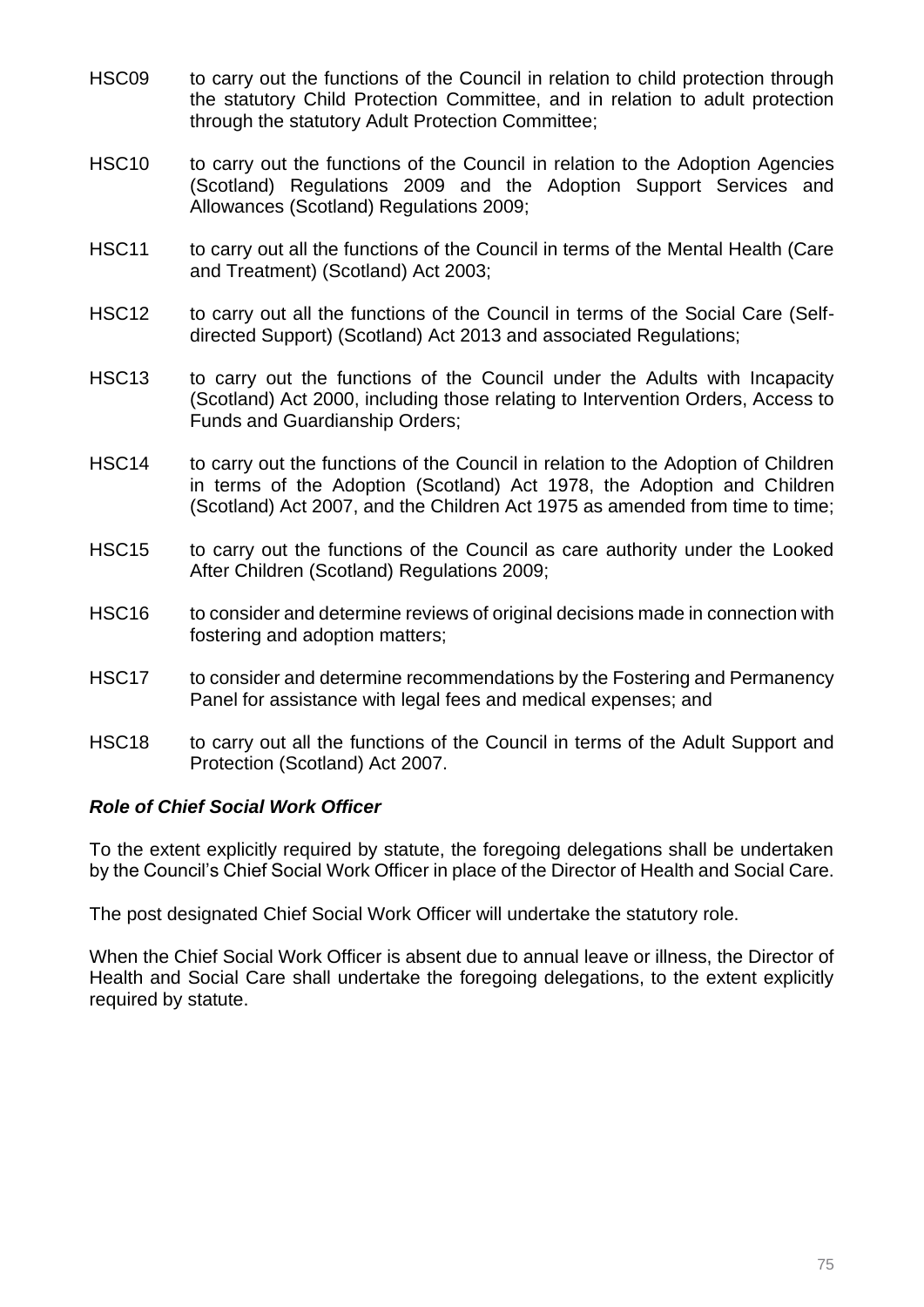## **Statutory Appointments of Officers**

In terms of various statutes, the Council is required to appoint officers for a variety of particular purposes. Officers so appointed are empowered to take such action as is implicit in their role. The statutory appointments agreed by the Council are as follows:

| <b>Statutory Provision</b>                   | <b>Purpose/Role</b>                                                                                                                                     | <b>Officer</b>                                      |  |
|----------------------------------------------|---------------------------------------------------------------------------------------------------------------------------------------------------------|-----------------------------------------------------|--|
| <b>Social Work (Scotland) Act 1968</b>       |                                                                                                                                                         |                                                     |  |
| Section 3                                    | <b>Chief Officer of Social Work</b>                                                                                                                     | <b>Chief Social Work</b><br>Officer                 |  |
| <b>Local Government (Scotland) Act 1973</b>  |                                                                                                                                                         |                                                     |  |
| Section 33A                                  | <b>Proper Officer for various</b><br>purposes in connection with<br>Councillors' declaration of<br>acceptance of office                                 | <b>Chief Executive</b>                              |  |
| Section 34                                   | Proper Officer for receipt of<br>Councillors' resignations                                                                                              | <b>Chief Executive</b>                              |  |
| Sections 43 and<br>Schedule 7                | <b>Proper Officer for various</b><br>purposes in connection with<br>meetings and proceedings of<br>the Council, Committees and<br>Panels                | Head of Legal, HR and<br><b>Regulatory Services</b> |  |
| Sections 50A - 50K                           | <b>Proper Officer for various</b><br>purposes in connection with<br>access to meetings and<br>documents of the Council,<br><b>Committees and Panels</b> | Head of Legal, HR and<br><b>Regulatory Services</b> |  |
| Section 92                                   | Proper Officer for dealing with<br>the transfer of securities                                                                                           | Head of Finance and<br><b>ICT</b>                   |  |
| Section 95                                   | Proper Officer for the<br>administration of the Council's<br>financial affairs ('Section 95<br>Officer')                                                | Head of Finance and<br><b>ICT</b>                   |  |
| Local Government (Scotland) Act 1973 (contd) |                                                                                                                                                         |                                                     |  |
| Section 145                                  | Proper Officer in respect of<br><b>Ordnance Survey applications</b>                                                                                     | Director - Place                                    |  |
| Section 190                                  | Proper Officer for service of<br>legal proceedings, notices, etc,<br>on the Council                                                                     | Head of Legal, HR and<br><b>Regulatory Services</b> |  |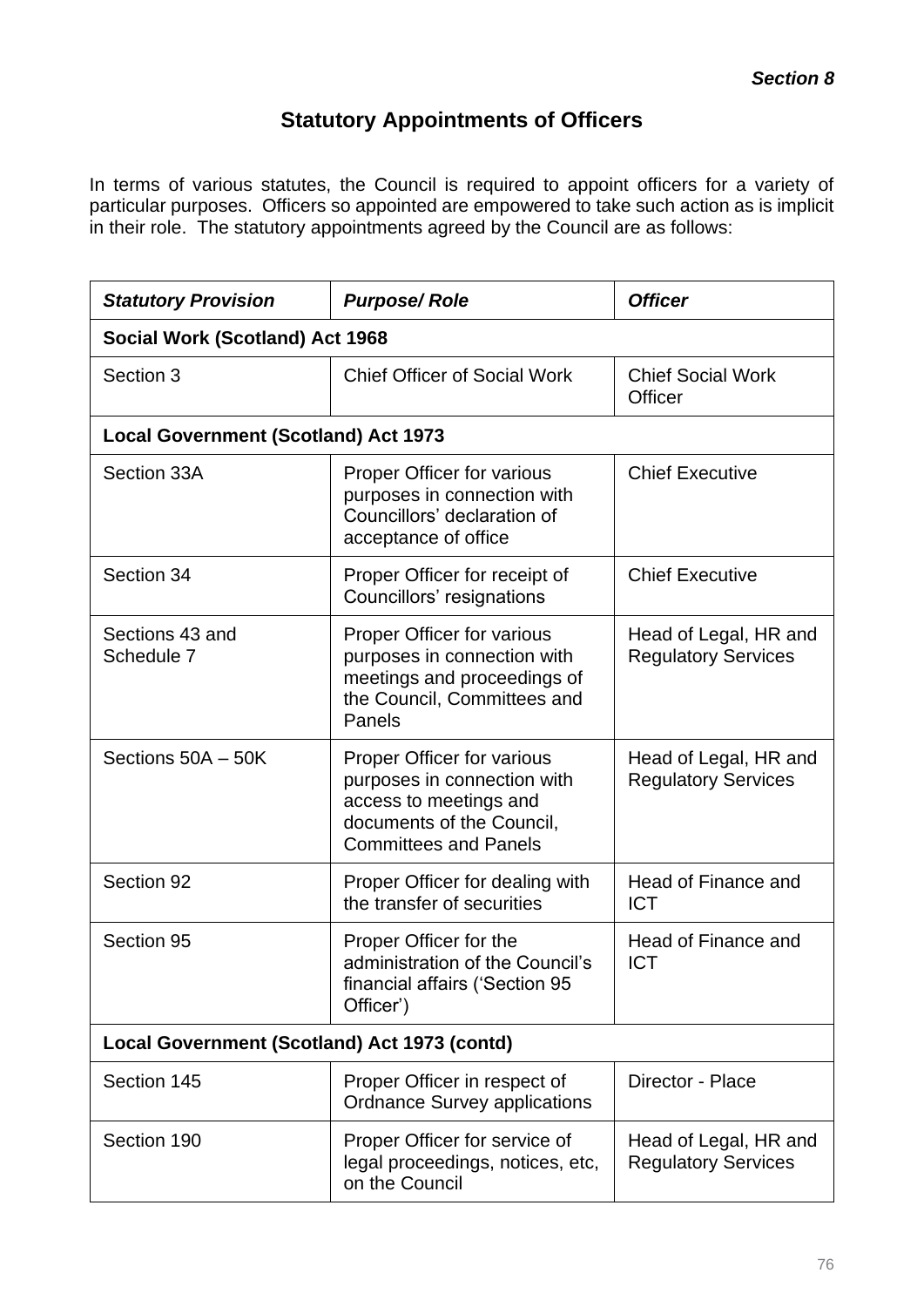| <b>Statutory Provision</b>                   | <b>Purpose/Role</b>                                                                                                  | <b>Officer</b>                                                                                                                                                          |  |
|----------------------------------------------|----------------------------------------------------------------------------------------------------------------------|-------------------------------------------------------------------------------------------------------------------------------------------------------------------------|--|
| Section 191                                  | Proper Officer in respect of<br>claims on behalf of the Council<br>in sequestrations and<br>liquidations             | Head of Finance and<br><b>ICT</b>                                                                                                                                       |  |
| Section 193                                  | Proper Officer in respect of<br>authentication of documents                                                          | <b>Chief Executive/</b><br>Director of Education/<br>Director - Place/<br>Director of Health and<br>Social Care/ Head of<br>Legal, HR and<br><b>Regulatory Services</b> |  |
| Section 197                                  | Proper Officer in respect of<br>arrangements for the<br>inspection and depositing of<br>documents                    | Head of Legal, HR and<br><b>Regulatory Services</b>                                                                                                                     |  |
| Sections 202 to 204                          | <b>Proper Officer for various</b><br>purposes in connection with<br>byelaws                                          | Head of Legal, HR and<br><b>Regulatory Services</b>                                                                                                                     |  |
| Section 206                                  | Proper Officer in respect of the<br>keeping of a register of<br>persons admitted as freemen<br>of the Council's area | <b>Chief Executive</b>                                                                                                                                                  |  |
| <b>Local Government (Scotland) Act 1975</b>  |                                                                                                                      |                                                                                                                                                                         |  |
| Sections 28 and 29                           | Proper Officer in respect of<br>reports by the Ombudsman                                                             | Head of Legal, HR and<br><b>Regulatory Services</b>                                                                                                                     |  |
| <b>Licensing (Scotland) Act 2005</b>         |                                                                                                                      |                                                                                                                                                                         |  |
| Section 5 and Schedule 1                     | Clerk to the Licensing Board                                                                                         | Head of Legal, HR and<br><b>Regulatory Services</b>                                                                                                                     |  |
| <b>Civic Government (Scotland) Act 1982</b>  |                                                                                                                      |                                                                                                                                                                         |  |
| Section 113                                  | Proper Officer in respect of<br>evidence of management rules                                                         | Head of Legal, HR and<br><b>Regulatory Services</b>                                                                                                                     |  |
| <b>Representation of the People Act 1983</b> |                                                                                                                      |                                                                                                                                                                         |  |
| Section 41                                   | <b>Returning Officer</b>                                                                                             | <b>Chief Executive</b>                                                                                                                                                  |  |
| <b>Local Government and Housing Act 1989</b> |                                                                                                                      |                                                                                                                                                                         |  |
| Section 2                                    | Proper Officer in respect of<br>lists of politically restricted<br>posts                                             | <b>Chief Executive</b>                                                                                                                                                  |  |
| Section 4                                    | <b>Head of Paid Service</b>                                                                                          | <b>Chief Executive</b>                                                                                                                                                  |  |
| Section 5                                    | <b>Monitoring Officer</b>                                                                                            | Head of Legal, HR and<br><b>Regulatory Services</b>                                                                                                                     |  |